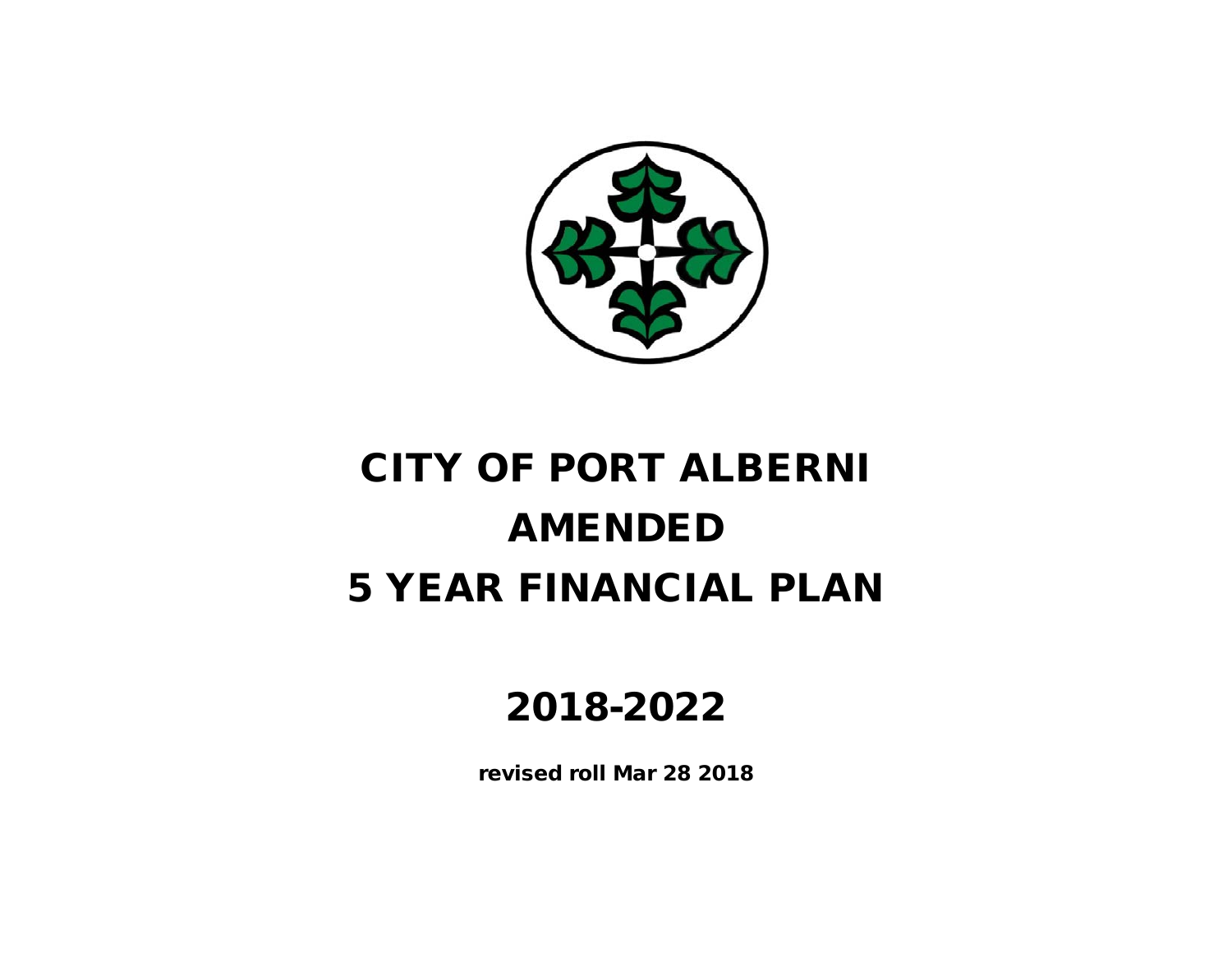## **CITY OF PORT ALBERNI**



## **AMENDED 5 YEAR PLAN 2018-2022**

#### **Table of Contents**

|                                             | Page |
|---------------------------------------------|------|
| Consolidated Financial Plan 2018-2022       |      |
| <b>SCHEDULES:</b>                           |      |
| General Revenue Fund Revenue and Expenses   | 2    |
| Water Revenue Fund Revenue and Expenses     | 15   |
| Sewer Revenue Fund Revenue and Expenses     | 18   |
| <b>Parkland Acquisition Reserve</b>         | 21   |
| <b>Capital Works Reserve</b>                | 22   |
| <b>Equipment Replacement Reserve</b>        | 23   |
| Land Sale Reserve                           | 24   |
| Development Cost Charges Reserve            | 25   |
| <b>Carbon Trust Reserve</b>                 | 26   |
| Alberni Valley Community Forest Reserve     | 27   |
| <b>Cemetery Trust Fund</b>                  | 28   |
| Capital Expenses Detail - 2018              | 29   |
| Capital Expenses Detail - 2019              | 32   |
| Capital Expenses Detail - 2020              | 35   |
| Capital Expenses Detail - 2021              | 38   |
| Capital Expenses Detail - 2022              | 41   |
| <b>Tax Calculation</b>                      | 44   |
| Revenue Funds Operating Summaries 2018-2022 | 45   |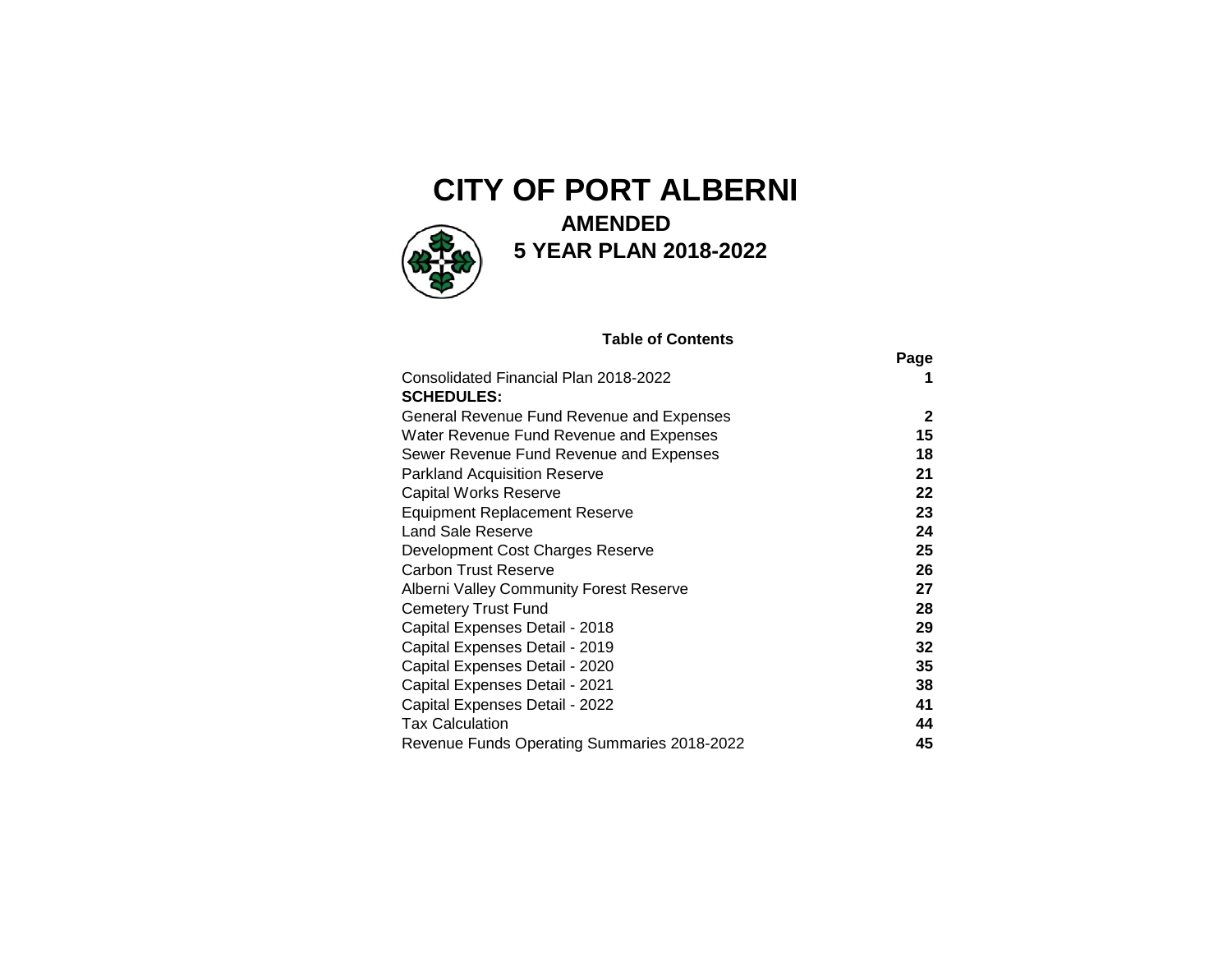

### *CITY OF PORT ALBERNI* **AMENDED CONSOLIDATED FINANCIAL PLAN 2018-2022**

|                                             | 2018        | 2019                 | 2020                   | 2021          | 2022        |
|---------------------------------------------|-------------|----------------------|------------------------|---------------|-------------|
| <b>Revenue</b>                              |             |                      |                        |               |             |
| <b>Taxes</b>                                |             |                      |                        |               |             |
| <b>Property Taxes</b>                       | 22,483,474  | 23, 151, 219         | 23,839,405             | 24,548,237    | 25,278,334  |
| <b>Other Taxes</b>                          | 613,700     | 613,700              | 613,700                | 613,700       | 613,700     |
| Grants in Lieu of Taxes                     | 218,700     | 218,700              | 218,700                | 218,700       | 218,700     |
| Fees and Charges                            |             |                      |                        |               |             |
| Sales of Service                            | 3,283,298   | 3,362,165            | 3,428,499              | 3,492,352     | 3,538,687   |
| Sales of Service/Utilities                  | 6,646,513   | 6,884,738            | 7,133,173              | 7,392,302     | 7,536,449   |
| Service to other Government                 | 167,000     | 167,000              | 167,000                | 167,000       | 167,000     |
| <b>User Fees/Fines</b>                      | 217,640     | 218,640              | 219,640                | 220,640       | 222,640     |
|                                             |             |                      |                        |               |             |
| Rentals                                     | 142,100     | 143,200              | 144,300                | 145,500       | 146,700     |
| Interest/Penalties/Miscellaneous            | 775,400     | 620,400              | 625,400                | 778,700       | 783,700     |
| <b>Grants/Other Governments</b>             | 1,345,540   | 1,055,540            | 1,055,540              | 1,055,540     | 1,055,540   |
| <b>Other Contributions</b>                  | 773,801     | 224,900              | 72,500                 | 29,900        | 29,900      |
|                                             | 36,667,166  | 36,660,202           | 37,517,857             | 38,662,571    | 39,591,350  |
|                                             |             |                      |                        |               |             |
| <b>Expenses</b><br>Debt Interest            | 396,128     | 396,128              | 396,128                | 396,128       | 396,128     |
| <b>Capital Expenses</b>                     | 7,621,275   | 4,948,141            | 7,346,638              | 5,812,270     | 3,972,245   |
| <b>Other Municipal Purposes</b>             |             |                      |                        |               |             |
| General Municipal                           | 3,730,159   | 3,668,519            | 3,718,365              | 3,749,235     | 3,844,792   |
| <b>Police Services</b>                      | 6,974,474   | 7,029,877            | 7,171,451              | 7,340,713     | 7,511,034   |
| <b>Fire Services</b>                        | 3,502,787   | 3,591,006            | 3,656,286              | 3,748,853     | 3,870,919   |
| <b>Other Protective Services</b>            | 258,329     | 260,383              | 262,638                | 265,036       | 267,201     |
| <b>Transportation Services</b>              | 4,261,679   | 4,191,986            | 4,200,471              | 4,357,602     | 4,389,787   |
| Environmental Health and Development        | 1,825,097   | 1,788,439            | 1,807,769              | 1,820,664     | 1,847,037   |
| Parks and Recreation                        | 5,492,734   | 5,502,044            | 5,583,012              | 5,621,971     | 5,689,653   |
|                                             | 1,444,083   | 1,433,822            |                        | 1,392,468     |             |
| Cultural                                    |             |                      | 1,415,544              |               | 1,407,144   |
| Water                                       | 1,483,330   | 1,466,372            | 1,519,779<br>1,244,373 | 1,503,559     | 1,557,720   |
| Sewer                                       | 1,212,850   | 1,228,428<br>200,000 |                        | 1,260,694     | 1,276,540   |
| Contingency                                 | 200,000     |                      | 200,000                | 200,000       | 200,000     |
|                                             | 38,402,925  | 35,705,145           | 38,522,454             | 37,469,193    | 36,230,200  |
| Revenue Over (Under) Expenses Before Other  | (1,735,759) | 955,057              | (1,004,597)            | 1,193,378     | 3,361,150   |
| Other                                       |             |                      |                        |               |             |
| Debt Proceeds                               |             |                      |                        |               |             |
| Debt Principal                              | (347, 143)  | (347, 143)           | (347, 143)             | (347, 143)    | (347, 143)  |
| Transfer from Equipment Replacement Reserve | 392,800     | 716,100              | 2,594,100              | 2,167,600     | 665,400     |
| Transfer from Land Sale Reserve             |             |                      |                        |               |             |
| <b>Transfer from Cemetery Trust</b>         | 2,000       | 2,000                | 2,000                  | 2,000         | 2,000       |
| Transfer from (to) Other Reserves           | 1,688,942   | (1,325,174)          | (1,243,520)            | (3,014,995)   | (3,680,567) |
| Transfer from (to) Surplus                  | (840)       | (840)                | (840)                  | (840)         | (840)       |
|                                             | 1,735,759   | (955, 057)           | 1,004,597              | (1, 193, 378) | (3,361,150) |
| <b>Balanced Budget</b>                      |             |                      | 0                      | 0             |             |
|                                             |             |                      |                        |               |             |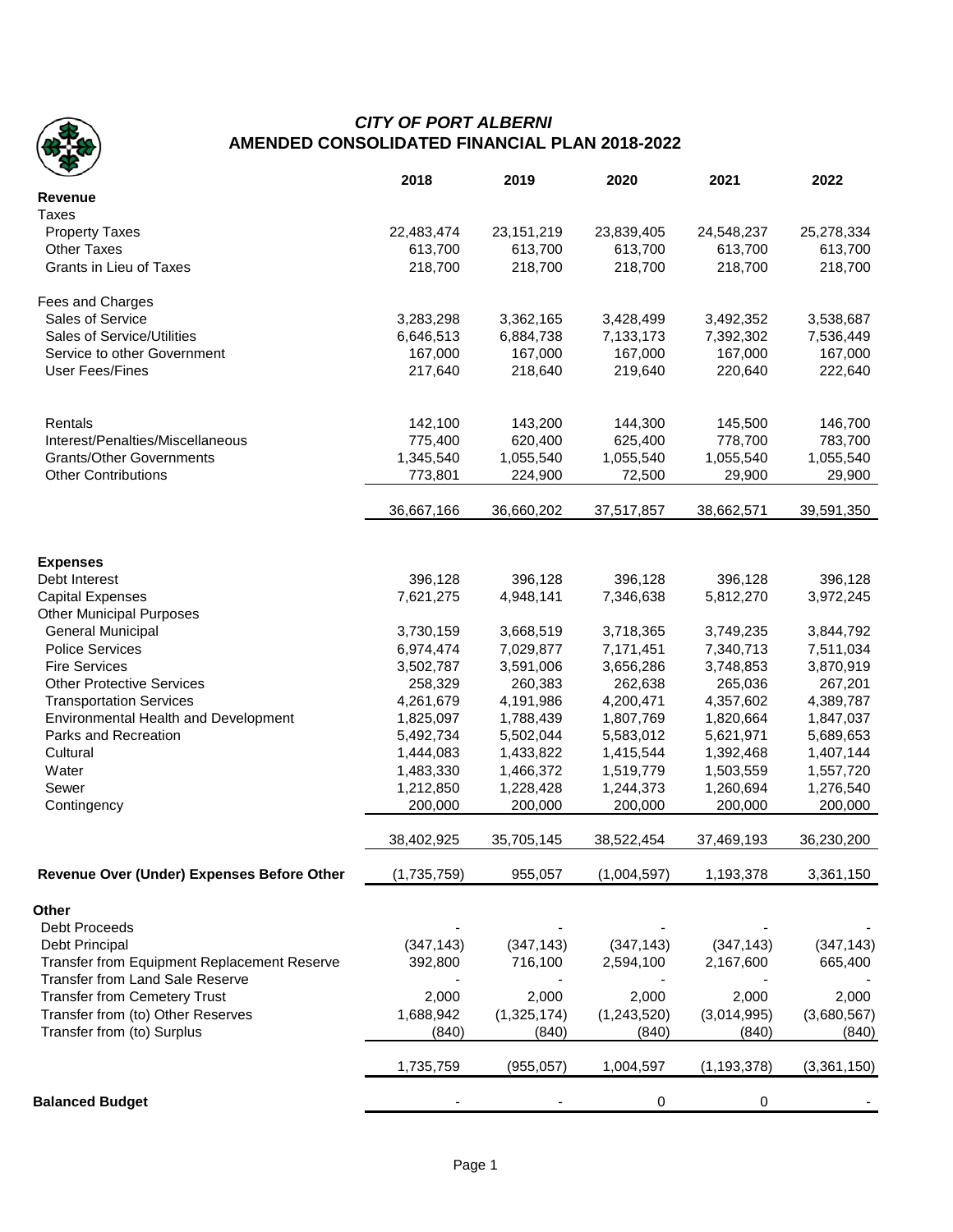|                                                       | A         | B                                                                      | AO                | AP                  | AQ                | AR             | AS                    | AT                | <b>AU</b>         | AV                | AW                | AX                | AY                | AZ                |
|-------------------------------------------------------|-----------|------------------------------------------------------------------------|-------------------|---------------------|-------------------|----------------|-----------------------|-------------------|-------------------|-------------------|-------------------|-------------------|-------------------|-------------------|
|                                                       | $\bullet$ | <b>CITY OF PORT ALBERNI</b>                                            |                   |                     |                   |                |                       |                   |                   |                   |                   |                   |                   |                   |
|                                                       |           | <b>GENERAL REVENUE FUND - 5 YEAR PLAN</b>                              |                   |                     |                   |                |                       |                   |                   |                   |                   |                   |                   |                   |
| 3<br>$\overline{4}$                                   |           |                                                                        |                   |                     |                   |                |                       |                   |                   |                   |                   |                   |                   |                   |
| $\overline{5}$                                        |           |                                                                        | 2017              |                     | 2018              |                | 2019                  |                   | 2020              |                   | 2021              |                   | 2022              |                   |
|                                                       |           |                                                                        | Amended (2)       |                     | Amended           |                |                       |                   |                   |                   |                   |                   |                   |                   |
| $\frac{6}{7}$                                         |           |                                                                        |                   |                     |                   |                |                       |                   |                   |                   |                   |                   |                   |                   |
| $8\overline{6}$                                       |           | <b>REAL PROPERTY TAXES</b>                                             |                   |                     |                   |                |                       |                   |                   |                   |                   |                   |                   |                   |
| $\overline{9}$<br>$\overline{10}$                     |           | 11111 General Purposes - Taxes                                         | 21,622,724        |                     | 22,271,803        | 3.00%          |                       | 3.00%             | 23,627,734        |                   | 24,336,566        | 3.00%             | 25,066,663        | 3.00%             |
| $\overline{11}$                                       |           | 11112 Debt Purposes - Taxes                                            | 211,671           | 2.33%<br>$-41.86%$  | 211,671           | 0.00%          | 22,939,548<br>211,671 | 0.00%             | 211,671           | 3.00%<br>$0.00\%$ | 211,671           | 0.00%             | 211,671           | 0.00%             |
| 12                                                    |           | <b>TAX LEVY</b>                                                        | 21,834,395        | 1.58%               | 22,483,474        | 2.97%          | 23, 151, 219          | 2.97%             | 23,839,405        |                   | 2.97% 24,548,237  | 2.97%             | 25,278,334        | 2.97%             |
| $\overline{13}$                                       |           |                                                                        |                   |                     |                   |                |                       |                   |                   |                   |                   |                   |                   |                   |
| $\overline{14}$                                       |           | 11210 Local Improvements                                               |                   |                     |                   |                |                       |                   |                   |                   |                   |                   |                   |                   |
| $\overline{15}$                                       |           | 11211 Special Area Levy                                                | 10,500            | 0.00%               | 10,500            | 0.00%          | 10,500                | 0.00%             | 10,500            | 0.00%             | 10,500            | 0.00%             | 10,500            | 0.00%             |
| $\overline{16}$<br>$\overline{17}$                    |           | SPECIAL ASSESSMENTS                                                    | 10,500            | 0.00%               | 10,500            | 0.00%          | 10,500                | 0.00%             | 10,500            | 0.00%             | 10,500            | 0.00%             | 10,500            | 0.00%             |
| 18                                                    |           | 11910 Utility Tax 1%                                                   | 660,000           | 438.34%             | 600,000           | $-9.09%$       | 600,000               | 0.00%             | 600,000           | 0.00%             | 600,000           | 0.00%             | 600,000           | 0.00%             |
| 19                                                    |           | <b>TAXES</b>                                                           | 22,504,895        | 4.06%               | 23,093,974        | 2.62%          | 23,761,719            | 2.89%             | 24,449,905        | 2.90%             | 25, 158, 737      | 2.90%             | 25,888,834        | 2.90%             |
| $\overline{20}$                                       |           |                                                                        |                   |                     |                   |                |                       |                   |                   |                   |                   |                   |                   |                   |
| 21<br>22<br>23                                        |           | FEDERAL GOVERNMENT                                                     |                   |                     |                   |                |                       |                   |                   |                   |                   |                   |                   |                   |
|                                                       |           | 12110 Federal Building Grant<br>12210 CBC Grant                        | 500<br>2,000      | 0.00%<br>0.00%      | 500<br>2,000      | 0.00%<br>0.00% | 500<br>2,000          | 0.00%<br>0.00%    | 500<br>2,000      | 0.00%<br>0.00%    | 500<br>2,000      | 0.00%<br>0.00%    | 500<br>2,000      | 0.00%<br>0.00%    |
|                                                       |           | PROVINCIAL GOVERNMENT                                                  |                   |                     |                   |                |                       |                   |                   |                   |                   |                   |                   |                   |
| 24<br>25                                              |           | 12310 Provincial Government Grant                                      | 45,000            | 0.00%               | 45,000            | 0.00%          | 45,000                | 0.00%             | 45,000            | 0.00%             | 45,000            | 0.00%             | 45,000            | 0.00%             |
|                                                       |           | 12410 BC Hydro                                                         | 113,000           | $-81.17%$           | 111,000           | $-1.77%$       | 111,000               | 0.00%             | 111,000           | 0.00%             | 111,000           | 0.00%             | 111,000           | 0.00%             |
|                                                       |           | 12411 Public Housing Grant (in lieu of taxes)<br><b>OTHER ENTITIES</b> | 60,000            | 0.00%               | 60,000            | 0.00%          | 60,000                | 0.00%             | 60,000            | 0.00%             | 60,000            | 0.00%             | 60,000            | 0.00%             |
|                                                       |           | 12910 University of Victoria                                           | 200               | 0.00%               | 200               | 0.00%          | 200                   | 0.00%             | 200               | 0.00%             | 200               | 0.00%             | 200               | 0.00%             |
| $\frac{26}{27}$<br>$\frac{28}{29}$<br>$\frac{29}{30}$ |           | <b>GRANTS IN LIEU OF TAXES</b>                                         | 220,700           | -68.81%             | 218,700           | $-0.91%$       | 218,700               | 0.00%             | 218,700           | 0.00%             | 218,700           | 0.00%             | 218,700           | 0.00%             |
| 31                                                    |           |                                                                        |                   |                     |                   |                |                       |                   |                   |                   |                   |                   |                   |                   |
|                                                       |           | SERVICES PROVIDED TO GOVERNMENT                                        |                   |                     |                   |                |                       |                   |                   |                   |                   |                   |                   |                   |
| 32<br>33<br>34                                        |           |                                                                        |                   |                     |                   | 0.00%          |                       | 0.00%             |                   |                   |                   |                   |                   |                   |
| 35                                                    |           | 13121 PRISONER EXPENSE RECOVERY                                        | 167,000           | 0.00%               | 167,000           |                | 167,000               |                   | 167,000           | 0.00%             | 167,000           | 0.00%             | 167,000           | 0.00%             |
|                                                       |           | <b>SALES OF SERVICES</b>                                               |                   |                     |                   |                |                       |                   |                   |                   |                   |                   |                   |                   |
| $\frac{36}{37}$<br>$\frac{38}{39}$                    |           |                                                                        |                   |                     |                   |                |                       |                   |                   |                   |                   |                   |                   |                   |
|                                                       |           | 14120 ADMINISTRATION SERVICE CHARGE                                    | 30,000            | 0.00%               | 30,000            | 0.00%          | 30,000                | 0.00%             | 30,000            | 0.00%             | 30,000            | 0.00%             | 30,000            | 0.00%             |
| 40                                                    |           | 14120.3082 HR Recoveries                                               | 500               | $-90.39%$           | 500               | 0.00%          | 500                   | 0.00%             | 500               | 0.00%             | 500               | 0.00%             | 500               | 0.00%             |
| 41                                                    |           | 14221 Law Enforcement Service Charge                                   | 128,700           | $-8.33%$            | 128,836           | 0.11%          | 128,973               | 0.11%             | 129,112           | 0.11%             | 129,252           | 0.11%             | 129,393           | 0.11%             |
| 42                                                    |           | 14241 Fire Department Service Charge                                   | 179,545           | 4.86%               | 182,932           | 1.89%          | 186,386               | 1.89%             | 189,908           | 1.89%             | 193,500           | 1.89%             | 197,054           | 1.84%             |
| 43                                                    |           | <b>PROTECTIVE SERVICES</b>                                             | 308,245           | $-1.08%$            | 311.768           | 1.14%          | 315,359               | 1.15%             | 319,020           | 1.16%             | 322,752           | 1.17%             | 326,447           | 1.14%             |
| 44                                                    |           |                                                                        |                   |                     |                   |                |                       |                   |                   |                   |                   |                   |                   |                   |
| 46                                                    |           | 14310 Public Works Service Charge<br>14400 Public Transit Revenue      | 65,600<br>327,927 | $-15.35\%$<br>1.30% | 65,600<br>331,687 | 0.00%<br>1.15% | 65,600<br>334,640     | $0.00\%$<br>0.89% | 65,600<br>335,873 | 0.00%<br>0.37%    | 65,600<br>337,154 | $0.00\%$<br>0.38% | 65,600<br>337,154 | $0.00\%$<br>0.00% |
| 47                                                    |           | <b>TRANSPORTATION SERVICES</b>                                         | 393,527           | $-1.91%$            | 397,287           | 0.96%          | 400,240               | 0.74%             | 401,473           | 0.31%             | 402,754           | 0.32%             | 402,754           | 0.00%             |
| 48                                                    |           |                                                                        |                   |                     |                   |                |                       |                   |                   |                   |                   |                   |                   |                   |
| 49                                                    |           | 14433 Commercial Solid Waste Collection                                | 8,000             |                     | 8,000             | 0.00%          | 8,000                 | $0.00\%$          | 8,000             | 0.00%             | 8,000             | 0.00%             | 8,000             | 0.00%             |
| 50                                                    |           | 14434 Residential Solid Waste Collection                               | 676,924           | 2.88%               | 685,800           | 1.31%          | 709,626               | 3.47%             | 734,013           | 3.44%             | 758,976           | 3.40%             | 775,701           | 2.20%             |
| 51<br>52                                              |           | ENV HEALTH WASTE COLLECTION                                            | 684,924           | 4.09%               | 693,800           | 1.30%          | 717,626               | 3.43%             | 742,013           | 3.40%             | 766,976           | 3.36%             | 783,701           | 2.18%             |
|                                                       |           |                                                                        |                   |                     |                   |                |                       |                   |                   |                   |                   |                   |                   |                   |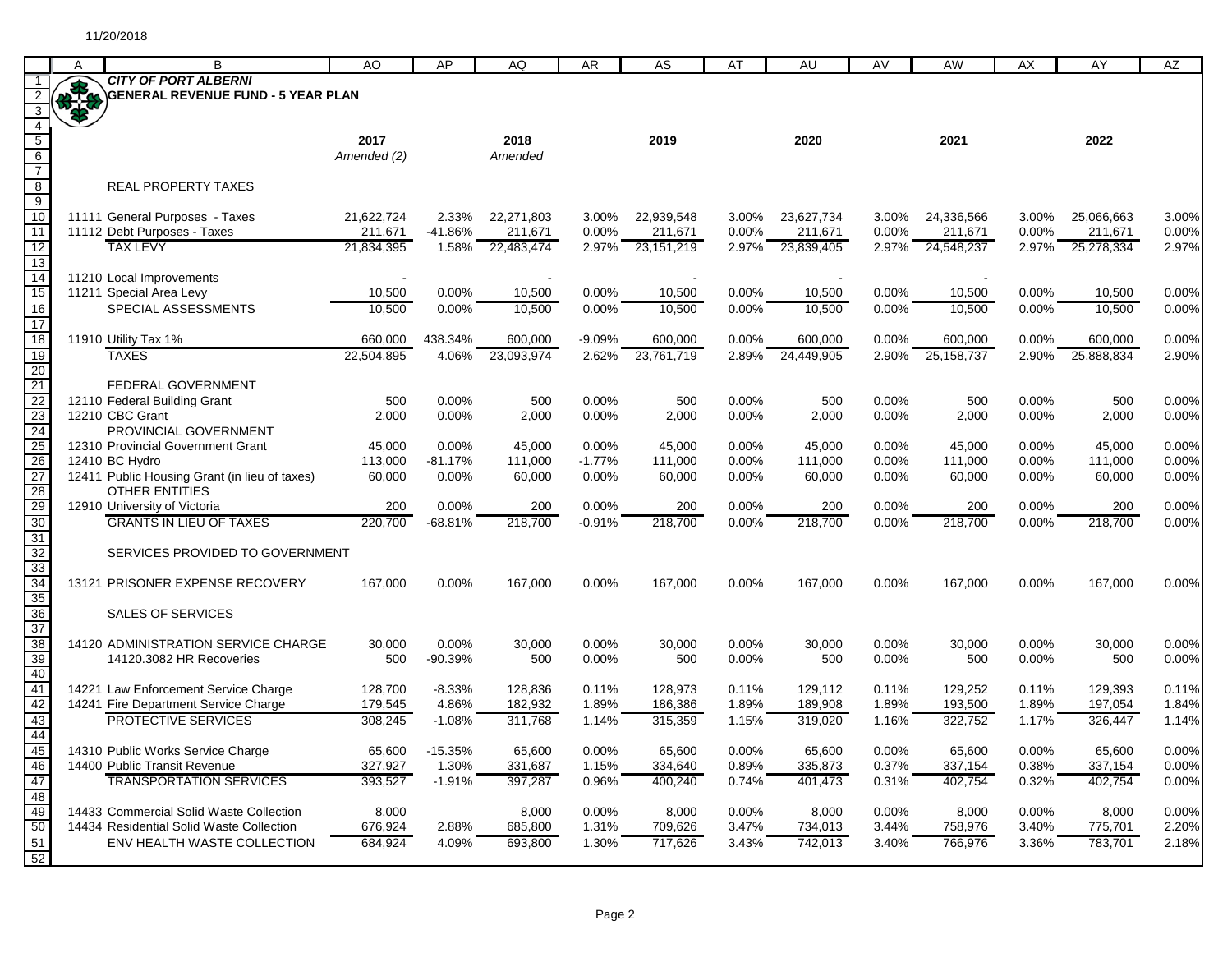| A            | B                                     | AO          | AP               | AQ        | <b>AR</b> | AS        | AT        | AU        | AV       | <b>AW</b> | AX       | AY        | <b>AZ</b> |
|--------------|---------------------------------------|-------------|------------------|-----------|-----------|-----------|-----------|-----------|----------|-----------|----------|-----------|-----------|
|              | <b>CITY OF PORT ALBERNI</b>           |             |                  |           |           |           |           |           |          |           |          |           |           |
| <b>RALES</b> | GENERAL REVENUE FUND - 5 YEAR PLAN    |             |                  |           |           |           |           |           |          |           |          |           |           |
|              |                                       |             |                  |           |           |           |           |           |          |           |          |           |           |
|              |                                       | 2017        |                  | 2018      |           | 2019      |           | 2020      |          | 2021      |          | 2022      |           |
|              |                                       | Amended (2) |                  | Amended   |           |           |           |           |          |           |          |           |           |
|              |                                       |             |                  |           |           |           |           |           |          |           |          |           |           |
|              | 14516 PUBLIC HEALTH-CEMETERIES        | 61,200      | 97.42%           | 61,200    | 0.00%     | 61,200    | 0.00%     | 61,200    | 0.00%    | 61,200    | 0.00%    | 61,200    | 0.00%     |
|              |                                       |             |                  |           |           |           |           |           |          |           |          |           |           |
|              | 14550 PLANNING ADMINISTRATION         | 22,500      | 50.00%           | 23,000    | 2.22%     | 23,500    | 2.17%     | 24,500    | 4.26%    | 24,500    | $0.00\%$ | 25,500    | 4.08%     |
|              | 14560 ECONOMIC DEVELOPMENT            |             | 371,870 1552.76% | 42,230    | $-88.64%$ | 20,000    | $-52.64%$ | 20,000    | $0.00\%$ | 20,000    | $0.00\%$ | 20,000    | 0.00%     |
|              |                                       |             |                  |           |           |           |           |           |          |           |          |           |           |
|              | 14600 Marine Commercial Building      | 73,197      | 4.57%            | 73,929    | 1.00%     | 74,668    | 1.00%     | 75,415    | 1.00%    | 76,169    | 1.00%    | 76,931    | 1.00%     |
|              | 14601 Port Building                   | 22,340      | 0.54%            | 22,563    | 1.00%     | 22,789    | 1.00%     | 23,017    | 1.00%    | 23,247    | 1.00%    | 23,479    | 1.00%     |
|              | 14602 Market Square                   | 35,027      | 8.38%            | 35,377    | 1.00%     | 35,731    | 1.00%     | 36,088    | 1.00%    | 36,449    | 1.00%    | 36,813    | 1.00%     |
|              | 14690 A. H. Q. Miscellaneous Revenue  | 2,500       |                  | 2,500     | 0.00%     | 2,500     | 0.00%     | 2,500     | 0.00%    | 2,500     | 0.00%    | 2,500     | 0.00%     |
|              | <b>ALBERNI HARBOUR QUAY</b>           | 133,064     | 6.84%            | 134,369   | 0.98%     | 135,688   | 0.98%     | 137,020   | 0.98%    | 138,365   | 0.98%    | 139,723   | 0.98%     |
|              | <b>RECREATION SERVICES</b>            |             |                  |           |           |           |           |           |          |           |          |           |           |
|              |                                       |             |                  |           |           |           |           |           |          |           |          |           |           |
|              | <b>RECREATION FACILITIES</b>          |             |                  |           |           |           |           |           |          |           |          |           |           |
|              |                                       |             |                  |           |           |           |           |           |          |           |          |           |           |
|              | 14710 Gyro Youth Centre               | 7,000       | 5.58%            | 7,140     | 2.00%     | 8,000     | 12.04%    | 8,160     | 2.00%    | 8,323     | 2.00%    | 8,406     | 1.00%     |
|              | 14712 Echo '67 Centre                 | 213,384     | 1.65%            | 217,670   | 2.01%     | 222,035   | 2.01%     | 226,490   | 2.01%    | 231,032   | 2.01%    | 233,342   | 1.00%     |
|              | 14714 Glenwood Centre                 | 41,500      | 1.72%            | 43,720    | 5.35%     | 44,454    | 1.68%     | 45,703    | 2.81%    | 46,467    | 1.67%    | 46,857    | 0.84%     |
|              | 14716 Echo Aquatic Centre             | 38,000      | 4.94%            | 38,700    | 1.84%     | 39,414    | 1.84%     | 40,142    | 1.85%    | 40,885    | 1.85%    | 41,264    | 0.93%     |
|              | 14718 AV Multiplex                    | 540,400     | $-6.34%$         | 550,960   | 1.95%     | 567,081   | 2.93%     | 577,466   | 1.83%    | 588,220   | 1.86%    | 593,922   | 0.97%     |
|              | 14720 Stadium & Athletic Fields       | 32,500      | $-6.29%$         | 36,860    | 13.42%    | 37,567    | 1.92%     | 38,289    | 1.92%    | 39,025    | 1.92%    | 39,414    | 1.00%     |
|              |                                       |             |                  |           |           |           |           |           |          |           |          |           |           |
|              | <b>RECREATION PROGRAMS</b>            |             |                  |           |           |           |           |           |          |           |          |           |           |
|              | <b>SPORT PROGRAMS</b>                 |             |                  |           |           |           |           |           |          |           |          |           |           |
|              | 14730 Glenwood Centre                 | 3,750       | 40.06%           | 5,000     | 33.33%    | 5,100     | 2.00%     | 5,202     | 2.00%    | 5,306     | 2.00%    | 5,364     | 1.09%     |
|              | 14732 Echo Aquatic Centre             | 257,500     | $-1.00%$         | 253,350   | $-1.61%$  | 258,417   | 2.00%     | 263,585   | 2.00%    | 268,857   | 2.00%    | 274,234   | 2.00%     |
|              | 14734 AV Multiplex                    | 25,350      | $-8.29%$         | 22,255    | $-12.21%$ | 22,700    | 2.00%     | 23,154    | 2.00%    | 23,617    | 2.00%    | 24,023    | 1.72%     |
|              |                                       |             |                  |           |           |           |           |           |          |           |          |           |           |
|              | <b>LEISURE DIVISION PROGRAMS</b>      |             |                  |           |           |           |           |           |          |           |          |           |           |
|              | 14738 Children's Programs             | 106,000     | 14.20%           | 75,000    | $-29.25%$ | 76,500    | 2.00%     | 78,030    | 2.00%    | 79,591    | 2.00%    | 81,182    | 2.00%     |
|              | 14740 Youth Programs & Services       | 7,000       | $-31.37%$        | 1,500     | $-78.57%$ | 1,530     | 2.00%     | 1,561     | 2.03%    | 1,592     | 1.99%    | 1,624     | 2.01%     |
|              | 14742 Adult Programs                  | 105,000     | $-14.22%$        | 85,000    | $-19.05%$ | 86,700    | 2.00%     | 88,434    | 2.00%    | 90,203    | 2.00%    | 92,007    | 2.00%     |
|              | 14750 Special Events                  | 1,000       | $-1.96%$         | 1,000     | 0.00%     | 1,000     | 0.00%     | 1,000     | 0.00%    | 1.000     | 0.00%    | 1,000     | 0.00%     |
|              | <b>COMMUNITY SERVICES</b>             |             |                  |           |           |           |           |           |          |           |          |           |           |
|              | 14760 Community Services Misc Revenue | 3,500       | 0.00%            | 3,500     | 0.00%     | 3,500     | 0.00%     | 3,500     | 0.00%    | 3,500     | 0.00%    | 3,500     | 0.00%     |
|              | 14770 Contributions & Grants          | 150,725     | 11.05%           | 154,899   | 2.77%     | 159,117   | 2.72%     | 163,380   | 2.68%    | 167,688   | 2.64%    | 169,045   | 0.81%     |
|              | <b>RECREATION SERVICES</b>            | 1,532,609   | $-1.84%$         | 1,496,554 | $-2.35%$  | 1,533,115 | 2.44%     | 1,564,096 | 2.02%    | 1,595,306 | 2.00%    | 1,615,184 | 1.25%     |
|              |                                       |             |                  |           |           |           |           |           |          |           |          |           |           |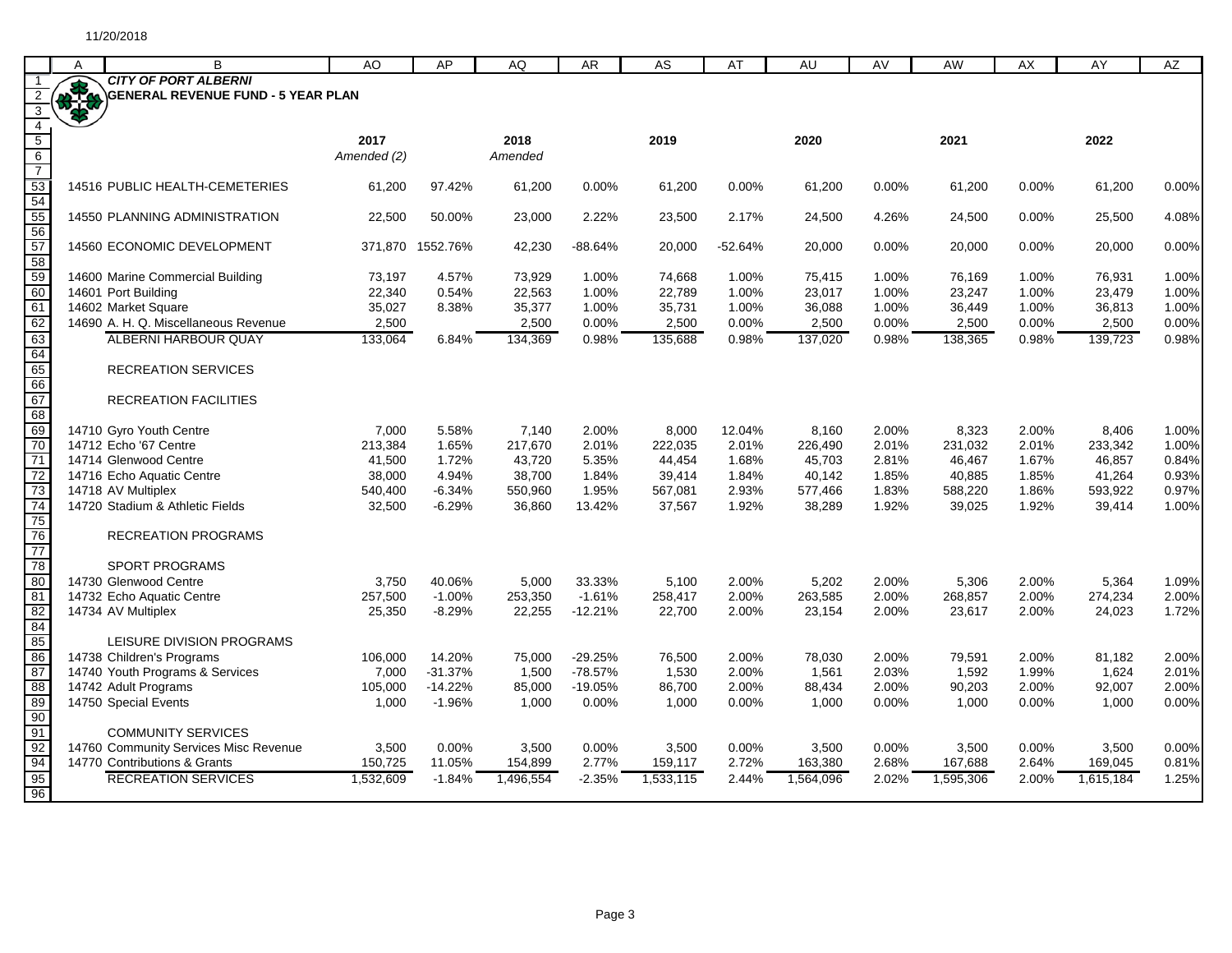|                  |     | B                                          | AO          | AP        |           |                  |           |           |           |       | AW        |          | AY        |       |
|------------------|-----|--------------------------------------------|-------------|-----------|-----------|------------------|-----------|-----------|-----------|-------|-----------|----------|-----------|-------|
|                  | A   | <b>CITY OF PORT ALBERNI</b>                |             |           | AQ        | AR               | AS        | AT        | AU        | AV    |           | AX       |           | AZ    |
| $\overline{2}$   | *** | <b>\GENERAL REVENUE FUND - 5 YEAR PLAN</b> |             |           |           |                  |           |           |           |       |           |          |           |       |
| $\mathbf{3}$     |     |                                            |             |           |           |                  |           |           |           |       |           |          |           |       |
| $\overline{4}$   |     |                                            |             |           |           |                  |           |           |           |       |           |          |           |       |
| $\overline{5}$   |     |                                            | 2017        |           | 2018      |                  | 2019      |           | 2020      |       | 2021      |          | 2022      |       |
| $6\overline{6}$  |     |                                            | Amended (2) |           | Amended   |                  |           |           |           |       |           |          |           |       |
| $\overline{7}$   |     |                                            |             |           |           |                  |           |           |           |       |           |          |           |       |
| 97               |     | <b>CULTURAL SERVICES</b>                   |             |           |           |                  |           |           |           |       |           |          |           |       |
| 98               |     |                                            |             |           |           |                  |           |           |           |       |           |          |           |       |
| 99               |     | <b>MUSEUM SERVICES</b>                     |             |           |           |                  |           |           |           |       |           |          |           |       |
| 100              |     | 14810 Museum-Sales & Service               | 24,100      | 7.59%     | 24,250    | 0.62%            | 56,537    | 133.14%   | 60,277    | 6.62% | 61,599    | 2.19%    | 65,278    | 5.97% |
| 101              |     | 14820 Museum-Federal Grants                | 3,265       | 2.03%     | 3,340     | 2.30%            | 3,400     | 1.80%     | 3,400     | 0.00% | 3,400     | 0.00%    | 3,400     | 0.00% |
| 102              |     | 14830 Museum-Provincial Grants             | 65,000      | 0.00%     | 65,000    | $0.00\%$         | 65,000    | 0.00%     | 65,000    | 0.00% | 65,000    | $0.00\%$ | 65,000    | 0.00% |
| 104              |     | <b>CULTURAL SERVICES</b>                   | 92,365      | 1.95%     | 92,590    | 0.24%            | 124,937   | 34.94%    | 128,677   | 2.99% | 129,999   | 1.03%    | 133,678   | 2.83% |
| 105              |     |                                            |             |           |           |                  |           |           |           |       |           |          |           |       |
| 106<br>107       |     | <b>SALES OF SERVICES</b>                   | 3,630,804   | 11.68%    | 3,283,298 | $-9.57%$         | 3,362,165 | 2.40%     | 3,428,499 | 1.97% | 3,492,352 | 1.86%    | 3,538,687 | 1.33% |
|                  |     | OTHER REVENUE OWN SOURCES                  |             |           |           |                  |           |           |           |       |           |          |           |       |
| 108<br>109       |     |                                            |             |           |           |                  |           |           |           |       |           |          |           |       |
| 110              |     | 15110 Business Licence Fees                | 120,000     | 0.00%     | 120,000   | 0.00%            | 120,000   | 0.00%     | 120,000   | 0.00% | 120,000   | 0.00%    | 120,000   | 0.00% |
| 112              |     | 15160 Dog Licence Fees                     | 10,000      | 0.00%     | 10,000    | 0.00%            | 10,000    | 0.00%     | 10,000    | 0.00% | 10,000    | 0.00%    | 10,000    | 0.00% |
| 113              |     | 15170 Building & Plumbing Permit Fees      | 75,000      | 7.14%     | 77,000    | 2.67%            | 78,000    | 1.30%     | 79,000    | 1.28% | 80,000    | 1.27%    | 82,000    | 2.50% |
| 114              |     | 15181 Other Const/Demolition Permit Fees   | 140         | 40.00%    | 140       | 0.00%            | 140       | 0.00%     | 140       | 0.00% | 140       | 0.00%    | 140       | 0.00% |
| $\overline{115}$ |     | 15190 Vacant Bldg Registration Permit Fees | 1,000       | -75.00%   | 1,000     | 0.00%            | 1,000     | 0.00%     | 1,000     | 0.00% | 1,000     | 0.00%    | 1,000     | 0.00% |
| 116              |     | <b>LICENCES &amp; PERMITS</b>              | 206,140     | 1.00%     | 208,140   | 0.97%            | 209,140   | 0.48%     | 210,140   | 0.48% | 211,140   | 0.48%    | 213,140   | 0.95% |
| $\overline{117}$ |     |                                            |             |           |           |                  |           |           |           |       |           |          |           |       |
| 118              |     | 15210 FINES & PARKING TICKETS              | 9,000       | $-10.00%$ | 9,500     | 5.56%            | 9,500     | 0.00%     | 9,500     | 0.00% | 9,500     | 0.00%    | 9,500     | 0.00% |
| 119              |     |                                            |             |           |           |                  |           |           |           |       |           |          |           |       |
| 120              |     | 15320 RENTALS                              | 141,000     | 1.64%     | 142,100   | 0.78%            | 143,200   | 0.77%     | 144,300   | 0.77% | 145,500   | 0.83%    | 146,700   | 0.82% |
| 121              |     |                                            |             |           |           |                  |           |           |           |       |           |          |           |       |
| 122              |     | 15510 Interest On Investments              | 225,000     | 2.27%     | 230,000   | 2.22%            | 235,000   | 2.17%     | 240,000   | 2.13% | 245,000   | 2.08%    | 250,000   | 2.04% |
| 123              |     | 15590 Other Interest                       | 25,000      | $-13.79%$ | 25,000    | 0.00%            | 25,000    | 0.00%     | 25,000    | 0.00% | 25,000    | 0.00%    | 25,000    | 0.00% |
| 124              |     | <b>RETURN ON INVESTMENTS</b>               | 250,000     | 0.40%     | 255,000   | 2.00%            | 260,000   | 1.96%     | 265,000   | 1.92% | 270,000   | 1.89%    | 275,000   | 1.85% |
| 125              |     |                                            |             |           |           |                  |           |           |           |       |           |          |           |       |
| 126              |     | 15611 Current Tax Penalties                | 119,000     | 8.18%     | 119,000   | 0.00%            | 119,000   | 0.00%     | 119,000   | 0.00% | 119,000   | $0.00\%$ | 119,000   | 0.00% |
| 127              |     | 15621 Arrears & Delinquent Tax Interest    | 44,800      | 72.31%    | 44,800    | 0.00%            | 44,800    | 0.00%     | 44,800    | 0.00% | 44,800    | 0.00%    | 44,800    | 0.00% |
| 128              |     | 15625 Residential Garbage Penalties        | 10,000      |           | 10,000    | 0.00%            | 10,000    | 0.00%     | 10,000    | 0.00% | 10,000    | 0.00%    | 10,000    | 0.00% |
| 129              |     | <b>PENALTIES &amp; INTEREST</b>            | 173,800     | 27.79%    | 173,800   | 0.00%            | 173,800   | 0.00%     | 173,800   | 0.00% | 173,800   | 0.00%    | 173,800   | 0.00% |
| 130<br>131       |     |                                            |             | #DIV/0!   |           |                  |           |           |           |       |           |          |           | 0.00% |
| 132              |     | 15930 Miscellaneous Revenue                | 9,500       |           |           | 249,500 2526.32% | 89,500    | $-64.13%$ | 89,500    | 0.00% | 237,800   | 165.70%  | 237,800   |       |
| 133              |     | 15940 Miscellaneous Revenue-IT Services    | 23.800      | #DIV/0!   | 23,800    | 0.00%            | 23,800    | 0.00%     | 23.800    | 0.00% | 23,800    | 0.00%    | 23,800    | 0.00% |
| 134              |     | MISCELLANEOUS REVENUE                      | 33,300      |           | 273,300   |                  | 113,300   |           | 113,300   |       | 261,600   | 130.89%  | 261,600   | 0.00% |
| 135              |     | OTHER REVENUE OWN SOURCES                  | 813,240     | 10.22%    | 1,061,840 | 30.57%           | 908,940   | $-14.40%$ | 916,040   | 0.78% | 1,071,540 | 16.98%   | 1,079,740 | 0.77% |
| 136              |     |                                            |             |           |           |                  |           |           |           |       |           |          |           |       |
|                  |     |                                            |             |           |           |                  |           |           |           |       |           |          |           |       |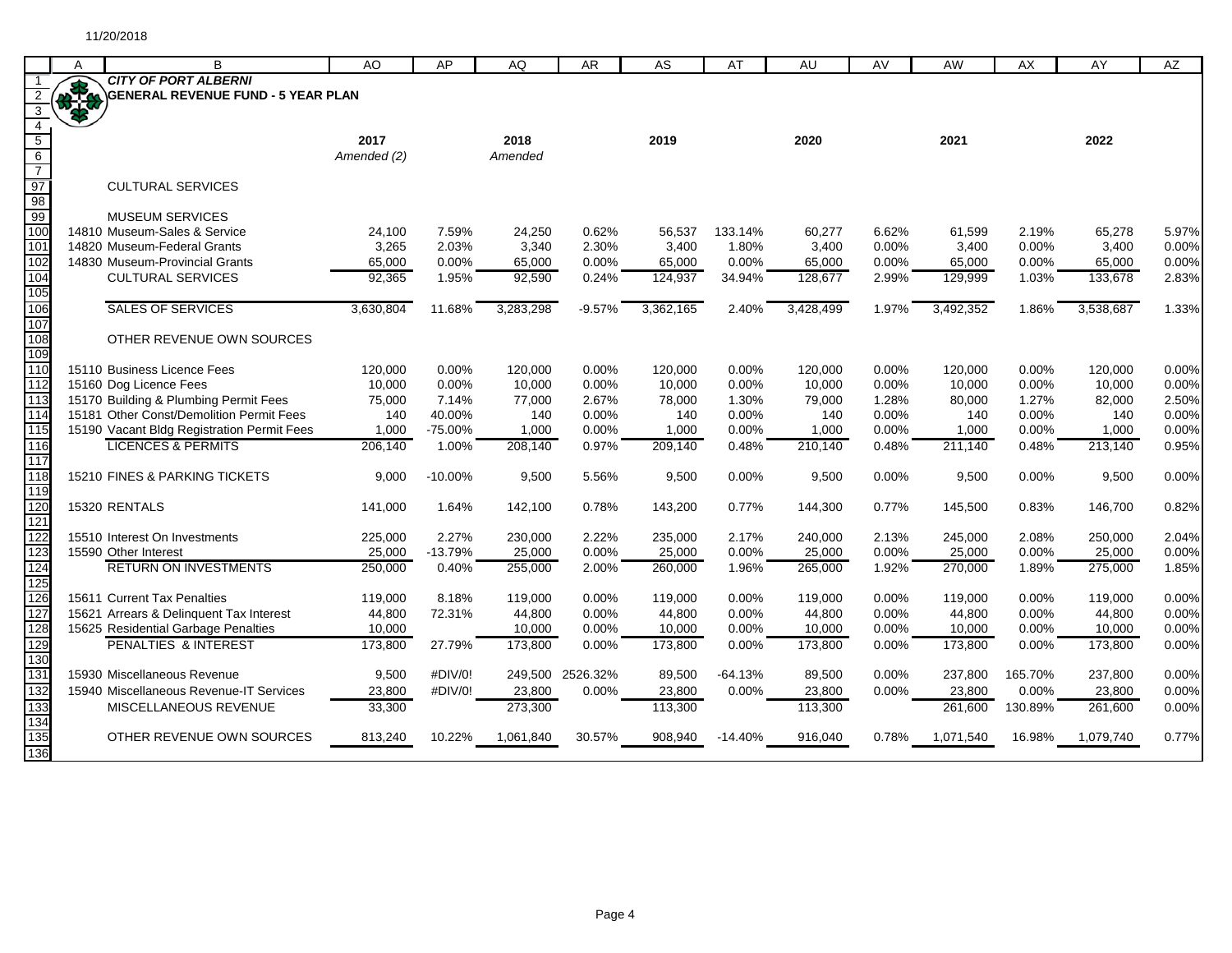|                         | A  | в                                                                               | AO                 | AP                | AQ                 | AR                   | AS                 | AT             | AU                 | AV             | AW                 | AX             | AY                 | AZ             |
|-------------------------|----|---------------------------------------------------------------------------------|--------------------|-------------------|--------------------|----------------------|--------------------|----------------|--------------------|----------------|--------------------|----------------|--------------------|----------------|
|                         | 38 | <b>CITY OF PORT ALBERNI</b>                                                     |                    |                   |                    |                      |                    |                |                    |                |                    |                |                    |                |
|                         |    | <b>BENERAL REVENUE FUND - 5 YEAR PLAN</b>                                       |                    |                   |                    |                      |                    |                |                    |                |                    |                |                    |                |
| $\overline{\mathbf{3}}$ |    |                                                                                 |                    |                   |                    |                      |                    |                |                    |                |                    |                |                    |                |
| $\overline{4}$          |    |                                                                                 |                    |                   |                    |                      |                    |                |                    |                |                    |                |                    |                |
| $\overline{5}$          |    |                                                                                 | 2017               |                   | 2018               |                      | 2019               |                | 2020               |                | 2021               |                | 2022               |                |
| $\sqrt{6}$              |    |                                                                                 | Amended (2)        |                   | Amended            |                      |                    |                |                    |                |                    |                |                    |                |
| $\overline{7}$          |    |                                                                                 |                    |                   |                    |                      |                    |                |                    |                |                    |                |                    |                |
| 137                     |    | UNCONDITIONAL TRANSFERS OTHER GOV'T                                             |                    |                   |                    |                      |                    |                |                    |                |                    |                |                    |                |
| 138                     |    |                                                                                 |                    |                   |                    |                      |                    |                |                    |                |                    |                |                    |                |
| 139<br>140              |    | PROVINCIAL GOVERNMENT                                                           |                    |                   |                    |                      |                    |                |                    |                |                    |                |                    |                |
| 14 <sup>7</sup>         |    | 16212 Small Community Protection Grant<br>16214 Revenue Sharing - Traffic Fines | 272,172            | 5.09%<br>$-6.04%$ | 259,000            | $-4.84%$<br>$-0.02%$ | 259,000            | 0.00%          | 259,000            | 0.00%<br>0.00% | 259,000<br>280,700 | 0.00%<br>0.00% | 259,000<br>280,700 | 0.00%<br>0.00% |
| 142                     |    | <b>16215 Community Gaming Revenue</b>                                           | 280,744<br>445,840 | 0.19%             | 280,700<br>445,840 | 0.00%                | 280,700<br>445,840 | 0.00%<br>0.00% | 280,700<br>445,840 | 0.00%          | 445,840            | 0.00%          | 445,840            | 0.00%          |
| 143                     |    | <b>UNCOND TFRS OTHER GOV'T</b>                                                  | 998,756            | $-0.40%$          | 985,540            | $-1.32%$             | 985,540            | 0.00%          | 985,540            | 0.00%          | 985,540            | 0.00%          | 985,540            | 0.00%          |
| 144                     |    |                                                                                 |                    |                   |                    |                      |                    |                |                    |                |                    |                |                    |                |
| 145                     |    | <b>CONDITIONAL TRANSFERS OTHER</b>                                              |                    |                   |                    |                      |                    |                |                    |                |                    |                |                    |                |
| 146                     |    | 18120 Grants/Contributions UBCM/FCM                                             | 10,000             |                   | ÷.                 | $-100.00\%$          |                    |                |                    |                |                    |                |                    |                |
| 147                     |    | 18121 Grants/Contributions Other                                                | 73,049             | 630.49%           | 70,000             | $-4.17%$             | 70,000             | 0.00%          | 70,000             | 0.00%          | 70,000             | $0.00\%$       | 70,000             | 0.00%          |
| 148                     |    | <b>CONDITIONAL TRANSFERS OTHER</b>                                              | 83,049             |                   | 70,000             |                      | 70,000             |                | 70,000             |                | 70,000             |                | 70,000             |                |
| 149                     |    |                                                                                 |                    |                   |                    |                      |                    |                |                    |                |                    |                |                    |                |
| 150                     |    |                                                                                 |                    |                   |                    |                      |                    |                |                    |                |                    |                |                    |                |
| 151                     |    | OTHER TRANSFERS & COLLECTIONS                                                   |                    |                   |                    |                      |                    |                |                    |                |                    |                |                    |                |
| 152                     |    |                                                                                 |                    |                   |                    |                      |                    |                |                    |                |                    |                |                    |                |
| 153                     |    | 19110 Cemetery Trust Fund                                                       | 2,000              | $-83.40%$         | 2,000              | $0.00\%$             | 2,000              | 0.00%          | 2,000              | 0.00%          | 2,000              | 0.00%          | 2,000              | 0.00%          |
| 156                     |    | <b>19114 Operating Funds From Prior Years</b>                                   | 400.000            | 0.00%             | 399,160            | $-0.21%$             | 399,160            | 0.00%          | 399,160            | 0.00%          | 399,160            | 0.00%          | 399,160            | 0.00%          |
| 157                     |    | <b>TRANSFERS FROM OWN RESERVES</b>                                              | 402,000            | $-2.44%$          | 401,160            | $-0.21%$             | 401,160            | 0.00%          | 401,160            | 0.00%          | 401.160            | 0.00%          | 401,160            | 0.00%          |
| 158                     |    |                                                                                 |                    |                   |                    |                      |                    |                |                    |                |                    |                |                    |                |
| 159                     |    | COLLECTIONS FOR OTHER GOV'T                                                     |                    |                   |                    |                      |                    |                |                    |                |                    |                |                    |                |
| 160                     |    |                                                                                 |                    |                   |                    |                      |                    |                |                    |                |                    |                |                    |                |
| 161                     |    | 19811 Non-Residential School Tax                                                | 2.100.000          | $-4.55%$          | 2,100,000          | 0.00%                | 2,100,000          | 0.00%          | 2.100.000          | 0.00%          | 2,100,000          | 0.00%          | 2,100,000          | 0.00%          |
| 162                     |    | 19812 Residential School Tax                                                    | 3,000,000          | 0.00%             | 3,000,000          | 0.00%                | 3,000,000          | 0.00%          | 3,000,000          | 0.00%          | 3,000,000          | 0.00%          | 3,000,000          | 0.00%          |
| 163                     |    |                                                                                 | 5,100,000          | $-1.92%$          | 5,100,000          | 0.00%                | 5,100,000          | 0.00%          | 5,100,000          | 0.00%          | 5,100,000          | 0.00%          | 5,100,000          | 0.00%          |
| 164                     |    |                                                                                 |                    |                   |                    |                      |                    |                |                    |                |                    |                |                    |                |
| 165                     |    | REGIONAL GOVERNMENT                                                             |                    |                   |                    |                      |                    |                |                    |                |                    |                |                    |                |
| 166                     |    | 11212 Parcel Tax                                                                | 133,993            | 1.90%             | 134,000            | 0.01%                | 134,000            | 0.00%          | 134,000            | 0.00%          |                    | $-100.00\%$    |                    | #DIV/0!        |
| 167                     |    | 19820 Alberni-Clayoquot Regional Hosp Dist                                      | 707,654            | 7.46%             | 707,600            | $-0.01%$             | 707,600            | 0.00%          | 707,600            | 0.00%          | 707,600            | 0.00%          | 707,600            | 0.00%          |
| 168                     |    | 19821 Alberni-Clayoquot Regional District                                       | 1,068,699          | 28.45%            | 1,070,000          | 0.12%                | 1,070,000          | 0.00%          | 1,070,000          | 0.00%          | 1,070,000          | 0.00%          | 1,070,000          | 0.00%          |
| 169<br>170              |    |                                                                                 | 1,910,346          | 17.78%            | 1.911.600          | 0.07%                | 1,911,600          | 0.00%          | 1,911,600          | 0.00%          | 1.777.600          | $-7.01%$       | 1,777,600          | 0.00%          |
| 171                     |    | JOINT BOARDS AND COMMISSIONS                                                    |                    |                   |                    |                      |                    |                |                    |                |                    |                |                    |                |
| 172                     |    | 19830 Municipal Finance Authority                                               | 500                | 0.00%             | 500                | 0.00%                | 500                | 0.00%          | 500                | 0.00%          | 500                | 0.00%          | 500                | 0.00%          |
| 173                     |    | 19831 BC Assessment                                                             | 160,000            | $-5.88%$          | 160,000            | 0.00%                | 160,000            | 0.00%          | 160,000            | 0.00%          | 160,000            | 160,000        | 160,000            | 0.00%          |
| 174                     |    |                                                                                 | 160.500            | $-5.87%$          | 160.500            | 0.00%                | 160,500            | 0.00%          | 160.500            | 0.00%          | 160,500            | 0.00%          | 160,500            | 0.00%          |
| 175                     |    |                                                                                 |                    |                   |                    |                      |                    |                |                    |                |                    |                |                    |                |
| 176                     |    | OTHER TRANSFERS, COLLECTIONS                                                    | 7,170,846          | 2.55%             | 7,172,100          | 0.02%                | 7,172,100          | 0.00%          | 7,172,100          | $0.00\%$       | 7,038,100          | $-1.87%$       | 7,038,100          | 0.00%          |
| 177                     |    |                                                                                 |                    |                   |                    |                      |                    |                |                    |                |                    |                |                    |                |
| 178                     |    | <b>GENERAL FUND REVENUE</b>                                                     | 35,991,290         |                   | 3.10% 36,453,612   | 1.28%                | 37,047,324         | 1.63%          | 37,808,944         | 2.06%          | 38,603,129         | 2.10%          | 39,387,761         | 2.03%          |
| 179                     |    |                                                                                 |                    |                   |                    |                      |                    |                |                    |                |                    |                |                    |                |
|                         |    |                                                                                 |                    |                   |                    |                      |                    |                |                    |                |                    |                |                    |                |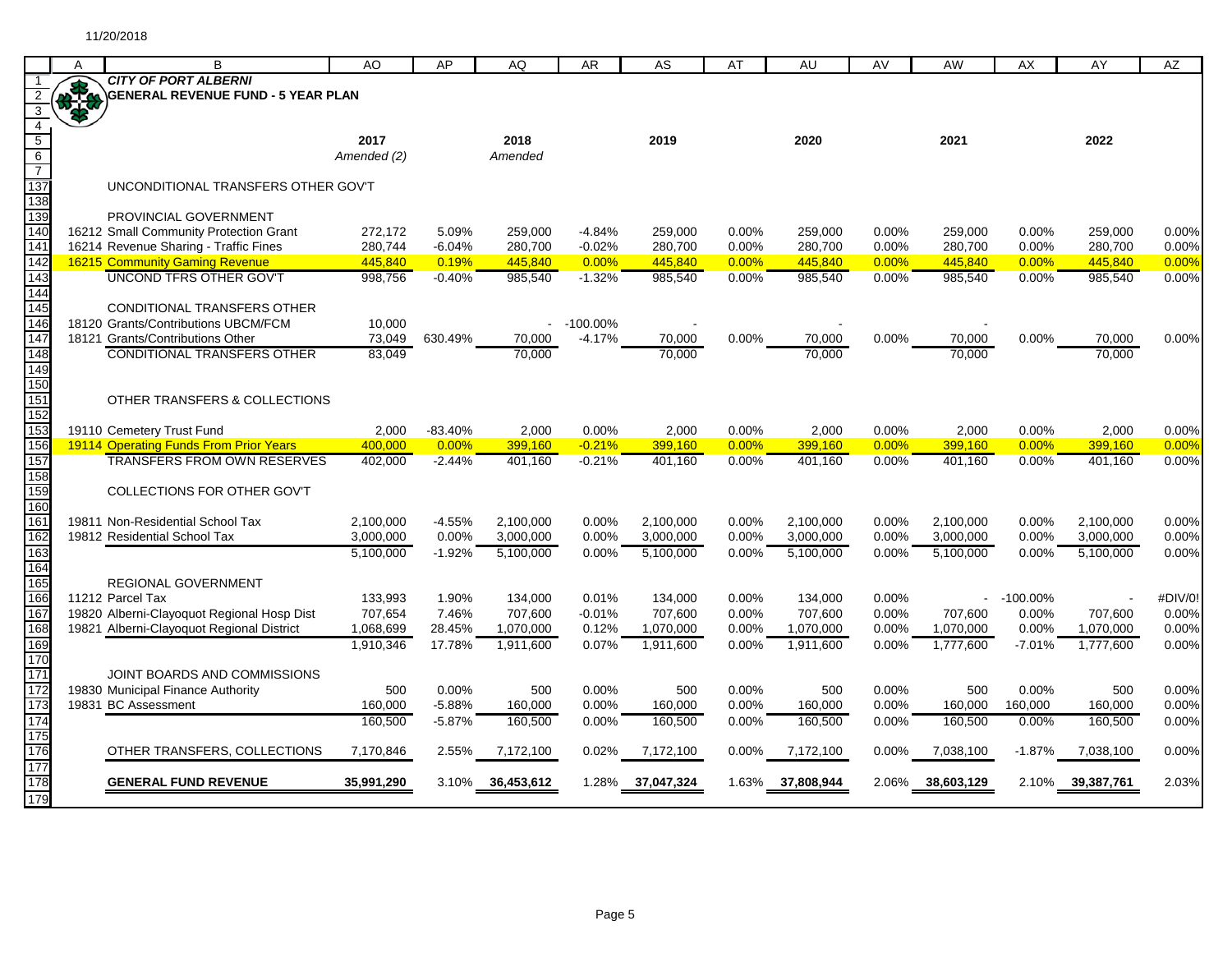|                                                    | A    | B                                         | AO          | AP        | AQ        | AR       | AS        | AT        | AU        | AV       | AW        | AX        | AY         | AZ    |
|----------------------------------------------------|------|-------------------------------------------|-------------|-----------|-----------|----------|-----------|-----------|-----------|----------|-----------|-----------|------------|-------|
|                                                    |      | <b>CITY OF PORT ALBERNI</b>               |             |           |           |          |           |           |           |          |           |           |            |       |
|                                                    | 87.8 | <b>GENERAL REVENUE FUND - 5 YEAR PLAN</b> |             |           |           |          |           |           |           |          |           |           |            |       |
| 3                                                  |      |                                           |             |           |           |          |           |           |           |          |           |           |            |       |
| $\overline{4}$                                     |      |                                           |             |           |           |          |           |           |           |          |           |           |            |       |
|                                                    |      |                                           | 2017        |           | 2018      |          | 2019      |           | 2020      |          | 2021      |           | 2022       |       |
|                                                    |      |                                           | Amended (2) |           | Amended   |          |           |           |           |          |           |           |            |       |
| $rac{5}{6}$ $rac{6}{7}$ $rac{8}{9}$ $rac{9}{10}$   |      | <b>GENERAL GOVERNMENT SERVICE</b>         |             |           |           |          |           |           |           |          |           |           |            |       |
|                                                    |      | 21110 Mayor-Stipends                      | 43,777      | 0.10%     | 44,653    | 2.00%    | 45,546    | 2.00%     | 46,456    | 2.00%    | 47,386    | 2.00%     | 48,333     | 2.00% |
|                                                    |      | 21130 Councillors-Stipends                | 116,415     | 0.10%     | 118,743   | 2.00%    | 121,118   | 2.00%     | 123,540   | 2.00%    | 126,011   | 2.00%     | 128,532    | 2.00% |
| 11                                                 |      | 21190 Receptions and Other Services       | 39,000      | $-2.99%$  | 39,000    | 0.00%    | 39,000    | 0.00%     | 39,000    | 0.00%    | 39,000    | 0.00%     | 39,000     | 0.00% |
| 12                                                 |      | <b>LEGISLATIVE</b>                        | 199,192     | $-0.52%$  | 202,396   | 1.61%    | 205,664   | 1.61%     | 208,996   | 1.62%    | 212,397   | 1.63%     | 215,865    | 1.63% |
| 13                                                 |      |                                           |             |           |           |          |           |           |           |          |           |           |            |       |
| 14                                                 |      | <b>GENERAL ADMINISTRATION</b>             |             |           |           |          |           |           |           |          |           |           |            |       |
| 15                                                 |      | <b>ADMINISTRATIVE</b>                     |             |           |           |          |           |           |           |          |           |           |            |       |
| 16                                                 |      | 21211 City Manager                        | 196,677     | -29.96%   | 202,325   | 2.87%    | 206,362   | 2.00%     | 210,479   | 2.00%    | 214,679   | 2.00%     | 218,962    | 2.00% |
| 17                                                 |      | 21212 Municipal Clerk                     | 411,841     | 1.36%     | 411,115   | $-0.18%$ | 418,994   | 1.92%     | 427,031   | 1.92%    | 435,229   | 1.92%     | 443,591    | 1.92% |
| $\overline{18}$                                    |      | 21215 Legal Services                      | 40.000      | 0.00%     | 40.000    | 0.00%    | 40.000    | 0.00%     | 40,000    | 0.00%    | 40.000    | 0.00%     | 40,000     | 0.00% |
| 19                                                 |      | 21216 Bylaw Enforcement                   | 90,300      | $-0.33%$  | 263,321   | 191.61%  | 331,554   | 25.91%    | 338,075   | 1.97%    | 344,726   | 1.97%     | 351,511    | 1.97% |
|                                                    |      | 21217 Bylaw Enforcement Vehicles          | 7,409       | $-15.95%$ | 7,505     | 1.30%    | 11,654    | 55.28%    | 11,806    | 1.30%    | 11,912    | 0.90%     | 12,020     | 0.91% |
|                                                    |      |                                           |             |           |           |          |           |           |           |          |           |           |            |       |
|                                                    |      | FINANCIAL MANAGEMENT                      |             |           |           |          |           |           |           |          |           |           |            |       |
|                                                    |      | 21221 Financial Management Administration | 715,100     | $-1.58%$  | 732,525   | 2.44%    | 783,496   | 6.96%     | 799,165   | 2.00%    | 815,137   | 2.00%     | 831,411    | 2.00% |
|                                                    |      | 21225 External Audit                      | 30,600      | 2.00%     | 30.900    | 0.98%    | 31,200    | 0.97%     | 31,500    | 0.96%    | 31,800    | 0.95%     | 32,000     | 0.63% |
|                                                    |      | 21226 Purchasing Administration           | 206,900     | $-5.09%$  | 211,000   | 1.98%    | 122,500   | $-41.94%$ | 124,400   | 1.55%    | 126,400   | 1.61%     | 128,400    | 1.58% |
|                                                    |      | 21229 Other Financial Management          | 22,200      | 825.00%   | 22,200    | 0.00%    | 22,250    | 0.23%     | 22,250    | 0.00%    | 3,250     | $-85.39%$ | 3,250      | 0.00% |
| 20<br>21<br>22<br>23<br>24<br>25<br>26<br>27<br>28 |      |                                           |             |           |           |          |           |           |           |          |           |           |            |       |
|                                                    |      | <b>COMMON SERVICES</b>                    |             |           |           |          |           |           |           |          |           |           |            |       |
| 30                                                 |      | 21222 Administration Vehicle              | 7,747       | $-6.55%$  | 8,115     | 4.75%    | 8,245     | 1.60%     | 8,477     | 2.81%    | 8,712     | 2.77%     | 8,850      | 1.58% |
| 31                                                 |      | 21252 City Hall                           | 90,040      | $-6.76%$  | 155,980   | 73.23%   | 97,044    | $-37.78%$ | 98,533    | 1.53%    | 100,052   | 1.54%     | 101,601    | 1.55% |
| $\overline{32}$                                    |      | 21253 Other City Buildings                | 2,320       | 45.00%    | 2.845     | 22.63%   | 2,867     | 0.77%     | 2,889     | 0.77%    | 2,912     | 0.80%     | 2,935      | 0.79% |
| 35                                                 |      | 21259 Other Common Services               | 344,448     | 23.70%    | 342,654   | $-0.52%$ | 340,982   | $-0.49%$  | 339,231   | $-0.51%$ | 337,603   | $-0.48%$  | 338,498    | 0.27% |
| 36<br>37                                           |      | 21260 Carbon Offsets                      | 58,800      | 0.00%     | 56,200    | $-4.42%$ | 56,200    | $0.00\%$  | 56,200    | 0.00%    | 56,200    | 0.00%     | 56,200     | 0.00% |
|                                                    |      | <b>INFORMATION SERVICES</b>               |             |           |           |          |           |           |           |          |           |           |            |       |
| 38<br>39                                           |      | 21261 Information Services                | 640,681     | 9.53%     | 659,310   | 2.91%    | 670,917   | 1.76%     | 682,753   | 1.76%    | 694,824   | 1.77%     | 701,534    | 0.97% |
| 40                                                 |      |                                           |             |           |           |          |           |           |           |          |           |           |            |       |
|                                                    |      | OTHER ADMINISTRATIVE SERVICES             |             |           |           |          |           |           |           |          |           |           |            |       |
| 41<br>43                                           |      | 21283 Personnel (Human Resources)         | 284,887     | 25.64%    | 274,171   | $-3.76%$ | 277,688   | 1.28%     | 281,126   | 1.24%    | 285,782   | 1.66%     | 289,777    | 1.40% |
|                                                    |      | 21285 Employee Wellness (EFAP)            | 15,200      | $-11.95%$ | 15,300    | 0.66%    | 15,318    | 0.12%     | 15,335    | 0.11%    | 15,353    | 0.12%     | 15,371     | 0.12% |
| 44<br>45                                           |      |                                           |             |           |           |          |           |           |           |          |           |           |            |       |
| 46<br>47                                           |      | <b>RECOVERIES</b>                         |             |           |           |          |           |           |           |          |           |           |            |       |
|                                                    |      | 21290 Administration Services Recovered   | (447,000)   | 2.01%     | (456,000) | 2.01%    | (465,000) | 1.97%     | (474,000) | 1.94%    | (483,500) | 2.00%     | (493, 200) | 2.01% |
| 48                                                 |      | <b>GENERAL ADMINISTRATION</b>             | 2,718,150   | 3.04%     | 2,979,466 | 9.61%    | 2,972,271 | $-0.24%$  | 3,015,250 | 1.45%    | 3,041,071 | 0.86%     | 3,082,711  | 1.37% |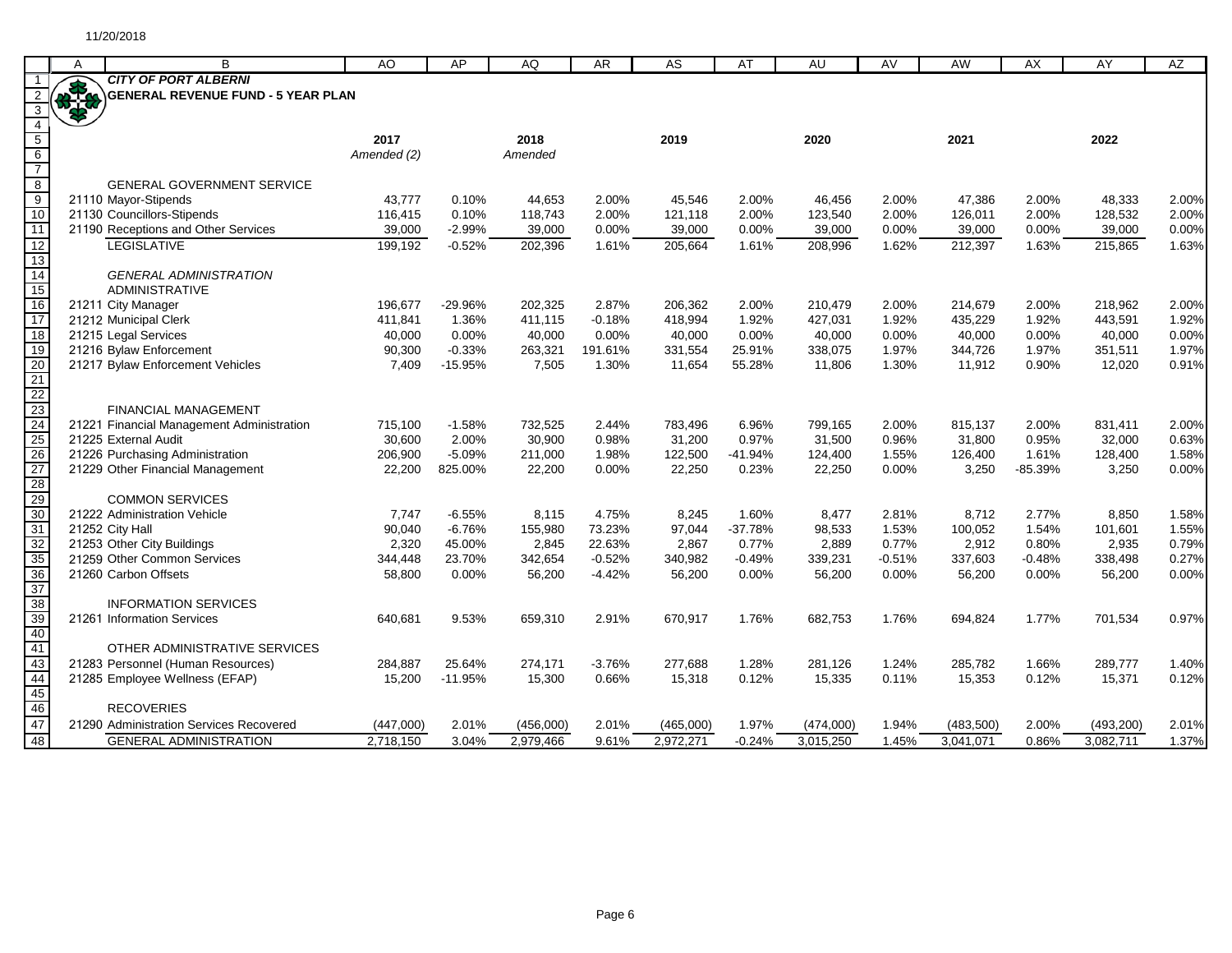|                 | A          | B                                                                                    | AO               | AP                | AQ               | AR                | AS               | AT             | AU               | AV             | AW               | AX             | AY               | AZ              |
|-----------------|------------|--------------------------------------------------------------------------------------|------------------|-------------------|------------------|-------------------|------------------|----------------|------------------|----------------|------------------|----------------|------------------|-----------------|
|                 |            | <b>CITY OF PORT ALBERNI</b>                                                          |                  |                   |                  |                   |                  |                |                  |                |                  |                |                  |                 |
|                 |            | <b>GENERAL REVENUE FUND - 5 YEAR PLAN</b>                                            |                  |                   |                  |                   |                  |                |                  |                |                  |                |                  |                 |
| $\overline{3}$  | <b>370</b> |                                                                                      |                  |                   |                  |                   |                  |                |                  |                |                  |                |                  |                 |
|                 |            |                                                                                      |                  |                   |                  |                   |                  |                |                  |                |                  |                |                  |                 |
| $\frac{4}{5}$   |            |                                                                                      | 2017             |                   | 2018             |                   | 2019             |                | 2020             |                | 2021             |                | 2022             |                 |
| $\sqrt{6}$      |            |                                                                                      | Amended (2)      |                   | Amended          |                   |                  |                |                  |                |                  |                |                  |                 |
| $\overline{7}$  |            |                                                                                      |                  |                   |                  |                   |                  |                |                  |                |                  |                |                  |                 |
| 49<br>50        |            |                                                                                      |                  |                   |                  |                   |                  |                |                  |                |                  |                |                  |                 |
|                 |            | 21911 Election Expense                                                               |                  | $-100.00\%$       | 52,928           |                   |                  | $-100.00\%$    |                  |                |                  |                | 48,928           |                 |
| 51              |            | 21920 Training and Development                                                       | 144,800          | 1.00%             | 150,960          | 4.25%             | 143,655          | $-4.84%$       | 143,655          | 0.00%          | 142,655          | $-0.70%$       | 142,655          | 0.00%           |
| 52              |            | 21925 Council Travel and Development                                                 | 50,000           | $-1.77%$          | 50,500           | 1.00%             | 51,005           | 1.00%          | 51,515           | 1.00%          | 52,030           | 1.00%          | 52,551           | 1.00%           |
| 53              |            | 21930 Insurance                                                                      | 257,500          | 0.00%             | 260,100          | 1.01%             | 262,700          | 1.00%          | 265,300          | 0.99%          | 268,000          | 1.02%          | 269,000          | 0.37%           |
| 54<br>55        |            | 21931 Damage Claims                                                                  | 20,400           | 2.00%             | 20.808           | 2.00%             | 20,224           | $-2.81%$       | 20,649           | 2.10%          | 20,082           | $-2.75%$       | 20,082           | 0.00%           |
|                 |            | 21950 Grants In Aid                                                                  | 10,820           | 0.00%             | 11,000           | 1.66%             | 11,000           | 0.00%          | 11,000           | 0.00%          | 11,000           | 0.00%          | 11,000           | 0.00%           |
| 56              |            | 21990 Other General Services                                                         | 2,000            | 0.00%             | 2,000            | 0.00%             | 2,000            | 0.00%          | 2,000            | 0.00%          | 2,000            | 0.00%          | 2,000            | 0.00%           |
| 57              |            | OTHER GENERAL GOV'T SERVICES                                                         | 485,520          | $-1.83%$          | 548,296          | 12.93%            | 490,584          | $-10.53%$      | 494,119          | 0.72%          | 495,767          | 0.33%          | 546,216          | 10.18%          |
| 58              |            |                                                                                      |                  |                   |                  |                   |                  |                |                  |                |                  |                |                  |                 |
| 59              |            | <b>GENERAL GOVERNMENT SERVICE</b>                                                    | 3,402,862        | 2.10%             | 3.730.158        | 9.62%             | 3,668,519        | $-1.65%$       | 3,718,365        | 1.36%          | 3,749,235        | 0.83%          | 3.844.792        | 2.55%           |
| 60              |            |                                                                                      |                  |                   |                  |                   |                  |                |                  |                |                  |                |                  |                 |
| 61<br>62        |            | <b>PROTECTIVE SERVICES</b>                                                           |                  |                   |                  |                   |                  |                |                  |                |                  |                |                  |                 |
|                 |            | 22121 Police Services Contract                                                       | 5,301,190        | $-0.08%$          | 5,353,114        | 0.98%             | 5,380,649        | 0.51%          | 5,491,366        | 2.06%          | 5,629,140        | 2.51%          | 5,766,850        | 2.45%           |
| 63              |            | 22122 Police Services Administration                                                 | 945,313          | 14.49%            | 885,457          | $-6.33%$          | 901,652          | 1.83%          | 919,183          | 1.94%          | 937,055          | 1.94%          | 955,756          | 2.00%           |
| 64              |            | 22123 Police Services Consulting                                                     | 22,000           |                   | 24,000           | 9.09%             | 24,480           | 2.00%          | 24,970           | 2.00%          | 25,469           | 2.00%          | 25,978           | 2.00%           |
| 65              |            | 22130 Community Policing                                                             | 25,500           | 2.00%             | 26,010           | 2.00%             | 26,530           | 2.00%          | 27,061           | 2.00%          | 27,602           | 2.00%          | 28,154           | 2.00%           |
| 66<br>67        |            | 22140 Commissionaire Services                                                        | 25,000           | 0.00%             | 25,000           | 0.00%             | 25,000           | 0.00%          | 25,000           | 0.00%          | 25,000           | 0.00%          | 25,000           | 0.00%           |
|                 |            | 22160 Police Building Maintenance                                                    | 131,250          | $-0.08%$          | 153,664          | 17.08%            | 154,191          | 0.34%          | 156,150          | 1.27%          | 158,171          | 1.29%          | 160,255          | 1.32%           |
| 68              |            | 22180 Detention & Custody of Prisoners                                               | 496,158          | 2.00%             | 507,229          | 2.23%             | 517,374          | 2.00%          | 527,721          | 2.00%          | 538,276          | 2.00%          | 549,041          | 2.00%           |
| 69              |            | POLICE PROTECTION                                                                    | 6,946,411        | 2.17%             | 6,974,474        | 0.40%             | 7,029,876        | 0.79%          | 7,171,451        | 2.01%          | 7,340,713        | 2.36%          | 7,511,034        | 2.32%           |
| $\overline{70}$ |            |                                                                                      |                  |                   |                  |                   |                  |                |                  |                |                  |                |                  |                 |
| 71              |            | 22411 Fire Protection Administration                                                 | 330,150          | 2.05%             | 338,810          | 2.62%             | 345,298          | 1.91%          | 351,914          | 1.92%          | 358,662          | 1.92%          | 365,542          | 1.92%           |
| 72              |            | 22421 Fire Crew                                                                      | 2,516,470        | 2.17%             | 2,612,512        | 3.82%             | 2,683,921        | 2.73%          | 2,732,025        | 1.79%          | 2,806,840        | 2.74%          | 2,883,525        | 2.73%           |
| 73              |            | 22422 Personnel Expense                                                              | 47,307           | 2.00%             | 47,779           | 1.00%             | 48,257           | 1.00%          | 48,739           | 1.00%          | 49,227           | 1.00%          | 49,719           | 1.00%           |
| 74              |            | 22431 Communication System                                                           | 11,488           | 2.00%             | 11,604           | 1.01%             | 11,720           | 1.00%          | 11,837           | 1.00%          | 11,955           | 1.00%          | 12,075           | 1.00%           |
| 75              |            | 22440 Fire Investigation                                                             | 975              | 1.99%             | 985              | 1.03%             | 995              | 1.02%          | 1,005            | 1.01%          | 1,015            | 1.00%          | 1,025            | 0.99%           |
| 76              |            | 22441 Fire Prevention                                                                | 151,109          | 2.83%             | 152,280          | 0.77%             | 155,833          | 2.33%          | 159,474          | 2.34%          | 163,205          | 2.34%          | 167,026          | 2.34%           |
| 77              |            | 22471 Fire Building Maintenance                                                      | 59,563           | 2.00%             | 60,159           | 1.00%             | 60,760           | 1.00%          | 61,368           | 1.00%          | 61,981           | 1.00%          | 62,601           | 1.00%           |
| 79<br>80        |            | 22473 External Regional Training<br>22480 Vehicle Repair & Maintenance               | 1,624<br>239,051 | 2.01%<br>$-0.01%$ | 1,640<br>223,976 | 0.99%<br>$-6.31%$ | 1,657<br>228,993 | 1.04%<br>2.24% | 1,673<br>234,143 | 0.97%<br>2.25% | 1,690<br>239,629 | 1.02%<br>2.34% | 1,707<br>272,503 | 1.01%<br>13.72% |
| 81              |            |                                                                                      |                  | 72.67%            | 25,945           | 1.00%             | 26,204           | 1.00%          |                  | 1.00%          | 26,731           | 1.00%          |                  | 1.00%           |
| 82              |            | 22481 Sundry Equipment Repair & Mtce<br>22482 Fire Fighting Tools/Supplies Purchases | 25,688<br>26,830 | 25.36%            | 27.097           | 1.00%             | 27,368           | 1.00%          | 26,466<br>27,642 | 1.00%          | 27,918           | 1.00%          | 26,998<br>28,198 | 1.00%           |
| 83              |            | <b>FIRE PROTECTION</b>                                                               | 3,410,255        | 2.49%             | 3,502,787        | 2.71%             | 3,591,006        | 2.52%          | 3,656,286        | 1.82%          | 3,748,853        | 2.53%          | 3,870,919        | 3.26%           |
|                 |            |                                                                                      |                  |                   |                  |                   |                  |                |                  |                |                  |                |                  |                 |
| 84<br>85        |            | 22510 Emergency Program (Tsunami Warning)                                            | 500              | -45.53%           | 500              | 0.00%             | 500              | 0.00%          | 500              | 0.00%          | 500              | 0.00%          | 500              | 0.00%           |
| 86              |            | <b>EMERGENCY MEASURES</b>                                                            | 500              | -45.53%           | 500              | 0.00%             | 500              | 0.00%          | 500              | 0.00%          | 500              | 0.00%          | 500              | 0.00%           |
| 87              |            |                                                                                      |                  |                   |                  |                   |                  |                |                  |                |                  |                |                  |                 |
| 88              |            | 22921 Building & Plumbing Inspection                                                 | 101,510          | 2.01%             | 103,020          | 1.49%             | 105,030          | 1.95%          | 107,140          | 2.01%          | 109,250          | 1.97%          | 111,360          | 1.93%           |
| 89              |            | 22926 Building Inspector Vehicle                                                     | 3,562            | $-10.95%$         | 3,597            | 0.98%             | 3,633            | 1.00%          | 3,770            | 3.77%          | 4,049            | 7.40%          | 4,096            | 1.16%           |
| 90              |            | 22931 Animal Control Services Contract                                               | 151,200          | $-2.44%$          | 151,212          | 0.01%             | 151,220          | 0.01%          | 151,228          | 0.01%          | 151,237          | 0.01%          | 151,245          | 0.01%           |
| 91              |            | <b>OTHER PROTECTION</b>                                                              | 256,272          | $-0.86%$          | 257,829          | 0.61%             | 259,883          | 0.80%          | 262,138          | 0.87%          | 264,536          | 0.91%          | 266,701          | 0.82%           |
| 92              |            |                                                                                      |                  |                   |                  |                   |                  |                |                  |                |                  |                |                  |                 |
| 93              |            | PROTECTIVE SERVICES                                                                  | 10,613,438       | 2.19%             | 10.735.590       | 1.15%             | 10,881,265       | 1.36%          | 11,090,375       | 1.92%          | 11.354.602       | 2.38%          | 11.649.154       | 2.59%           |
|                 |            |                                                                                      |                  |                   |                  |                   |                  |                |                  |                |                  |                |                  |                 |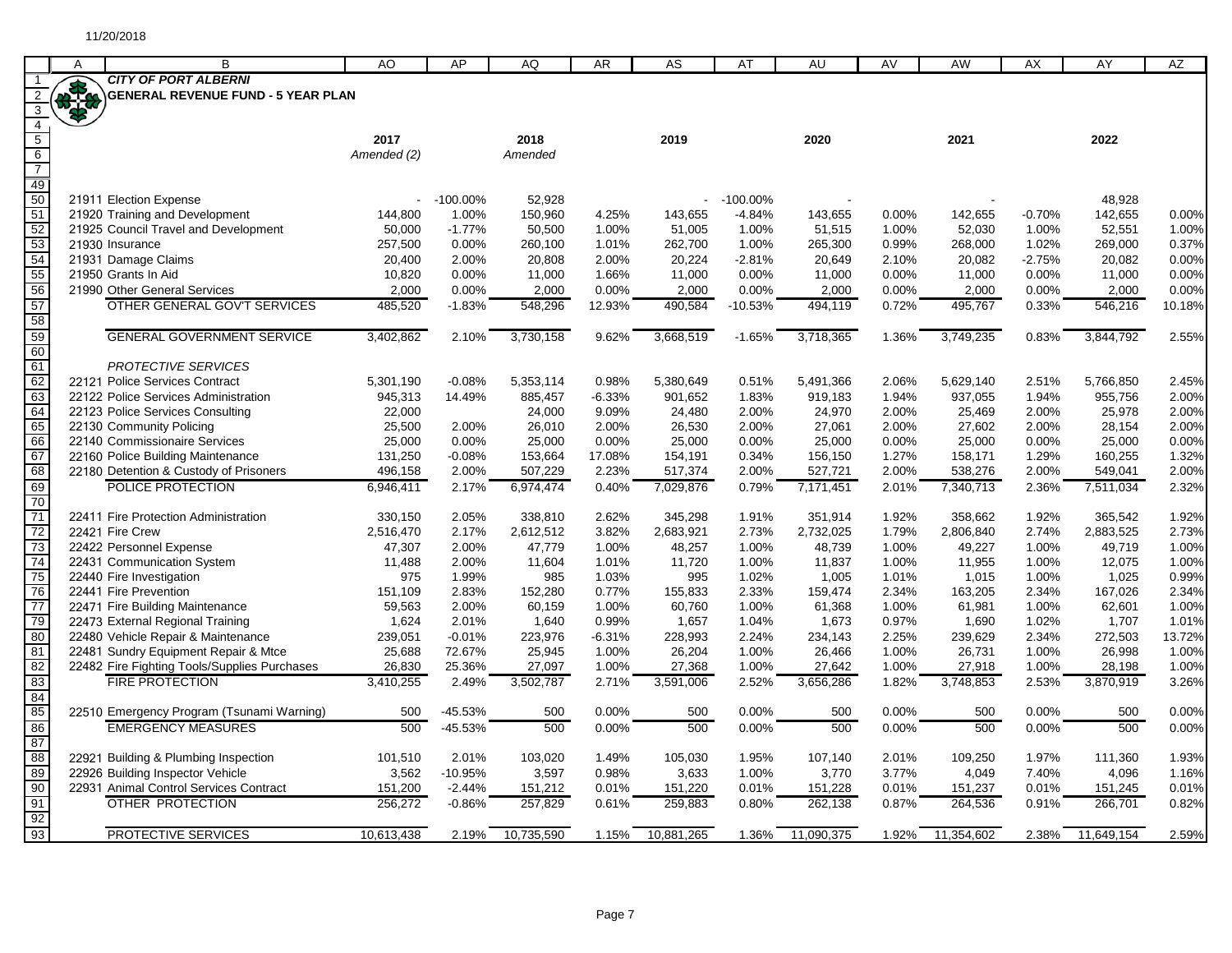|                         | A   | B                                                      | AO                | AP                     | AQ                | AR              | AS                | AT                 | AU                | AV             | AW                | AX             | AY                | AZ             |
|-------------------------|-----|--------------------------------------------------------|-------------------|------------------------|-------------------|-----------------|-------------------|--------------------|-------------------|----------------|-------------------|----------------|-------------------|----------------|
|                         |     | <b>CITY OF PORT ALBERNI</b>                            |                   |                        |                   |                 |                   |                    |                   |                |                   |                |                   |                |
| $\overline{2}$          | *** | <b>GENERAL REVENUE FUND - 5 YEAR PLAN</b>              |                   |                        |                   |                 |                   |                    |                   |                |                   |                |                   |                |
| $\overline{\mathbf{3}}$ |     |                                                        |                   |                        |                   |                 |                   |                    |                   |                |                   |                |                   |                |
| $\overline{4}$          |     |                                                        |                   |                        |                   |                 |                   |                    |                   |                |                   |                |                   |                |
| $\overline{5}$          |     |                                                        | 2017              |                        | 2018              |                 | 2019              |                    | 2020              |                | 2021              |                | 2022              |                |
| $6\overline{6}$         |     |                                                        | Amended (2)       |                        | Amended           |                 |                   |                    |                   |                |                   |                |                   |                |
| $\overline{7}$          |     |                                                        |                   |                        |                   |                 |                   |                    |                   |                |                   |                |                   |                |
| $\frac{1}{94}$          |     |                                                        |                   |                        |                   |                 |                   |                    |                   |                |                   |                |                   |                |
| 95                      |     | <b>TRANSPORTATION SERVICE</b>                          |                   |                        |                   |                 |                   |                    |                   |                |                   |                |                   |                |
| 96                      |     | <b>COMMON SERVICES</b>                                 |                   |                        |                   |                 |                   |                    |                   |                |                   |                |                   |                |
| $\frac{97}{98}$         |     | 23110 Engineering Administration                       | 608,313           | 8.74%                  | 605,003           | $-0.54%$        | 593,113           | $-1.97%$           | 580,476           | $-2.13%$       | 592,126           | 2.01%          | 604,083           | 2.02%          |
|                         |     | 23121 Engineering Consulting Services                  | 40,000            | 0.00%                  | 32,000            | $-20.00%$       | 31,000            | $-3.13%$           | 29,000            | $-6.45%$       | 27,500            | $-5.17%$       | 20,000            | $-27.27%$      |
| 99                      |     |                                                        |                   |                        |                   |                 |                   |                    |                   |                |                   |                |                   |                |
| 100                     |     | PUBLIC WORKS ADMINISTRATION                            |                   |                        |                   |                 |                   |                    |                   |                |                   |                |                   |                |
| 101                     |     | 23129 Clerical & Reception-Operation                   | 106,140           | 0.81%                  | 108,549           | 2.27%           | 110,824           | 2.10%              | 113,147           | 2.10%          | 115,517           | 2.09%          | 117,938           | 2.10%          |
| 102                     |     | 23130 Supervision Operations                           | 365,000           | $-3.57%$               | 372,338           | 2.01%           | 379,784           | 2.00%              | 387,380           | 2.00%          | 395,128           | 2.00%          | 403,030           | 2.00%<br>1.88% |
| 103<br>104              |     | 23134 Small Tools/Equipment/Supplies                   | 44,999            | $-4.85%$               | 45,869            | 1.93%           | 47,012            | 2.49%              | 47,883            | 1.85%          | 48,803            | 1.92%          | 49,720            |                |
| 105                     |     | 23136 Works Yard Maintenance                           | 63,400            | $-0.94%$               | 65,025            | 2.56%           | 66,048            | 1.57%              | 67,090            | 1.58%          | 68,154            | 1.59%          | 69,239            | 1.59%<br>2.01% |
| 106                     |     | 23137 Main Building Maintenance<br>23138 Shop Overhead | 112,020<br>84,333 | $-14.16%$<br>$-13.59%$ | 153,033<br>91,470 | 36.61%<br>8.46% | 113,953<br>92,595 | $-25.54%$<br>1.23% | 116,212<br>93,750 | 1.98%<br>1.25% | 118,530<br>94,929 | 1.99%<br>1.26% | 120,907<br>96,131 | 1.27%          |
| 107                     |     |                                                        |                   |                        |                   |                 |                   |                    |                   |                |                   |                |                   |                |
| 108                     |     | <b>GENERAL EQUIPMENT</b>                               |                   |                        |                   |                 |                   |                    |                   |                |                   |                |                   |                |
| 109                     |     | 23160 General Equipment Maintenance                    | 717,457           | 1.77%                  | 721,840           | 0.61%           | 704,736           | $-2.37%$           | 717,738           | 1.84%          | 731,001           | 1.85%          | 744,531           | 1.85%          |
| 110                     |     | 23161 Vehicle Maintenance & Replacement                | 10,500            | 5.57%                  | 10,734            | 2.23%           | 10,909            | 1.63%              | 11,089            | 1.65%          | 11,273            | 1.66%          | 11,462            | 1.68%          |
| 111                     |     | 23162 Supv Vehicle Mtce & Replacement                  | 31,506            | 8.91%                  | 32,218            | 2.26%           | 30,845            | $-4.26%$           | 31,257            | 1.34%          | 34,051            | 8.94%          | 34,384            | 0.98%          |
| 112                     |     | <b>COMMON SERVICES</b>                                 | 2,183,668         | 0.79%                  | 2,238,079         | 2.49%           | 2,180,819         | $-2.56%$           | 2,195,022         | 0.65%          | 2,237,012         | 1.91%          | 2,271,425         | 1.54%          |
| 113                     |     |                                                        |                   |                        |                   |                 |                   |                    |                   |                |                   |                |                   |                |
| 114                     |     | <b>ROAD TRANSPORTATION</b>                             |                   |                        |                   |                 |                   |                    |                   |                |                   |                |                   |                |
| 115                     |     | <b>ROADS AND STREETS</b>                               |                   |                        |                   |                 |                   |                    |                   |                |                   |                |                   |                |
| 117                     |     | 23205 Customer Service Requests-Streets                | 46,540            | 3.42%                  | 47,508            | 2.08%           | 48,387            | 1.85%              | 49,284            | 1.85%          | 50,199            | 1.86%          | 51,132            | 1.86%          |
| 118                     |     | 23210 Small Tools/Supplies-Streets                     | 3,800             | $-30.91%$              | 3,856             | 1.47%           | 3,907             | 1.32%              | 3,960             | 1.36%          | 4,013             | 1.34%          | 4,067             | 1.35%          |
| 119                     |     | 23220 Streets Inspections                              | 53,600            | 17.80%                 | 54,725            | 2.10%           | 55,748            | 1.87%              | 56,790            | 1.87%          | 57,854            | 1.87%          | 58,939            | 1.88%          |
| 120                     |     | 23231 Roadway Surfaces Maintenance                     | 664,586           | 10.67%                 | 619,527           | $-6.78%$        | 624,017           | 0.72%              | 628,598           | 0.73%          | 633,270           | 0.74%          | 638,035           | 0.75%          |
| 121                     |     | 23233 Road Allowance Maintenance                       | 253,078           | $-0.95%$               | 256,680           | 1.42%           | 259,953           | 1.28%              | 263,292           | 1.28%          | 266,698           | 1.29%          | 270,172           | 1.30%          |
| 122                     |     | 23234 New Driveway Crossings                           | 21,020            | 3.04%                  | 21,324            | 1.45%           | 21,601            | 1.30%              | 21,883            | 1.31%          | 22,170            | 1.31%          | 22,464            | 1.33%          |
| 123                     |     | 23236 Street Sweeping                                  | 139,500           | 22.37%                 | 141,525           | 1.45%           | 143,366           | 1.30%              | 145,243           | 1.31%          | 147,158           | 1.32%          | 149,111           | 1.33%          |
| 124                     |     | 23237 Snow & Ice Removal                               | 185,250           | $-7.38%$               | 197,500           | 6.61%           | 199,545           | 1.04%              | 201,631           | 1.05%          | 203,759           | 1.06%          | 205,929           | 1.06%          |
| 125                     |     |                                                        |                   |                        |                   |                 |                   |                    |                   |                |                   |                |                   |                |
| 126                     |     | BRIDGES AND RETAINING WALLS                            |                   |                        |                   |                 |                   |                    |                   |                |                   |                |                   |                |
| 127                     |     | 23241 Bridges & Retaining Walls                        | 43,500            | $-13.00%$              | 43,468            | $-0.07%$        | 43,529            | 0.14%              | 43,591            | 0.14%          | 43,655            | 0.15%          | 43,720            | 0.15%          |
| 128                     |     |                                                        |                   |                        |                   |                 |                   |                    |                   |                |                   |                |                   |                |
| 129                     |     | <b>STREET LIGHTING</b>                                 |                   |                        |                   |                 |                   |                    |                   |                |                   |                |                   |                |
| 130                     |     | 23250 Overhead & Decorative Lighting                   | 298,400           | $-13.26%$              | 298,468           | 0.02%           | 298,529           | 0.02%              | 306,091           | 2.53%          | 313,880           | 2.54%          | 321,902           | 2.56%          |
| 131                     |     | 23261 Signs & Traffic Marking                          | 199,000           | 4.74%                  | 201,250           | 1.13%           | 203,295           | 1.02%              | 205,381           | 1.03%          | 207,509           | 1.04%          | 209,679           | 1.05%          |
| 132                     |     | 23264 Traffic & Railroad Signals                       | 16,450            | $-30.88%$              | 12,506            | -23.98%         | 12,557            | 0.41%              | 12,676            | 0.95%          | 12,729            | 0.42%          | 12,783            | 0.42%          |
| 133                     |     |                                                        |                   |                        |                   |                 |                   |                    |                   |                |                   |                |                   |                |
| 134                     |     | <b>PARKING</b>                                         |                   |                        |                   |                 |                   |                    |                   |                |                   |                |                   |                |
| 135<br>136              |     | 23272 Off-Street Parking                               | 8,200             | 2.50%                  | 8,295             | 1.16%           | 8,380             | 1.02%              | 8,468             | 1.05%          | 8,557             | 1.05%          | 8,649             | 1.08%          |
| 137                     |     | <b>OTHER</b>                                           |                   |                        |                   |                 |                   |                    |                   |                |                   |                |                   |                |
| 138                     |     | 23291 Gravel                                           | 177,000           | $-2.21%$               | 178,125           | 0.64%           | 179,148           | 0.57%              | 180,190           | 0.58%          | 181,254           | 0.59%          | 182,339           | 0.60%          |
| 139                     |     | <b>ROADS &amp; STREETS</b>                             | 2,109,924         | 1.28%                  | 2,084,757         | $-1.19%$        | 2,101,962         | 0.83%              | 2,127,078         | 1.19%          | 2,152,705         | 1.20%          | 2,178,921         | 1.22%          |
|                         |     |                                                        |                   |                        |                   |                 |                   |                    |                   |                |                   |                |                   |                |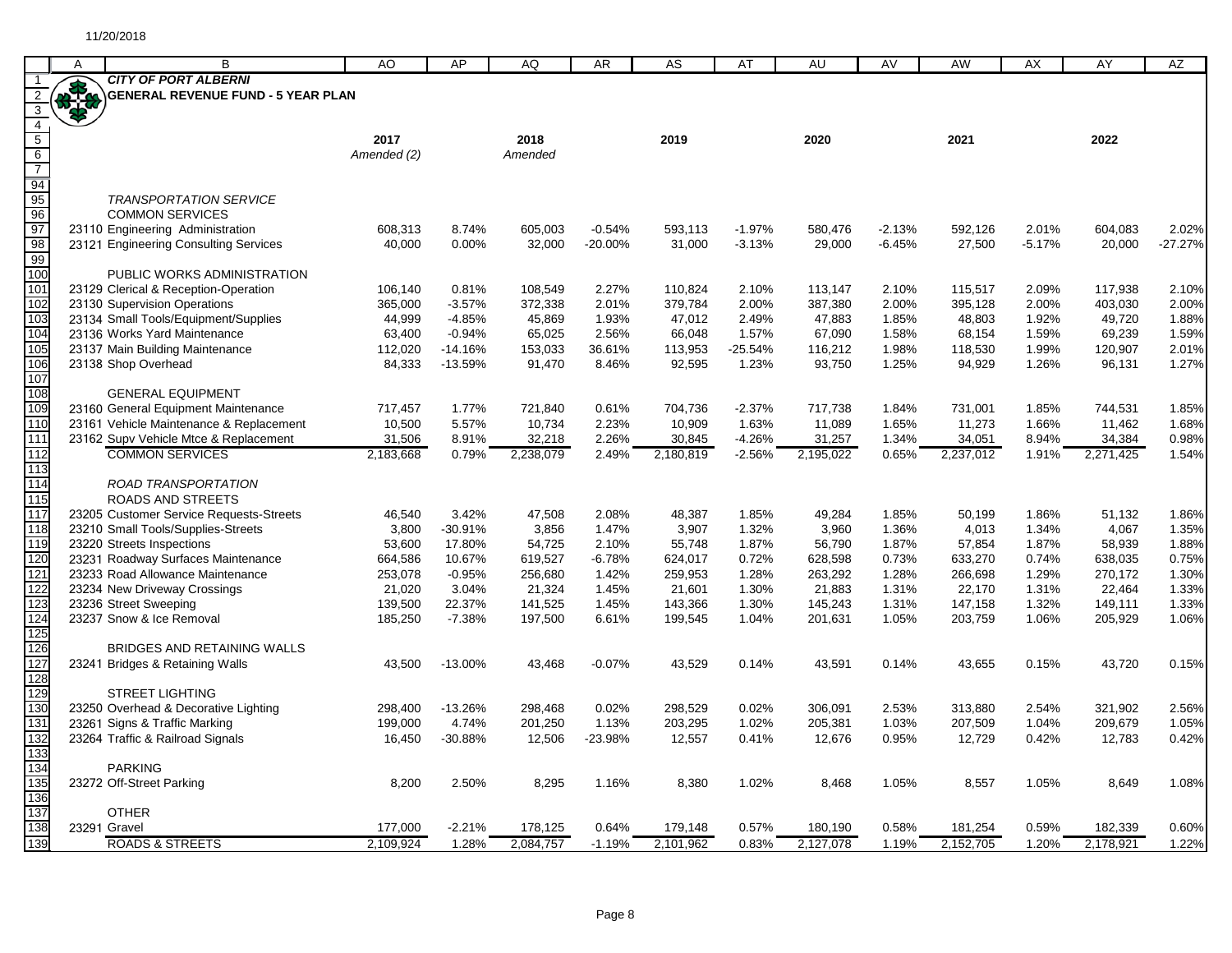|                  | Α           | B                                         | AO          | AP        | AQ          | <b>AR</b> | AS          | AT       | AU          | AV       | AW          | AX     | AY          | AZ    |
|------------------|-------------|-------------------------------------------|-------------|-----------|-------------|-----------|-------------|----------|-------------|----------|-------------|--------|-------------|-------|
|                  |             | <b>CITY OF PORT ALBERNI</b>               |             |           |             |           |             |          |             |          |             |        |             |       |
|                  | <b>RACK</b> | <b>GENERAL REVENUE FUND - 5 YEAR PLAN</b> |             |           |             |           |             |          |             |          |             |        |             |       |
|                  |             |                                           |             |           |             |           |             |          |             |          |             |        |             |       |
|                  |             |                                           |             |           |             |           |             |          |             |          |             |        |             |       |
| $5\overline{)}$  |             |                                           | 2017        |           | 2018        |           | 2019        |          | 2020        |          | 2021        |        | 2022        |       |
| $6\overline{6}$  |             |                                           | Amended (2) |           | Amended     |           |             |          |             |          |             |        |             |       |
| $\overline{7}$   |             |                                           |             |           |             |           |             |          |             |          |             |        |             |       |
| $\overline{140}$ |             |                                           |             |           |             |           |             |          |             |          |             |        |             |       |
| 141              |             | <b>STORM DRAINAGE</b>                     |             |           |             |           |             |          |             |          |             |        |             |       |
| 142              |             | <b>OPEN DRAINAGE</b>                      |             |           |             |           |             |          |             |          |             |        |             |       |
| 143              |             | 23311 Ditch, Creek & Dyke Maintenance     | 115,000     | $-16.97%$ | 116,688     | 1.47%     | 118,221     | 1.31%    | 119,786     | 1.32%    | 121,381     | 1.33%  | 123,009     | 1.34% |
| 144              |             |                                           |             |           |             |           |             |          |             |          |             |        |             |       |
| 145              |             | <b>STORM SEWERS</b>                       |             |           |             |           |             |          |             |          |             |        |             |       |
| 146              |             | 23331 Storm Sewer Maintenance             | 145,000     | $-19.44%$ | 135,000     | $-6.90%$  | 136,400     | 1.04%    | 137,828     | 1.05%    | 139,285     | 1.06%  | 140,770     | 1.07% |
| 147              |             | 23333 Storm Sewer Pump Station            | 14,800      | 7.25%     | 12,300      | $-16.89%$ | 12,370      | 0.57%    | 12,644      | 2.22%    | 12,925      | 2.22%  | 13,214      | 2.24% |
| 148              |             | 23335 Storm Sewer Connections             | 55,500      | $-2.63%$  | 56,175      | 1.22%     | 56,789      | 1.09%    | 57,414      | 1.10%    | 58,053      | 1.11%  | 58,704      | 1.12% |
| 149              |             | <b>STORM DRAINAGE</b>                     | 330,300     | $-15.16%$ | 320,163     | $-3.07%$  | 323,780     | 1.13%    | 327,672     | 1.20%    | 331,644     | 1.21%  | 335,697     | 1.22% |
| 150              |             |                                           |             |           |             |           |             |          |             |          |             |        |             |       |
| 151              |             | <b>OTHER COMMON SERVICES</b>              |             |           |             |           |             |          |             |          |             |        |             |       |
| 153              |             | 23881 Training Program                    | 75,000      | 0.00%     | 76,283      | 1.71%     | 77,448      | 1.53%    | 78,637      | 1.54%    | 79,850      | 1.54%  | 81,087      | 1.55% |
| 154              |             | 23882 Safety                              | 33,800      | 16.55%    | 33,570      | $-0.68%$  | 33,815      | 0.73%    | 34,066      | 0.74%    | 34,321      | 0.75%  | 34,581      | 0.76% |
| 156              |             | 23884 Special Streets Work Orders         | 8,500       | $-19.05%$ | 8,000       | $-5.88%$  | 8,100       | 1.25%    | 8,202       | 1.26%    | 8,306       | 1.27%  | 8,412       | 1.28% |
| 157              |             | <b>OTHER COMMON SERVICES</b>              | 117,300     | 2.45%     | 117,853     | 0.47%     | 119,363     | 1.28%    | 120,905     | 1.29%    | 122,477     | 1.30%  | 124,080     | 1.31% |
| 158              |             |                                           |             |           |             |           |             |          |             |          |             |        |             |       |
| 159              |             | <b>OTHER</b>                              |             |           |             |           |             |          |             |          |             |        |             |       |
| 160              |             | 23510 PUBLIC TRANSIT                      | 1,077,292   | 0.14%     | 1,095,927   | 1.73%     | 1,093,162   | $-0.25%$ | 1,088,794   | $-0.40%$ | 1,205,664   | 10.73% | 1,205,664   | 0.00% |
| 161              |             |                                           |             |           |             |           |             |          |             |          |             |        |             |       |
| 162              |             | <b>RECOVERIES</b>                         |             |           |             |           |             |          |             |          |             |        |             |       |
| 163              |             | 23951 General Overhead Recovery           | (808,900)   | 2.01%     | (825,000)   | 1.99%     | (841,500)   | 2.00%    | (858,000)   | 1.96%    | (875,000)   | 1.98%  | (893,000)   | 2.06% |
| 164              |             | 23952 Main Building Expense Recovery      | (24,000)    | 2.13%     | (23,500)    | $-2.08%$  | (24,000)    | 2.13%    | (24, 400)   | 1.67%    | (24,900)    | 2.05%  | (25, 400)   | 2.01% |
| 165              |             | 23953 Shop Overhead Recovery              | (97,700)    | 1.98%     | (99,600)    | 1.94%     | (101,600)   | 2.01%    | (103,600)   | 1.97%    | (105, 700)  | 2.03%  | (107, 800)  | 1.99% |
| 166              |             | 23958 Equipment Charges Recovery          | (532, 400)  | 1.99%     | (543,000)   | 1.99%     | (554,000)   | 2.03%    | (565,000)   | 1.99%    | (576, 300)  | 2.00%  | (587, 800)  | 2.00% |
| 167              |             | 23959 Gravel Cost Recovery                | (102,000)   | 2.00%     | (104,000)   | 1.96%     | (106,000)   | 1.92%    | (108,000)   | 1.89%    | (110,000)   | 1.85%  | (112,000)   | 1.82% |
| 168              |             | <b>RECOVERIES</b>                         | (1,565,000) | 2.00%     | (1,595,100) | 1.92%     | (1,627,100) | 2.01%    | (1,659,000) | 1.96%    | (1,691,900) | 1.98%  | (1,726,000) | 2.02% |
| 169              |             |                                           |             |           |             |           |             |          |             |          |             |        |             |       |
| 170              |             | <b>TRANSPORTATION SERVICE</b>             | 4,253,484   | $-0.97%$  | 4,261,679   | 0.19%     | 4,191,986   | $-1.64%$ | 4,200,471   | 0.20%    | 4,357,602   | 3.74%  | 4,389,787   | 0.74% |
| 171              |             |                                           |             |           |             |           |             |          |             |          |             |        |             |       |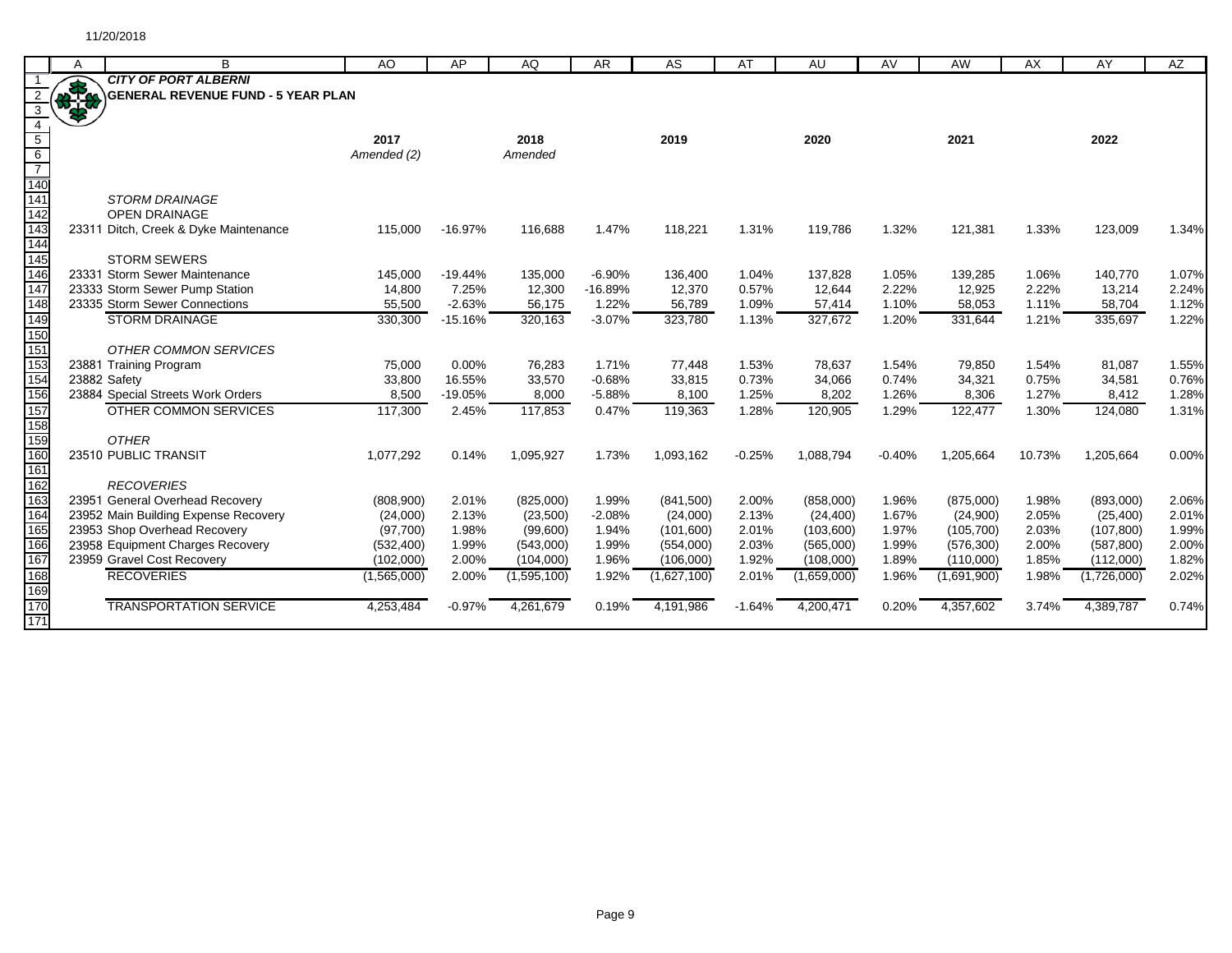|                          | A | B                                                            | AO          | AP        | AQ      | <b>AR</b>        | AS               | AT             | AU               | AV             | AW               | AX        | AY               | AZ             |
|--------------------------|---|--------------------------------------------------------------|-------------|-----------|---------|------------------|------------------|----------------|------------------|----------------|------------------|-----------|------------------|----------------|
|                          |   | <b>CITY OF PORT ALBERNI</b>                                  |             |           |         |                  |                  |                |                  |                |                  |           |                  |                |
|                          |   | <b>GENERAL REVENUE FUND - 5 YEAR PLAN</b>                    |             |           |         |                  |                  |                |                  |                |                  |           |                  |                |
| 3                        |   |                                                              |             |           |         |                  |                  |                |                  |                |                  |           |                  |                |
| $\overline{4}$           |   |                                                              |             |           |         |                  |                  |                |                  |                |                  |           |                  |                |
| $\overline{5}$           |   |                                                              | 2017        |           | 2018    |                  | 2019             |                | 2020             |                | 2021             |           | 2022             |                |
| $6\overline{6}$          |   |                                                              | Amended (2) |           | Amended |                  |                  |                |                  |                |                  |           |                  |                |
| $\overline{7}$           |   |                                                              |             |           |         |                  |                  |                |                  |                |                  |           |                  |                |
| $\overline{172}$<br>173  |   | <b>ENVIRONMENTAL HEALTH SERVICES</b>                         |             |           |         |                  |                  |                |                  |                |                  |           |                  |                |
| 174                      |   | SOLID WASTE COLLECTION<br>24320 Residential Waste Collection | 424,182     | 2.09%     | 431,105 | 1.63%            |                  | 1.49%          |                  | 1.51%          |                  | 1.52%     | 460,748          | 2.19%          |
| 176                      |   | 24322 Solid Waste Containers Purchase & Mtce                 | 950         | $-52.50%$ | 3,700   |                  | 437,548          |                | 444,134          |                | 450,865          | 0.56%     |                  |                |
| 177                      |   | 24323 Solid Waste Disposal Fees                              | 250,000     | $-1.57%$  | 252,500 | 289.47%<br>1.00% | 3,720<br>255,025 | 0.54%<br>1.00% | 3,740<br>257,575 | 0.54%<br>1.00% | 3,761<br>260,151 | 1.00%     | 3,782<br>262,753 | 0.56%<br>1.00% |
| 178                      |   | 24324 City Facility Solid Waste Collection                   | 45,000      | 87.50%    | 45,720  | 1.60%            | 46,374           | 1.43%          | 47,042           | 1.44%          | 47,723           | 1.45%     | 48,417           | 1.45%          |
| 179                      |   | <b>ENVIRONMENTAL HEALTH</b>                                  | 720,132     | 3.54%     |         | 1.79%            | 742,667          | 1.32%          |                  | 1.32%          |                  | 1.33%     |                  |                |
| 180                      |   |                                                              |             |           | 733,025 |                  |                  |                | 752,491          |                | 762,500          |           | 775,700          | 1.73%          |
| 181                      |   | <b>PUBLIC HEALTH</b>                                         |             |           |         |                  |                  |                |                  |                |                  |           |                  |                |
| 182                      |   | 25161 Cemetery Maintenance                                   | 17,050      | 33.96%    | 15,278  | $-10.39%$        | 15,370           | 0.60%          | 15,566           | 1.28%          | 15,766           | 1.28%     | 15,969           | 1.29%          |
| 183                      |   | 25162 Interments                                             | 30,500      | 10.11%    | 31,063  | 1.85%            | 31,574           | 1.65%          | 32,095           | 1.65%          | 32,627           | 1.66%     | 33,170           | 1.66%          |
| 184                      |   | 25163 Memorial Marker Installation                           | 14,000      | 3.70%     | 14,281  | 2.01%            | 14,537           | 1.79%          | 14,798           | 1.80%          | 15,064           | 1.80%     | 15,335           | 1.80%          |
| 185                      |   | <b>CEMETERIES</b>                                            | 61,550      | 14.13%    | 60,622  | $-1.51%$         | 61,481           | 1.42%          | 62,459           | 1.59%          | 63,457           | 1.60%     | 64,474           | 1.60%          |
| 188                      |   |                                                              |             |           |         |                  |                  |                |                  |                |                  |           |                  |                |
| 189                      |   | PUBLIC HEALTH                                                | 61,550      | 14.13%    | 60,622  | $-1.51%$         | 61,481           | 1.42%          | 62,459           | 1.59%          | 63,457           | 1.60%     | 64,474           | 1.60%          |
| 190                      |   |                                                              |             |           |         |                  |                  |                |                  |                |                  |           |                  |                |
| 191                      |   | ENVIRONMENTAL DEVELOPMENT                                    |             |           |         |                  |                  |                |                  |                |                  |           |                  |                |
| 192                      |   | 26129 Planning Administration                                | 251,860     | $-3.74%$  | 262,370 | 4.17%            | 267,080          | 1.80%          | 271,790          | 1.76%          | 276,600          | 1.77%     | 279,010          | 0.87%          |
| 193                      |   | 26132 Consulting Services                                    |             |           |         |                  |                  |                |                  |                |                  |           |                  |                |
| 194                      |   | <b>RESEARCH AND PLANNING</b>                                 | 251,860     | $-3.74%$  | 262,370 | 4.17%            | 267,080          | 1.80%          | 271,790          | 1.76%          | 276,600          | 1.77%     | 279,010          | 0.87%          |
| 195                      |   |                                                              |             |           |         |                  |                  |                |                  |                |                  |           |                  |                |
| 196                      |   | 26234 Business Development                                   | 75,000      | $-1.57%$  | 78,000  | 4.00%            | 80,000           | 2.56%          | 80,000           | 0.00%          | 80,000           | 0.00%     | 80,000           | 0.00%          |
| 197                      |   | 26235 Economic Development                                   | 744,508     | 115.17%   | 422,421 | $-43.26%$        | 398,689          | $-5.62%$       | 402,007          | 0.83%          | 400,411          | $-0.40%$  | 407,444          | 1.76%          |
| 199                      |   | 26237 Community Serv-Community Inv Program                   | 63,060      | 88.46%    | 43,200  | $-31.49%$        | 39,200           | $-9.26%$       | 37,200           | $-5.10%$       | 33,200           | $-10.75%$ | 33,200           | 0.00%          |
| 200                      |   | 26238 Community Serv-Community Engagement                    | 11,000      | 450.00%   | 500     | $-95.45%$        | 500              | 0.00%          | 500              | 0.00%          | 500              | 0.00%     | 500              | 0.00%          |
|                          |   | <b>COMMUNITY DEVELOPMENT</b>                                 | 893,568     | 91.07%    | 544,121 | $-39.11%$        | 518,389          | $-4.73%$       | 519,707          | 0.25%          | 514,111          | $-1.08%$  | 521,144          | 1.37%          |
| 200<br>203<br>204<br>205 |   |                                                              |             |           |         |                  |                  |                |                  |                |                  |           |                  |                |
|                          |   | 26701 Alberni Harbour Quay Overhead                          | 21,490      | $-7.73%$  | 19,620  | $-8.70%$         | 19,741           | 0.62%          | 19,864           | 0.62%          | 20,127           | 1.32%     | 20,395           | 1.33%          |
| 206                      |   | 26770 Harbour Quay - Buildings Maintenance                   | 91,348      | $-15.88%$ | 94,651  | 3.62%            | 92,536           | $-2.23%$       | 94,047           | 1.63%          | 95,584           | 1.63%     | 97,147           | 1.64%          |
| 207                      |   | <b>ALBERNI HARBOUR QUAY</b>                                  | 112,838     | $-14.44%$ | 114,271 | 1.27%            | 112,277          | $-1.74%$       | 113,911          | 1.46%          | 115,711          | 1.58%     | 117,542          | 1.58%          |
| 208                      |   |                                                              |             |           |         |                  |                  |                |                  |                |                  |           |                  |                |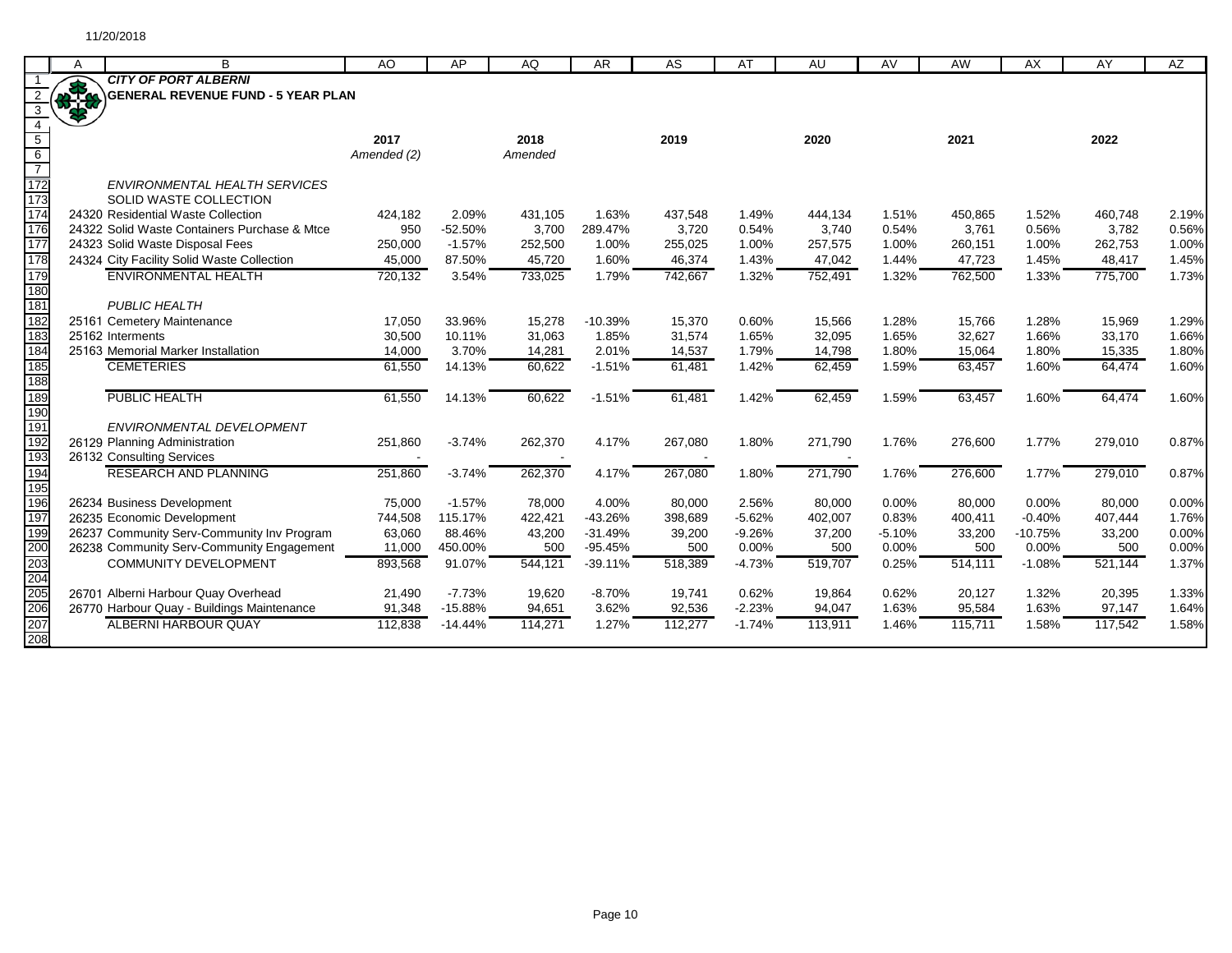|                          | A   | B                                            | <b>AO</b>   | AP        | AQ        | <b>AR</b> | <b>AS</b> | AT        | <b>AU</b> | AV       | AW      | AX       | AY        | AZ       |
|--------------------------|-----|----------------------------------------------|-------------|-----------|-----------|-----------|-----------|-----------|-----------|----------|---------|----------|-----------|----------|
|                          |     | <b>CITY OF PORT ALBERNI</b>                  |             |           |           |           |           |           |           |          |         |          |           |          |
|                          | REA | <b>GENERAL REVENUE FUND - 5 YEAR PLAN</b>    |             |           |           |           |           |           |           |          |         |          |           |          |
|                          |     |                                              |             |           |           |           |           |           |           |          |         |          |           |          |
|                          |     |                                              |             |           |           |           |           |           |           |          |         |          |           |          |
| $5\overline{)}$          |     |                                              | 2017        |           | 2018      |           | 2019      |           | 2020      |          | 2021    |          | 2022      |          |
| 6<br>$\overline{7}$      |     |                                              | Amended (2) |           | Amended   |           |           |           |           |          |         |          |           |          |
|                          |     | OTHER ENVIRONMENTAL DEVELOPMENT              |             |           |           |           |           |           |           |          |         |          |           |          |
|                          |     | 26800 Green Home Renovation Program          |             |           |           |           |           |           |           |          |         |          |           |          |
| 209<br>210<br>211        |     | 26810 Security Lighting Incentive Program    |             |           | 25,000    |           |           |           |           |          |         |          |           |          |
| 212                      |     | 26911 Chamber of Commerce Visitor Centre     | 84,840      | 1.00%     | 85,688    | 1.00%     | 86,545    | 1.00%     | 87,411    | 1.00%    | 88,285  | 1.00%    | 89,167    | 1.00%    |
| 214                      |     | <b>OTHER</b>                                 | 84,840      | $-25.58%$ | 110,688   | 30.47%    | 86,545    | $-21.81%$ | 87,411    | 1.00%    | 88,285  | 1.00%    | 89,167    | 1.00%    |
| $\frac{1}{215}$          |     |                                              |             |           |           |           |           |           |           |          |         |          |           |          |
|                          |     | ENVIRONMENTAL DEVELOPMENT                    | 1,343,106   | 37.73%    | 1,031,450 | $-23.20%$ | 984,291   | $-4.57%$  | 992,819   | 0.87%    | 994,707 | 0.19%    | 1,006,863 | 1.22%    |
| 216<br>217<br>218<br>219 |     |                                              |             |           |           |           |           |           |           |          |         |          |           |          |
|                          |     | PARKS, RECREATION & HERITAGE                 |             |           |           |           |           |           |           |          |         |          |           |          |
|                          |     | <b>RECREATION FACILITIES</b>                 |             |           |           |           |           |           |           |          |         |          |           |          |
|                          |     | <b>ADMINISTRATION</b>                        |             |           |           |           |           |           |           |          |         |          |           |          |
|                          |     | 27110 Parks, Recreation & Heritage Mgmt Serv | 507,269     | 3.09%     | 516,066   | 1.73%     | 525,459   | 1.82%     | 535,046   | 1.82%    | 544,834 | 1.83%    | 554,059   | 1.69%    |
|                          |     |                                              |             |           |           |           |           |           |           |          |         |          |           |          |
|                          |     | <b>COMMUNITY CENTRES AND HALLS</b>           |             |           |           |           |           |           |           |          |         |          |           |          |
|                          |     | 27120 Gyro Youth Centre Maintenance          | 28,881      | 10.75%    | 34,845    | 20.65%    | 35,343    | 1.43%     | 35,850    | 1.43%    | 36,516  | 1.86%    | 37,241    | 1.99%    |
|                          |     | 27124 Glenwood Concessions                   | 6,000       | $-9.38%$  | 6,079     | 1.32%     | 6,150     | 1.17%     | 6,223     | 1.19%    | 6,798   | 9.24%    | 6,836     | 0.56%    |
|                          |     | 27126 Glenwood Skate Shop                    | 3,382       | 11.10%    | 3,442     | 1.77%     | 2,990     | $-13.13%$ | 3,040     | 1.67%    | 3,091   | 1.68%    | 3,117     | 0.84%    |
|                          |     | 27128 Glenwood Centre Maintenance            | 63,227      | 3.83%     | 80,941    | 28.02%    | 61,808    | $-23.64%$ | 62,872    | 1.72%    | 63,970  | 1.75%    | 65,101    | 1.77%    |
|                          |     | 27129 Bob Dailey Stadium                     | 9,964       | $-38.69%$ | 10,149    | 1.86%     | 10,315    | 1.64%     | 10,483    | 1.63%    | 10,657  | 1.66%    | 10,798    | 1.32%    |
|                          |     | 27130 Echo Activity Centre Maintenance       | 338,183     | 2.47%     | 384,517   | 13.70%    | 379,578   | $-1.28%$  | 371,281   | $-2.19%$ | 378,707 | 2.00%    | 386,281   | 2.00%    |
|                          |     | 27134 Echo Aquatic Maintenance               | 516,437     | 6.99%     | 525,926   | 1.84%     | 518,027   | $-1.50%$  | 485,115   | $-6.35%$ | 494,758 | 1.99%    | 504,593   | 1.99%    |
|                          |     | 27140 AV Multiplex Concessions               | 168,000     | 2.94%     | 160,000   | $-4.76%$  | 161,200   | 0.75%     | 162,424   | 0.76%    | 158,672 | $-2.31%$ | 159,309   | 0.40%    |
|                          |     | 27142 AV Multiplex Skate Shop                | 10,472      | $-14.24%$ | 10,185    | $-2.74%$  | 10,878    | 6.80%     | 11,076    | 1.82%    | 10,778  | $-2.69%$ | 10,881    | 0.96%    |
|                          |     | 27144 AV Multiplex Maintenance               | 779,995     | $-2.00%$  | 771,833   | $-1.05%$  | 806,983   | 4.55%     | 862,218   | 6.84%    | 830,461 | $-3.68%$ | 811,129   | $-2.33%$ |
|                          |     | 27146 Parks Building & Fieldhouses           | 87,056      | $-8.57%$  | 93,481    | 7.38%     | 93,703    | 0.24%     | 94,946    | 1.33%    | 96,214  | 1.34%    | 97,469    | 1.30%    |
| 237                      |     | 27148 Echo Park Complex                      | 35,430      | $-11.09%$ | 51,092    | 44.21%    | 47,014    | $-7.98%$  | 47,954    | 2.00%    | 48,913  | 2.00%    | 49,891    | 2.00%    |
|                          |     |                                              |             |           |           |           |           |           |           |          |         |          |           |          |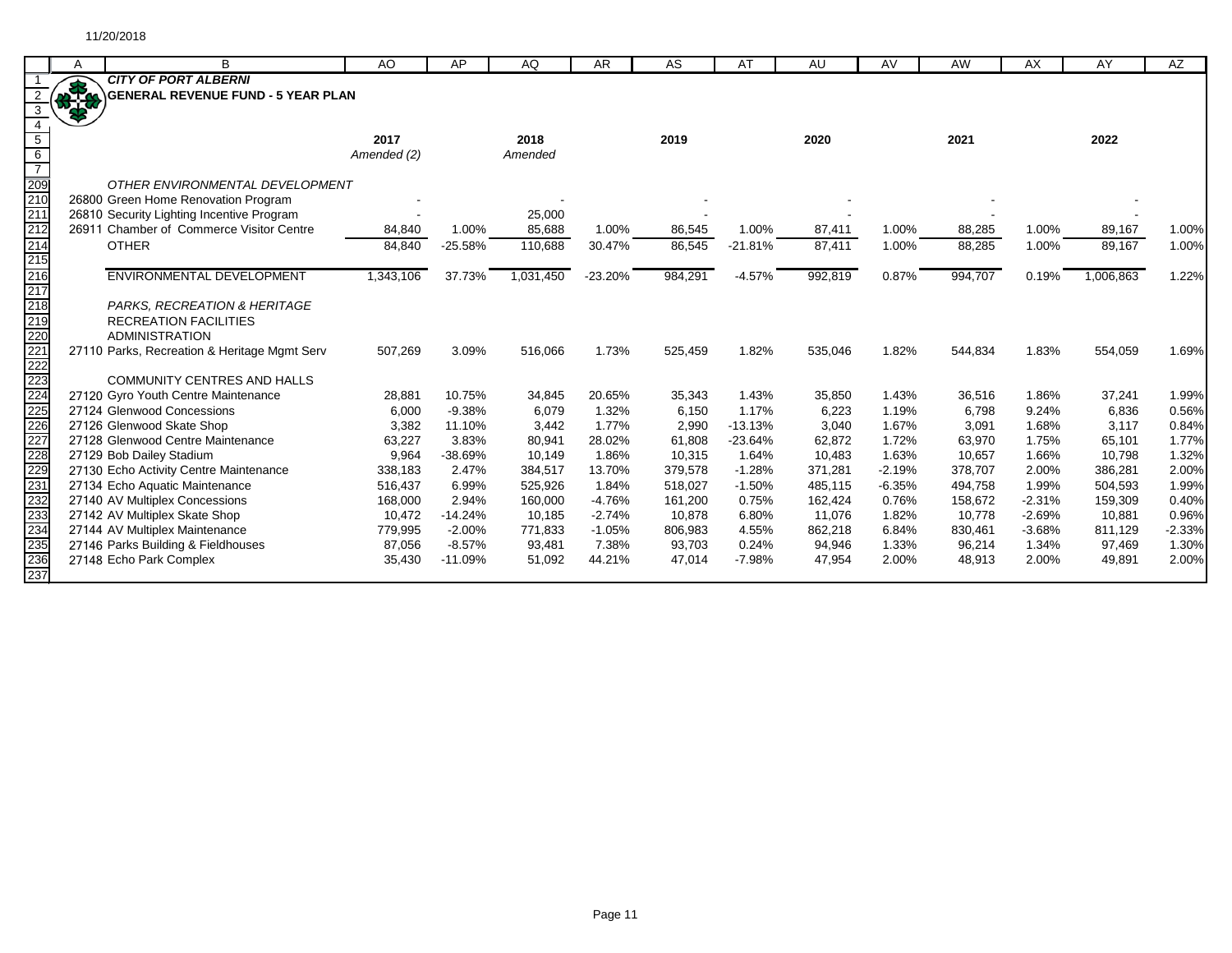|                                                      |             | B                                                 |             | AP        |            |           |            |           | AU         |           |            |           |            |       |
|------------------------------------------------------|-------------|---------------------------------------------------|-------------|-----------|------------|-----------|------------|-----------|------------|-----------|------------|-----------|------------|-------|
|                                                      | A           | <b>CITY OF PORT ALBERNI</b>                       | AO          |           | AQ         | AR        | AS         | AT        |            | AV        | AW         | AX        | AY         | AZ    |
| $\overline{2}$                                       | <b>RASH</b> | <b>GENERAL REVENUE FUND - 5 YEAR PLAN</b>         |             |           |            |           |            |           |            |           |            |           |            |       |
| $\overline{\mathbf{3}}$                              |             |                                                   |             |           |            |           |            |           |            |           |            |           |            |       |
| $\overline{4}$                                       |             |                                                   |             |           |            |           |            |           |            |           |            |           |            |       |
| $\overline{5}$                                       |             |                                                   | 2017        |           | 2018       |           | 2019       |           | 2020       |           | 2021       |           | 2022       |       |
| $6\overline{6}$                                      |             |                                                   | Amended (2) |           | Amended    |           |            |           |            |           |            |           |            |       |
| $\overline{7}$                                       |             |                                                   |             |           |            |           |            |           |            |           |            |           |            |       |
|                                                      |             | <b>RECREATION PROGRAMS</b>                        |             |           |            |           |            |           |            |           |            |           |            |       |
|                                                      |             | <b>SPORT PROGRAMS</b>                             |             |           |            |           |            |           |            |           |            |           |            |       |
|                                                      |             | 27156 Glenwood Centre Programs                    | 9,000       | 4.05%     | 9,180      | 2.00%     | 9,344      | 1.79%     | 11,000     | 17.72%    | 11,851     | 7.74%     | 11,960     | 0.92% |
| 238<br>239<br>242<br>243<br>244<br>244               |             | 27160 Echo Aquatic Programs                       | 754,772     | $-3.74%$  | 780,718    | 3.44%     | 772,930    | $-1.00%$  | 793,689    | 2.69%     | 803,850    | 1.28%     | 825,628    | 2.71% |
|                                                      |             | 27163 AV Multiplex Programs                       | 181,639     | $-1.16%$  | 184,622    | 1.64%     | 188,174    | 1.92%     | 191,798    | 1.93%     | 195,494    | 1.93%     | 199,264    | 1.93% |
|                                                      |             |                                                   |             |           |            |           |            |           |            |           |            |           |            |       |
| 246<br>247<br>248                                    |             | <b>LEISURE PROGRAMS</b>                           |             |           |            |           |            |           |            |           |            |           |            |       |
|                                                      |             | 27166 Leisure Service Programs                    | 269,559     | 18.22%    | 284,930    | 5.70%     | 290,609    | 1.99%     | 296,401    | 1.99%     | 302,309    | 1.99%     | 308,335    | 1.99% |
|                                                      |             | 27170 Youth Services and Programs                 | 24,500      | $-55.01%$ | 24,800     | 1.22%     | 25,106     | 1.23%     | 23,418     | $-6.72%$  | 23,736     | 1.36%     | 24,061     | 1.37% |
|                                                      |             | 27173 Children's Programs                         | 170,000     | 3.68%     | 111,000    | $-34.71%$ | 112,020    | 0.92%     | 113,060    | 0.93%     | 114,122    | 0.94%     | 115,204    | 0.95% |
|                                                      |             | 27180 Adult Programs                              | 85,000      | $-11.78%$ | 70,000     | $-17.65%$ | 70,000     | 0.00%     | 70,000     | 0.00%     | 70,000     | 0.00%     | 70,000     | 0.00% |
|                                                      |             |                                                   |             |           |            |           |            |           |            |           |            |           |            |       |
|                                                      |             | <b>SPECIAL EVENTS</b>                             |             |           |            |           |            |           |            |           |            |           |            |       |
|                                                      |             | 27190 Special Events                              | 20,000      | $-8.80%$  | 18,040     | $-9.80%$  | 18,081     | 0.23%     | 18,122     | 0.23%     | 18,165     | 0.24%     | 18,208     | 0.24% |
| 249<br>250<br>251<br>252<br>253<br>255<br>256        |             | 27198 Vehicle Maintenance & Repair                | 16,705      | 19.64%    | 16,905     | 1.20%     | 17,096     | 1.13%     | 17,293     | 1.15%     | 17,494     | 1.16%     | 18,406     | 5.21% |
|                                                      |             | <b>RECREATION FACILITIES &amp; PROGRAMS</b>       | 4,085,471   | 0.15%     | 4,148,751  | 1.55%     | 4,162,808  | 0.34%     | 4,223,309  | 1.45%     | 4,241,390  | 0.43%     | 4,287,771  | 1.09% |
| 257                                                  |             |                                                   |             |           |            |           |            |           |            |           |            |           |            |       |
| 258<br>259<br>260                                    |             | <b>PARKS AND PLAYGROUNDS</b>                      |             |           |            |           |            |           |            |           |            |           |            |       |
|                                                      |             | 27210 Parks & Facility Management Services        | 236,166     | 3.45%     | 253,342    | 7.27%     | 257,974    | 1.83%     | 262,659    | 1.82%     | 267,438    | 1.82%     | 272,313    | 1.82% |
|                                                      |             | 27215 Parks Maintenance                           | 604,500     | 10.05%    | 634,315    | 4.93%     | 618,525    | $-2.49%$  | 627,158    | 1.40%     | 635,963    | 1.40%     | 644,944    | 1.41% |
| 261                                                  |             | 27220 Horticultural Services                      | 346,550     | 5.98%     | 285,175    | $-17.71%$ | 289,179    | 1.40%     | 293,262    | 1.41%     | 297,427    | 1.42%     | 301,676    | 1.43% |
|                                                      |             | 27225 Vehicles & Equipment Mtce & Repair          | 178,653     | 20.02%    | 168,298    | $-5.80%$  | 170,997    | 1.60%     | 174,203    | 1.87%     | 177,478    | 1.88%     | 180,823    | 1.88% |
|                                                      |             | 27230 Parks Upgrading                             | 84,400      | $-0.39%$  | 87,750     | 3.97%     | 89,158     | 1.60%     | 90,747     | 1.78%     | 92,368     | 1.79%     | 94,021     | 1.79% |
|                                                      |             | 27499 Equipment Recovery                          | (83, 232)   | 2.00%     | (84, 897)  | 2.00%     | (86, 595)  | 2.00%     | (88, 326)  | 2.00%     | (90,093)   | 2.00%     | (91, 895)  | 2.00% |
|                                                      |             | <b>PARKS &amp; PLAYGROUNDS</b>                    | 1,367,037   | 8.79%     | 1,343,983  | $-1.69%$  | 1,339,238  | $-0.35%$  | 1,359,703  | 1.53%     | 1,380,581  | 1.54%     | 1,401,882  | 1.54% |
| 262<br>263<br>264<br>265<br>266<br>267<br>268<br>269 |             |                                                   |             |           |            |           |            |           |            |           |            |           |            |       |
|                                                      |             | <b>CULTURAL SERVICES</b><br>27510 Museum Services | 328,378     | 9.57%     | 334,234    | 1.78%     | 350,301    | 4.81%     | 356,986    | 1.91%     | 343,854    | $-3.68%$  | 350,280    | 1.87% |
|                                                      |             | 27515 Museum Programs-Curatorial                  | 27,466      | $-1.05%$  | 17,555     | -36.08%   | 17,876     | 1.83%     | 18,183     | 1.72%     | 18,498     | 1.73%     | 18,818     | 1.73% |
| 270                                                  |             | 27516 Museum Programs-Permanent Exhibits          | 6,299       | 20.10%    | 6,464      | 2.62%     | 6.618      | 2.38%     | 6,724      | 1.60%     | 6,833      | 1.62%     | 6,944      | 1.62% |
| 271                                                  |             | 27517 Museum Programs-Temporary Exhibits          | 33,727      | 38.54%    | 36,618     | 8.57%     | 37,029     | 1.12%     | 37,397     | 0.99%     | 37,632     | 0.63%     | 37,821     | 0.50% |
| 272                                                  |             | 27530 Industrial Collections                      | 29,835      | $-30.70%$ | 30,364     | 1.77%     | 34,935     | 15.05%    | 30,935     | $-11.45%$ | 30,935     | 0.00%     | 30,935     | 0.00% |
| 273                                                  |             | 27550 Museum Maintenance                          | 59,231      | 4.31%     | 60,852     | 2.74%     | 61,797     | 1.55%     | 62,783     | 1.60%     | 64,910     | 3.39%     | 65,270     | 0.55% |
| 275                                                  |             | 27600 Vancouver Island Regional Library           | 675,192     | 0.28%     | 726,996    | 7.67%     | 734,266    | 1.00%     | 741,536    | 0.99%     | 748,806    | 0.98%     | 756,076    | 0.97% |
|                                                      |             | 27700 McLean Mill Society (2017)                  | 261,000     | 0.00%     | 231,000    | $-11.49%$ | 191,000    | $-17.32%$ | 161,000    | $-15.71%$ | 141,000    | $-12.42%$ | 141,000    | 0.00% |
| 276<br>277                                           |             | <b>CULTURAL SERVICES</b>                          | 1,421,128   | 4.86%     | 1,444,083  | 1.62%     | 1,433,822  | $-0.71%$  | 1,415,544  | $-1.27%$  | 1,392,468  | $-1.63%$  | 1,407,144  | 1.05% |
| 278                                                  |             |                                                   |             |           |            |           |            |           |            |           |            |           |            |       |
| 279                                                  |             | <b>RECREATION &amp; CULTURAL</b>                  | 6,873,636   | 2.73%     | 6,936,817  | 0.92%     | 6,935,868  | $-0.01%$  | 6,998,556  | 0.90%     | 7.014.439  | 0.23%     | 7,096,797  |       |
| 28C                                                  |             |                                                   |             |           |            |           |            |           |            |           |            |           |            |       |
| 281                                                  |             | <b>TOTAL OPERATIONS EXPENSES</b>                  | 27,268,208  | 3.17%     | 27,489,341 | 0.81%     | 27,466,077 | -0.08%    | 27,815,536 | 1.27%     | 28,296,542 | 1.73%     | 28,827,567 |       |
| 282                                                  |             |                                                   |             |           |            |           |            |           |            |           |            |           |            |       |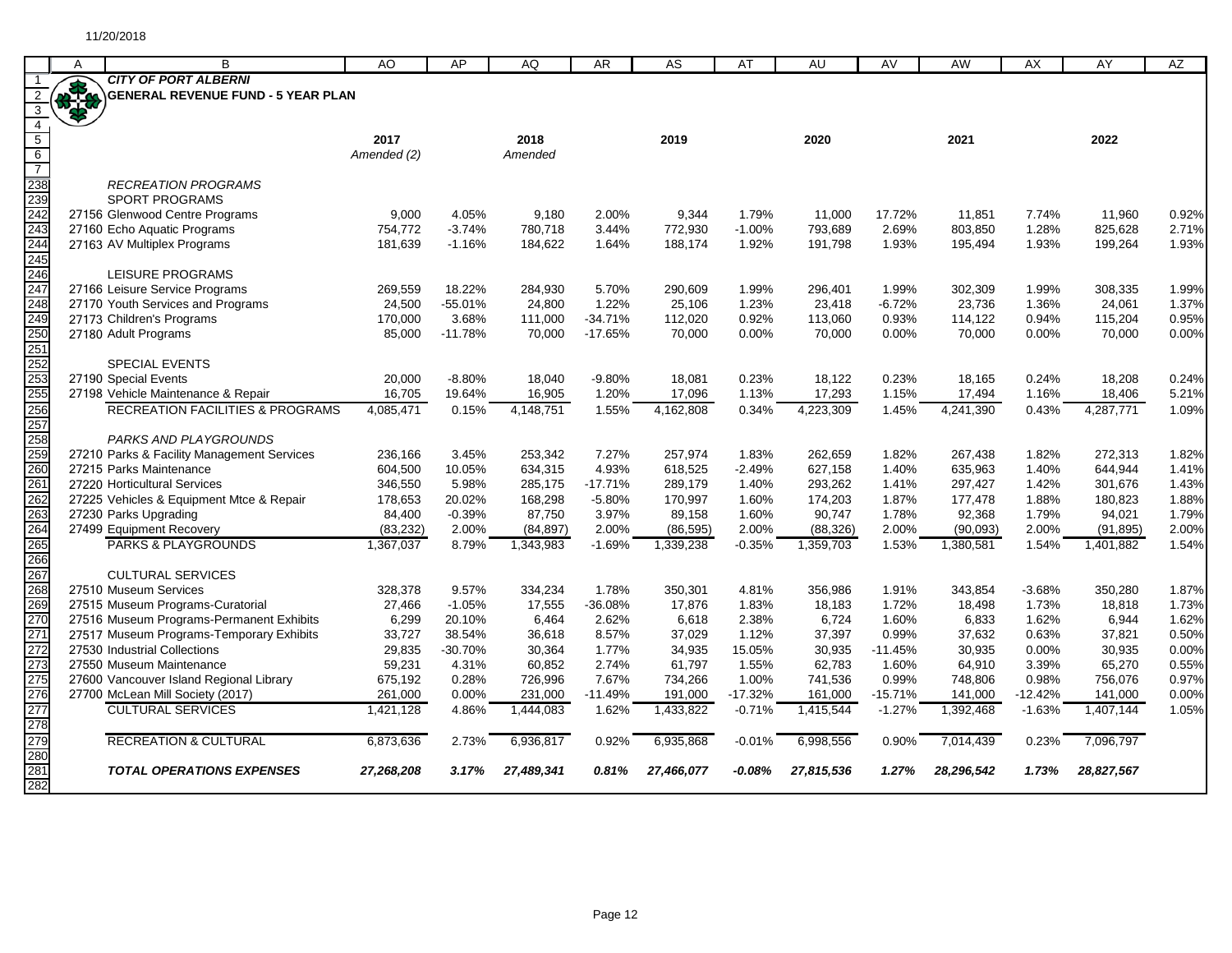|                                 | A          | B                                                         | AO                | AP        | AQ                | AR     | AS                 | AT       | AU         | AV     | AW               | AX        | AY         | AZ     |
|---------------------------------|------------|-----------------------------------------------------------|-------------------|-----------|-------------------|--------|--------------------|----------|------------|--------|------------------|-----------|------------|--------|
|                                 |            | <b>CITY OF PORT ALBERNI</b>                               |                   |           |                   |        |                    |          |            |        |                  |           |            |        |
|                                 | <b>RAS</b> | <b>GENERAL REVENUE FUND - 5 YEAR PLAN</b>                 |                   |           |                   |        |                    |          |            |        |                  |           |            |        |
| 3                               |            |                                                           |                   |           |                   |        |                    |          |            |        |                  |           |            |        |
| $\overline{4}$                  |            |                                                           |                   |           |                   |        |                    |          |            |        |                  |           |            |        |
| $\overline{5}$                  |            |                                                           | 2017              |           | 2018              |        | 2019               |          | 2020       |        | 2021             |           | 2022       |        |
| $6\overline{6}$                 |            |                                                           | Amended (2)       |           | Amended           |        |                    |          |            |        |                  |           |            |        |
| $\overline{7}$                  |            |                                                           |                   |           |                   |        |                    |          |            |        |                  |           |            |        |
| —<br>283<br>284                 |            |                                                           |                   |           |                   |        |                    |          |            |        |                  |           |            |        |
|                                 |            | <b>INTEREST &amp; DEBT SERVICING</b>                      |                   |           |                   |        |                    |          |            |        |                  |           |            |        |
| 286<br>287                      |            | 28115 Interest on Prepaid Taxes                           | 1,500             | $-50.00%$ | 1,500             | 0.00%  | 1,500              | 0.00%    | 1,500      | 0.00%  | 1,500            | 0.00%     | 1,500      | 0.00%  |
|                                 |            | 28121 Interest Payments on Debentures                     | 91,203            | $-36.95%$ | 91,203            | 0.00%  | 91,203             | 0.00%    | 91,203     | 0.00%  | 91,203           | 0.00%     | 91,203     | 0.00%  |
|                                 |            | 28131 Principal Payments on Debentures                    | 120,468           | $-2.40%$  | 120,468           | 0.00%  | 120,468            | 0.00%    | 120,468    | 0.00%  | 120,468          | 0.00%     | 120,468    | 0.00%  |
| 288<br>290<br>291               |            | 28193 Banking Service Charges                             | 6,500             | 30.00%    | 6,500             | 0.00%  | 6,500              | 0.00%    | 6,500      | 0.00%  | 6,500            | 0.00%     | 6,500      | 0.00%  |
|                                 |            |                                                           | 219,671           | $-20.44%$ | 219,671           | 0.00%  | 219,671            | 0.00%    | 219,671    | 0.00%  | 219,671          | 0.00%     | 219,671    | 0.00%  |
| 292                             |            |                                                           |                   |           |                   |        |                    |          |            |        |                  |           |            |        |
|                                 |            |                                                           |                   |           |                   |        |                    |          |            |        |                  |           |            |        |
|                                 |            | <b>TOTAL OPERATIONS AND DEBT</b><br><b>SERVICING</b>      |                   |           |                   |        |                    |          |            |        |                  |           |            |        |
| 294                             |            |                                                           | 27,487,879        | 2.93%     | 27,709,012        | 0.80%  | 27,685,748         | $-0.08%$ | 28,035,207 | 1.26%  | 28,516,213       | 1.72%     | 29,047,238 | 1.86%  |
| 295                             |            | <b>TRANSFERS TO RESERVES</b>                              |                   |           |                   |        |                    |          |            |        |                  |           |            |        |
|                                 |            | 28910 Debt Reserve Fund Transfer                          | 15,000            | 0.00%     | 15,000            | 0.00%  | 15,000             | 0.00%    | 15,000     | 0.00%  | 15,000           | 0.00%     | 15,000     | 0.00%  |
|                                 |            | 28222 Transfer to Equipment Replacement                   | 54,000            | 80.00%    | 64,000            | 18.52% | 64,000             | 0.00%    | 64,000     | 0.00%  | 34,000           | -46.88%   | 34,000     | 0.00%  |
|                                 |            | 28230 Transfer to Capital Works Reserve                   | 60,849            |           | 70,000            | 15.04% | 70.000             | 0.00%    | 70,000     | 0.00%  | 70,000           | 0.00%     | 70,000     | 0.00%  |
| 296<br>297<br>298<br>299<br>299 |            |                                                           | 129,849           | 188.55%   | 149,000           | 14.75% | 149,000            | 0.00%    | 149,000    | 0.00%  | 119,000          | $-20.13%$ | 119,000    | 0.00%  |
| 301                             |            |                                                           |                   |           |                   |        |                    |          |            |        |                  |           |            |        |
| 302                             |            |                                                           |                   |           |                   |        |                    |          |            |        |                  |           |            |        |
|                                 |            | TRANSFERS TO CAPITAL FUNDS                                |                   |           |                   |        |                    |          |            |        |                  |           |            |        |
| 303<br>304                      |            | 28220 Transfers to General Capital Fund:                  |                   |           |                   |        |                    |          |            |        |                  |           |            |        |
| 306                             |            | Projects TBD Council Direction                            |                   |           |                   |        | (600, 024)         |          | (337, 463) |        | 1,789,316        |           | 2,238,323  |        |
| 307                             |            | Administration                                            |                   |           |                   |        |                    |          |            |        |                  |           | 250,000    |        |
| 308                             |            | <b>Fire Department</b>                                    | 45,000            |           | 10,000            |        |                    |          | 70,000     |        | 245,400          |           |            |        |
| 309                             |            | <b>Transportation Services</b>                            |                   |           |                   |        |                    |          |            |        |                  |           |            |        |
| 310                             |            | Paving and Road Construction                              | 270,000           |           | 200,000           |        | 1,023,600          |          | 550,000    |        |                  |           |            |        |
| 311                             |            | <b>Traffic Upgrades</b>                                   |                   |           |                   |        |                    |          |            |        |                  |           |            |        |
| 312<br>313                      |            | <b>Storm Drains</b><br><b>Other Public Works Projects</b> | 145,000<br>25,000 |           | 250,000<br>37,500 |        | 371,800<br>100.000 |          | 1,235,000  |        | 200,000          |           |            |        |
| 314                             |            | Parks                                                     | 85,000            |           | 160,000           |        |                    |          | 100,000    |        |                  |           |            |        |
| 315                             |            | <b>Cultural Services</b>                                  | 100,000           |           | 95,000            |        | 95,100             |          | 95,100     |        | 95,100           |           | 95,100     |        |
| 316                             |            | Parks, Recreation and Heritage                            | 38,000            |           | 71,000            |        | 450,000            |          | 140,000    |        |                  |           |            |        |
| 317                             |            | <b>TOTAL GENERAL CAPITAL TRANSFERS</b>                    | 708,000           | $-8.09%$  | 823,500           | 16.31% | 1,440,476          | 74.92%   | 1,852,637  | 28.61% | 2,329,816        | 25.76%    | 2,583,423  | 10.89% |
| 318                             |            |                                                           |                   |           |                   |        |                    |          |            |        |                  |           |            |        |
| 319                             |            | <b>OTHER SERVICES</b>                                     |                   |           |                   |        |                    |          |            |        |                  |           |            |        |
| 320                             |            | OTHER BUDGET CONSIDERATIONS                               |                   |           |                   |        |                    |          |            |        |                  |           |            |        |
| 321                             |            | 29911 Contingency Funds                                   | 200,000           | 0.00%     | 200,000           | 0.00%  | 200,000            | 0.00%    | 200,000    | 0.00%  | 200,000          | 0.00%     | 200,000    | 0.00%  |
| 322                             |            | OTHER BUDGET CONSIDERATIONS                               | 200.000           | $0.00\%$  | 200.000           | 0.00%  | 200.000            | 0.00%    | 200.000    | 0.00%  | 200.000          | 0.00%     | 200.000    | 0.00%  |
| 323                             |            |                                                           |                   |           |                   |        |                    |          |            |        |                  |           |            |        |
|                                 |            | <b>TOTAL OPERATIONS, DEBT</b>                             |                   |           |                   |        |                    |          |            |        |                  |           |            |        |
|                                 |            | <b>SERVICING, RESERVE AND CAPITAL</b>                     |                   |           |                   |        |                    |          |            |        |                  |           |            |        |
| 324                             |            | <b>TRANSFERS, CONTINGENCY</b>                             | 28,525,728        | 2.90%     | 28,881,512        | 1.25%  | 29,475,224         | 2.06%    | 30,236,844 |        | 2.58% 31,165,029 | 3.07%     | 31,949,661 | 2.52%  |
| 325                             |            |                                                           |                   |           |                   |        |                    |          |            |        |                  |           |            |        |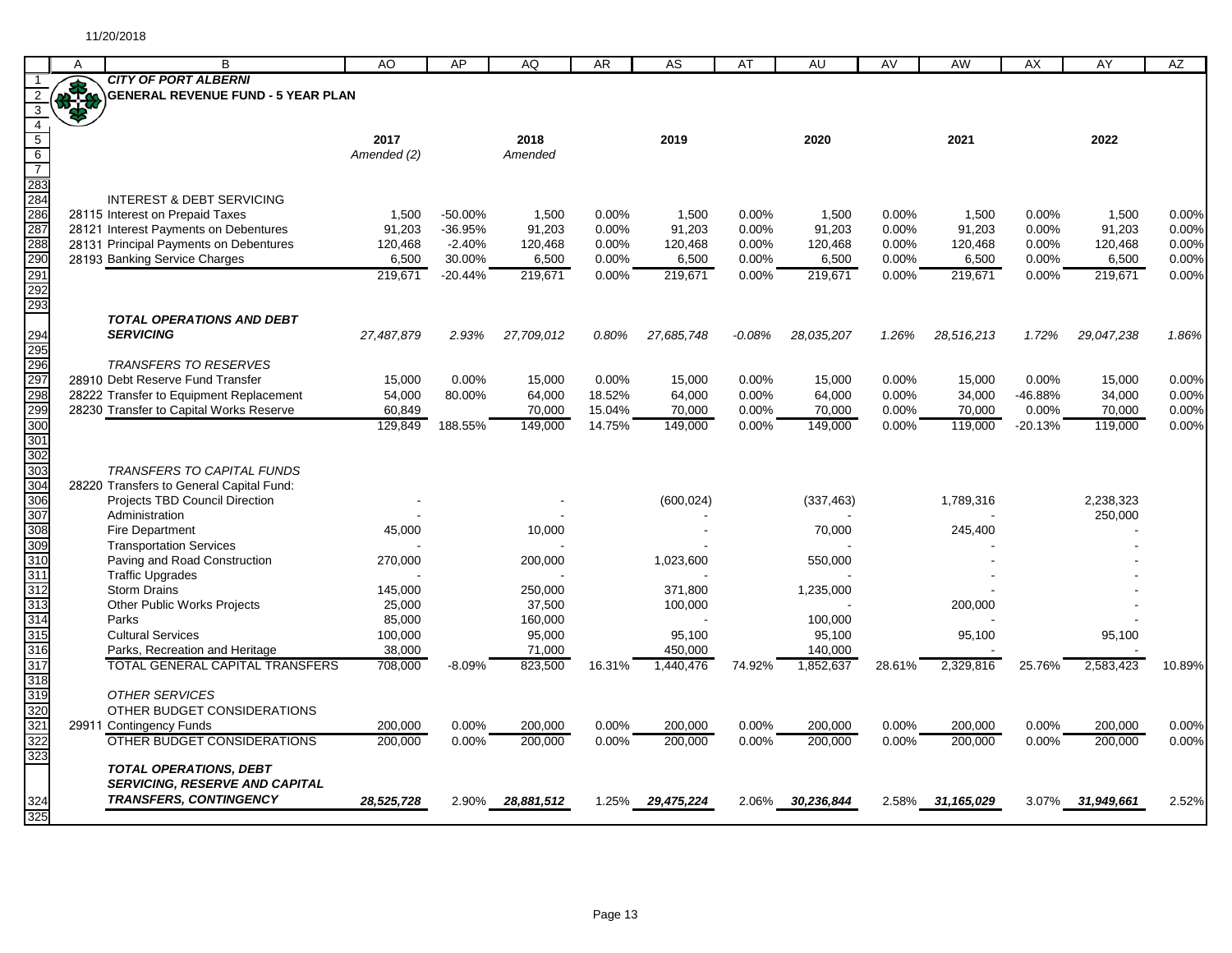|                   |   |                                                                           |             |          |            |           |            |       |            |       |            |           | AY         |          |
|-------------------|---|---------------------------------------------------------------------------|-------------|----------|------------|-----------|------------|-------|------------|-------|------------|-----------|------------|----------|
|                   | А | B                                                                         | AO          | AP       | AQ         | <b>AR</b> | <b>AS</b>  | AT    | AU         | AV    | <b>AW</b>  | <b>AX</b> |            | AZ       |
|                   |   | <b>CITY OF PORT ALBERNI</b><br><b>\GENERAL REVENUE FUND - 5 YEAR PLAN</b> |             |          |            |           |            |       |            |       |            |           |            |          |
|                   |   |                                                                           |             |          |            |           |            |       |            |       |            |           |            |          |
|                   |   |                                                                           |             |          |            |           |            |       |            |       |            |           |            |          |
| 5                 |   |                                                                           | 2017        |          | 2018       |           | 2019       |       | 2020       |       | 2021       |           | 2022       |          |
|                   |   |                                                                           | Amended (2) |          | Amended    |           |            |       |            |       |            |           |            |          |
|                   |   |                                                                           |             |          |            |           |            |       |            |       |            |           |            |          |
| 326               |   |                                                                           |             |          |            |           |            |       |            |       |            |           |            |          |
| 327               |   | <b>TRANSFERS TO RESERVE ALLOWANCES</b>                                    |             |          |            |           |            |       |            |       |            |           |            |          |
| 328               |   | 28211 Transfers to Reserve Allowances                                     | 294,716     | 51.27%   | 400,000    | 35.72%    | 400,000    | 0.00% | 400,000    | 0.00% | 400,000    | 0.00%     | 400,000    | 0.00%    |
| 329               |   |                                                                           |             |          |            |           |            |       |            |       |            |           |            |          |
| 330               |   |                                                                           |             |          |            |           |            |       |            |       |            |           |            |          |
| 33'               |   | <b>TAXES COLLECTED FOR OTHERS</b>                                         |             |          |            |           |            |       |            |       |            |           |            |          |
| 332               |   | <b>REGIONAL DISTRICT</b>                                                  |             |          |            |           |            |       |            |       |            |           |            |          |
| 333               |   | 28410 Alberni-Clayoquot Regional District                                 | 1,202,692   | 24.83%   | 1,204,000  | 0.11%     | 1,204,000  | 0.00% | 1,204,000  | 0.00% | 1,070,000  | $-11.13%$ | 1,070,000  | 0.00%    |
| 334               |   |                                                                           |             |          |            |           |            |       |            |       |            |           |            |          |
| 335               |   | <b>SCHOOL DISTRICTS</b>                                                   |             |          |            |           |            |       |            |       |            |           |            |          |
| 336               |   | 28811 Non-Residential School Tax                                          | 2,100,000   | $-4.55%$ | 2.100.000  | 0.00%     | 2.100.000  | 0.00% | 2,100,000  | 0.00% | 2.100.000  | 0.00%     | 2,100,000  | $0.00\%$ |
| 337               |   | 28812 Residential School Tax                                              | 3,000,000   | 0.00%    | 3,000,000  | 0.00%     | 3,000,000  | 0.00% | 3,000,000  | 0.00% | 3,000,000  | 0.00%     | 3,000,000  | 0.00%    |
| 338               |   |                                                                           |             |          |            |           |            |       |            |       |            |           |            |          |
| 339               |   | <b>REGIONAL GOVERNMENTS</b>                                               |             |          |            |           |            |       |            |       |            |           |            |          |
| 340<br>341        |   | 28820 Alberni-Clayoquot Regional Hosp District                            | 707,654     | 7.46%    | 707,600    | $-0.01%$  | 707,600    | 0.00% | 707,600    | 0.00% | 707,600    | 0.00%     | 707,600    | 0.00%    |
| 342               |   | JOINT BOARDS AND COMMISSIONS                                              |             |          |            |           |            |       |            |       |            |           |            |          |
| 343               |   | 28830 Municipal Finance Authority                                         | 500         | 0.00%    | 500        | 0.00%     | 500        | 0.00% | 500        | 0.00% | 500        | 0.00%     | 500        | 0.00%    |
| 344               |   | 28831 BC Assessment                                                       | 160,000     | $-5.88%$ | 160,000    | 0.00%     | 160,000    | 0.00% | 160,000    | 0.00% | 160,000    | 0.00%     | 160,000    | 0.00%    |
| 345               |   | <b>TAXES COLLECTED FOR OTHERS</b>                                         | 7,170,846   | 2.55%    | 7,172,100  | 0.02%     | 7,172,100  | 0.00% | 7,172,100  | 0.00% | 7,038,100  | $-1.87%$  | 7,038,100  | 0.00%    |
| 346               |   |                                                                           |             |          |            |           |            |       |            |       |            |           |            |          |
| 347               |   |                                                                           |             |          |            |           |            |       |            |       |            |           |            |          |
| 348               |   |                                                                           |             |          |            |           |            |       |            |       |            |           |            |          |
| $\frac{349}{350}$ |   | <b>GENERAL FUND EXPENDITURE</b>                                           | 35,991,290  | 3.10%    | 36,453,612 | 1.28%     | 37,047,324 | 1.63% | 37,808,944 | 2.06% | 38,603,129 | 2.10%     | 39,387,761 | 2.03%    |
|                   |   |                                                                           |             |          |            |           |            |       |            |       |            |           |            |          |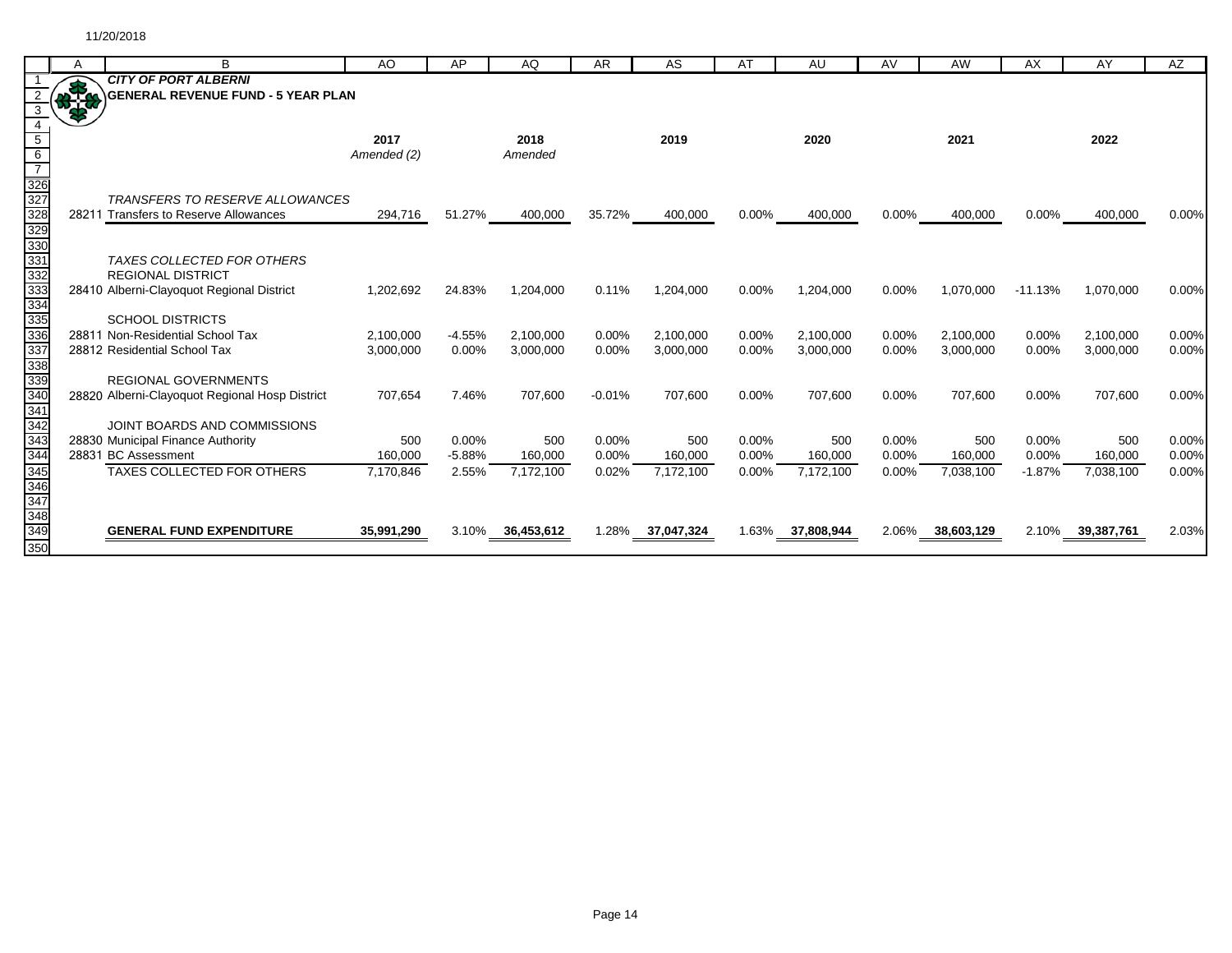|                                                          | A    | B                                                                  | AM          | AN      | AO        | AP     | AQ        | AR    | AS        | AT    | AU              | AV       | AW        | AX    |
|----------------------------------------------------------|------|--------------------------------------------------------------------|-------------|---------|-----------|--------|-----------|-------|-----------|-------|-----------------|----------|-----------|-------|
|                                                          |      | <b>CITY OF PORT ALBERNI</b>                                        |             |         |           |        |           |       |           |       |                 |          |           |       |
|                                                          | 87-8 | <b>WATER REVENUE FUND - 5 YEAR PLAN</b>                            |             |         |           |        |           |       |           |       |                 |          |           |       |
| 3                                                        |      |                                                                    | 2017        |         | 2018      |        | 2019      |       | 2020      |       | 2021            |          | 2022      |       |
|                                                          |      |                                                                    | Amended (2) |         |           |        |           |       |           |       |                 |          |           |       |
| $\begin{array}{c} 5 \\ 6 \\ 7 \end{array}$               |      |                                                                    |             |         |           |        |           |       |           |       |                 |          |           |       |
|                                                          |      |                                                                    |             |         |           |        |           |       |           |       |                 |          |           |       |
|                                                          |      | <b>SALES OF SERVICE</b>                                            |             |         |           |        |           |       |           |       |                 |          |           |       |
| $\begin{array}{r} 8 \\ 9 \\ \hline 10 \\ 11 \end{array}$ |      | 54421 Metered Sales                                                | 3,258,580   | 10.00%  | 3,584,438 | 10.00% | 3,763,660 | 5.00% | 3,951,843 | 5.00% | 4,149,435       | 5.00%    | 4,232,424 | 2.00% |
|                                                          |      | 54431 Connections                                                  | 35,126      | 2.00%   | 38,639    | 10.00% | 40,571    | 5.00% | 42,599    | 5.00% | 44,729          | 5.00%    | 45,624    | 2.00% |
|                                                          |      | 54432 Turn-On Charges                                              | 331         | 2.00%   | 364       | 9.90%  | 382       | 4.95% | 401       | 4.97% | 421             | 4.99%    | 430       | 2.14% |
|                                                          |      | 54433 Service Charges Sundry                                       | 8,833       | 2.00%   | 9,716     | 10.00% | 10,202    | 5.00% | 10,712    | 5.00% | 11,248          | 5.00%    | 11,473    | 2.00% |
| 12                                                       |      | <b>SALES OF SERVICE</b>                                            | 3,302,870   | 9.88%   | 3,633,157 | 10.00% | 3,814,815 | 5.00% | 4,005,555 | 5.00% | 4,205,833       | 5.00%    | 4,289,951 | 2.00% |
| $\frac{11}{13}$<br>$\frac{14}{15}$                       |      |                                                                    |             |         |           |        |           |       |           |       |                 |          |           |       |
|                                                          |      | OTHER REVENUE FROM OWN SOURCE                                      |             |         |           |        |           |       |           |       |                 |          |           |       |
|                                                          |      |                                                                    |             |         |           |        |           |       |           |       |                 |          |           |       |
| 16                                                       |      | 55590 Other Interest                                               | 13,300      | 303.03% | 13,300    | 0.00%  | 13,300    | 0.00% | 13,300    | 0.00% | 13,300          | $0.00\%$ | 13,300    | 0.00% |
| 17                                                       |      | 55611 Water Penalty                                                | 28,000      | 12.00%  | 28,000    | 0.00%  | 28,000    | 0.00% | 28,000    | 0.00% | 28,000          | 0.00%    | 28,000    | 0.00% |
|                                                          |      | <b>OTHER REVENUE</b>                                               | 41,300      | 45.94%  | 41,300    | 0.00%  | 41,300    | 0.00% | 41,300    | 0.00% | 41,300          | $0.00\%$ | 41,300    | 0.00% |
|                                                          |      |                                                                    |             |         |           |        |           |       |           |       |                 |          |           |       |
|                                                          |      | CONDITIONAL TRANSFERS OTHER GOV'T                                  |             |         |           |        |           |       |           |       |                 |          |           |       |
|                                                          |      |                                                                    |             |         |           |        |           |       |           |       |                 |          |           |       |
|                                                          |      | PROVINCIAL GOVERNMENT                                              |             |         |           |        |           |       |           |       |                 |          |           |       |
|                                                          |      |                                                                    |             |         |           |        |           |       |           |       |                 |          |           |       |
|                                                          |      | <b>OTHER TRANSFERS</b>                                             |             |         |           |        |           |       |           |       |                 |          |           |       |
|                                                          |      | 59111 Reserve For Projects & Purchases                             |             |         |           |        |           |       |           |       |                 |          |           |       |
|                                                          |      | 59112 Operating Surplus From Prior Years<br><b>OTHER TRANSFERS</b> |             |         |           |        |           |       |           |       |                 |          |           |       |
|                                                          |      |                                                                    |             |         |           |        |           |       |           |       |                 |          |           |       |
| 18 19 20 21 22 25 26 27 28 29 30 31                      |      | <b>WATER FUND REVENUE</b>                                          |             | 10.22%  |           | 9.88%  |           | 4.94% |           |       |                 |          |           |       |
| $\frac{1}{32}$                                           |      |                                                                    | 3,344,170   |         | 3,674,457 |        | 3,856,115 |       | 4,046,855 |       | 4.95% 4,247,133 | 4.95%    | 4,331,251 | 1.98% |
|                                                          |      |                                                                    |             |         |           |        |           |       |           |       |                 |          |           |       |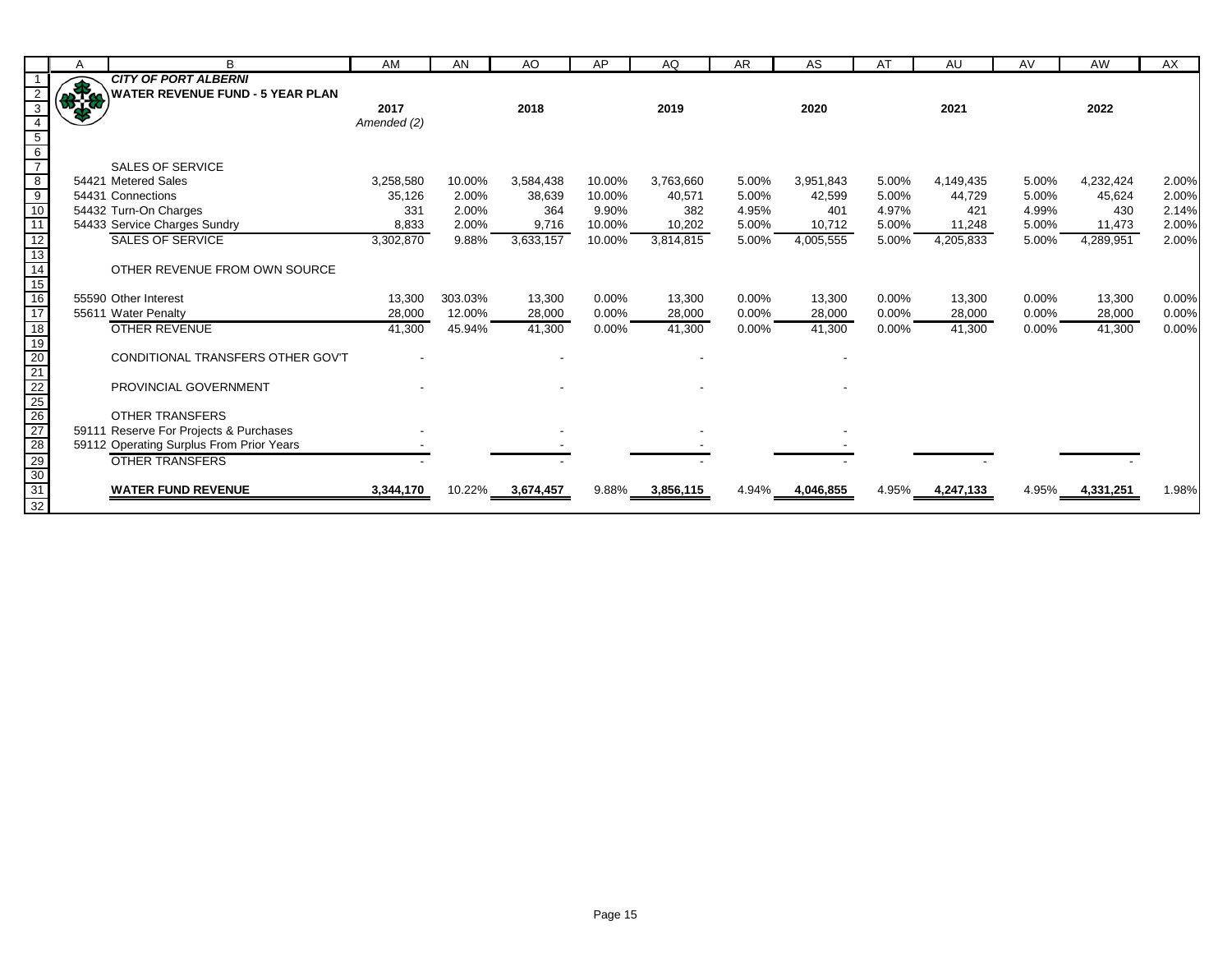|                                           | A            | B                                       | <b>AM</b>   | <b>AN</b>   | AO        | AP       | AQ        | <b>AR</b> | <b>AS</b> | AT     | AU        | AV        | <b>AW</b> | AX     |
|-------------------------------------------|--------------|-----------------------------------------|-------------|-------------|-----------|----------|-----------|-----------|-----------|--------|-----------|-----------|-----------|--------|
|                                           |              | <b>CITY OF PORT ALBERNI</b>             |             |             |           |          |           |           |           |        |           |           |           |        |
|                                           | <b>OF 30</b> | <b>WATER REVENUE FUND - 5 YEAR PLAN</b> |             |             |           |          |           |           |           |        |           |           |           |        |
| 3                                         |              |                                         | 2017        |             | 2018      |          | 2019      |           | 2020      |        | 2021      |           | 2022      |        |
| $\overline{4}$                            |              |                                         | Amended (2) |             |           |          |           |           |           |        |           |           |           |        |
|                                           |              |                                         |             |             |           |          |           |           |           |        |           |           |           |        |
|                                           |              |                                         |             |             |           |          |           |           |           |        |           |           |           |        |
|                                           |              |                                         |             |             |           |          |           |           |           |        |           |           |           |        |
|                                           |              |                                         |             |             |           |          |           |           |           |        |           |           |           |        |
|                                           |              | <b>WATER SUPPLY SYSTEM</b>              |             |             |           |          |           |           |           |        |           |           |           |        |
|                                           |              | <b>ADMINISTRATION</b>                   |             |             |           |          |           |           |           |        |           |           |           |        |
|                                           |              | 64110 Water Administration & Other      | 258,471     | 26.70%      | 264,269   | 2.24%    | 264,793   | 0.20%     | 265,328   | 0.20%  | 265,877   | 0.21%     | 266,437   | 0.21%  |
|                                           |              |                                         |             |             |           |          |           |           |           |        |           |           |           |        |
| 5 6 33 34 35 6 37 38 40 41 42 43 44 5     |              | <b>ENGINEERING SERVICES</b>             |             |             |           |          |           |           |           |        |           |           |           |        |
|                                           |              | 64121 Engineering Consulting Services   | 30,000      | $-40.00%$   | 30,000    | 0.00%    | 30,000    | 0.00%     | 30,000    | 0.00%  | 30,000    | 0.00%     | 30,000    | 0.00%  |
|                                           |              |                                         |             |             |           |          |           |           |           |        |           |           |           |        |
|                                           |              | WATER SYSTEM ADMINISTRATION             |             |             |           |          |           |           |           |        |           |           |           |        |
|                                           |              | 64133 Customer Service Requests         | 63,100      | $-4.39%$    | 92,120    | 45.99%   | 93,942    | 1.98%     | 95,801    | 1.98%  | 97,697    | 1.98%     | 99,632    | 1.98%  |
|                                           |              | 64136 Small Tools/Equipment/Supplies    | 11,750      | $-6.00%$    | 11,885    | 1.15%    | 12,008    | 1.03%     | 12,133    | 1.04%  | 12,261    | 1.05%     | 12,391    | 1.06%  |
|                                           |              |                                         |             |             |           |          |           |           |           |        |           |           |           |        |
|                                           |              | SERVICE OF SUPPLY                       |             |             |           |          |           |           |           |        |           |           |           |        |
|                                           |              | 64141 Supply Inspection & Operation     | 123,525     | $-26.69%$   | 119,913   | $-2.92%$ | 121,951   | 1.70%     | 124,033   | 1.71%  | 126,160   | 1.71%     | 128,332   | 1.72%  |
|                                           |              |                                         |             |             |           |          |           |           |           |        |           |           |           |        |
|                                           |              | <b>PUMPING</b>                          |             |             |           |          |           |           |           |        |           |           |           |        |
|                                           |              | 64161 Pumping Inspection & Operation    | 266,500     | 3.70%       | 269,650   | 1.18%    | 272,513   | 1.06%     | 275,433   | 1.07%  | 278,412   | 1.08%     | 281,450   | 1.09%  |
|                                           |              | <b>TRANSMISSION &amp; DISTRIBUTION</b>  |             |             |           |          |           |           |           |        |           |           |           |        |
|                                           |              | 64181 Transmission/Distribution System  | 255,400     | $-10.70%$   | 294,450   | 15.29%   | 263,131   | $-10.64%$ | 301,886   | 14.73% | 270,715   | $-10.33%$ | 309,622   | 14.37% |
|                                           |              | 64183 Connections                       | 131,000     | 3.97%       | 133,025   | 1.55%    | 134,866   | 1.38%     | 136,743   | 1.39%  | 138,658   | 1.40%     | 140,611   | 1.41%  |
|                                           |              | 64185 Meters                            | 224,400     | 2.00%       | 228,888   | 2.00%    | 233,465   | 2.00%     | 238,135   | 2.00%  | 242,897   | 2.00%     | 247,755   | 2.00%  |
|                                           |              | 64187 Hydrants                          | 38,500      | $-25.32%$   | 39,130    | 1.64%    | 39,703    | 1.46%     | 40,287    | 1.47%  | 40,882    | 1.48%     | 41,490    | 1.49%  |
|                                           |              |                                         |             |             |           |          |           |           |           |        |           |           |           |        |
| 46 47 48 50 51 52 53 54 55 56 57 58 59 60 |              | OTHER COMMON SERVICES                   |             |             |           |          |           |           |           |        |           |           |           |        |
|                                           |              | 64194 Special Water Work Orders         |             | $-100.00\%$ |           |          |           |           |           |        |           |           |           |        |
| 61                                        |              |                                         |             |             |           |          |           |           |           |        |           |           |           |        |
|                                           |              | <b>WATER SUPPLY SYSTEM</b>              | 1,402,646   | $-3.20%$    | 1,483,330 | 5.75%    | 1,466,372 | $-1.14%$  | 1,519,779 | 3.64%  | 1,503,559 | $-1.07%$  | 1,557,720 | 3.60%  |
| 62<br>63                                  |              |                                         |             |             |           |          |           |           |           |        |           |           |           |        |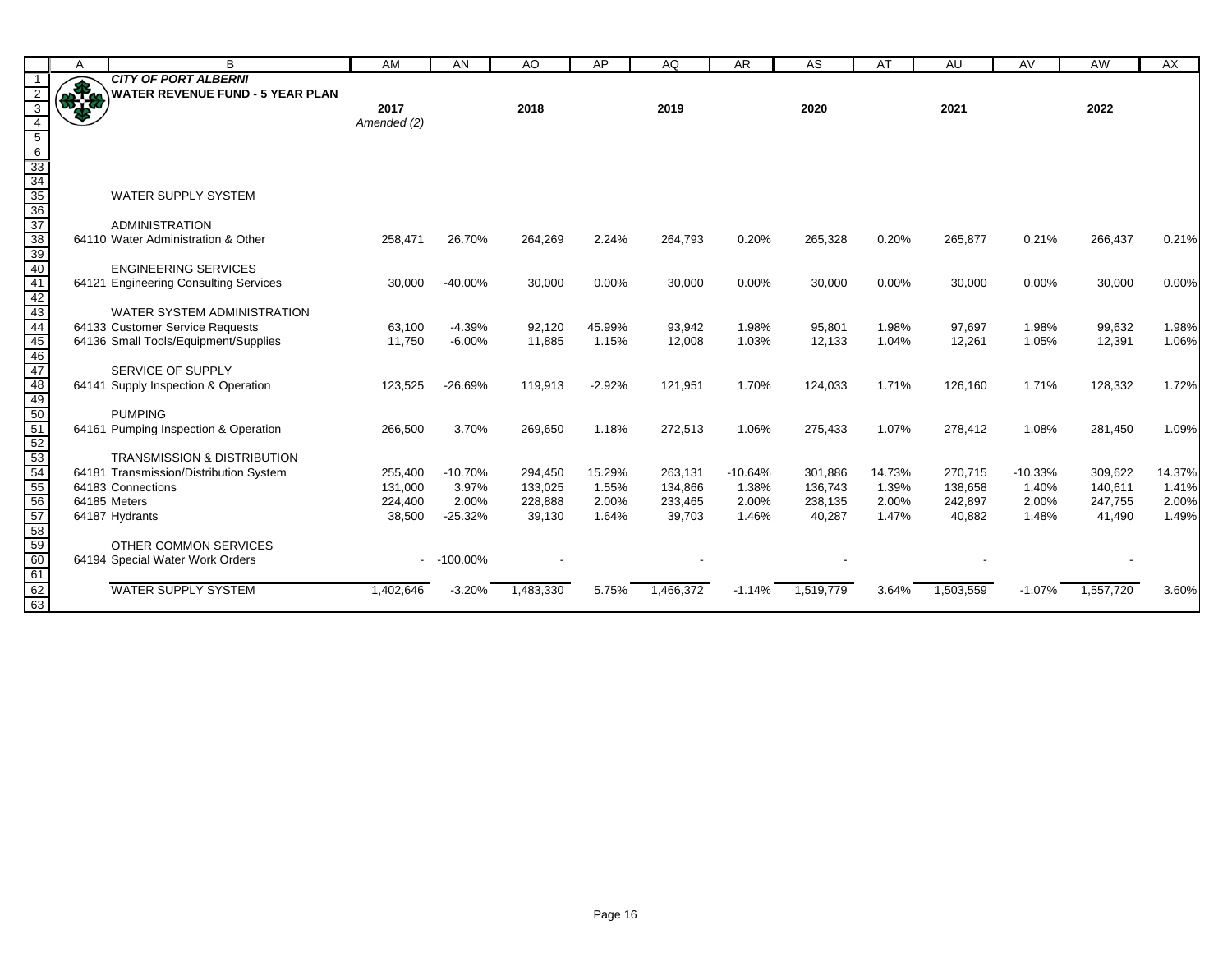|                | A            | В                                                | AM           | AN       | AO        | AP        | AQ        | AR        | AS        | AT       | AU        | AV       | AW        | AX        |
|----------------|--------------|--------------------------------------------------|--------------|----------|-----------|-----------|-----------|-----------|-----------|----------|-----------|----------|-----------|-----------|
|                |              | <b>CITY OF PORT ALBERNI</b>                      |              |          |           |           |           |           |           |          |           |          |           |           |
|                | <b>83-49</b> | <b>WATER REVENUE FUND - 5 YEAR PLAN</b>          |              |          |           |           |           |           |           |          |           |          |           |           |
|                |              |                                                  | 2017         |          | 2018      |           | 2019      |           | 2020      |          | 2021      |          | 2022      |           |
|                |              |                                                  | Amended (2)  |          |           |           |           |           |           |          |           |          |           |           |
| $\overline{5}$ |              |                                                  |              |          |           |           |           |           |           |          |           |          |           |           |
|                |              | <b>FISCAL SERVICES</b>                           |              |          |           |           |           |           |           |          |           |          |           |           |
|                |              |                                                  |              |          |           |           |           |           |           |          |           |          |           |           |
|                |              | <b>DEBT</b>                                      |              |          |           |           |           |           |           |          |           |          |           |           |
|                |              | 68120 Interest Payments On Debentures            | 44,000       | $0.00\%$ | 44,000    | 0.00%     | 44,000    | 0.00%     | 44,000    | $0.00\%$ | 44,000    | $0.00\%$ | 44,000    | 0.00%     |
|                |              | 68130 Principal Payments On Debentures           | 38,743       | $0.00\%$ | 38,743    | $0.00\%$  | 38,743    | $0.00\%$  | 38,743    | $0.00\%$ | 38,743    | $0.00\%$ | 38,743    | 0.00%     |
|                |              | <b>DEBT</b>                                      | 82,743       |          | 82,743    |           | 82,743    |           | 82,743    |          | 82,743    |          | 82,743    |           |
|                |              |                                                  |              |          |           |           |           |           |           |          |           |          |           |           |
|                |              | TRANSFERS TO FUNDS AND RESERVES                  |              |          |           |           |           |           |           |          |           |          |           |           |
|                |              | 68211 Transfer To Capital Reserves               |              |          |           |           |           |           |           |          |           |          |           |           |
|                |              | 68220 Transfers To Water Capital Fund            | 1,508,276    | 219.21%  | 2,035,276 | 34.94%    | 1,170,000 | $-42.51%$ | 1,340,000 | 14.53%   | 582,000   | -56.57%  | 480,000   | $-17.53%$ |
|                |              | 68230 Transfer to Infrastructure Capital Reserve | 347,205      | -65.84%  | 69,808    | $-79.89%$ | 1,133,700 | 1524.03%  | 1,101,033 | $-2.88%$ | 2,075,531 | 88.51%   | 2,207,488 | 6.36%     |
|                |              | 68910 Debt Reserve Fund Transfer                 | 3,300        | $0.00\%$ | 3,300     | $0.00\%$  | 3,300     | 0.00%     | 3,300     | $0.00\%$ | 3,300     | $0.00\%$ | 3,300     | 0.00%     |
|                |              | <b>TRANSFERS</b>                                 | 1,858,781    | 24.56%   | 2,108,384 | 13.43%    | 2,307,000 | 9.42%     | 2,444,333 | 5.95%    | 2,660,831 | 8.86%    | 2,690,788 | 1.13%     |
|                |              |                                                  |              |          |           |           |           |           |           |          |           |          |           |           |
|                |              | <b>FISCAL SERVICES</b>                           | 1,941,524    | 23.27%   | 2,191,127 | 12.86%    | 2,389,743 | 9.06%     | 2,527,076 | 5.75%    | 2,743,574 | 8.57%    | 2,773,531 | 1.09%     |
|                |              | <b>EXCESS OF REVENUE OVER EXPENSE</b>            |              |          |           |           |           |           |           |          |           |          |           |           |
|                |              |                                                  | $\mathbf{0}$ |          |           |           |           |           |           |          |           |          |           |           |
|                |              | <b>WATER FUND EXPENSE</b>                        | 3,344,170    | 9.79%    | 3,674,457 | 9.88%     | 3,856,115 | 4.94%     | 4,046,855 | 4.95%    | 4,247,133 | 4.95%    | 4,331,251 | 1.98%     |
|                |              |                                                  |              |          |           |           |           |           |           |          |           |          |           |           |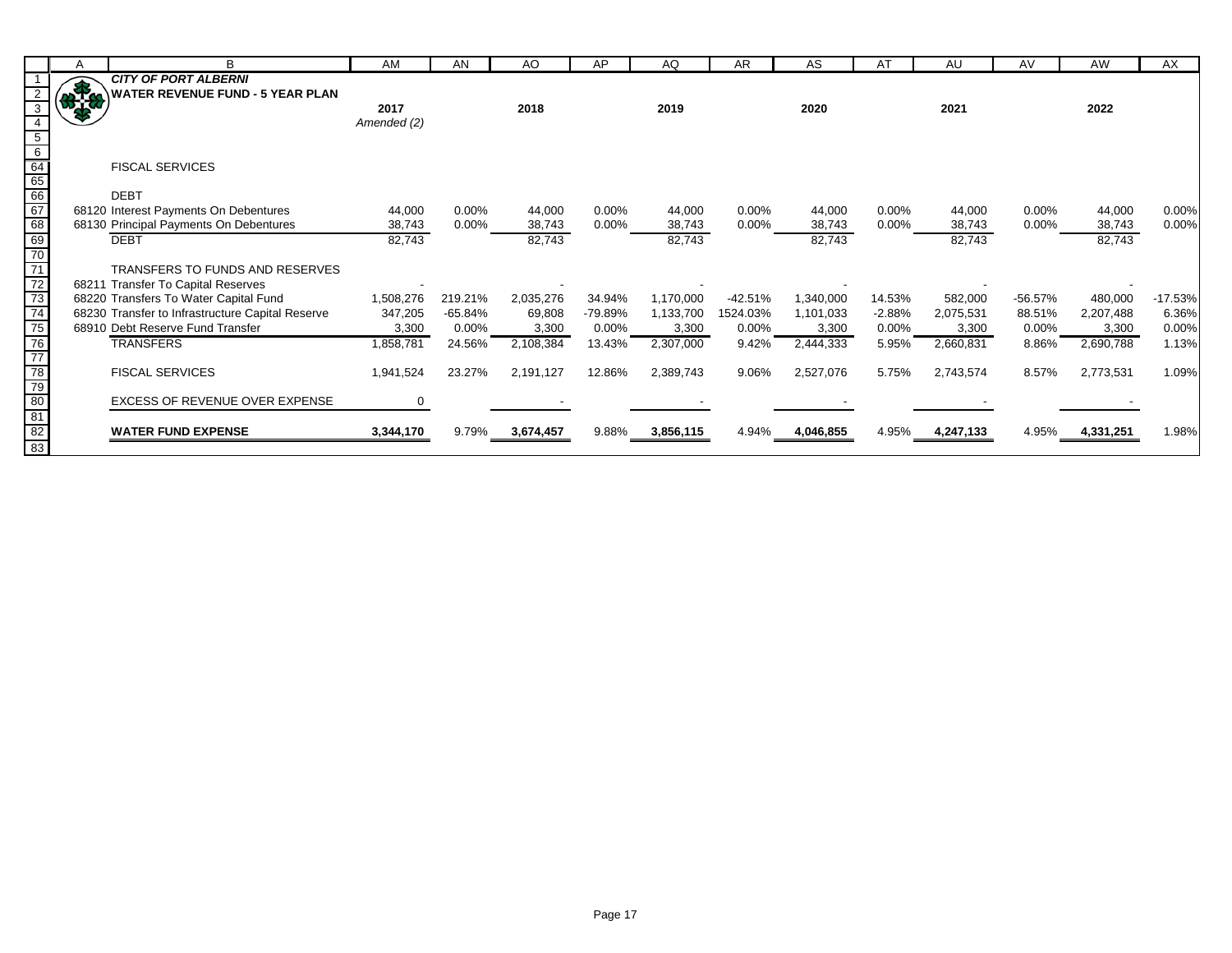|                                    | Α  | B                                            | AM          | AN              | AO        | AP        | AQ        | <b>AR</b> | AS        | AT    | AU        | AV    | AW              | AX    |
|------------------------------------|----|----------------------------------------------|-------------|-----------------|-----------|-----------|-----------|-----------|-----------|-------|-----------|-------|-----------------|-------|
|                                    |    | <b>CITY OF PORT ALBERNI</b>                  |             |                 |           |           |           |           |           |       |           |       |                 |       |
|                                    | RE | SEWER REVENUE FUND - 5 YEAR PLAN             |             |                 |           |           |           |           |           |       |           |       |                 |       |
|                                    |    |                                              | 2017        |                 | 2018      |           | 2019      |           | 2020      |       | 2021      |       | 2022            |       |
|                                    |    |                                              | Amended (2) |                 |           |           |           |           |           |       |           |       |                 |       |
| $\overline{5}$                     |    |                                              |             |                 |           |           |           |           |           |       |           |       |                 |       |
| $6\overline{6}$                    |    |                                              |             |                 |           |           |           |           |           |       |           |       |                 |       |
|                                    |    | <b>SALES OF SERVICE</b>                      |             |                 |           |           |           |           |           |       |           |       |                 |       |
| $\frac{8}{9}$                      |    |                                              |             |                 |           |           |           |           |           |       |           |       |                 |       |
|                                    |    | 94421 Sewer Fees                             | 2,888,332   | 17.53%          | 2,942,397 | 1.87%     | 2,997,544 | 1.87%     | 3,053,793 | 1.88% | 3,111,167 | 1.88% | 3,169,689       | 1.88% |
| 10                                 |    | 94431 Sewer Connections                      | 37,002      | 10.00%          | 37,742    | 2.00%     | 38,497    | 2.00%     | 39,267    | 2.00% | 40,052    | 2.00% | 40,853          | 2.00% |
| 11                                 |    | 94432 Service Charges Sundry                 | 3,674       | 10.00%          | 3,747     | 2.00%     | 3,822     | 2.00%     | 3,898     | 1.99% | 3,976     | 2.00% | 4,056           | 2.01% |
| $\frac{12}{13}$                    |    | 94433 User Charges                           | 16,900      | 10.00%          | 17,238    | 2.00%     | 17,583    | 2.00%     | 17,934    | 2.00% | 18,293    | 2.00% | 18,659          | 2.00% |
|                                    |    |                                              |             |                 |           |           |           |           |           |       |           |       |                 |       |
| 14                                 |    | <b>OTHER SERVICES</b>                        |             |                 |           |           |           |           |           |       |           |       |                 |       |
| 15                                 |    | 94441 Sewage Disposal Fees                   | 11,992      | 10.00%          | 12,232    | 2.00%     | 12,477    | 2.00%     | 12,726    | 2.00% | 12,981    | 2.00% | 13,241          | 2.00% |
| $\overline{16}$                    |    | <b>SALES OF SERVICE</b>                      | 2,957,900   | 17.34%          | 3,013,356 | 1.87%     | 3,069,923 | 1.88%     | 3,127,618 | 1.88% | 3,186,469 | 1.88% | 3,246,498       | 1.88% |
| 17                                 |    |                                              |             |                 |           |           |           |           |           |       |           |       |                 |       |
| 18                                 |    | OTHER REVENUE FROM OWN SOURCE                |             |                 |           |           |           |           |           |       |           |       |                 |       |
| 19                                 |    |                                              |             |                 |           |           |           |           |           |       |           |       |                 |       |
|                                    |    | 95590 Interest Income                        |             | 12,000 1100.00% | 12,000    | 0.00%     | 12,000    | 0.00%     | 12,000    | 0.00% | 12,000    | 0.00% | 12,000          | 0.00% |
| 20<br>21<br>22                     |    | 95611 Sewer Penalty                          | 20,000      | 44.99%          | 20,000    | 0.00%     | 20,000    | 0.00%     | 20,000    | 0.00% | 20,000    | 0.00% | 20,000          | 0.00% |
|                                    |    | 91210 Sewer Local Improvement Charges        | 45,208      | 10.00%          | 3,200     | $-92.92%$ | 3,200     | 0.00%     | 3,200     | 0.00% | 3,200     | 0.00% | 3,200           | 0.00% |
|                                    |    | <b>OTHER REVENUE</b>                         | 77,208      | 38.14%          | 35,200    | $-54.41%$ | 35,200    | 0.00%     | 35,200    | 0.00% | 35,200    | 0.00% | 35,200          | 0.00% |
| $\frac{23}{24}$<br>$\frac{29}{30}$ |    |                                              |             |                 |           |           |           |           |           |       |           |       |                 |       |
|                                    |    | OTHER TRANSFERS                              |             |                 |           |           |           |           |           |       |           |       |                 |       |
|                                    |    | 99110 Transfer from Capital Reserve-Gas Tax  | 40,000      | 0.00%           | 46,000    | 15.00%    | 46,000    | 0.00%     | 46,000    | 0.00% | 46,000    | 0.00% | 46,000          | 0.00% |
| 31                                 |    | 99111 Transfers from Reserves & Allowances   |             |                 | 280,000   |           |           |           |           |       |           |       |                 |       |
| $\frac{32}{33}$                    |    | 99114 Operating Funds from Prior Year        |             |                 |           |           |           |           |           |       |           |       |                 |       |
|                                    |    | 99211 Contribution (To) From General Revenue |             |                 |           |           |           |           |           |       |           |       |                 |       |
| 34                                 |    |                                              |             |                 |           |           |           |           |           |       |           |       |                 |       |
| $\frac{1}{36}$                     |    | <b>SEWER FUND REVENUE</b>                    | 3,075,108   | 17.52%          | 3,374,556 | 9.74%     | 3,151,123 | $-6.62%$  | 3,208,818 | 1.83% | 3,267,669 |       | 1.83% 3,327,698 | 1.84% |
|                                    |    |                                              |             |                 |           |           |           |           |           |       |           |       |                 |       |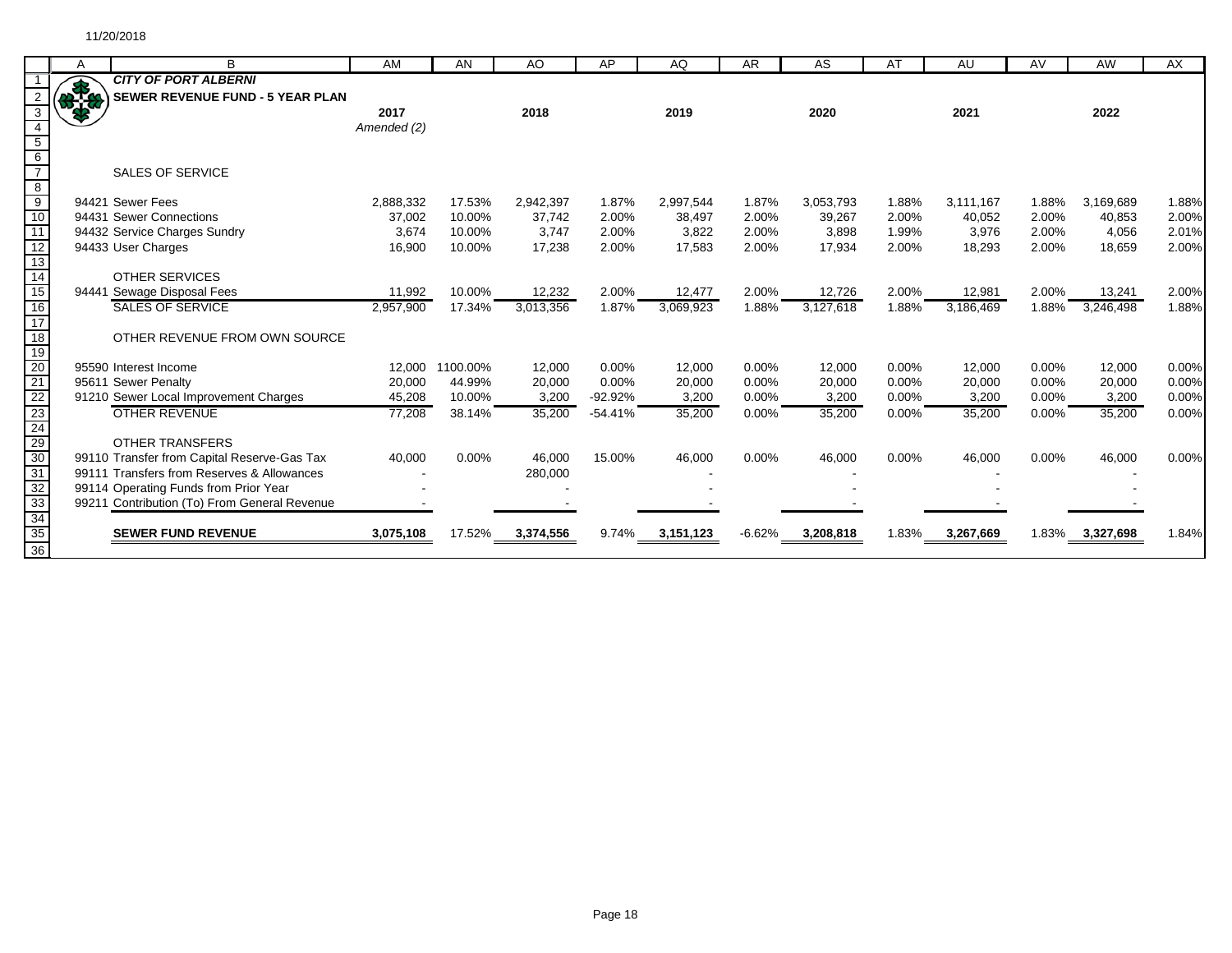|                                    | A           | B                                       | AM          | AN         | AO        | AP       | AQ        | <b>AR</b> | <b>AS</b> | AT       | AU        | AV    | <b>AW</b> | AX    |
|------------------------------------|-------------|-----------------------------------------|-------------|------------|-----------|----------|-----------|-----------|-----------|----------|-----------|-------|-----------|-------|
|                                    |             | <b>CITY OF PORT ALBERNI</b>             |             |            |           |          |           |           |           |          |           |       |           |       |
|                                    | <b>RASH</b> | <b>SEWER REVENUE FUND - 5 YEAR PLAN</b> |             |            |           |          |           |           |           |          |           |       |           |       |
| 3                                  |             |                                         | 2017        |            | 2018      |          | 2019      |           | 2020      |          | 2021      |       | 2022      |       |
| $\overline{4}$                     |             |                                         | Amended (2) |            |           |          |           |           |           |          |           |       |           |       |
| $\frac{5}{6}$ $\frac{6}{37}$       |             |                                         |             |            |           |          |           |           |           |          |           |       |           |       |
|                                    |             |                                         |             |            |           |          |           |           |           |          |           |       |           |       |
|                                    |             | <b>SEWER SYSTEM</b>                     |             |            |           |          |           |           |           |          |           |       |           |       |
|                                    |             |                                         |             |            |           |          |           |           |           |          |           |       |           |       |
|                                    |             | <b>ADMINISTRATION</b>                   |             |            |           |          |           |           |           |          |           |       |           |       |
|                                    |             | 104210 Sewer Administration & Other     | 291,990     | 87.17%     | 291,900   | $-0.03%$ | 291,900   | 0.00%     | 291,900   | 0.00%    | 291,900   | 0.00% | 291,900   | 0.00% |
| $\frac{38}{39}$<br>$\frac{40}{42}$ |             |                                         |             |            |           |          |           |           |           |          |           |       |           |       |
|                                    |             | <b>ENGINEERING SERVICES</b>             |             |            |           |          |           |           |           |          |           |       |           |       |
|                                    |             | 104221 Consulting Services              | 25,000      | $-37.50%$  | 31,000    | 24.00%   | 31,000    | 0.00%     | 31,000    | 0.00%    | 31,000    | 0.00% | 31,000    | 0.00% |
| $\frac{43}{44}$<br>44              |             |                                         |             |            |           |          |           |           |           |          |           |       |           |       |
|                                    |             | SEWER SYSTEM ADMINISTRATION             |             |            |           |          |           |           |           |          |           |       |           |       |
| 46<br>47                           |             | 104233 Customer Service Requests        | 122,400     | 2.00%      | 122,825   | 0.35%    | 125,281   | 2.00%     | 127,787   | 2.00%    | 130,342   | 2.00% | 132,949   | 2.00% |
| 48                                 |             | 104236 Small Tools/Equipment/Supplies   | 15,300      | 2.00%      | 13,931    | $-8.95%$ | 14,049    | 0.85%     | 14.170    | 0.86%    | 14,293    | 0.87% | 14.419    | 0.88% |
|                                    |             | SEWER COLLECTION SYSTEM                 |             |            |           |          |           |           |           |          |           |       |           |       |
| $\frac{49}{50}$                    |             | 104240 Sewage Collection System Main    | 100,000     | $-50.02%$  | 114,500   | 14.50%   | 115,700   | 1.05%     | 116,924   | 1.06%    | 118.172   | 1.07% | 119,446   | 1.08% |
| 51                                 |             | 104241 Sewer Service Connections        | 181,500     | 6.68%      | 182,475   | 0.54%    | 184,725   | 1.23%     | 187,019   | 1.24%    | 189,359   | 1.25% | 191,747   | 1.26% |
|                                    |             |                                         |             |            |           |          |           |           |           |          |           |       |           |       |
| 52<br>53<br>54<br>55               |             | <b>SEWER LIFT STATIONS</b>              |             |            |           |          |           |           |           |          |           |       |           |       |
|                                    |             | 104260 Sewage Lift Stations             | 167,600     | $-21.50%$  | 160,806   | $-4.05%$ | 163,987   | 1.98%     | 167,240   | 1.98%    | 170,569   | 1.99% | 173,085   | 1.48% |
|                                    |             |                                         |             |            |           |          |           |           |           |          |           |       |           |       |
|                                    |             | SEWER TREATMENT AND DISPOSAL            |             |            |           |          |           |           |           |          |           |       |           |       |
|                                    |             | 104280 Sewage Treatment                 | 287,000     | $-2.71%$   | 293,413   | 2.23%    | 299,786   | 2.17%     | 306,333   | 2.18%    | 313,059   | 2.20% | 319,994   | 2.22% |
|                                    |             |                                         |             |            |           |          |           |           |           |          |           |       |           |       |
| 56<br>57<br>58<br>59<br>60         |             | OTHER COMMON SERVICES                   |             |            |           |          |           |           |           |          |           |       |           |       |
|                                    |             | 104294 Special Work Orders              | 2,000       | $-20.00\%$ | 2,000     | 0.00%    | 2,000     | 0.00%     | 2,000     | $0.00\%$ | 2,000     | 0.00% | 2,000     | 0.00% |
| 61                                 |             | <b>SEWER SYSTEM</b>                     | 1,192,790   | $-1.60%$   | 1,212,850 | 1.68%    | 1,228,428 | 1.28%     | 1,244,373 | 1.30%    | 1,260,694 | 1.31% | 1,276,540 | 1.26% |
| 62                                 |             |                                         |             |            |           |          |           |           |           |          |           |       |           |       |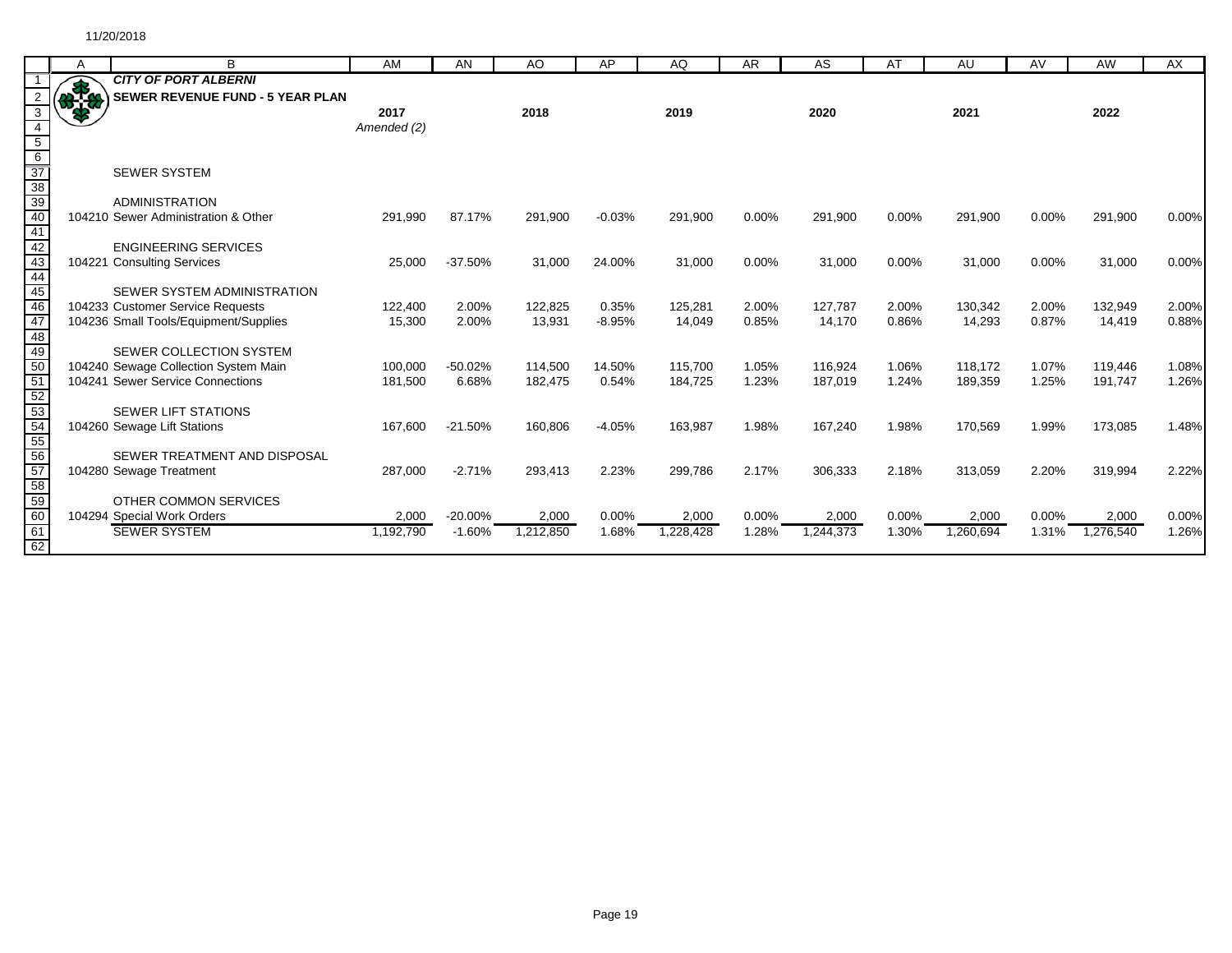|                                                                                | А | B                                                 | AM          | AN      | AO        | AP        | AQ        | <b>AR</b> | AS        | AT       | AU        | AV        | <b>AW</b> | AX        |
|--------------------------------------------------------------------------------|---|---------------------------------------------------|-------------|---------|-----------|-----------|-----------|-----------|-----------|----------|-----------|-----------|-----------|-----------|
|                                                                                |   | <b>CITY OF PORT ALBERNI</b>                       |             |         |           |           |           |           |           |          |           |           |           |           |
|                                                                                |   | <b>SEWER REVENUE FUND - 5 YEAR PLAN</b>           |             |         |           |           |           |           |           |          |           |           |           |           |
|                                                                                |   |                                                   | 2017        |         | 2018      |           | 2019      |           | 2020      |          | 2021      |           | 2022      |           |
|                                                                                |   |                                                   | Amended (2) |         |           |           |           |           |           |          |           |           |           |           |
|                                                                                |   |                                                   |             |         |           |           |           |           |           |          |           |           |           |           |
|                                                                                |   |                                                   |             |         |           |           |           |           |           |          |           |           |           |           |
|                                                                                |   | <b>FISCAL SERVICES</b>                            |             |         |           |           |           |           |           |          |           |           |           |           |
|                                                                                |   |                                                   |             |         |           |           |           |           |           |          |           |           |           |           |
| $rac{5}{6}$<br>$rac{6}{63}$<br>$rac{63}{64}$<br>$rac{66}{66}$<br>$rac{66}{67}$ |   | <b>DEBT</b>                                       |             |         |           |           |           |           |           |          |           |           |           |           |
|                                                                                |   | 108120 Interest Payments On Debentures            | 252,925     | 42.77%  | 252,925   | 0.00%     | 252,925   | $0.00\%$  | 252,925   | $0.00\%$ | 252,925   | 0.00%     | 252,925   | 0.00%     |
|                                                                                |   | 108130 Principal Payments On Debentures           | 187,932     | 37.89%  | 187,932   | 0.00%     | 187,932   | 0.00%     | 187,932   | $0.00\%$ | 187,932   | 0.00%     | 187,932   | 0.00%     |
| 68<br>69<br>70                                                                 |   | <b>TOTAL DEBT</b>                                 | 440,857     | 40.65%  | 440,857   | 0.00%     | 440,857   | 0.00%     | 440,857   | 0.00%    | 440,857   | 0.00%     | 440,857   | 0.00%     |
|                                                                                |   |                                                   |             |         |           |           |           |           |           |          |           |           |           |           |
|                                                                                |   | TRANSFER TO FUNDS AND RESERVES                    |             |         |           |           |           |           |           |          |           |           |           |           |
| $\overline{71}$                                                                |   | 108220 Transfer To Sewer Capital Fund             | 580,000     | 286.67% | 450,000   | $-22.41%$ | 600,000   | 33.33%    | 700,000   | 16.67%   | 550,000   | $-21.43%$ | 160,000   | $-70.91%$ |
| $\frac{72}{73}$                                                                |   | 108910 Debt Reserve Fund Transfer                 | 2,000       | 100.00% | 2,000     | 0.00%     | 2,000     | $0.00\%$  | 2,000     | $0.00\%$ | 2,000     | $0.00\%$  | 2,000     | 0.00%     |
|                                                                                |   | 108211 Transfer to Reserves & Allowances          |             |         |           |           |           |           |           |          |           |           |           |           |
| 74                                                                             |   | 108920 Transfer to Infrastructure Capital Reserve | 859,461     |         | 1,268,849 |           | 879,838   |           | 821,588   |          | 1,014,118 | 23.43%    | 1,448,301 | 42.81%    |
|                                                                                |   | <b>TRANSFERS</b>                                  | 1,441,461   | 32.13%  | 1,720,849 | 19.38%    | 1,481,838 | $-13.89%$ | 1,523,588 | 2.82%    | 1,566,118 | 2.79%     | 1,610,301 | 2.82%     |
|                                                                                |   |                                                   |             |         |           |           |           |           |           |          |           |           |           |           |
|                                                                                |   | <b>FISCAL SERVICES</b>                            | 1,882,318   | 34.03%  | 2,161,706 | 14.84%    | 1,922,695 | $-11.06%$ | 1,964,445 | 2.17%    | 2,006,975 | 2.16%     | 2,051,158 | 2.20%     |
|                                                                                |   |                                                   |             |         |           |           |           |           |           |          |           |           |           |           |
|                                                                                |   | EXCESS OF REVENUE OVER EXPENSE                    | (0)         |         |           |           |           |           |           |          |           |           |           |           |
|                                                                                |   |                                                   |             |         |           |           |           |           |           |          |           |           |           |           |
| 75<br>76<br>77<br>78<br>79<br>80<br>81<br>82                                   |   | <b>SEWER FUND EXPENSES</b>                        | 3,075,108   | 17.52%  | 3,374,556 | 9.74%     | 3,151,123 | $-6.62%$  | 3,208,818 | 1.83%    | 3,267,669 | 1.83%     | 3,327,698 | 1.84%     |
|                                                                                |   |                                                   |             |         |           |           |           |           |           |          |           |           |           |           |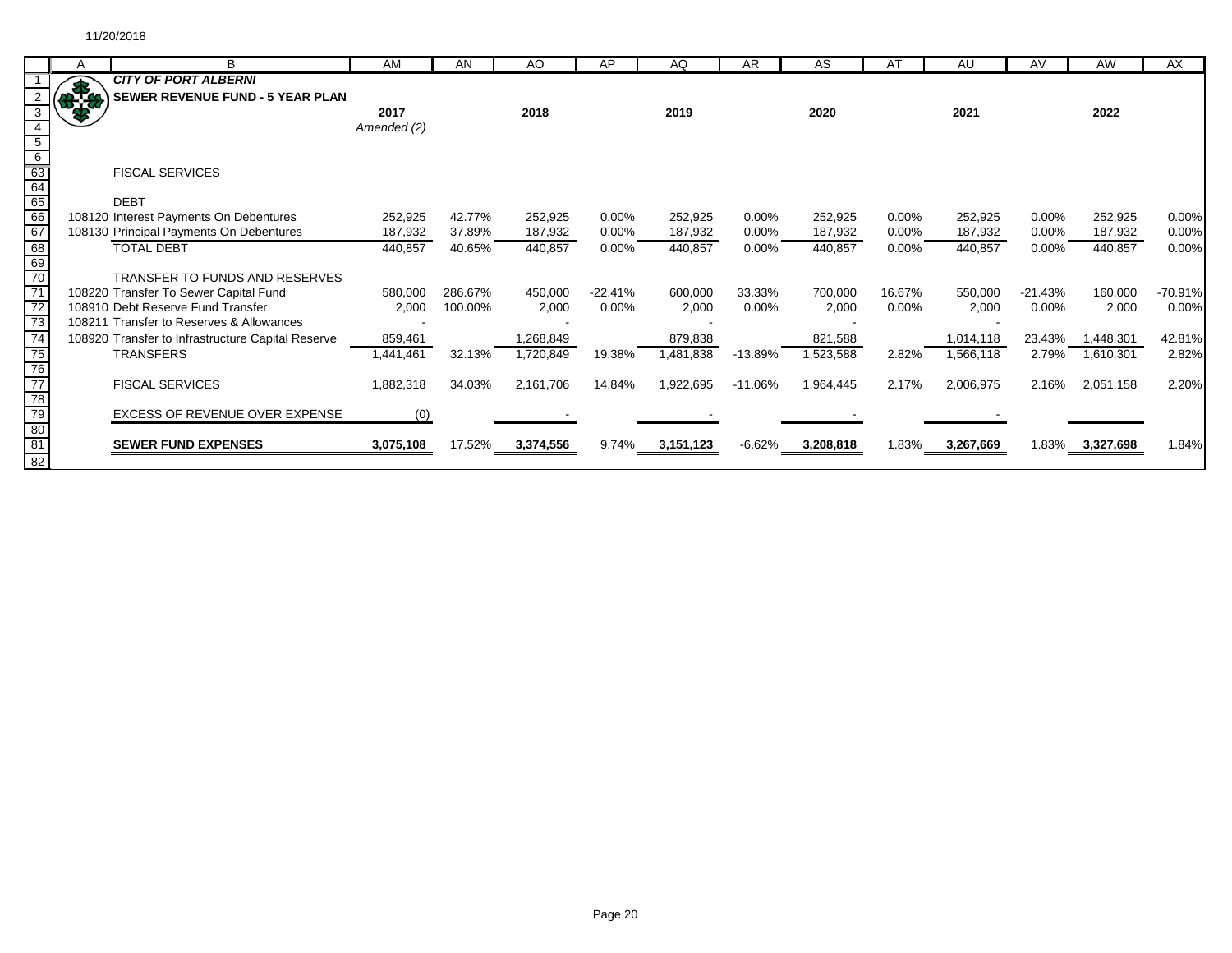11/20/2018

|                       | A | B                                                 | M           |    | N           | O          | P          |      | Q          | $\mathsf{R}$ | S       |
|-----------------------|---|---------------------------------------------------|-------------|----|-------------|------------|------------|------|------------|--------------|---------|
|                       |   | <b>CITY OF PORT ALBERNI</b>                       |             |    |             |            |            |      |            |              |         |
|                       |   | <b>PARKLAND ACQUISITION RESERVE - 5 YEAR PLAN</b> |             |    |             |            |            |      |            |              |         |
|                       |   |                                                   |             |    |             |            |            |      |            |              |         |
|                       |   |                                                   | 2016        |    | 2017        | 2018       | 2019       |      | 2020       | 2021         | 2022    |
| 5                     |   |                                                   | Actual      |    | Amended (2) |            |            |      |            |              |         |
| 6                     |   | <b>RECEIPTS</b>                                   |             |    |             |            |            |      |            |              |         |
|                       |   | Investment Income                                 | \$<br>1,531 | \$ | $2,500$ \$  | $2,500$ \$ | 2,500      | - \$ | $2,500$ \$ | $2,500$ \$   | 2,500   |
| 8                     |   | Sale of Parkland                                  | 163,000     |    | 61,500      |            |            |      |            |              |         |
| $\overline{9}$        |   | <b>Parkland Dedication Deposits</b>               |             |    |             |            |            |      |            |              |         |
| 10                    |   | <b>Historical correction</b>                      |             |    | 14,113      |            |            |      |            |              |         |
|                       |   |                                                   | 164,531     |    | 78,113      | 2,500      | 2,500      |      | 2,500      | 2,500        | 2,500   |
| 12                    |   |                                                   |             |    |             |            |            |      |            |              |         |
| 13                    |   |                                                   |             |    |             |            |            |      |            |              |         |
| 14                    |   | <b>EXPENSES</b>                                   |             |    |             |            |            |      |            |              |         |
| $\overline{15}$       |   | Acquisition of Parkland                           |             |    |             |            |            |      |            |              |         |
| $\overline{16}$       |   |                                                   |             |    |             |            |            |      |            |              |         |
|                       |   |                                                   |             |    |             |            |            |      |            |              |         |
| $\overline{18}$       |   |                                                   |             |    |             |            |            |      |            |              |         |
| 19                    |   | REVENUE OVER (UNDER) EXPENSES                     | 164,531     |    | 78,113      | 2,500      | 2,500      |      | 2,500      | 2,500        | 2,500   |
|                       |   |                                                   |             |    |             |            |            |      |            |              |         |
|                       |   |                                                   |             |    |             |            |            |      |            |              |         |
| $\frac{20}{21}$<br>21 |   | FUND EQUITY - ENDING                              | 202,061     | S. | 280,174 \$  | 282,674 \$ | 285,174 \$ |      | 287,674 \$ | 290,174 \$   | 292,674 |
| $\overline{23}$       |   | Note: Restricted funds \$163,000 until 2021       |             |    |             |            |            |      |            |              |         |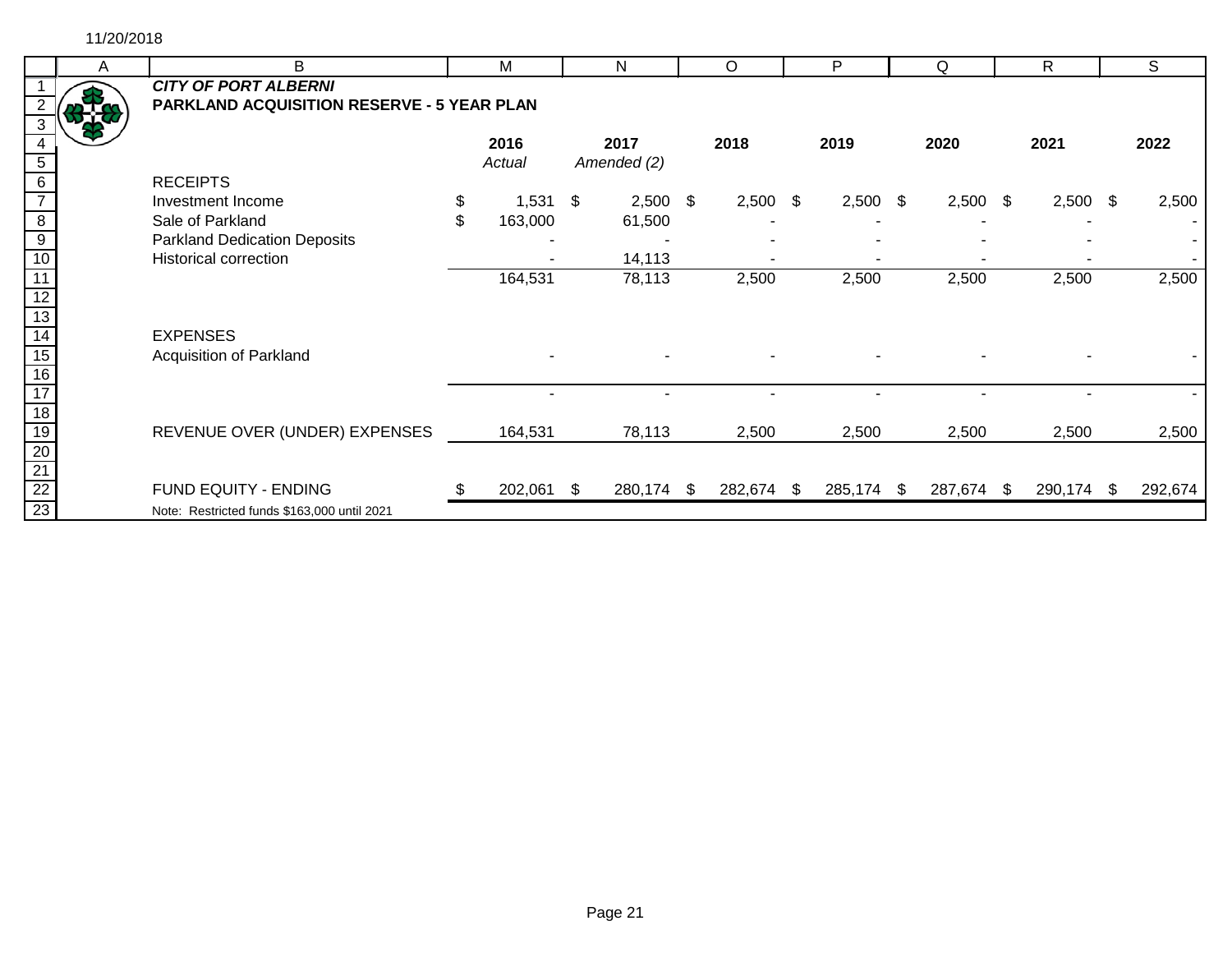|                                                       | A | B                                               | $\circ$ |            |     | P           |     | Q         |    | $\mathsf{R}$ | S       |     |         |     | $\mathbf{U}$ |
|-------------------------------------------------------|---|-------------------------------------------------|---------|------------|-----|-------------|-----|-----------|----|--------------|---------|-----|---------|-----|--------------|
|                                                       |   | <b>CITY OF PORT ALBERNI</b>                     |         |            |     |             |     |           |    |              |         |     |         |     |              |
|                                                       |   | <b>CAPITAL WORKS RESERVE FUND - 5 YEAR PLAN</b> |         |            |     |             |     |           |    |              |         |     |         |     |              |
|                                                       |   |                                                 |         |            |     |             |     |           |    |              |         |     |         |     |              |
|                                                       |   |                                                 | 2016    |            |     | 2017        |     | 2018      |    | 2019         | 2020    |     | 2021    |     | 2022         |
| 5                                                     |   |                                                 | Actual  |            |     | Amended (2) |     |           |    |              |         |     |         |     |              |
| 6                                                     |   | <b>RECEIPTS</b>                                 |         |            |     |             |     |           |    |              |         |     |         |     |              |
| $\overline{8}$                                        |   | Investment Income                               |         | 34,608     |     | 5,000       |     | 5,000     |    | 5,000        | 5,000   |     | 5,000   |     | 5,000        |
| $\overline{9}$                                        |   | New Deal Gas Tax Funds                          |         | 516,306    |     | 1,556,568   |     | 1,254,398 |    | 772,665      | 689,401 |     | 158,953 |     | 59,522       |
|                                                       |   | Miscellaneous                                   |         | 14,470     |     | 60,849      |     | 80,978    |    | 80,000       | 80,000  |     | 80,000  |     | 80,000       |
| $\overline{12}$                                       |   |                                                 |         | 565,384    |     | 1,622,417   |     | 1,340,376 |    | 857,665      | 774,401 |     | 243,953 |     | 144,522      |
| 13                                                    |   |                                                 |         |            |     |             |     |           |    |              |         |     |         |     |              |
| 14                                                    |   |                                                 |         |            |     |             |     |           |    |              |         |     |         |     |              |
| 15                                                    |   | <b>EXPENSES</b>                                 |         |            |     |             |     |           |    |              |         |     |         |     |              |
| 16                                                    |   | Gas Tax - capital projects                      |         | 516,306    |     | 1,516,568   |     | 1,214,398 |    | 732,665      | 643,401 |     | 118,953 |     | 19,522       |
| $\overline{17}$                                       |   | Gas Tax - operating (capacity bldg)             |         |            |     | 40,000      |     | 40,000    |    | 40,000       | 46,000  |     | 40,000  |     | 40,000       |
| $\overline{18}$                                       |   | Capital Expenditures - Special                  |         | 228,555    |     | 70,000      |     |           |    |              |         |     |         |     |              |
| 19                                                    |   | <b>Capital Expenditures</b>                     |         |            |     |             |     |           |    |              |         |     |         |     |              |
| $\frac{20}{21}$                                       |   |                                                 | 744,861 |            |     | 1,626,568   |     | 1,254,398 |    | 772,665      | 689,401 |     | 158,953 |     | 59,522       |
|                                                       |   |                                                 |         |            |     |             |     |           |    |              |         |     |         |     |              |
|                                                       |   | REVENUE OVER EXPENSES                           |         | (179, 477) |     | (4, 151)    |     | 85,978    |    | 85,000       | 85,000  |     | 85,000  |     | 85,000       |
|                                                       |   |                                                 |         |            |     |             |     |           |    |              |         |     |         |     |              |
| $\frac{22}{23}$<br>$\frac{23}{25}$<br>$\frac{25}{26}$ |   |                                                 |         |            |     |             |     |           |    |              |         |     |         |     |              |
|                                                       |   | FUND EQUITY - ENDING                            |         | 248,116    | -SS | 243,965     | \$. | 329,943   | S. | 414,943      | 499,943 | \$. | 584,943 | \$. | 669,943      |
| 27                                                    |   |                                                 |         |            |     |             |     |           |    |              |         |     |         |     |              |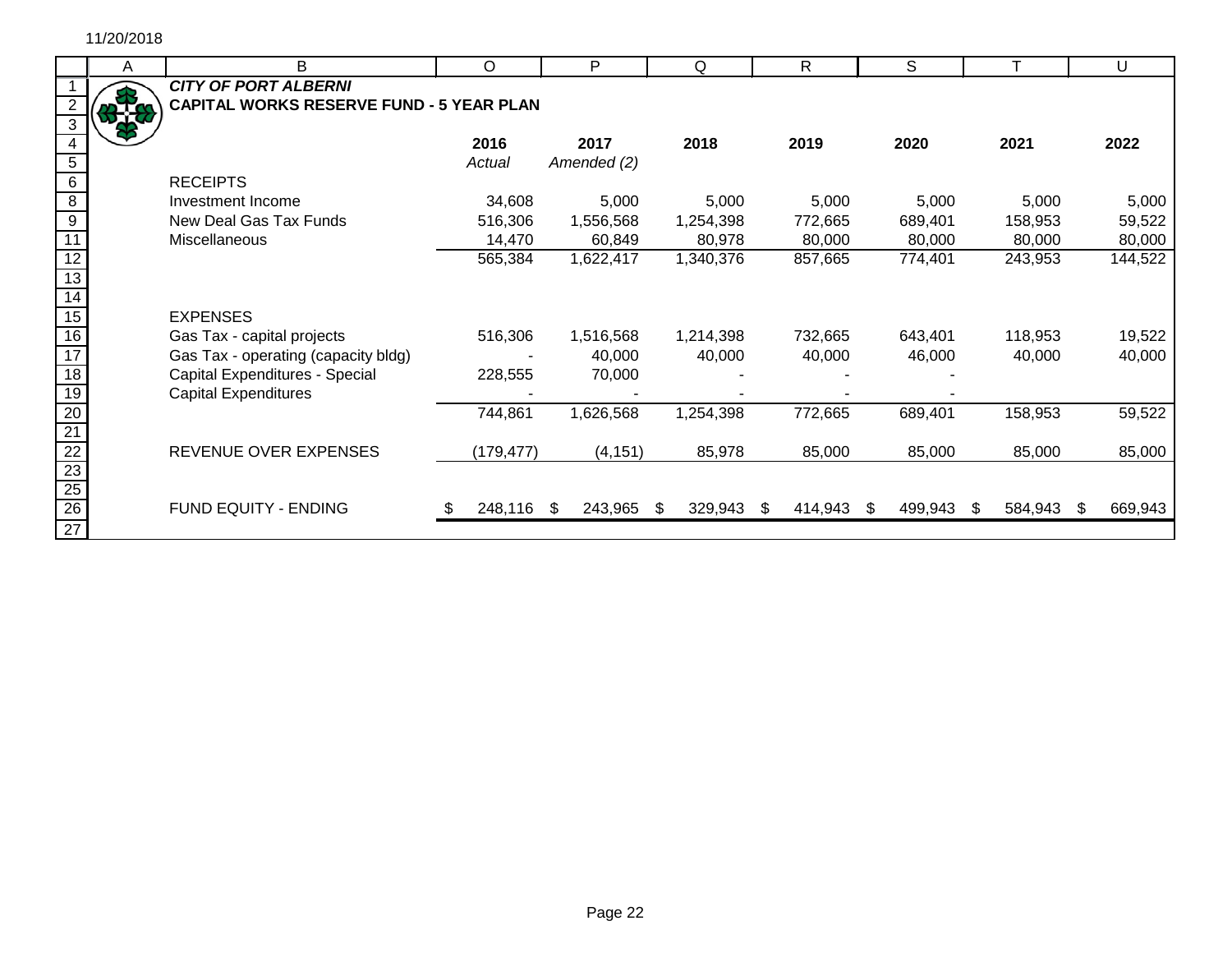$\overline{4}$ 15 16

|                                    | A | $\sf B$                                                 | $\circ$   | P           | Q         | $\mathsf{R}$ | $\mathsf{S}$ | т             | U         |
|------------------------------------|---|---------------------------------------------------------|-----------|-------------|-----------|--------------|--------------|---------------|-----------|
| $\mathbf 1$                        |   |                                                         |           |             |           |              |              |               |           |
| $\overline{2}$                     |   | <b>CITY OF PORT ALBERNI</b>                             |           |             |           |              |              |               |           |
| $\overline{3}$                     |   | <b>EQUIPMENT REPLACEMENT RESERVE FUND - 5 YEAR PLAN</b> |           |             |           |              |              |               |           |
| $\sqrt{5}$                         |   |                                                         |           |             |           |              |              |               |           |
| 6                                  |   |                                                         | 2016      | 2017        | 2018      | 2019         | 2020         | 2021          | 2022      |
| $\overline{7}$                     |   |                                                         | Actual    | Amended (2) |           |              |              |               |           |
| 8                                  |   | Sale of Equipment                                       | 5,849     | 114,000     |           |              |              |               |           |
| 9                                  |   | Investment Income                                       | 51,201    | 55,000      | 46,000    | 46,000       | 45,000       | 40,000        | 30,000    |
| 10                                 |   | <b>Transfers from General Revenue</b>                   | 30,000    | 54,000      | 64,000    | 64,000       | 64,000       | 34,000        |           |
| 11                                 |   | <b>Contributions - ERRF Schedule</b>                    | 743,180   | 797,001     | 806,710   | 829,618      | 853,508      | 881,505       | 938,159   |
| 12                                 |   |                                                         | 830,230   | 1,020,001   | 916,710   | 939,618      | 962,508      | 955,505       | 968,159   |
| 13                                 |   |                                                         |           |             |           |              |              |               |           |
| 14                                 |   |                                                         |           |             |           |              |              |               |           |
| 15 <sub>1</sub>                    |   | <b>EXPENSES</b>                                         |           |             |           |              |              |               |           |
| 16                                 |   | Transfer to Capital Works Bylaw                         |           |             |           |              |              |               |           |
| 17                                 |   | <b>Equipment Purchases</b>                              | 208,955   | 1,275,867   | 456,800   | 780,100      | 2,658,100    | 2,201,600     | 699,400   |
| 18                                 |   |                                                         | 208,955   | 1,275,867   | 456,800   | 780,100      | 2,658,100    | 2,201,600     | 699,400   |
| 19                                 |   |                                                         |           |             |           |              |              |               |           |
| $\overline{20}$                    |   | REVENUE OVER EXPENSES                                   | 621,275   | (255, 866)  | 459,910   | 159,518      | (1,695,592)  | (1, 246, 095) | 268,759   |
| $\overline{21}$                    |   |                                                         |           |             |           |              |              |               |           |
|                                    |   |                                                         |           |             |           |              |              |               |           |
|                                    |   |                                                         |           |             |           |              |              |               |           |
| $\frac{22}{23}$<br>$\frac{24}{25}$ |   |                                                         |           |             |           |              |              |               |           |
|                                    |   | FUND EQUITY - ENDING                                    | 5,602,947 | 5,347,081   | 5,806,991 | 5,966,509    | 4,270,917    | 3,024,822     | 3,293,581 |
| 26                                 |   |                                                         |           |             |           |              |              |               |           |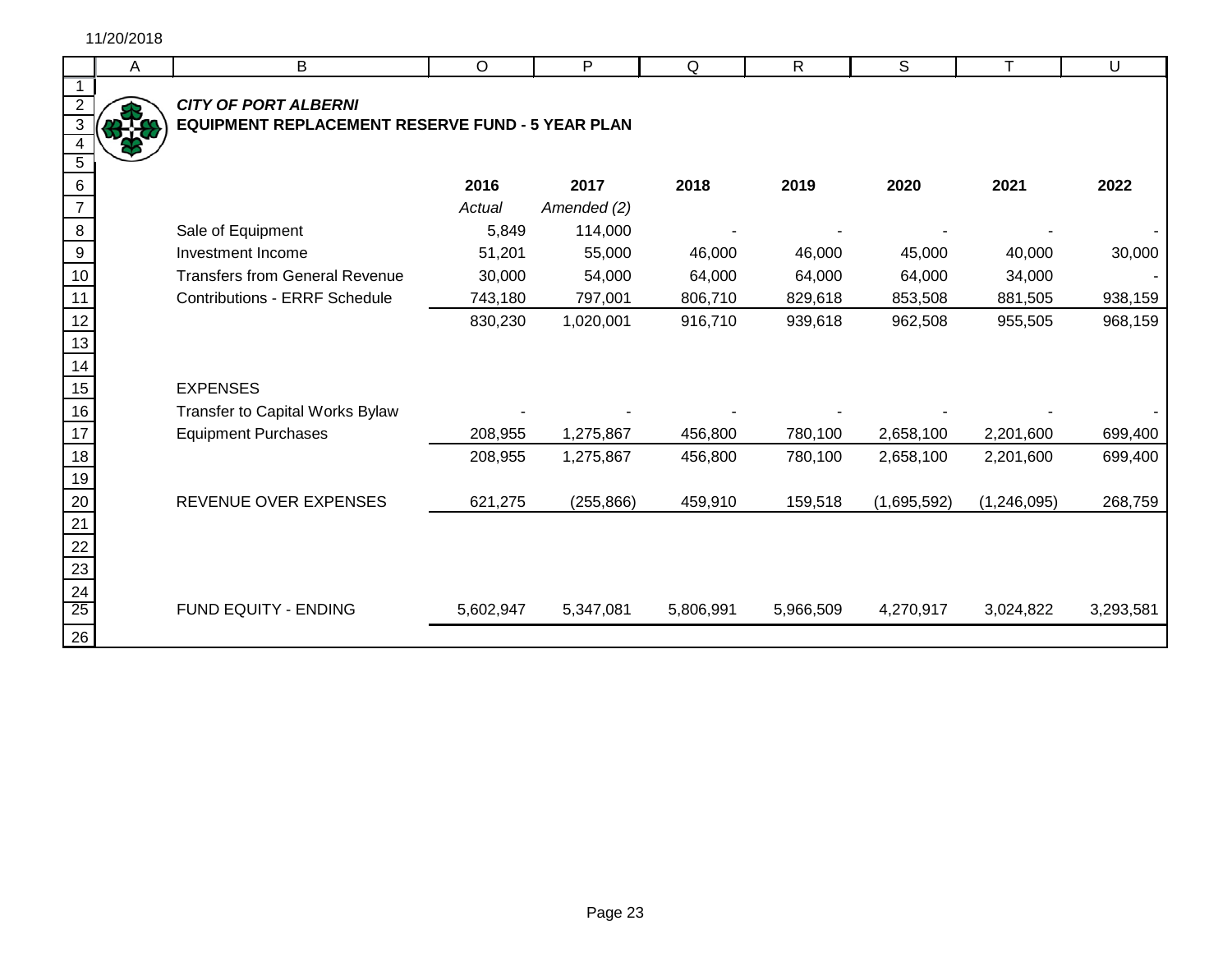|                 | Α     | B                                           | $\circ$ | P           | Q       | R       | S       |         | U         |
|-----------------|-------|---------------------------------------------|---------|-------------|---------|---------|---------|---------|-----------|
|                 |       | <b>CITY OF PORT ALBERNI</b>                 |         |             |         |         |         |         |           |
|                 |       | <b>LAND SALE RESERVE FUND - 5 YEAR PLAN</b> |         |             |         |         |         |         |           |
|                 | ס.ו.מ |                                             |         |             |         |         |         |         |           |
|                 |       |                                             | 2016    | 2017        | 2018    | 2019    | 2020    | 2021    | 2022      |
|                 |       |                                             | Actual  | Amended (2) |         |         |         |         |           |
| 6               |       | <b>RECEIPTS</b>                             |         |             |         |         |         |         |           |
|                 |       | Sale of Property                            | 446,216 | 308,000     | 100,000 | 100,000 | 100,000 | 100,000 | 100,000   |
| 8               |       | Investment Income                           | 9,211   | 5,000       | 7,500   | 7,500   | 8,000   | 8,500   | 9,500     |
| 9               |       | <b>Transfer from RCMP Surplus</b>           | 132,681 |             |         |         |         |         |           |
| 10              |       | Transfer from Off Street Parking Res        |         |             |         |         |         |         |           |
|                 |       |                                             | 588,108 | 313,000     | 107,500 | 107,500 | 108,000 | 108,500 | 109,500   |
|                 |       |                                             |         |             |         |         |         |         |           |
| 13              |       |                                             |         |             |         |         |         |         |           |
| 14              |       | <b>EXPENSES</b>                             |         |             |         |         |         |         |           |
| 15              |       | <b>Transfer to Other Funds</b>              |         |             |         |         |         |         |           |
| $\overline{16}$ |       | Acquisitions and Expenses                   | 412,292 | 255,000     | 50,000  | 50,000  | 50,000  | 50,000  | 50,000    |
|                 |       |                                             | 412,292 | 255,000     | 50,000  | 50,000  | 50,000  | 50,000  | 50,000    |
| 18              |       |                                             |         |             |         |         |         |         |           |
| 19              |       | REVENUE OVER EXPENSES                       | 175,816 | 58,000      | 57,500  | 57,500  | 58,000  | 58,500  | 59,500    |
| 20              |       |                                             |         |             |         |         |         |         |           |
| $\frac{21}{22}$ |       |                                             |         |             |         |         |         |         |           |
|                 |       | FUND EQUITY - ENDING                        | 675,476 | 733,476     | 790,976 | 848,476 | 906,476 | 964,976 | 1,024,476 |
| $\overline{23}$ |       | Note: Restricted funds \$252,331 until 2019 |         |             |         |         |         |         |           |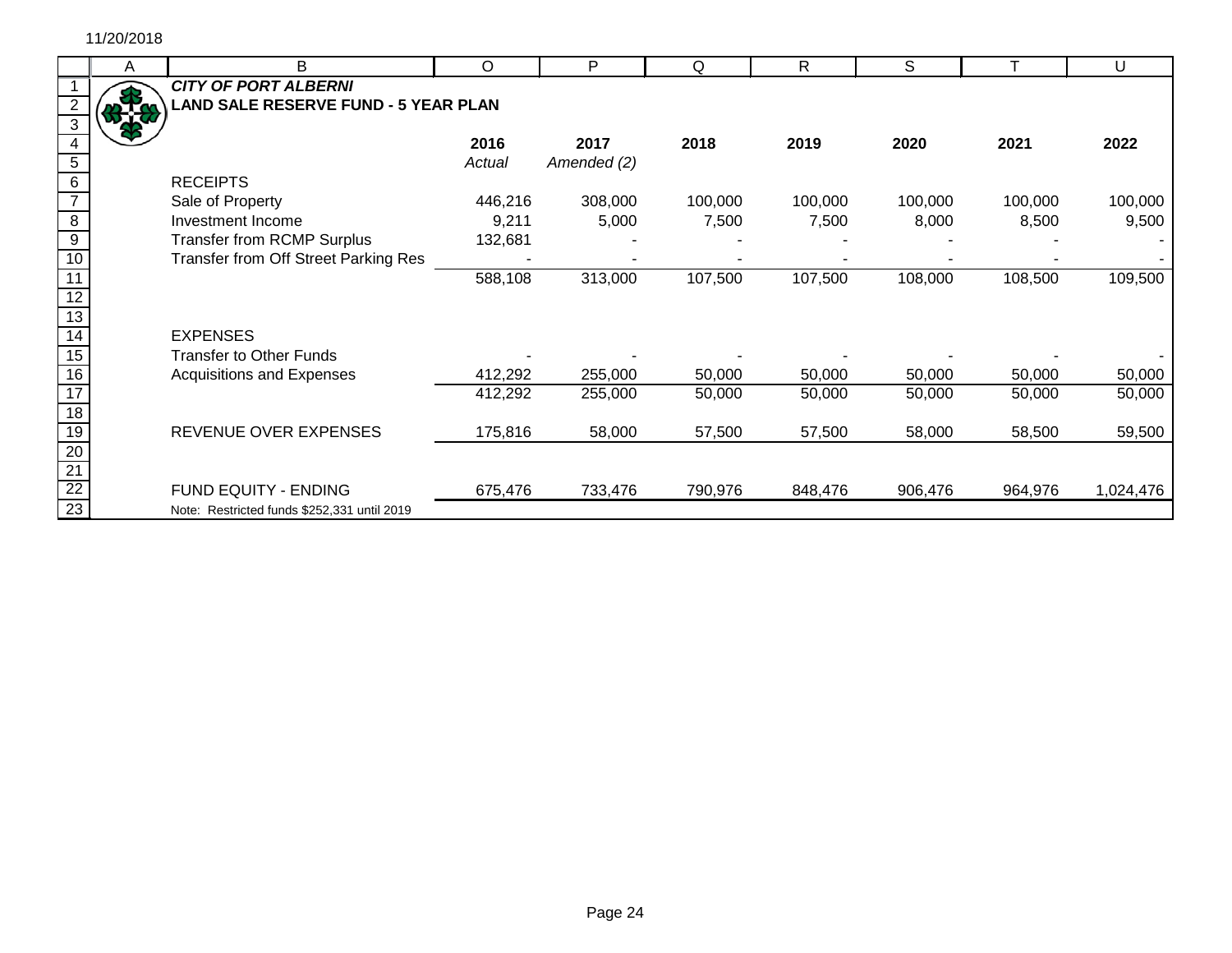|                 | A    | B                                                   | G       | H           |         |         | Κ       |         | М       |
|-----------------|------|-----------------------------------------------------|---------|-------------|---------|---------|---------|---------|---------|
|                 |      | <b>CITY OF PORT ALBERNI</b>                         |         |             |         |         |         |         |         |
|                 | 37.8 | DEVELOPMENT COST CHARGES RESERVE FUND - 5 YEAR PLAN |         |             |         |         |         |         |         |
|                 |      |                                                     |         |             |         |         |         |         |         |
|                 |      |                                                     | 2016    | 2017        | 2018    | 2019    | 2020    | 2021    | 2022    |
| 5               |      |                                                     | Actual  | Amended (2) |         |         |         |         |         |
| 6               |      | <b>RECEIPTS</b>                                     |         |             |         |         |         |         |         |
|                 |      | Contributions                                       | 26,556  | 43,500      | 100,000 | 15,000  | 15,000  | 15,000  | 15,000  |
| $\infty$        |      | Investment Income                                   | 1,614   | 2,000       | 2,000   | 3,000   | 3,500   | 3,500   | 3,500   |
| $\overline{9}$  |      |                                                     | 28,169  | 45,500      | 102,000 | 18,000  | 18,500  | 18,500  | 18,500  |
|                 |      |                                                     |         |             |         |         |         |         |         |
|                 |      |                                                     |         |             |         |         |         |         |         |
| 12              |      | <b>EXPENSES</b>                                     |         |             |         |         |         |         |         |
| 13              |      | <b>Transfer to Other Funds</b>                      |         |             |         |         |         |         |         |
| 14              |      | Acquisitions and Expenses                           |         |             |         |         |         |         |         |
| $\overline{15}$ |      |                                                     |         |             |         |         |         |         |         |
| 16              |      |                                                     |         |             |         |         |         |         |         |
| 17              |      | REVENUE OVER EXPENSES                               | 28,169  | 45,500      | 102,000 | 18,000  | 18,500  | 18,500  | 18,500  |
| $\overline{18}$ |      |                                                     |         |             |         |         |         |         |         |
| $\overline{19}$ |      |                                                     |         |             |         |         |         |         |         |
| 20              |      | FUND EQUITY - ENDING                                | 189,477 | 234,977     | 336,977 | 354,977 | 373,477 | 391,977 | 410,477 |
| $\overline{21}$ |      |                                                     |         |             |         |         |         |         |         |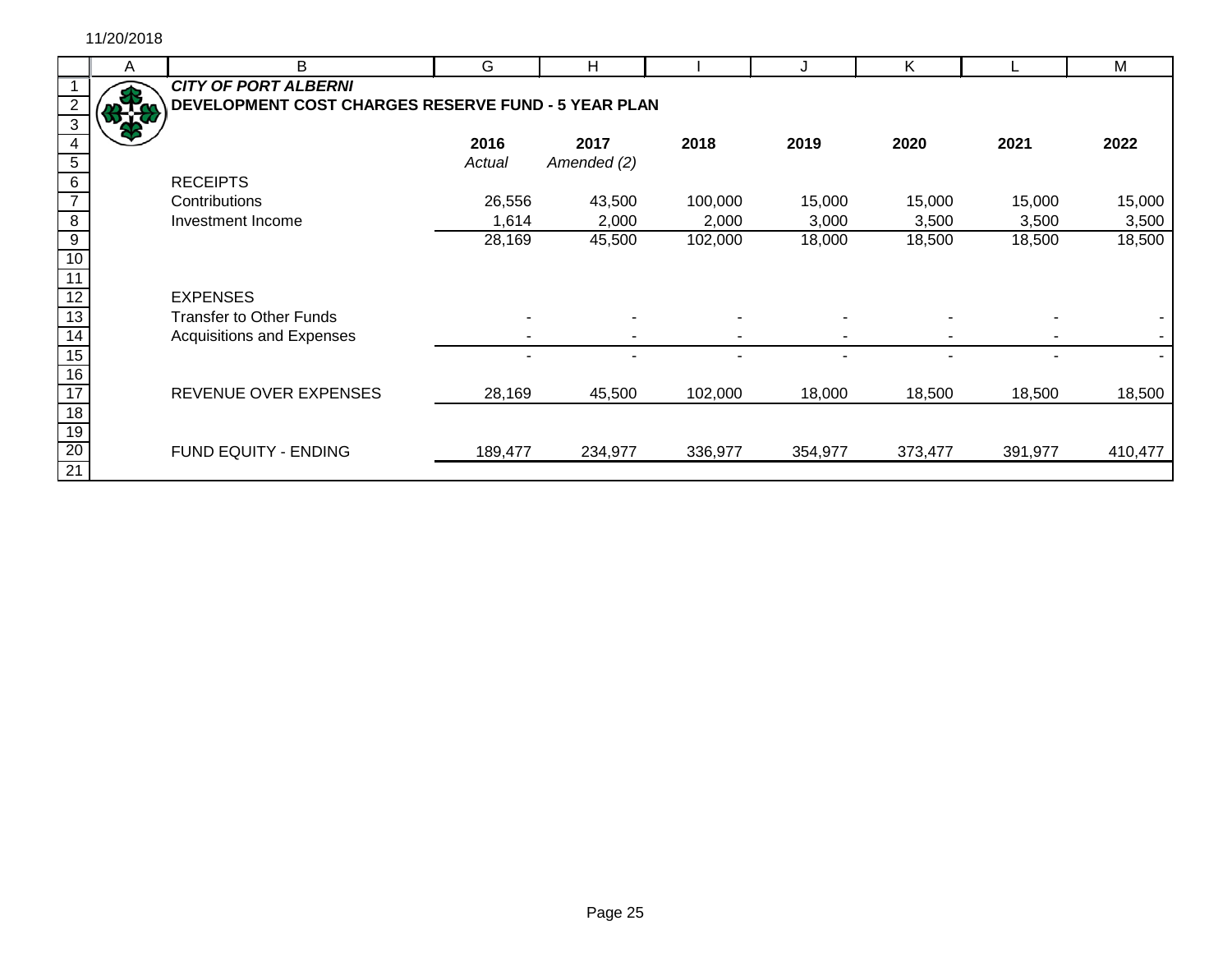Г

|                 | A   | B                                              | F         | G           | H          |         |         | K       |         |
|-----------------|-----|------------------------------------------------|-----------|-------------|------------|---------|---------|---------|---------|
|                 |     | <b>CITY OF PORT ALBERNI</b>                    |           |             |            |         |         |         |         |
|                 | 318 | <b>CARBON TRUST RESERVE FUND - 5 YEAR PLAN</b> |           |             |            |         |         |         |         |
|                 |     |                                                |           |             |            |         |         |         |         |
|                 |     |                                                | 2016      | 2017        | 2018       | 2019    | 2020    | 2021    | 2022    |
| 5               |     |                                                | Actual    | Amended (2) |            |         |         |         |         |
| 6               |     | <b>RECEIPTS</b>                                |           |             |            |         |         |         |         |
|                 |     | Contributions                                  | 92,055    | 97,000      | 93,700     | 93,700  | 93,700  | 93,700  | 93,700  |
| $\overline{8}$  |     | Investment Income                              | 4,642     | 4,000       | 5,000      | 1,000   | 2,000   | 3,000   | 4,000   |
| $\overline{9}$  |     |                                                | 96,697    | 101,000     | 98,700     | 94,700  | 95,700  | 96,700  | 97,700  |
| 10              |     |                                                |           |             |            |         |         |         |         |
|                 |     |                                                |           |             |            |         |         |         |         |
| 12              |     | <b>EXPENSES</b>                                |           |             |            |         |         |         |         |
| $\overline{13}$ |     | <b>Transfer to Other Funds</b>                 |           |             |            |         |         |         |         |
| 14              |     | Projects and Expenses                          | 163,917   | 29,700      | 319,230    | 100,000 | 22,600  |         |         |
| 15              |     |                                                | 163,917   | 29,700      | 319,230    | 100,000 | 22,600  |         |         |
| $\overline{16}$ |     |                                                |           |             |            |         |         |         |         |
| $\overline{17}$ |     | REVENUE OVER EXPENSES                          | (67, 220) | 71,300      | (220, 530) | (5,300) | 73,100  | 96,700  | 97,700  |
| 18              |     |                                                |           |             |            |         |         |         |         |
| $\overline{19}$ |     |                                                |           |             |            |         |         |         |         |
| 20              |     | FUND EQUITY - ENDING                           | 273,898   | 345,198     | 124,668    | 119,368 | 192,468 | 289,168 | 386,868 |
| $\overline{21}$ |     |                                                |           |             |            |         |         |         |         |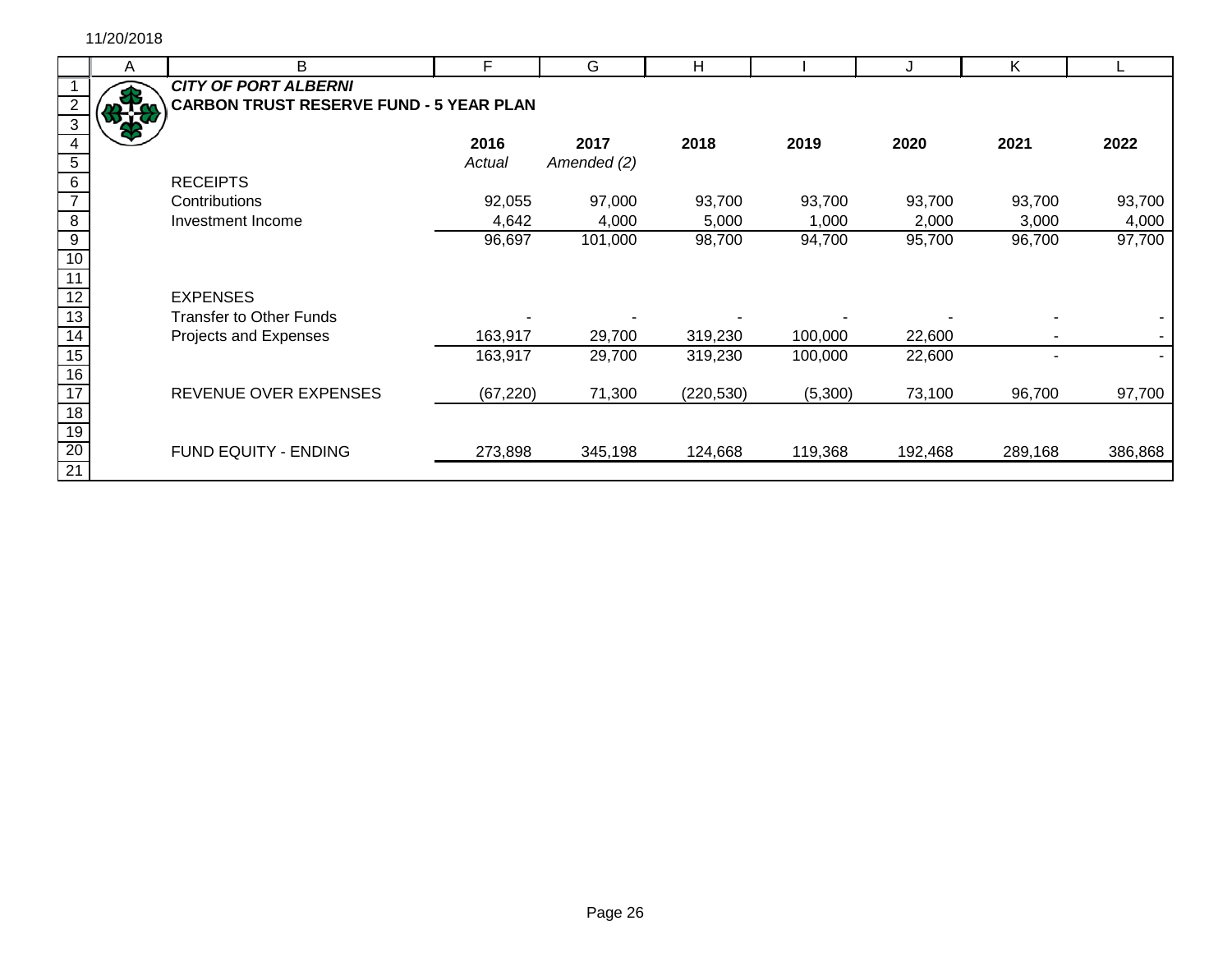|                 | A | B                                                     | Е       | F           | G       | H       |         |         | K       |
|-----------------|---|-------------------------------------------------------|---------|-------------|---------|---------|---------|---------|---------|
|                 |   | <b>CITY OF PORT ALBERNI</b>                           |         |             |         |         |         |         |         |
|                 |   | ALBERNI VALLEY COMMUNITY FOREST RESERVE - 5 YEAR PLAN |         |             |         |         |         |         |         |
|                 |   |                                                       |         |             |         |         |         |         |         |
|                 |   |                                                       | 2016    | 2017        | 2018    | 2019    | 2020    | 2021    | 2022    |
| 5               |   |                                                       | Actual  | Amended (2) |         |         |         |         |         |
| 6               |   | <b>RECEIPTS</b>                                       |         |             |         |         |         |         |         |
|                 |   | <b>Dividends Received</b>                             | 100,000 | 50,000      |         |         |         |         |         |
| $\overline{8}$  |   | Investment Income                                     | 534     |             | 1,500   | 1,500   | 1,500   | 1,500   | 1,500   |
| 9               |   |                                                       | 100,534 | 50,000      | 1,500   | 1,500   | 1,500   | 1,500   | 1,500   |
| 10              |   |                                                       |         |             |         |         |         |         |         |
|                 |   |                                                       |         |             |         |         |         |         |         |
|                 |   | <b>EXPENSES</b>                                       |         |             |         |         |         |         |         |
| 13              |   | <b>Transfer to Other Funds</b>                        |         |             |         |         |         |         |         |
| 14              |   | Projects and Expenses                                 | 58,400  |             |         |         |         |         |         |
| 15              |   |                                                       | 58,400  |             |         |         |         |         |         |
| 16              |   |                                                       |         |             |         |         |         |         |         |
| 17              |   | REVENUE OVER EXPENSES                                 | 42,134  | 50,000      | 1,500   | 1,500   | 1,500   | 1,500   | 1,500   |
| 18              |   |                                                       |         |             |         |         |         |         |         |
| 19              |   |                                                       |         |             |         |         |         |         |         |
| 20              |   | FUND EQUITY - ENDING                                  | 104,620 | 154,620     | 156,120 | 157,620 | 159,120 | 160,620 | 162,120 |
| $\overline{21}$ |   |                                                       |         |             |         |         |         |         |         |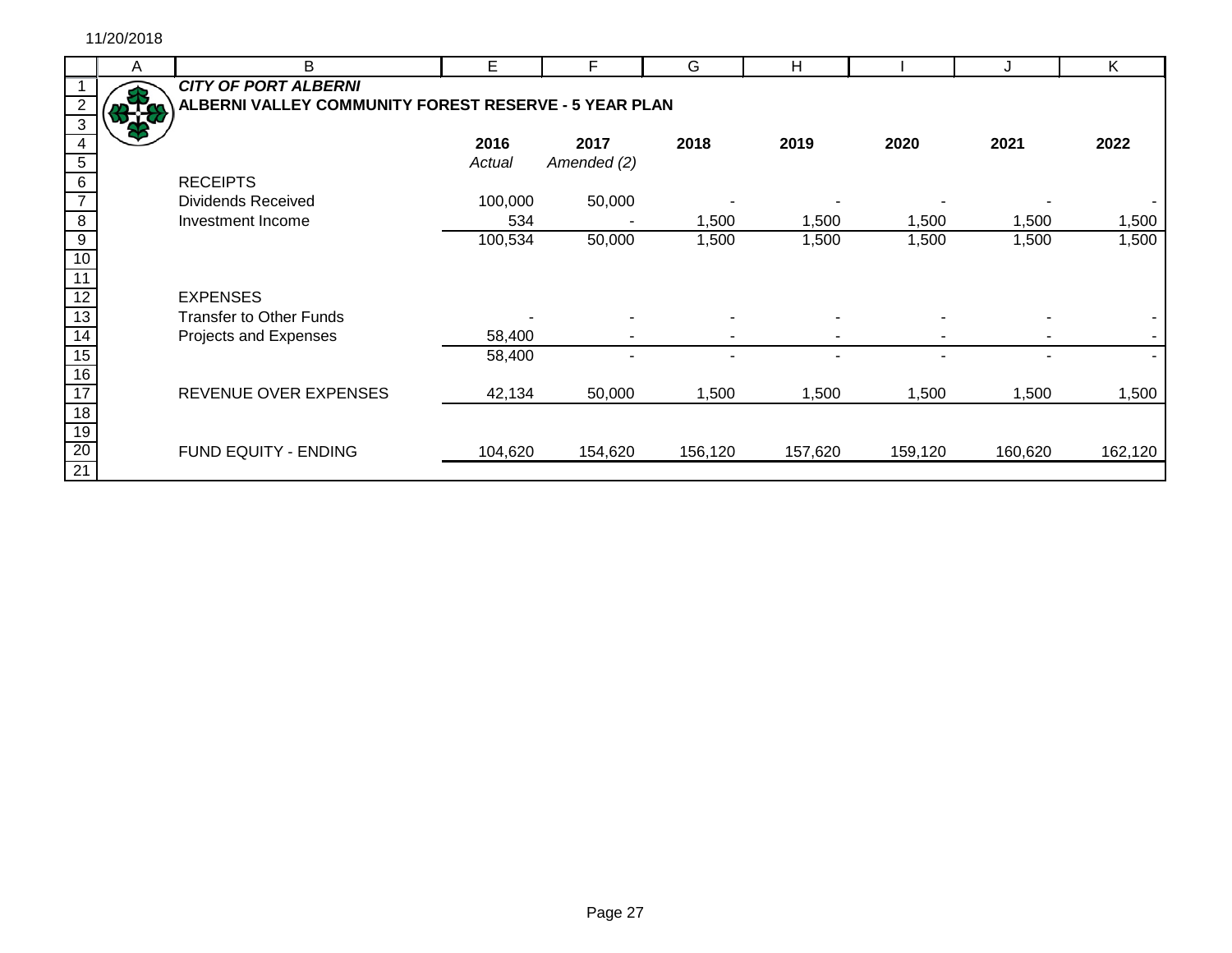|                 | A | B                                        | O        | P           | Q       | R       | S       |         | U       |
|-----------------|---|------------------------------------------|----------|-------------|---------|---------|---------|---------|---------|
|                 |   | <b>CITY OF PORT ALBERNI</b>              |          |             |         |         |         |         |         |
|                 |   | <b>CEMETERY TRUST FUND - 5 YEAR PLAN</b> |          |             |         |         |         |         |         |
|                 |   |                                          |          |             |         |         |         |         |         |
|                 |   |                                          | 2016     | 2017        | 2018    | 2019    | 2020    | 2021    | 2022    |
| $\overline{5}$  |   |                                          | Actual   | Amended (2) |         |         |         |         |         |
| 6               |   | <b>RECEIPTS</b>                          |          |             |         |         |         |         |         |
|                 |   | Sale Proceeds                            | 3,175    | 3,000       | 3,000   | 3,000   | 3,000   | 3,000   | 3,000   |
| $\overline{8}$  |   | Investment Income                        | 2,412    | 2,000       | 2,000   | 2,000   | 2,000   | 2,000   | 2,000   |
| $\overline{9}$  |   |                                          | 5,587    | 5,000       | 5,000   | 5,000   | 5,000   | 5,000   | 5,000   |
| 10              |   |                                          |          |             |         |         |         |         |         |
| 11              |   |                                          |          |             |         |         |         |         |         |
| 12              |   | <b>EXPENSES</b>                          |          |             |         |         |         |         |         |
| 13              |   | <b>Transfer to General Revenue</b>       | 12,047   | 2,000       | 2,000   | 2,000   | 2,000   | 2,000   | 2,000   |
| $\overline{14}$ |   |                                          |          |             |         |         |         |         |         |
| 15              |   |                                          |          |             |         |         |         |         |         |
| 16              |   | REVENUE OVER EXPENDITURE                 | (6, 460) | 3,000       | 3,000   | 3,000   | 3,000   | 3,000   | 3,000   |
| $\overline{17}$ |   |                                          |          |             |         |         |         |         |         |
| 18              |   |                                          |          |             |         |         |         |         |         |
| 19              |   | <b>FUND EQUITY - ENDING</b>              | 148,890  | 151,890     | 154,890 | 157,890 | 160,890 | 163,890 | 166,890 |
| $\overline{20}$ |   |                                          |          |             |         |         |         |         |         |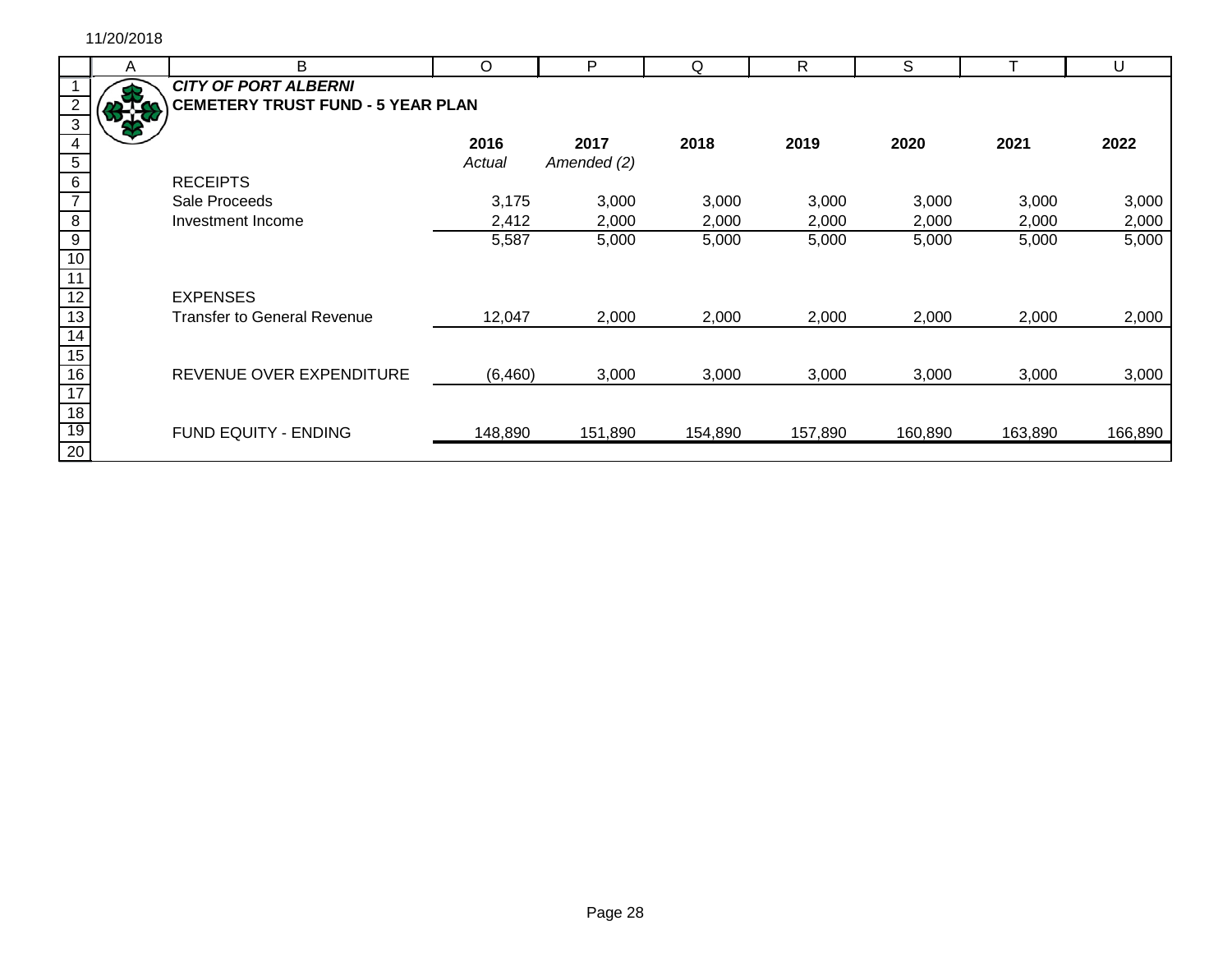|                                                                              | $\mathsf{A}$     | B.                                                        | $\mathbf{C}$    | D                        | E.                      |                         |        | G           | H                                                                    |                |                        |                   |                     | M                | N                    | $\Omega$         | P                    |
|------------------------------------------------------------------------------|------------------|-----------------------------------------------------------|-----------------|--------------------------|-------------------------|-------------------------|--------|-------------|----------------------------------------------------------------------|----------------|------------------------|-------------------|---------------------|------------------|----------------------|------------------|----------------------|
| 1070                                                                         |                  |                                                           |                 |                          |                         |                         |        |             |                                                                      |                |                        |                   |                     |                  |                      |                  |                      |
| 1071                                                                         |                  |                                                           |                 |                          |                         |                         |        |             |                                                                      |                |                        |                   |                     |                  |                      |                  |                      |
| 1072                                                                         |                  | <b>City of Port Alberni</b>                               |                 |                          |                         |                         |        |             |                                                                      |                |                        |                   |                     |                  |                      |                  |                      |
| 1073                                                                         |                  | 2018 Capital Projects Budget                              |                 |                          |                         |                         |        |             |                                                                      |                |                        |                   |                     |                  |                      |                  |                      |
| 1074                                                                         |                  |                                                           |                 |                          |                         |                         |        |             |                                                                      |                |                        |                   |                     |                  |                      |                  |                      |
|                                                                              | 1075 Project No. | <b>Capital Project</b>                                    |                 |                          |                         |                         |        |             |                                                                      |                | <b>Funding Sources</b> |                   |                     |                  |                      |                  |                      |
| 1076                                                                         |                  |                                                           | <b>Budgeted</b> |                          | <b>General Revenue</b>  |                         |        |             |                                                                      |                | Fed & Prov             |                   | <b>Capital Wks</b>  |                  | <b>Water Revenue</b> |                  | <b>Sewer Revenue</b> |
| 1077                                                                         |                  |                                                           | Cost            | <b>Operating</b>         | Reserves                | <b>Land Sale</b>        |        | <b>ERRF</b> | Borrowina                                                            | Gas Tax        | Assistance             | Other             | Reserves            | <b>Operating</b> | Reserves             | <b>Operating</b> | Reserves             |
| 1078                                                                         |                  | <b>ADMINISTRATION</b>                                     |                 |                          |                         |                         |        |             |                                                                      |                |                        |                   |                     |                  |                      |                  |                      |
| 1079                                                                         |                  | Purchases/Equipment Replacement                           | 63.600          |                          |                         |                         |        | 63,600      |                                                                      |                |                        |                   |                     |                  |                      |                  |                      |
| 1080                                                                         |                  | Purchases/Equipment Replacement                           | 53,230          |                          | Cfwd fr 2017; appr 2016 |                         |        |             |                                                                      |                |                        |                   | 53.230 Carbon Trust |                  |                      |                  |                      |
|                                                                              |                  | Mapping and GIS Software (Asset Mgmt Planning)            | 17,345          |                          | not capital             |                         |        |             |                                                                      | 17,345         |                        |                   |                     |                  |                      |                  |                      |
|                                                                              |                  |                                                           |                 |                          |                         |                         |        |             |                                                                      |                |                        |                   |                     |                  |                      |                  |                      |
|                                                                              |                  |                                                           | 134,175         | $\sim$                   |                         | $\sim$                  | $\sim$ | 63,600      | $\sim$                                                               | 17,345         |                        | 53,230<br>$\sim$  | $\sim$              | $\sim$           | $\sim$               |                  | $\sim$               |
|                                                                              |                  | <b>FIRE DEPARTMENT</b>                                    |                 |                          |                         |                         |        |             |                                                                      |                |                        |                   |                     |                  |                      |                  |                      |
|                                                                              |                  | Replace 1998 Jordair Compressor                           | 59,700          |                          |                         |                         |        | 59,700      |                                                                      |                |                        |                   |                     |                  |                      |                  |                      |
|                                                                              |                  | Replace Gas Detection Equipment                           | 10,000          | 10,000                   |                         |                         |        |             |                                                                      |                |                        |                   |                     |                  |                      |                  |                      |
|                                                                              |                  | Replace Firehall Generator                                | 60,000          |                          | Cfwd fr 2017; appr 2016 |                         |        |             | 60,000 ERRF pay back x 5 yrs, ERRF future yrs                        |                |                        |                   |                     |                  |                      |                  |                      |
|                                                                              |                  |                                                           | 129,700         | 10.000                   |                         |                         |        | 119.700     |                                                                      |                |                        | $\sim$            | $\sim$<br>$\sim$    | <b>Contract</b>  | $\sim$               |                  |                      |
| 1081<br>1082<br>1083<br>1084<br>1085<br>1092<br>1093<br>1094<br>1095<br>1096 |                  |                                                           |                 |                          |                         |                         |        |             |                                                                      |                |                        |                   |                     |                  |                      |                  |                      |
|                                                                              |                  | <b>TRANSPORTATION SERVICES</b>                            |                 |                          |                         |                         |        |             |                                                                      |                |                        |                   |                     |                  |                      |                  |                      |
|                                                                              |                  | Replace 2003 Ford 1/2 T #168 with 4x4                     | 35,000          |                          |                         |                         |        | 35,000      |                                                                      |                |                        |                   |                     |                  |                      |                  |                      |
| 1099                                                                         |                  | Replace 2004 Ford F350 #169                               | 62,200          |                          |                         |                         |        | 62,200      |                                                                      |                |                        |                   |                     |                  |                      |                  |                      |
| 1100                                                                         |                  | Replace 2005 Ford Ranger 4X4 Pickup #170                  | 36,300          |                          |                         |                         |        | 36,300      |                                                                      |                |                        |                   |                     |                  |                      |                  |                      |
| 1103                                                                         |                  | Replace 2003 Chev 1 T Comp Body #518                      | 90,000          |                          |                         |                         |        | 90,000      |                                                                      |                |                        |                   |                     |                  |                      |                  |                      |
| 1104                                                                         |                  | Purchase Electric Vehicle                                 | 60,000          |                          |                         |                         |        |             |                                                                      |                |                        |                   | 60,000 Carbon Trust |                  |                      |                  |                      |
| 1105                                                                         |                  |                                                           |                 |                          |                         |                         |        |             |                                                                      |                |                        |                   |                     |                  |                      |                  |                      |
| 1106<br>1107                                                                 |                  |                                                           | 283,500         | $\sim$                   |                         | $\sim$                  | $\sim$ | 223,500     | $\sim$                                                               | $\sim$         |                        | 60,000<br>$\sim$  | $\sim$              | $\sim$           | $\sim$               |                  | $\sim$               |
| 1108                                                                         |                  | PAVING & ROAD CONSTRUCTION                                |                 |                          |                         |                         |        |             |                                                                      |                |                        |                   |                     |                  |                      |                  |                      |
|                                                                              |                  | 17410 Coal Creek Storm/Sani Paving Phase 2 (ptp, storm,   |                 |                          |                         |                         |        |             |                                                                      |                |                        |                   |                     |                  |                      |                  |                      |
| 1112                                                                         |                  | sani)                                                     | 130,000         | $\overline{\phantom{a}}$ |                         | 130,000 Appr 2017, cfwd |        |             |                                                                      |                |                        |                   |                     |                  |                      |                  |                      |
|                                                                              |                  | 17412 Athol St-3rd to 4th Apt Bldg Development 100m (ptp, |                 |                          |                         |                         |        |             |                                                                      |                |                        |                   |                     |                  |                      |                  |                      |
| 1113                                                                         |                  | st, wtr)                                                  | 35,000          |                          |                         | Appr 2017, cfwd         |        |             |                                                                      | 17,118         |                        | 17,882            |                     |                  |                      |                  |                      |
|                                                                              |                  | 17411 Paving Argyle 17th-21st Ave Cowichan Water Main     |                 |                          |                         |                         |        |             |                                                                      |                |                        |                   |                     |                  |                      |                  |                      |
| 1114                                                                         |                  | Replacement Project 450m (ptp wtr)                        | $\sim$          |                          |                         |                         |        |             | - Appr 2017, cfwd; project moved to water \$100K (paving patch only) |                |                        |                   |                     |                  |                      |                  |                      |
| 1115                                                                         |                  | 6th Ave-Argyle St to Melrose 735m (ptp, st, wtr, sani)    | 500,000         | 200,000                  |                         |                         |        |             | 100,000 \$100K reserve tfrd fr Argyle 17th-21st project              | 200,000        |                        |                   |                     |                  |                      |                  |                      |
| 1119                                                                         |                  | 6th Ave-Melrose to Bruce 240m (ptp, st, wtr, sani)        | 280,000         |                          |                         |                         |        |             |                                                                      |                |                        |                   | 280,000 MFA Surplus |                  |                      |                  |                      |
| 1120                                                                         |                  | 18401 N Park Drive-7th Ave to 10th Ave (storm, sani)      | 60,000          |                          |                         |                         |        |             |                                                                      | 60,000         |                        |                   |                     |                  |                      |                  |                      |
| 1122                                                                         |                  |                                                           |                 |                          |                         |                         |        |             |                                                                      |                |                        |                   |                     |                  |                      |                  |                      |
| 1123<br>1124                                                                 |                  |                                                           | 1.005.000       | 200.000                  | 230,000                 |                         |        |             |                                                                      | 277.118        |                        | 297,882<br>$\sim$ |                     |                  |                      |                  |                      |
| 1125                                                                         |                  |                                                           |                 |                          |                         |                         | $\sim$ | $\sim$      | $\sim$                                                               |                |                        |                   | $\sim$              | $\sim$           | $\sim$               |                  | $\sim$               |
| 1126                                                                         |                  | <b>TRAFFIC UPGRADES</b>                                   |                 |                          |                         |                         |        |             |                                                                      |                |                        |                   |                     |                  |                      |                  |                      |
| 1128                                                                         |                  |                                                           | $\sim$          | $\sim$                   |                         | $\sim$ $-$              | $\sim$ | $\sim$      | $\sim$                                                               | <b>Section</b> |                        | $\sim$            | $\sim$<br>$\sim$    | $\sim$           | $\sim$               |                  | $\sim$               |
| 1129                                                                         |                  |                                                           |                 |                          |                         |                         |        |             |                                                                      |                |                        |                   |                     |                  |                      |                  |                      |
| 1130                                                                         |                  |                                                           |                 |                          |                         |                         |        |             |                                                                      |                |                        |                   |                     |                  |                      |                  |                      |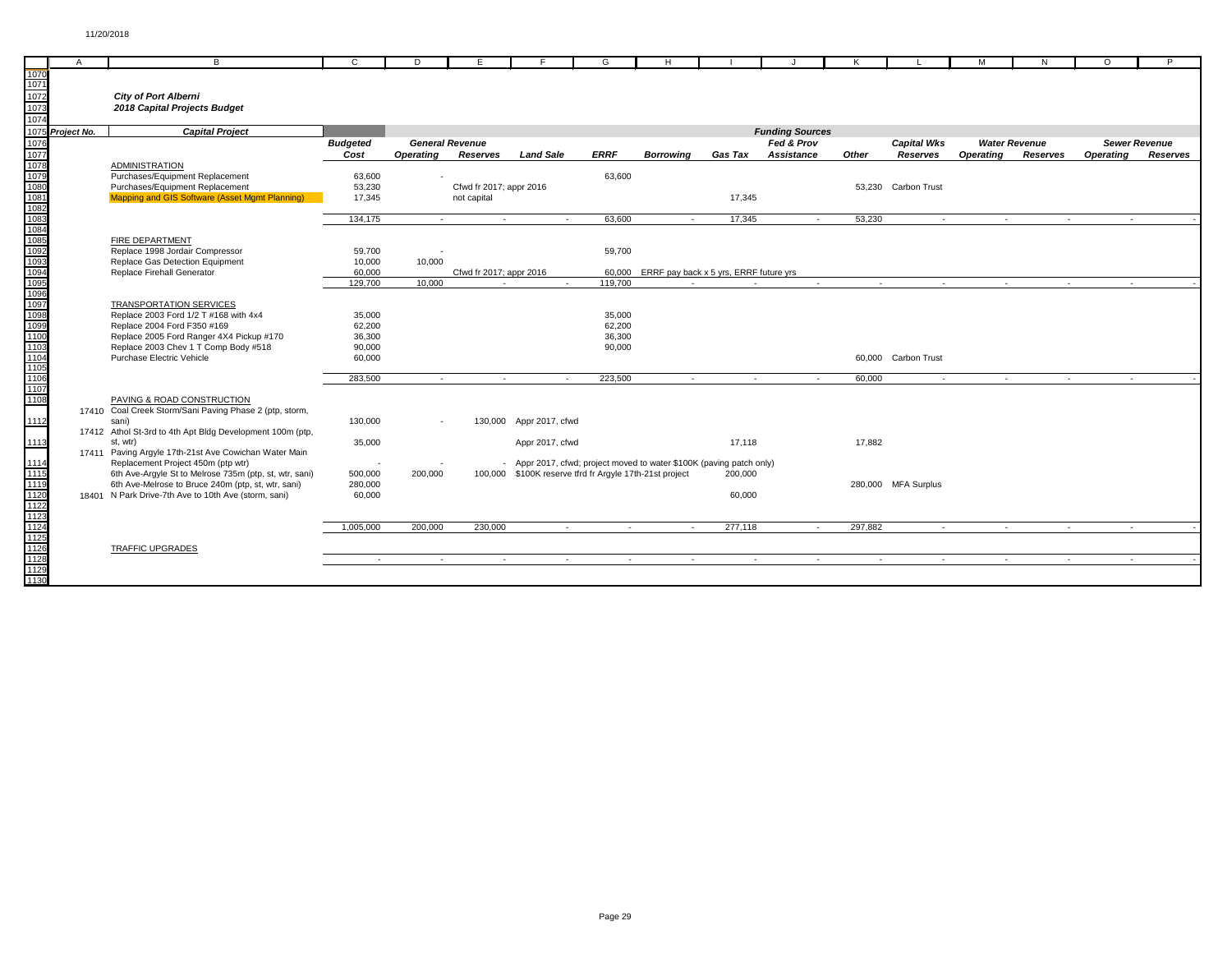|                      | $\overline{A}$ | B                                                                           | C.               | D.               | E                      |                                         | G                                                    | H                        |                                         |                        |         |                                                      | м                | N                    | $\circ$          | P                    |
|----------------------|----------------|-----------------------------------------------------------------------------|------------------|------------------|------------------------|-----------------------------------------|------------------------------------------------------|--------------------------|-----------------------------------------|------------------------|---------|------------------------------------------------------|------------------|----------------------|------------------|----------------------|
| 1131                 |                | <b>City of Port Alberni</b>                                                 |                  |                  |                        |                                         |                                                      |                          |                                         |                        |         |                                                      |                  |                      |                  |                      |
| 1132                 |                | 2018 Capital Projects Budget                                                |                  |                  |                        |                                         |                                                      |                          |                                         |                        |         |                                                      |                  |                      |                  |                      |
| 1133                 |                |                                                                             |                  |                  |                        |                                         |                                                      |                          |                                         |                        |         |                                                      |                  |                      |                  |                      |
| 1134                 | Project No.    | <b>Capital Project</b>                                                      |                  |                  |                        |                                         |                                                      |                          |                                         | <b>Funding Sources</b> |         |                                                      |                  |                      |                  |                      |
| 1135                 |                |                                                                             | <b>Budgeted</b>  |                  | <b>General Revenue</b> |                                         |                                                      |                          |                                         | Fed & Prov             |         | <b>Capital Wks</b>                                   |                  | <b>Water Revenue</b> |                  | <b>Sewer Revenue</b> |
| 1136                 |                |                                                                             | Cost             | <b>Operating</b> | Reserves               | <b>Land Sale</b>                        | <b>ERRF</b>                                          | <b>Borrowing</b>         | Gas Tax                                 | Assistance             | Other   | Reserves                                             | <b>Operating</b> | Reserves             | <b>Operating</b> | Reserves             |
| 1137                 |                | <b>STORM</b>                                                                |                  |                  |                        |                                         |                                                      |                          |                                         |                        |         |                                                      |                  |                      |                  |                      |
|                      |                | Replacements & Upgrades                                                     |                  |                  |                        |                                         |                                                      |                          |                                         |                        |         |                                                      |                  |                      |                  |                      |
| 1138<br>1139<br>1140 |                | 18400 Small Capital Storm Main Replacements                                 | 100,000          |                  |                        |                                         |                                                      |                          | 100,000                                 |                        |         |                                                      |                  |                      |                  |                      |
|                      |                | 17422 Hilton Ave Culvert Replacement                                        | 25,000           |                  | Appr 2017, cfwd        |                                         |                                                      |                          | 25,000                                  |                        |         |                                                      |                  |                      |                  |                      |
| 1141                 |                | 18402 North Park Dr-7th Ave to 10th Ave 330m                                | 150,000          | 75,000           |                        |                                         |                                                      |                          | 75,000                                  |                        |         |                                                      |                  |                      |                  |                      |
| 1144                 |                | 6th Ave-Argyle St to Melrose 735m (ptp, st, wtr, sani)                      | 400,000          | 175,000          |                        |                                         |                                                      |                          | 225,000                                 |                        |         |                                                      |                  |                      |                  |                      |
| 1145                 |                | 6th Ave-Melrose to Bruce 240m (ptp, st, wtr, sani)                          | 150,000          |                  |                        |                                         |                                                      |                          | 150,000                                 |                        |         |                                                      |                  |                      |                  |                      |
|                      |                | 17420 Athol St-3rd to 4th Apt Bldg Development 100m (ptp,                   |                  |                  |                        |                                         |                                                      |                          |                                         |                        |         |                                                      |                  |                      |                  |                      |
| 1146                 |                | st, wtr)                                                                    | 55,000           |                  | Appr 2017, cfwd        |                                         |                                                      |                          | 43,435                                  |                        | 11,565  |                                                      |                  |                      |                  |                      |
| 1147<br>1148         |                |                                                                             |                  |                  |                        |                                         |                                                      |                          |                                         |                        |         |                                                      |                  |                      |                  |                      |
| 1151                 |                | New Main Installs<br>17426 Coal Creek Storm/Sani Phase 2 (ptp, storm, sani) |                  |                  |                        |                                         |                                                      |                          |                                         |                        |         |                                                      |                  |                      |                  |                      |
|                      |                |                                                                             | 244,000          |                  | Appr 2017, cfwd        |                                         |                                                      |                          |                                         |                        |         | 244,000 Pending Climate Change Innovation Fund grant |                  |                      |                  |                      |
| 1152<br>1153         |                |                                                                             |                  |                  |                        |                                         |                                                      |                          |                                         |                        |         |                                                      |                  |                      |                  |                      |
| 1154                 |                |                                                                             | 1,124,000        | 250,000          | $\sim$                 | $\sim$                                  | $\sim$                                               | $\overline{\phantom{a}}$ | 862,435                                 | $\sim$                 | 11,565  | $\sim$                                               | $\sim$           | $\sim$               | $\sim$           |                      |
|                      |                |                                                                             |                  |                  |                        |                                         |                                                      |                          |                                         |                        |         |                                                      |                  |                      |                  |                      |
| 1155<br>1156<br>1161 |                | <b>WORKS-OTHER</b>                                                          |                  |                  |                        |                                         |                                                      |                          |                                         |                        |         |                                                      |                  |                      |                  |                      |
|                      |                | 16414 City Hall Generator                                                   | 50,000           |                  |                        | Appr 2016                               |                                                      |                          | 50,000 Payback x 5 yrs, ERRF future yrs |                        |         |                                                      |                  |                      |                  |                      |
| 1162                 |                | 17432 Argyle St Creative Crosswalks                                         | 6,000            |                  |                        | 5,000 Appr 2017, cfwd                   |                                                      |                          |                                         |                        | 1,000   |                                                      |                  |                      |                  |                      |
| 1163                 |                | Solar Installation                                                          | 100,000          |                  |                        | Approved by Council motion Jan 8 2018   |                                                      |                          |                                         |                        |         | 100,000 Carbon Trust                                 |                  |                      |                  |                      |
| 1164                 |                | 17431 Stamp Ave Multi Use Path-Redford to Roger 2017                        | 200,000          |                  | Approved 2017          |                                         |                                                      |                          |                                         | 100,000                | 100,000 | Carbon Trust                                         |                  |                      |                  |                      |
| 1165                 |                | Traffic Light Controller 10th & Redford                                     | 25,000           | 25,000           |                        |                                         |                                                      |                          |                                         |                        |         |                                                      |                  |                      |                  |                      |
| 1166                 |                | Fencing-Fall Fairgrounds Roger Creek Embankment                             | 25,000           | 12,500           |                        |                                         |                                                      |                          |                                         |                        | 12,500  | Fall Fair Soc                                        |                  |                      |                  |                      |
| 1167                 |                |                                                                             |                  |                  |                        |                                         |                                                      |                          |                                         |                        |         |                                                      |                  |                      |                  |                      |
| 1168<br>1168<br>1170 |                |                                                                             | 406.000          | 37,500           | 5.000                  |                                         | 50,000                                               |                          |                                         | 100.000                | 213.500 |                                                      |                  |                      |                  |                      |
|                      |                |                                                                             |                  |                  |                        |                                         |                                                      |                          |                                         |                        |         |                                                      |                  |                      |                  |                      |
|                      |                | <b>PARKS</b>                                                                |                  |                  |                        |                                         |                                                      |                          |                                         |                        |         |                                                      |                  |                      |                  |                      |
| 1177                 |                | <b>Blair Park Playground Surface</b>                                        | 40,000           | 40,000           |                        |                                         |                                                      |                          |                                         |                        |         |                                                      |                  |                      |                  |                      |
| 1178                 |                | Blair Park-Resurface Spray Park and Drainage Repair                         | 75,000           | 55,000           |                        |                                         |                                                      |                          |                                         |                        |         | 20,000 MFA Surplus                                   |                  |                      |                  |                      |
| $\frac{1179}{1181}$  |                | Harbour Quay Playground Surface                                             | 40,000           | 40,000           |                        |                                         |                                                      |                          |                                         |                        |         |                                                      |                  |                      |                  |                      |
|                      |                | Harbour Quay-Playground Area Windbreak<br>Millstone Park-Completion         | 25,000<br>25,000 | 25,000           |                        |                                         |                                                      |                          |                                         |                        |         | 25,000 HQ Reserve                                    |                  |                      |                  |                      |
|                      |                |                                                                             |                  |                  |                        |                                         |                                                      |                          |                                         |                        |         |                                                      |                  |                      |                  |                      |
| 1182<br>1183<br>1184 |                |                                                                             |                  |                  |                        |                                         |                                                      |                          |                                         |                        |         |                                                      |                  |                      |                  |                      |
| 1185                 |                |                                                                             | 205,000          | 160,000          | $\sim$                 | $\sim$                                  | $\sim$                                               | $\sim$                   | $\sim$                                  | $\sim$                 | 45,000  | $\sim$                                               | $\sim$           | $\sim$               | $\sim$           |                      |
|                      |                |                                                                             |                  |                  |                        |                                         |                                                      |                          |                                         |                        |         |                                                      |                  |                      |                  |                      |
| 1186<br>1187         |                | <b>CULTURAL SERVICES</b>                                                    |                  |                  |                        |                                         |                                                      |                          |                                         |                        |         |                                                      |                  |                      |                  |                      |
| 1188                 |                | McLean Mill Capital Projects                                                | 124.900          | 95,000           |                        |                                         |                                                      |                          |                                         |                        | 29.900  |                                                      |                  |                      |                  |                      |
| 1189<br>1190         |                |                                                                             | 124,900          | 95,000           | na.                    | - 11                                    | n.                                                   | $\sim$                   | $\sim$                                  | in 1919.               | 29,900  | ×.                                                   | ×.               | ×.                   | $\sim$           |                      |
|                      |                |                                                                             |                  |                  |                        |                                         |                                                      |                          |                                         |                        |         |                                                      |                  |                      |                  |                      |
| 1191                 |                | PARKS, RECREATION & HERITAGE                                                |                  |                  |                        |                                         |                                                      |                          |                                         |                        |         |                                                      |                  |                      |                  |                      |
| 1192<br>1196<br>1197 |                | Aquatic Centre-Water Bottle Filling Station                                 | 6,000            |                  |                        |                                         |                                                      |                          |                                         |                        | 6.000   | Carbon Trust                                         |                  |                      |                  |                      |
|                      |                | Curling Club Ice Plant Replacement                                          |                  |                  |                        | Committed Feb 2018; moved to 2019 \$80K |                                                      |                          |                                         |                        |         | Curling Club                                         |                  |                      |                  |                      |
|                      |                | 17442 Gyro Youth Centre Wheelchair Ramp                                     | 35,000           |                  | Appr 2017, cfwd        |                                         |                                                      |                          | 17,500                                  | 17,500                 |         |                                                      |                  |                      |                  |                      |
| 1198                 |                | Gyro Youth Centre Perimeter Drains & Walkway                                | 40,000           |                  |                        |                                         |                                                      |                          | 40,000                                  |                        |         |                                                      |                  |                      |                  |                      |
| 1199                 |                | Gyro Youth Centre Upgrades-Cda 150<br>Multiplex Ice Plant Chiller           | 75,000           |                  | - moved fr 2017        |                                         |                                                      |                          |                                         | 50,000                 | 25,000  |                                                      |                  |                      |                  |                      |
| 1201<br>1202         |                | Recreation Park Revitalization Phase 2                                      | 160,000          |                  |                        | 22,500 PRH cap reserve                  | - Removed \$175K; \$50K gen rev; \$125K Carbon Trust |                          |                                         | 122,500                | 15,000  | Carbon Trust                                         |                  |                      |                  |                      |
|                      |                | Bob Dailey Stadium-Engineering Assessment Main                              |                  |                  |                        |                                         |                                                      |                          |                                         |                        |         |                                                      |                  |                      |                  |                      |
| 1203                 |                | <b>Support Posts</b>                                                        | 10,000           |                  |                        | 10,000 PRH cap reserve                  |                                                      |                          |                                         |                        |         |                                                      |                  |                      |                  |                      |
| 1205                 |                | City Hall Reno Phase 1-Flooring                                             | 71,000           | 71,000           |                        |                                         |                                                      |                          |                                         |                        |         |                                                      |                  |                      |                  |                      |
|                      |                |                                                                             |                  |                  |                        |                                         |                                                      |                          |                                         |                        |         |                                                      |                  |                      |                  |                      |
| 1206<br>1207         |                |                                                                             |                  |                  |                        |                                         |                                                      |                          |                                         |                        |         |                                                      |                  |                      |                  |                      |
| 1208                 |                |                                                                             | 397,000          | 71,000           | 32,500                 | $\sim$                                  | $\sim$                                               | $\sim$                   | 57,500                                  | 190,000                | 46,000  | $\sim$                                               | $\sim$           | $\sim$               | $\sim$           |                      |
| 1209<br>1210         |                |                                                                             |                  |                  |                        |                                         |                                                      |                          |                                         |                        |         |                                                      |                  |                      |                  |                      |
|                      |                | TOTAL GENERAL CAPITAL                                                       | 3,809,275        | 823,500          | 267,500                |                                         | 456,800                                              |                          | 1,214,398                               | 290,000                | 757,077 |                                                      |                  |                      |                  |                      |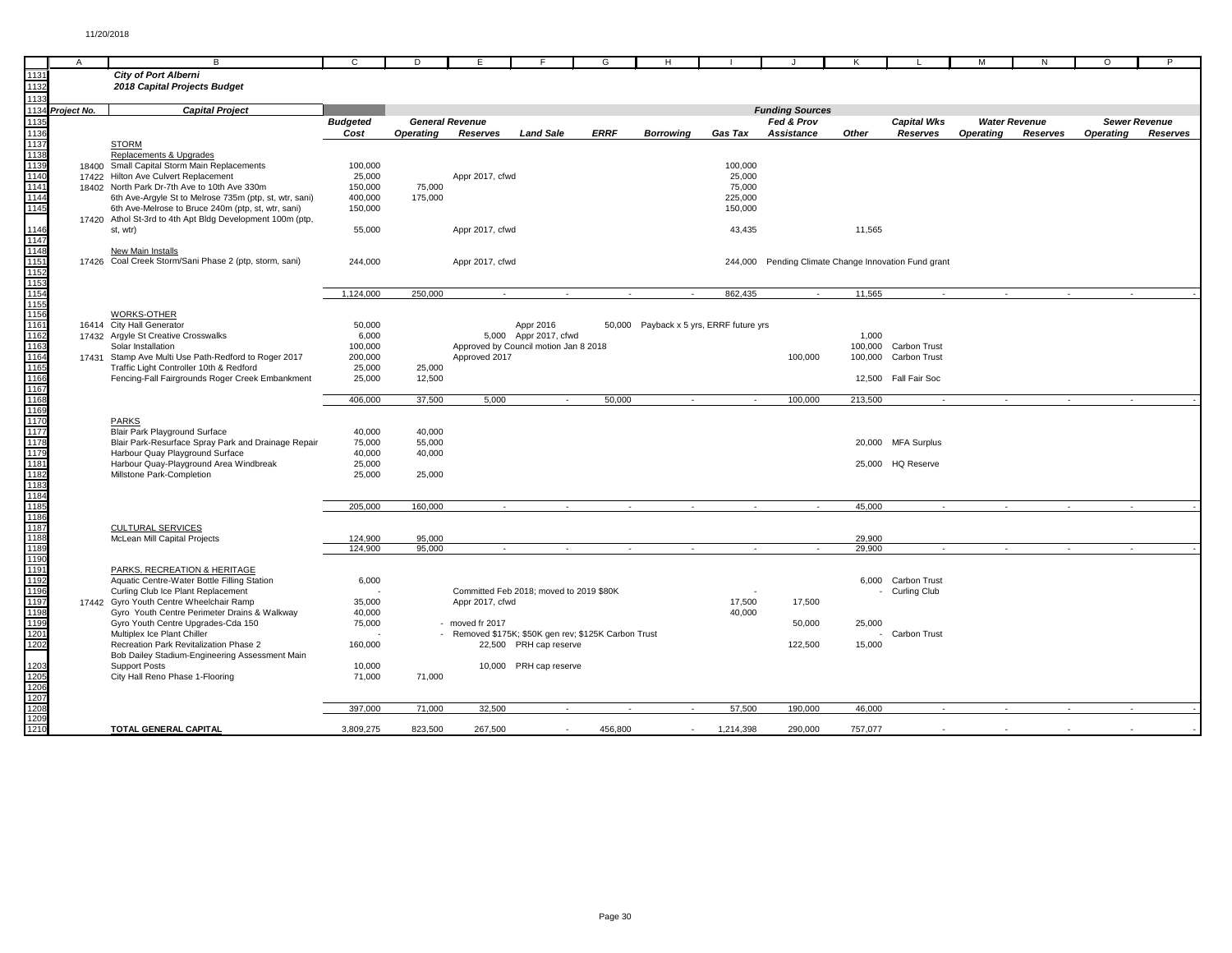|                                                      | A                | B                                                      | C               | D                  |                        |                                     | G                                                |                                                                                             |           |                        |         |                    |                  |                          | $\circ$          |                      |
|------------------------------------------------------|------------------|--------------------------------------------------------|-----------------|--------------------|------------------------|-------------------------------------|--------------------------------------------------|---------------------------------------------------------------------------------------------|-----------|------------------------|---------|--------------------|------------------|--------------------------|------------------|----------------------|
| 1211                                                 |                  |                                                        |                 |                    |                        |                                     |                                                  |                                                                                             |           |                        |         |                    |                  |                          |                  |                      |
| 1212                                                 |                  |                                                        |                 |                    |                        |                                     |                                                  |                                                                                             |           |                        |         |                    |                  |                          |                  |                      |
| 1213                                                 |                  | <b>City of Port Alberni</b>                            |                 |                    |                        |                                     |                                                  |                                                                                             |           |                        |         |                    |                  |                          |                  |                      |
|                                                      |                  |                                                        |                 |                    |                        |                                     |                                                  |                                                                                             |           |                        |         |                    |                  |                          |                  |                      |
| 1214                                                 |                  | 2018 Capital Projects Budget                           |                 |                    |                        |                                     |                                                  |                                                                                             |           |                        |         |                    |                  |                          |                  |                      |
| 1215                                                 |                  |                                                        |                 |                    |                        |                                     |                                                  |                                                                                             |           |                        |         |                    |                  |                          |                  |                      |
|                                                      | 1216 Project No. | <b>Capital Project</b>                                 |                 |                    |                        |                                     |                                                  |                                                                                             |           | <b>Funding Sources</b> |         |                    |                  |                          |                  |                      |
| 1217                                                 |                  |                                                        | <b>Budgeted</b> |                    | <b>General Revenue</b> |                                     |                                                  |                                                                                             |           | Fed & Prov             |         | <b>Capital Wks</b> |                  | <b>Water Revenue</b>     |                  | <b>Sewer Revenue</b> |
| 1218                                                 |                  |                                                        | Cost            | <b>Operating</b>   | Reserves               | <b>Land Sale</b>                    | <b>ERRF</b>                                      | Borrowina                                                                                   | Gas Tax   | <b>Assistance</b>      | Other   |                    |                  | Reserves                 | <b>Operating</b> | Reserves             |
|                                                      |                  |                                                        |                 |                    |                        |                                     |                                                  |                                                                                             |           |                        |         | Reserves           | <b>Operating</b> |                          |                  |                      |
| 1219<br>1220                                         |                  | <b>WATER WORKS</b>                                     |                 |                    |                        |                                     |                                                  |                                                                                             |           |                        |         |                    |                  |                          |                  |                      |
|                                                      |                  |                                                        |                 |                    |                        |                                     |                                                  |                                                                                             |           |                        |         |                    |                  |                          |                  |                      |
| 1221<br>1222                                         |                  | Main Renewals & Upgrades                               |                 |                    |                        |                                     |                                                  |                                                                                             |           |                        |         |                    |                  |                          |                  |                      |
|                                                      |                  | 18500 Dead Ends & Distribution Upgrades                | 100,000         |                    |                        |                                     |                                                  |                                                                                             |           |                        |         |                    | 100,000          |                          |                  |                      |
|                                                      |                  | 15503 21st Ave-Cowichan Reservoir to Burde St New Twin |                 |                    |                        |                                     |                                                  |                                                                                             |           |                        |         |                    |                  |                          |                  |                      |
|                                                      |                  | Main 400m (Cowichan Water Supply Main                  |                 |                    |                        |                                     |                                                  |                                                                                             |           |                        |         |                    |                  |                          |                  |                      |
| 1223                                                 |                  | Replacement)                                           | 300,000         |                    |                        |                                     | Cfwd 2015; appr 2015; moved fr 2016 then to 2018 |                                                                                             |           |                        |         |                    |                  | 300,000                  |                  |                      |
|                                                      |                  | 17503 Argyle St-17th Ave to 21st Ave 450m (150mm PVCI  |                 |                    |                        |                                     |                                                  |                                                                                             |           |                        |         |                    |                  |                          |                  |                      |
| 1224                                                 |                  | 450mm HDPE)                                            | 800,000         |                    |                        |                                     |                                                  | Appr 2017, cfwd; added \$100K from 21st Ave Cow Res to Burde per Nov 13 2018 council motion |           |                        |         |                    | 200,000          | 600,000                  |                  |                      |
| 1225                                                 |                  | 17504 Athol St-3rd to 4th Apt Bldg Development         | 40,000          |                    |                        |                                     |                                                  |                                                                                             |           |                        | 16,724  |                    | 23,276           |                          |                  |                      |
|                                                      |                  |                                                        |                 |                    | Appr 2017, cfwd        |                                     |                                                  |                                                                                             |           |                        |         |                    |                  |                          |                  |                      |
|                                                      |                  | 21st Ave-Cowichan Reservoir to Burde St New Twin       |                 |                    |                        |                                     |                                                  |                                                                                             |           |                        |         |                    |                  |                          |                  |                      |
| 1226                                                 |                  | Main Phase 3                                           | 300,000         |                    |                        |                                     |                                                  | Moved \$100K to project 17503 per Nov 13, 2018 Council motion                               |           |                        |         |                    | 300,000          |                          |                  |                      |
| 1227                                                 |                  | Rainbow Gardens Water Distribution Looping             | 250,000         |                    | Moved from 2019        |                                     |                                                  |                                                                                             |           |                        |         |                    | 250,000          |                          |                  |                      |
| 1236<br>1237                                         |                  | 6th Ave-Argyle St to Melrose 735m 150mm PVC            | 262,000         |                    |                        |                                     |                                                  |                                                                                             |           |                        |         |                    | 262,000          |                          |                  |                      |
|                                                      |                  | 6th Ave-Melrose to Bruce 240m                          | 100,000         |                    |                        |                                     |                                                  |                                                                                             |           |                        |         |                    | 100,000          |                          |                  |                      |
|                                                      |                  | Installations                                          |                 |                    |                        |                                     |                                                  |                                                                                             |           |                        |         |                    |                  |                          |                  |                      |
| 1238<br>1238<br>1240<br>1241<br>1242<br>1243         |                  |                                                        |                 |                    |                        |                                     |                                                  |                                                                                             |           |                        |         |                    |                  |                          |                  |                      |
|                                                      |                  | Treatment, Pumping & Metering                          |                 |                    |                        |                                     |                                                  |                                                                                             |           |                        |         |                    |                  |                          |                  |                      |
|                                                      |                  | Water Meter Replacement Program 6 yrs                  |                 | 400,000 began 2017 |                        |                                     |                                                  |                                                                                             |           |                        |         |                    | 400,000          |                          |                  |                      |
|                                                      |                  | China Creek Dam Resurface & Rotork Repl                | 250,000         |                    |                        |                                     |                                                  |                                                                                             |           |                        |         |                    | 250,000          |                          |                  |                      |
|                                                      |                  |                                                        |                 |                    |                        |                                     |                                                  |                                                                                             |           |                        |         |                    |                  |                          |                  |                      |
|                                                      |                  | 14504 Backup Genset Arrowsmith Pumpstation             | 100,000         |                    |                        | Cfwd 2015; appr 2015; moved fr 2017 |                                                  |                                                                                             |           |                        |         |                    |                  | 100,000                  |                  |                      |
| 1244                                                 |                  | 13022 Arrowsmith Reservoir Pumps                       | 30,000          |                    |                        | Cfwd 2015; appr 2015; moved fr 2017 |                                                  |                                                                                             |           |                        |         |                    |                  | 30,000                   |                  |                      |
| 1245                                                 |                  | Arrowsmith Reservoir Pump Station (new bldg)           | 150,000         |                    |                        |                                     |                                                  |                                                                                             |           |                        |         |                    | 150,000          |                          |                  |                      |
|                                                      |                  | <b>Cowichan Water Supply Main Replacement-from</b>     |                 |                    |                        |                                     |                                                  |                                                                                             |           |                        |         |                    |                  |                          |                  |                      |
| 1246                                                 |                  | Upper Cowichan Reservoir to Burde Reservoir            |                 |                    |                        |                                     |                                                  | Appr 2017 pending grant, cfwd. Grant unsuccessful, project removed \$3.835M                 |           |                        |         |                    |                  |                          |                  |                      |
| 1247                                                 |                  |                                                        |                 |                    |                        |                                     |                                                  |                                                                                             |           |                        |         |                    |                  |                          |                  |                      |
|                                                      |                  | <b>TOTAL WATER CAPITAL</b>                             | 3.082.000       | $\sim$             | $\sim$                 |                                     |                                                  | $\sim$                                                                                      | $\sim$    | $\sim$                 | 16,724  | $\sim$             | 2,035,276        | 1,030,000                |                  |                      |
|                                                      |                  |                                                        |                 |                    |                        |                                     |                                                  |                                                                                             |           |                        |         |                    |                  |                          |                  |                      |
| 1247<br>1248<br>1249<br>1250<br>1251                 |                  | <b>SEWER SYSTEM</b>                                    |                 |                    |                        |                                     |                                                  |                                                                                             |           |                        |         |                    |                  |                          |                  |                      |
|                                                      |                  |                                                        |                 |                    |                        |                                     |                                                  |                                                                                             |           |                        |         |                    |                  |                          |                  |                      |
|                                                      |                  | Renewals / Relines                                     |                 |                    |                        |                                     |                                                  |                                                                                             |           |                        |         |                    |                  |                          |                  |                      |
|                                                      |                  |                                                        |                 |                    |                        |                                     |                                                  |                                                                                             |           |                        |         |                    |                  |                          |                  |                      |
| 1253<br>1254                                         |                  | 18600 Small Capital Main Replacements                  | 100.000         |                    |                        |                                     |                                                  |                                                                                             |           |                        |         |                    |                  |                          | 100.000          |                      |
|                                                      |                  | 18601 North Park Dr-7th Ave to 10th Ave 330m           | 200,000         |                    |                        |                                     |                                                  |                                                                                             |           |                        |         |                    |                  |                          | 200,000          |                      |
| 1258<br>1259                                         |                  | 6th Ave-Argyle St to Melrose 735m                      | 100,000         |                    |                        |                                     |                                                  |                                                                                             |           |                        |         |                    |                  |                          | 100,000          |                      |
|                                                      |                  | 6th Ave-Melrose to Bruce 240m                          | 50,000          |                    |                        |                                     |                                                  |                                                                                             |           |                        |         |                    |                  |                          | 50,000           |                      |
|                                                      |                  | 17603 Coal Creek Storm/Sani Separation Phase 2 (ptp,   |                 |                    |                        |                                     |                                                  |                                                                                             |           |                        |         |                    |                  |                          |                  |                      |
| 1260                                                 |                  | storm, sani)                                           | 280,000         |                    |                        |                                     |                                                  | Appr 2017; moved fr 2017; Climate Change Innovation Fund grant pending                      |           |                        |         |                    |                  |                          |                  | 280,000              |
|                                                      |                  |                                                        |                 |                    |                        |                                     |                                                  |                                                                                             |           |                        |         |                    |                  |                          |                  |                      |
|                                                      |                  |                                                        |                 |                    |                        |                                     |                                                  |                                                                                             |           |                        |         |                    |                  |                          |                  |                      |
|                                                      |                  | New Sewer Installs                                     |                 |                    |                        |                                     |                                                  |                                                                                             |           |                        |         |                    |                  |                          |                  |                      |
| 1261<br>1262<br>1263<br>1264<br>1265<br>1266<br>1267 |                  |                                                        |                 |                    |                        |                                     |                                                  |                                                                                             |           |                        |         |                    |                  |                          |                  |                      |
|                                                      |                  |                                                        |                 |                    |                        |                                     |                                                  |                                                                                             |           |                        |         |                    |                  |                          |                  |                      |
|                                                      |                  |                                                        |                 |                    |                        |                                     |                                                  |                                                                                             |           |                        |         |                    |                  |                          |                  |                      |
|                                                      |                  | <b>Treatment &amp; Pumping</b>                         |                 |                    |                        |                                     |                                                  |                                                                                             |           |                        |         |                    |                  |                          |                  |                      |
|                                                      |                  |                                                        |                 |                    |                        |                                     |                                                  |                                                                                             |           |                        |         |                    |                  |                          |                  |                      |
| 1268<br>1269                                         |                  |                                                        |                 |                    |                        |                                     |                                                  |                                                                                             |           |                        |         |                    |                  |                          |                  |                      |
|                                                      |                  | <b>TOTAL SEWER CAPITAL</b>                             | 730,000         | $\sim$             | <b>.</b>               | $\sim$                              | <b>.</b>                                         | $\overline{\phantom{a}}$                                                                    | $\sim$    | $\sim$                 | $\sim$  | $\sim$             | $\sim$           | $\overline{\phantom{a}}$ | 450,000          | 280,000              |
| 1270                                                 |                  |                                                        |                 |                    |                        |                                     |                                                  |                                                                                             |           |                        |         |                    |                  |                          |                  |                      |
| 1271                                                 |                  | <b>TOTAL 2018 CAPITAL</b>                              | 7,621,275       | 823,500            | 267,500                |                                     | 456.800                                          |                                                                                             | 1,214,398 | 290,000                | 773,801 | $\sim$             | 2,035,276        | 1,030,000                | 450,000          | 280,000              |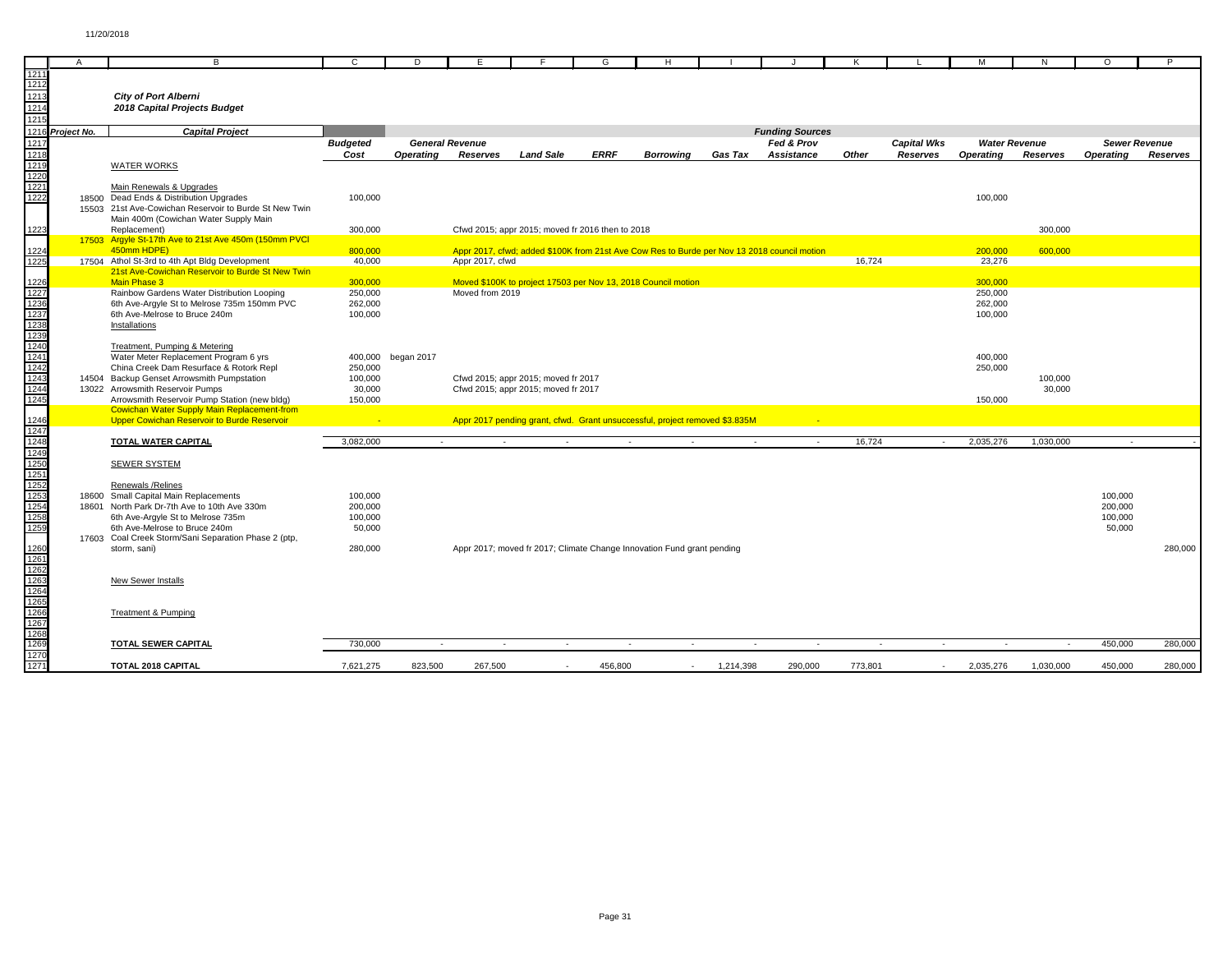|                                                                                                      | $\overline{A}$   | B                                                 | $\mathbf{C}$    | D         |                        |                                             | G           | H                |            |                        |        |                                                          | M                | N                    | $\Omega$         | D                    |
|------------------------------------------------------------------------------------------------------|------------------|---------------------------------------------------|-----------------|-----------|------------------------|---------------------------------------------|-------------|------------------|------------|------------------------|--------|----------------------------------------------------------|------------------|----------------------|------------------|----------------------|
| 1272                                                                                                 |                  |                                                   |                 |           |                        |                                             |             |                  |            |                        |        |                                                          |                  |                      |                  |                      |
| 1273<br>1274                                                                                         |                  |                                                   |                 |           |                        |                                             |             |                  |            |                        |        |                                                          |                  |                      |                  |                      |
|                                                                                                      |                  | <b>City of Port Alberni</b>                       |                 |           |                        |                                             |             |                  |            |                        |        |                                                          |                  |                      |                  |                      |
| 1275                                                                                                 |                  | 2019 Capital Projects Budget                      |                 |           |                        |                                             |             |                  |            |                        |        |                                                          |                  |                      |                  |                      |
| 1276                                                                                                 |                  |                                                   |                 |           |                        |                                             |             |                  |            |                        |        |                                                          |                  |                      |                  |                      |
|                                                                                                      | 1277 Project No. | <b>Capital Project</b>                            |                 |           |                        |                                             |             |                  |            | <b>Funding Sources</b> |        |                                                          |                  |                      |                  |                      |
| 1278                                                                                                 |                  |                                                   | <b>Budgeted</b> |           | <b>General Revenue</b> |                                             |             |                  |            | Fed & Prov             |        | <b>Capital Wks</b>                                       |                  | <b>Water Revenue</b> |                  | <b>Sewer Revenue</b> |
|                                                                                                      |                  |                                                   | Cost            | Operating | Reserves               | <b>Land Sale</b>                            | <b>ERRF</b> | <b>Borrowina</b> | Gas Tax    | <b>Assistance</b>      | Other  | Reserves                                                 | <b>Operating</b> | Reserves             | <b>Operating</b> | Reserves             |
|                                                                                                      |                  | <b>ADMINISTRATION</b>                             |                 |           |                        |                                             |             |                  |            |                        |        |                                                          |                  |                      |                  |                      |
|                                                                                                      |                  | Purchases/Equipment Replacement                   | 65,600          |           |                        |                                             | 65,600      |                  |            |                        |        |                                                          |                  |                      |                  |                      |
| 1279<br>1280<br>1281<br>1282<br>1283<br>1284                                                         |                  | Mapping and GIS Software (Asset Mgmt Planning)    | 17,865          |           | not capital            |                                             |             |                  | 17,865     |                        |        |                                                          |                  |                      |                  |                      |
|                                                                                                      |                  |                                                   | 83.465          |           | $\sim$                 |                                             | 65,600      |                  | 17,865     | $\sim$                 | $\sim$ | $\sim$                                                   | $\sim$           | $\sim$               |                  |                      |
|                                                                                                      |                  |                                                   |                 |           |                        |                                             |             |                  |            |                        |        |                                                          |                  |                      |                  |                      |
|                                                                                                      |                  | <b>FIRE DEPARTMENT</b>                            |                 |           |                        |                                             |             |                  |            |                        |        |                                                          |                  |                      |                  |                      |
|                                                                                                      |                  | Firehall Structural Prep for Ladder Truck 2       |                 |           |                        |                                             |             |                  |            |                        |        |                                                          |                  |                      |                  |                      |
|                                                                                                      |                  | replacement                                       | 88,000          |           |                        |                                             |             |                  | 88.000     |                        |        | Eligible under Disaster Mitigation p12 Gas Tax Agreement |                  |                      |                  |                      |
|                                                                                                      |                  |                                                   | 88,000          | $\sim$    | $\sim$                 | $\sim$                                      | $\sim$      | $\sim$           | 88,000     | $\sim$                 | $\sim$ | $\sim$                                                   | $\sim$ $-$       | $\sim$               | $\sim$           |                      |
|                                                                                                      |                  |                                                   |                 |           |                        |                                             |             |                  |            |                        |        |                                                          |                  |                      |                  |                      |
|                                                                                                      |                  | <b>TRANSPORTATION SERVICES</b>                    |                 |           |                        |                                             |             |                  |            |                        |        |                                                          |                  |                      |                  |                      |
|                                                                                                      |                  | Replace 2004 Versatile Tractor #399               | 123,100         |           |                        |                                             | 123,100     |                  |            |                        |        |                                                          |                  |                      |                  |                      |
|                                                                                                      |                  | Replace 1998 GMC 4.5M3 Dump Truck #259            | 106,000         |           |                        |                                             | 106,000     |                  |            |                        |        |                                                          |                  |                      |                  |                      |
|                                                                                                      |                  | Replace 1999 GMC 4.5M3 Dump Truck #260            | 105,700         |           |                        |                                             | 105,700     |                  |            |                        |        |                                                          |                  |                      |                  |                      |
|                                                                                                      |                  | Replace 2004 Tiger Flail Mower #300               | 73,100          |           |                        |                                             | 73,100      |                  |            |                        |        |                                                          |                  |                      |                  |                      |
|                                                                                                      |                  | Replace 2006 Langfab Dump Pup Trailer #367        | 43.900          |           |                        |                                             | 43.900      |                  |            |                        |        |                                                          |                  |                      |                  |                      |
|                                                                                                      |                  | Replace 2005 Ford F350 W/Comp Body #520           | 85,500          |           |                        |                                             | 85,500      |                  |            |                        |        |                                                          |                  |                      |                  |                      |
| 1290<br>1294<br>1295<br>1296<br>1298<br>1298<br>1302<br>1302<br>1304<br>1305<br>1306<br>1307<br>1308 |                  |                                                   |                 |           |                        |                                             |             |                  |            |                        |        |                                                          |                  |                      |                  |                      |
|                                                                                                      |                  |                                                   | 537,300         | $\sim$    | $\sim$                 | $\sim$                                      | 537,300     | $\sim$           | $\sim$     | $\sim$                 | $\sim$ | $\sim$                                                   | $\sim$           | $\sim$               | $\sim$           |                      |
|                                                                                                      |                  |                                                   |                 |           |                        |                                             |             |                  |            |                        |        |                                                          |                  |                      |                  |                      |
|                                                                                                      |                  | PAVING & ROAD CONSTRUCTION                        |                 |           |                        |                                             |             |                  |            |                        |        |                                                          |                  |                      |                  |                      |
|                                                                                                      |                  | 16408 Beaver Cr Rd Widening-Pineo to Compton 600m | 55,000          |           |                        | Cfwd fr 2016 \$30K appr 2016, moved fr 2018 |             |                  | 30,000     |                        | 25,000 |                                                          |                  |                      |                  |                      |
|                                                                                                      |                  | 16th Ave-Burde St S 325m (ptp, water)             | 215,000         | 215,000   |                        |                                             |             |                  |            |                        |        |                                                          |                  |                      |                  |                      |
| 1311                                                                                                 |                  | Burde St-11th Ave to Estevan 650m (ptp, water)    | 390,000         | 390,000   |                        |                                             |             |                  |            |                        |        |                                                          |                  |                      |                  |                      |
| 1312                                                                                                 |                  | 7th Ave-Redford to Bute 180m (ptp, storm)         | 218,600         | 218,600   |                        |                                             |             |                  |            |                        |        |                                                          |                  |                      |                  |                      |
|                                                                                                      |                  | Maitland St-6th Ave to 8th Ave 100m (ptp, storm)  | 200,000         | 200,000   |                        |                                             |             |                  |            |                        |        |                                                          |                  |                      |                  |                      |
| 1313<br>1314<br>1315                                                                                 |                  |                                                   | 1.078.600       | 1.023.600 | <b>Section</b>         | $\sim$                                      | $\sim$      | $\sim$           | 30,000     | $\sim$                 | 25,000 | $\sim$                                                   | $\sim$           | $\sim$               | $\sim$           |                      |
|                                                                                                      |                  |                                                   |                 |           |                        |                                             |             |                  |            |                        |        |                                                          |                  |                      |                  |                      |
| 1316                                                                                                 |                  | <b>TRAFFIC UPGRADES</b>                           |                 |           |                        |                                             |             |                  |            |                        |        |                                                          |                  |                      |                  |                      |
| 1317                                                                                                 |                  | None                                              |                 |           |                        |                                             |             |                  |            |                        |        |                                                          |                  |                      |                  |                      |
| 1318                                                                                                 |                  |                                                   | $\sim$          | $\sim$    | $\sim$                 | $\sim$                                      | $\sim$ $-$  | $\sim$           | $\sim$ $-$ | $\sim$                 | $\sim$ | $\sim$                                                   | $\sim$ $-$       | $\sim$               | $\sim$ $-$       |                      |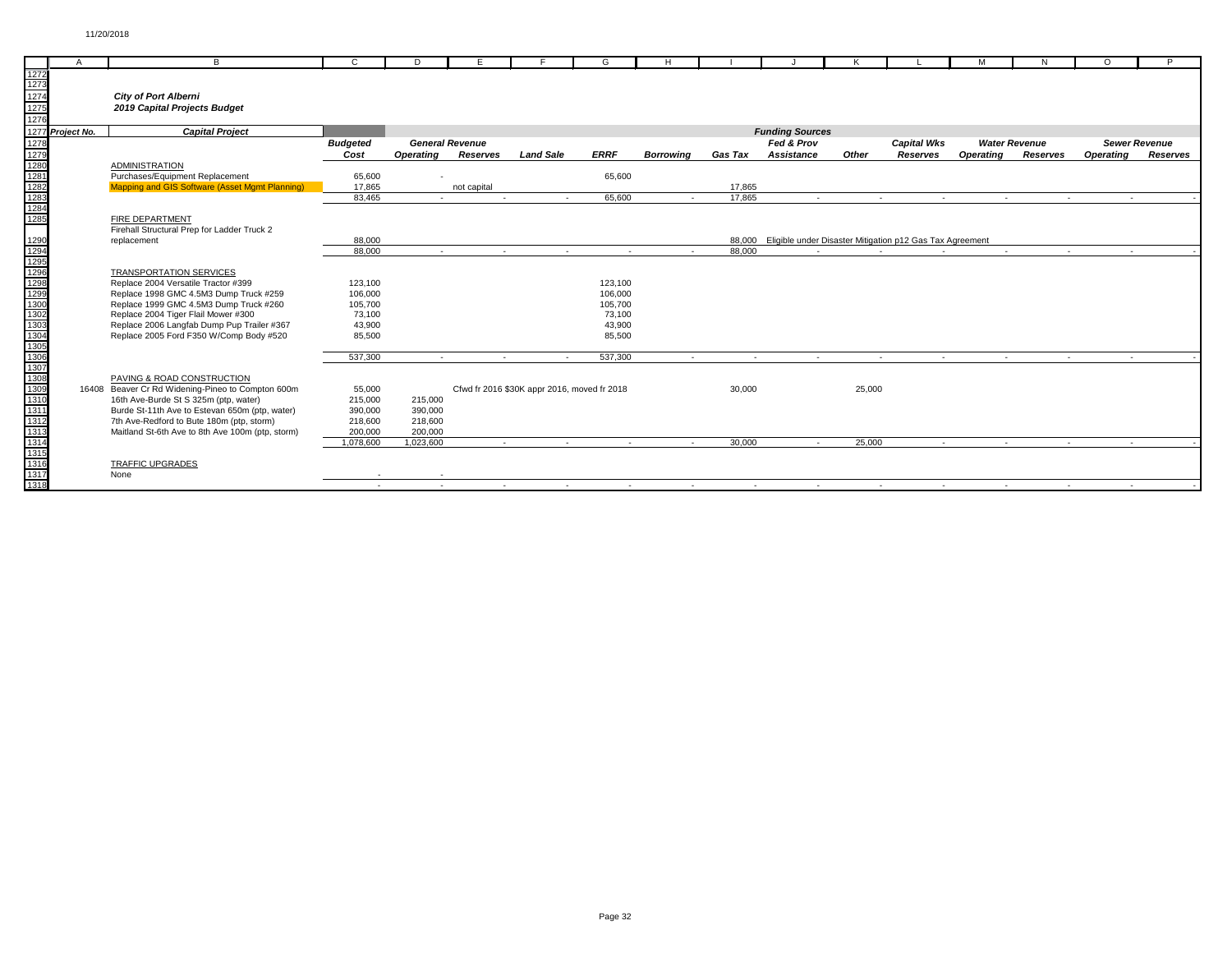|                                                                                                                                                                                                                                                                                                                         | $\mathsf{A}$     | B.                                                                  | C.                | D                | E.                     | F                                       | G           | H                        |         |                          | к       |                      | M                | N                    | $\Omega$         | P                    |
|-------------------------------------------------------------------------------------------------------------------------------------------------------------------------------------------------------------------------------------------------------------------------------------------------------------------------|------------------|---------------------------------------------------------------------|-------------------|------------------|------------------------|-----------------------------------------|-------------|--------------------------|---------|--------------------------|---------|----------------------|------------------|----------------------|------------------|----------------------|
| 1319                                                                                                                                                                                                                                                                                                                    |                  |                                                                     |                   |                  |                        |                                         |             |                          |         |                          |         |                      |                  |                      |                  |                      |
| 1320                                                                                                                                                                                                                                                                                                                    |                  |                                                                     |                   |                  |                        |                                         |             |                          |         |                          |         |                      |                  |                      |                  |                      |
| 1321                                                                                                                                                                                                                                                                                                                    |                  | <b>City of Port Alberni</b>                                         |                   |                  |                        |                                         |             |                          |         |                          |         |                      |                  |                      |                  |                      |
| 1322                                                                                                                                                                                                                                                                                                                    |                  | 2019 Capital Projects Budget                                        |                   |                  |                        |                                         |             |                          |         |                          |         |                      |                  |                      |                  |                      |
| 1323                                                                                                                                                                                                                                                                                                                    |                  |                                                                     |                   |                  |                        |                                         |             |                          |         |                          |         |                      |                  |                      |                  |                      |
|                                                                                                                                                                                                                                                                                                                         | 1324 Project No. | <b>Capital Project</b>                                              |                   |                  |                        |                                         |             |                          |         | <b>Funding Sources</b>   |         |                      |                  |                      |                  |                      |
| 1325                                                                                                                                                                                                                                                                                                                    |                  |                                                                     | <b>Budgeted</b>   |                  | <b>General Revenue</b> |                                         |             |                          |         | Fed & Prov               |         | <b>Capital Wks</b>   |                  | <b>Water Revenue</b> |                  | <b>Sewer Revenue</b> |
| 1326                                                                                                                                                                                                                                                                                                                    |                  |                                                                     | Cost              | <b>Operating</b> | Reserves               | <b>Land Sale</b>                        | <b>ERRF</b> | <b>Borrowina</b>         | Gas Tax | <b>Assistance</b>        | Other   | Reserves             | <b>Operating</b> | Reserves             | <b>Operating</b> | Reserves             |
|                                                                                                                                                                                                                                                                                                                         |                  | <b>STORM</b>                                                        |                   |                  |                        |                                         |             |                          |         |                          |         |                      |                  |                      |                  |                      |
|                                                                                                                                                                                                                                                                                                                         |                  | Replacements & Upgrades                                             |                   |                  |                        |                                         |             |                          |         |                          |         |                      |                  |                      |                  |                      |
|                                                                                                                                                                                                                                                                                                                         |                  | Small Capital Storm Main Replacements                               | 100,000           | 50,000           |                        |                                         |             |                          | 50,000  |                          |         |                      |                  |                      |                  |                      |
|                                                                                                                                                                                                                                                                                                                         |                  | 7th Ave-Redford St to Bute St 180m (ptp, storm)                     | 218,600           | 109,300          |                        |                                         |             |                          | 109,300 |                          |         |                      |                  |                      |                  |                      |
|                                                                                                                                                                                                                                                                                                                         |                  | Maitland St-6th Ave to 8th Ave 100m (ptp, storm)                    | 200,000           | 100,000          |                        |                                         |             |                          | 100,000 |                          |         |                      |                  |                      |                  |                      |
|                                                                                                                                                                                                                                                                                                                         |                  | Margaret St Storm Pump Upgrade                                      | 225,000           | 112,500          |                        |                                         |             |                          | 112,500 |                          |         |                      |                  |                      |                  |                      |
|                                                                                                                                                                                                                                                                                                                         |                  |                                                                     |                   |                  |                        |                                         |             |                          |         |                          |         |                      |                  |                      |                  |                      |
|                                                                                                                                                                                                                                                                                                                         |                  | New Main Installs                                                   |                   |                  |                        |                                         |             |                          |         |                          |         |                      |                  |                      |                  |                      |
|                                                                                                                                                                                                                                                                                                                         |                  | None                                                                |                   |                  |                        |                                         |             |                          |         |                          |         |                      |                  |                      |                  |                      |
|                                                                                                                                                                                                                                                                                                                         |                  |                                                                     | 743,600           | 371,800          | $\sim$ $-$             | $\sim$                                  | $\sim$      | $\sim$                   | 371,800 |                          | $\sim$  | $\sim$<br>$\sim$     |                  | $\sim$<br>$\sim$     |                  | $\sim$               |
|                                                                                                                                                                                                                                                                                                                         |                  |                                                                     |                   |                  |                        |                                         |             |                          |         |                          |         |                      |                  |                      |                  |                      |
|                                                                                                                                                                                                                                                                                                                         |                  | <b>WORKS-OTHER</b>                                                  |                   |                  |                        |                                         |             |                          |         |                          |         |                      |                  |                      |                  |                      |
|                                                                                                                                                                                                                                                                                                                         |                  | <b>Total Survey Station Instrument</b>                              | 47,800            |                  | Moved fr 2018          |                                         | 47,800      |                          |         |                          |         |                      |                  |                      |                  |                      |
|                                                                                                                                                                                                                                                                                                                         |                  | Grandview Walkway 385m gravel path                                  | 100.000           | 100.000          |                        |                                         |             |                          |         |                          |         |                      |                  |                      |                  |                      |
|                                                                                                                                                                                                                                                                                                                         |                  |                                                                     | 147.800           | 100.000          | $\sim$                 | $\overline{\phantom{a}}$                | 47,800      | $\overline{\phantom{a}}$ | $\sim$  | $\overline{\phantom{a}}$ |         | $\sim$<br>$\sim$     | $\sim$           | $\sim$               |                  | $\sim$               |
|                                                                                                                                                                                                                                                                                                                         |                  |                                                                     |                   |                  |                        |                                         |             |                          |         |                          |         |                      |                  |                      |                  |                      |
|                                                                                                                                                                                                                                                                                                                         |                  | <b>PARKS</b>                                                        |                   |                  |                        |                                         |             |                          |         |                          |         |                      |                  |                      |                  |                      |
|                                                                                                                                                                                                                                                                                                                         |                  | Replace 2006 Ford F550 Haul All #613                                | 129.400           |                  |                        |                                         | 129,400     |                          |         |                          |         |                      |                  |                      |                  |                      |
|                                                                                                                                                                                                                                                                                                                         |                  |                                                                     | 129,400           | $\sim$           | $\sim$                 |                                         | 129,400     | $\sim$                   | $\sim$  | $\overline{\phantom{a}}$ |         | $\sim$<br>$\sim$     | $\sim$           | $\sim$               |                  |                      |
|                                                                                                                                                                                                                                                                                                                         |                  |                                                                     |                   |                  |                        |                                         |             |                          |         |                          |         |                      |                  |                      |                  |                      |
|                                                                                                                                                                                                                                                                                                                         |                  |                                                                     |                   |                  |                        |                                         |             |                          |         |                          |         |                      |                  |                      |                  |                      |
|                                                                                                                                                                                                                                                                                                                         |                  | <b>CULTURAL SERVICES</b>                                            |                   |                  |                        |                                         |             |                          |         |                          |         |                      |                  |                      |                  |                      |
|                                                                                                                                                                                                                                                                                                                         |                  | McLean Mill Capital Projects                                        | 125,000           | 95,100           |                        |                                         |             |                          |         |                          | 29,900  |                      |                  |                      |                  |                      |
|                                                                                                                                                                                                                                                                                                                         |                  |                                                                     | 125,000           | 95.100           | $\sim$ $-$             | $\sim$                                  | $\sim$ $-$  | $\sim$                   | $\sim$  | $\overline{\phantom{a}}$ | 29.900  | $\sim$               | $\sim$           | $\sim$               |                  | $\sim$               |
|                                                                                                                                                                                                                                                                                                                         |                  |                                                                     |                   |                  |                        |                                         |             |                          |         |                          |         |                      |                  |                      |                  |                      |
|                                                                                                                                                                                                                                                                                                                         |                  | PARKS, RECREATION & HERITAGE                                        |                   |                  |                        |                                         |             |                          |         |                          |         |                      |                  |                      |                  |                      |
|                                                                                                                                                                                                                                                                                                                         |                  | Bob Daily Support Posts Repair                                      | 100,000           | 100,000          |                        |                                         |             |                          |         |                          |         |                      |                  |                      |                  |                      |
|                                                                                                                                                                                                                                                                                                                         |                  | Canal Beach Upgrades Phase 2 (Playground)                           | 60,000            | 30,000           |                        |                                         |             |                          |         |                          | 30,000  |                      |                  |                      |                  |                      |
|                                                                                                                                                                                                                                                                                                                         |                  | Canal Waterfront Park Pier                                          | 120,000           | 120,000          |                        |                                         |             |                          |         |                          |         |                      |                  |                      |                  |                      |
|                                                                                                                                                                                                                                                                                                                         |                  | Echo Field Parking Lot-Resurface<br>Multiplex-Service Membrane Roof | 150,000<br>35,000 | 150,000          |                        | Capital - extends life of roof 10 years |             |                          | 35,000  |                          |         |                      |                  |                      |                  |                      |
|                                                                                                                                                                                                                                                                                                                         |                  | Multiplex Parking Lot - Repaving                                    | 150,000           |                  |                        |                                         |             |                          | 150,000 |                          |         |                      |                  |                      |                  |                      |
|                                                                                                                                                                                                                                                                                                                         |                  | Multiplex Walk In Cooler Replacement                                | 40,000            | 40,000           |                        |                                         |             |                          |         |                          |         |                      |                  |                      |                  |                      |
|                                                                                                                                                                                                                                                                                                                         |                  | Multiplex-Replace Weyerhaeuser Lighting-LED                         | 100,000           |                  |                        |                                         |             |                          |         |                          |         | 100,000 Carbon Trust |                  |                      |                  |                      |
|                                                                                                                                                                                                                                                                                                                         |                  | Fitness Studio-Cardio Equipment Replacement                         | 10,000            | 10,000           |                        |                                         |             |                          |         |                          |         |                      |                  |                      |                  |                      |
|                                                                                                                                                                                                                                                                                                                         |                  | Curling Club Ice Plant Replacement                                  | 80,000            |                  |                        | Committed Feb 2018; moved fr 2018       |             |                          | 40,000  |                          | 40,000  | <b>Curling Club</b>  |                  |                      |                  |                      |
| $\frac{1327}{1328} \frac{1333}{1333} \frac{337}{1333} \frac{337}{1333} \frac{337}{1333} \frac{337}{1333} \frac{337}{1333} \frac{337}{1333} \frac{337}{1333} \frac{337}{1333} \frac{337}{1333} \frac{337}{1333} \frac{337}{1333} \frac{337}{13333} \frac{337}{13333} \frac{337}{13333} \frac{337}{13333} \frac{337}{133$ |                  |                                                                     | 845,000           | 450,000          | $\sim$                 | $\overline{a}$                          | $\sim$      |                          | 225,000 | $\sim$                   | 170,000 | $\sim$               | $\sim$           | $\sim$               |                  | . п.                 |
| 1371                                                                                                                                                                                                                                                                                                                    |                  |                                                                     |                   |                  |                        |                                         |             |                          |         |                          |         |                      |                  |                      |                  |                      |
| 1372                                                                                                                                                                                                                                                                                                                    |                  | <b>TOTAL GENERAL CAPITAL</b>                                        | 3,778,165         | 2,040,500        | ٠                      | $\overline{a}$                          | 780,100     | $\overline{\phantom{a}}$ | 732,665 | $\overline{a}$           | 224.900 |                      |                  |                      |                  |                      |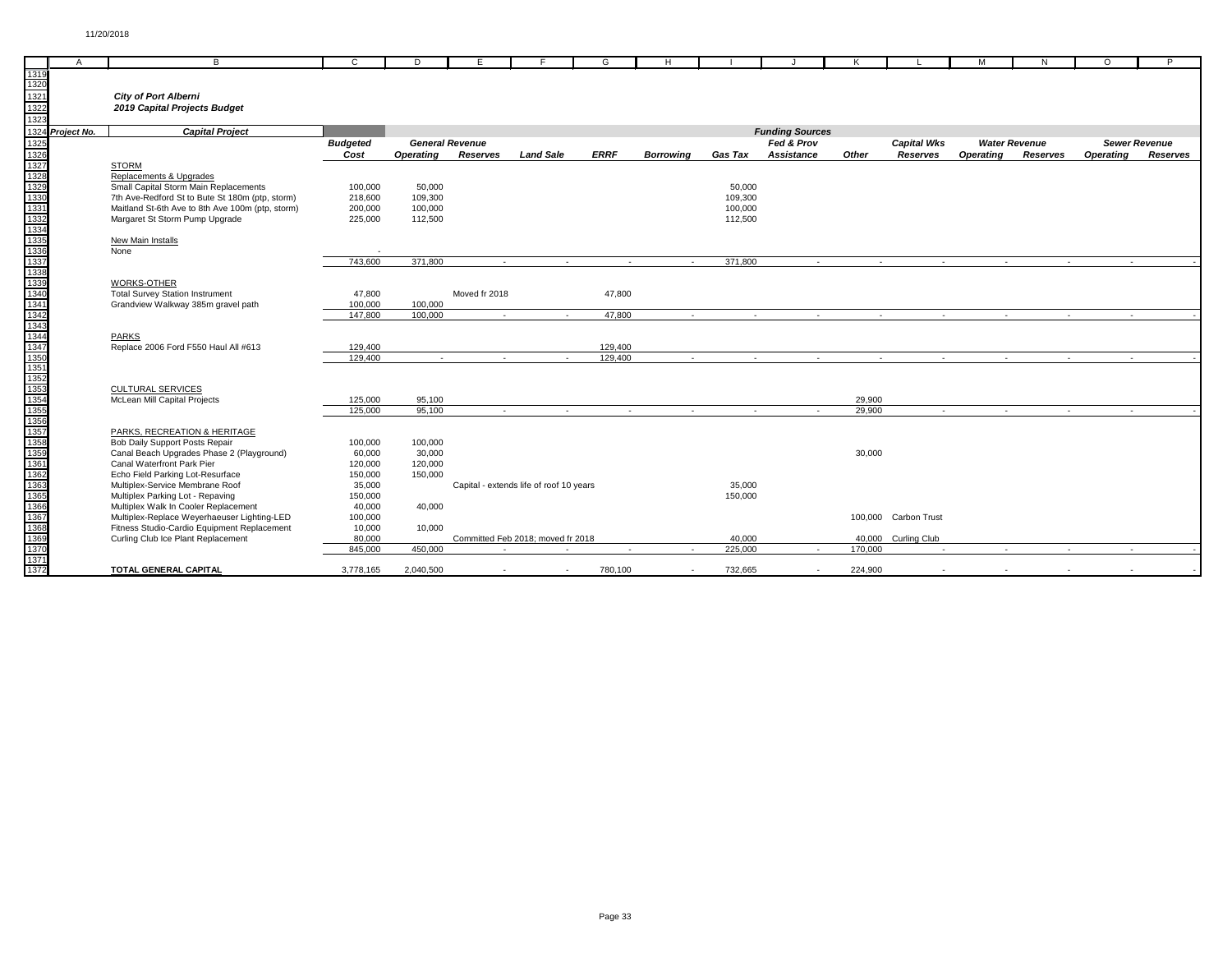|                                                                                                                                                                                                                                                                                                                    | $\overline{A}$   | B                                                 | C               | D                  | E                      |                  | G           | H                        |         |                                    | к       |                    | м                | N                    | $\circ$          | P                    |
|--------------------------------------------------------------------------------------------------------------------------------------------------------------------------------------------------------------------------------------------------------------------------------------------------------------------|------------------|---------------------------------------------------|-----------------|--------------------|------------------------|------------------|-------------|--------------------------|---------|------------------------------------|---------|--------------------|------------------|----------------------|------------------|----------------------|
| 1373                                                                                                                                                                                                                                                                                                               |                  |                                                   |                 |                    |                        |                  |             |                          |         |                                    |         |                    |                  |                      |                  |                      |
| 1374<br>1375                                                                                                                                                                                                                                                                                                       |                  |                                                   |                 |                    |                        |                  |             |                          |         |                                    |         |                    |                  |                      |                  |                      |
|                                                                                                                                                                                                                                                                                                                    |                  | <b>City of Port Alberni</b>                       |                 |                    |                        |                  |             |                          |         |                                    |         |                    |                  |                      |                  |                      |
| 1376                                                                                                                                                                                                                                                                                                               |                  | 2019 Capital Projects Budget                      |                 |                    |                        |                  |             |                          |         |                                    |         |                    |                  |                      |                  |                      |
| 1377                                                                                                                                                                                                                                                                                                               |                  |                                                   |                 |                    |                        |                  |             |                          |         |                                    |         |                    |                  |                      |                  |                      |
|                                                                                                                                                                                                                                                                                                                    | 1378 Project No. | <b>Capital Project</b>                            |                 |                    |                        |                  |             |                          |         | <b>Funding Sources</b>             |         |                    |                  |                      |                  |                      |
|                                                                                                                                                                                                                                                                                                                    |                  |                                                   | <b>Budgeted</b> |                    | <b>General Revenue</b> |                  |             |                          |         | Fed & Prov                         |         | <b>Capital Wks</b> |                  | <b>Water Revenue</b> |                  | <b>Sewer Revenue</b> |
|                                                                                                                                                                                                                                                                                                                    |                  |                                                   | Cost            | <b>Operating</b>   | Reserves               | <b>Land Sale</b> | <b>ERRF</b> | <b>Borrowina</b>         | Gas Tax | <b>Assistance</b>                  | Other   | Reserves           | <b>Operating</b> | Reserves             | <b>Operating</b> | Reserves             |
|                                                                                                                                                                                                                                                                                                                    |                  | <b>WATER WORKS</b>                                |                 |                    |                        |                  |             |                          |         |                                    |         |                    |                  |                      |                  |                      |
|                                                                                                                                                                                                                                                                                                                    |                  |                                                   |                 |                    |                        |                  |             |                          |         |                                    |         |                    |                  |                      |                  |                      |
|                                                                                                                                                                                                                                                                                                                    |                  | Main Renewals & Upgrades                          |                 |                    |                        |                  |             |                          |         |                                    |         |                    |                  |                      |                  |                      |
|                                                                                                                                                                                                                                                                                                                    |                  | Dead Ends & Distribution Upgrades                 | 100,000         |                    |                        |                  |             |                          |         |                                    |         |                    | 100,000          |                      |                  |                      |
|                                                                                                                                                                                                                                                                                                                    |                  | Burde St-11th Ave to Estevan Dr 650m (ptp, water) | 110,000         |                    |                        |                  |             |                          |         |                                    |         |                    | 110,000          |                      |                  |                      |
|                                                                                                                                                                                                                                                                                                                    |                  | River Road Main 2,400m 350AC Phase 3              | 200,000         |                    |                        |                  |             |                          |         |                                    |         |                    | 200,000          |                      |                  |                      |
|                                                                                                                                                                                                                                                                                                                    |                  | 16th Ave-Burde St South 325m (ptp, water)         | 165,000         |                    | Moved fr 2018          |                  |             |                          |         |                                    |         |                    | 165,000          |                      |                  |                      |
|                                                                                                                                                                                                                                                                                                                    |                  | Morton St-9th Ave to 10th Ave                     | 75,000          |                    | Moved fr 2018          |                  |             |                          |         |                                    |         |                    | 75,000           |                      |                  |                      |
|                                                                                                                                                                                                                                                                                                                    |                  | Burde St-7th Ave to 10th Ave (ptp, wtr, st, swr)  | 120,000         |                    |                        |                  |             |                          |         |                                    |         |                    | 120,000          |                      |                  |                      |
|                                                                                                                                                                                                                                                                                                                    |                  |                                                   |                 |                    |                        |                  |             |                          |         |                                    |         |                    |                  |                      |                  |                      |
|                                                                                                                                                                                                                                                                                                                    |                  |                                                   |                 |                    |                        |                  |             |                          |         |                                    |         |                    |                  |                      |                  |                      |
|                                                                                                                                                                                                                                                                                                                    |                  | Installations                                     |                 |                    |                        |                  |             |                          |         |                                    |         |                    |                  |                      |                  |                      |
|                                                                                                                                                                                                                                                                                                                    |                  |                                                   |                 |                    |                        |                  |             |                          |         |                                    |         |                    |                  |                      |                  |                      |
|                                                                                                                                                                                                                                                                                                                    |                  |                                                   |                 |                    |                        |                  |             |                          |         |                                    |         |                    |                  |                      |                  |                      |
|                                                                                                                                                                                                                                                                                                                    |                  | Treatment, Pumping & Metering                     |                 |                    |                        |                  |             |                          |         |                                    |         |                    |                  |                      |                  |                      |
|                                                                                                                                                                                                                                                                                                                    |                  | Water Meter Replacement Program 6 yrs             |                 | 400,000 began 2017 |                        |                  |             |                          |         |                                    |         |                    | 400,000          |                      |                  |                      |
|                                                                                                                                                                                                                                                                                                                    |                  |                                                   |                 |                    |                        |                  |             |                          |         |                                    |         |                    |                  |                      |                  |                      |
|                                                                                                                                                                                                                                                                                                                    |                  | TOTAL WATER CAPITAL                               | 1,170,000       | $\sim$             | $\sim$                 | $\sim$           | $\sim$      | $\overline{\phantom{a}}$ |         | $\overline{\phantom{a}}$<br>$\sim$ |         | $\sim$<br>$\sim$   | 1,170,000        | $\sim$               | $\sim$           |                      |
|                                                                                                                                                                                                                                                                                                                    |                  |                                                   |                 |                    |                        |                  |             |                          |         |                                    |         |                    |                  |                      |                  |                      |
|                                                                                                                                                                                                                                                                                                                    |                  | <b>SEWER SYSTEM</b>                               |                 |                    |                        |                  |             |                          |         |                                    |         |                    |                  |                      |                  |                      |
|                                                                                                                                                                                                                                                                                                                    |                  |                                                   |                 |                    |                        |                  |             |                          |         |                                    |         |                    |                  |                      |                  |                      |
|                                                                                                                                                                                                                                                                                                                    |                  | Renewals / Relines                                |                 |                    |                        |                  |             |                          |         |                                    |         |                    |                  |                      |                  |                      |
|                                                                                                                                                                                                                                                                                                                    |                  | Small Capital Main Replacements                   | 100,000         |                    |                        |                  |             |                          |         |                                    |         |                    |                  |                      | 100,000          |                      |
|                                                                                                                                                                                                                                                                                                                    |                  | Argyle Forcemain Somass River Crossing            | 500,000         |                    |                        |                  |             |                          |         |                                    |         |                    |                  |                      | 500,000          |                      |
|                                                                                                                                                                                                                                                                                                                    |                  |                                                   |                 |                    |                        |                  |             |                          |         |                                    |         |                    |                  |                      |                  |                      |
|                                                                                                                                                                                                                                                                                                                    |                  |                                                   |                 |                    |                        |                  |             |                          |         |                                    |         |                    |                  |                      |                  |                      |
|                                                                                                                                                                                                                                                                                                                    |                  | New Sewer Installs                                |                 |                    |                        |                  |             |                          |         |                                    |         |                    |                  |                      |                  |                      |
|                                                                                                                                                                                                                                                                                                                    |                  |                                                   |                 |                    |                        |                  |             |                          |         |                                    |         |                    |                  |                      |                  |                      |
|                                                                                                                                                                                                                                                                                                                    |                  |                                                   |                 |                    |                        |                  |             |                          |         |                                    |         |                    |                  |                      |                  |                      |
|                                                                                                                                                                                                                                                                                                                    |                  | <b>Treatment &amp; Pumping</b>                    |                 |                    |                        |                  |             |                          |         |                                    |         |                    |                  |                      |                  |                      |
|                                                                                                                                                                                                                                                                                                                    |                  |                                                   |                 |                    |                        |                  |             |                          |         |                                    |         |                    |                  |                      |                  |                      |
| $\frac{1378}{13880} \frac{1380}{1380} \frac{1380}{1380} \frac{1380}{1380} \frac{1380}{1380} \frac{1380}{1380} \frac{1380}{1380} \frac{1380}{1380} \frac{1380}{1380} \frac{1380}{1380} \frac{1380}{1380} \frac{1380}{1380} \frac{1380}{1380} \frac{1380}{1380} \frac{1380}{1380} \frac{1380}{1380} \frac{1380}{138$ |                  | <b>TOTAL SEWER CAPITAL</b>                        | 600,000         | $\sim$             | $\sim$ $-$             | $\sim$           | $\sim$      | $\sim$                   |         | $\sim$<br>$\sim$                   |         | $\sim$<br>$\sim$   | $\sim$ $-$       | $\sim$               | 600,000          |                      |
| 1415                                                                                                                                                                                                                                                                                                               |                  | TOTAL 2019 CAPITAL                                |                 | 2,040,500          |                        | $\overline{a}$   | 780,100     |                          | 732,665 |                                    | 224,900 |                    | 1,170,000        |                      |                  |                      |
|                                                                                                                                                                                                                                                                                                                    |                  |                                                   | 5,548,165       |                    |                        |                  |             | $\overline{\phantom{a}}$ |         | $\overline{\phantom{a}}$           |         | $\sim$             |                  | $\sim$               | 600,000          |                      |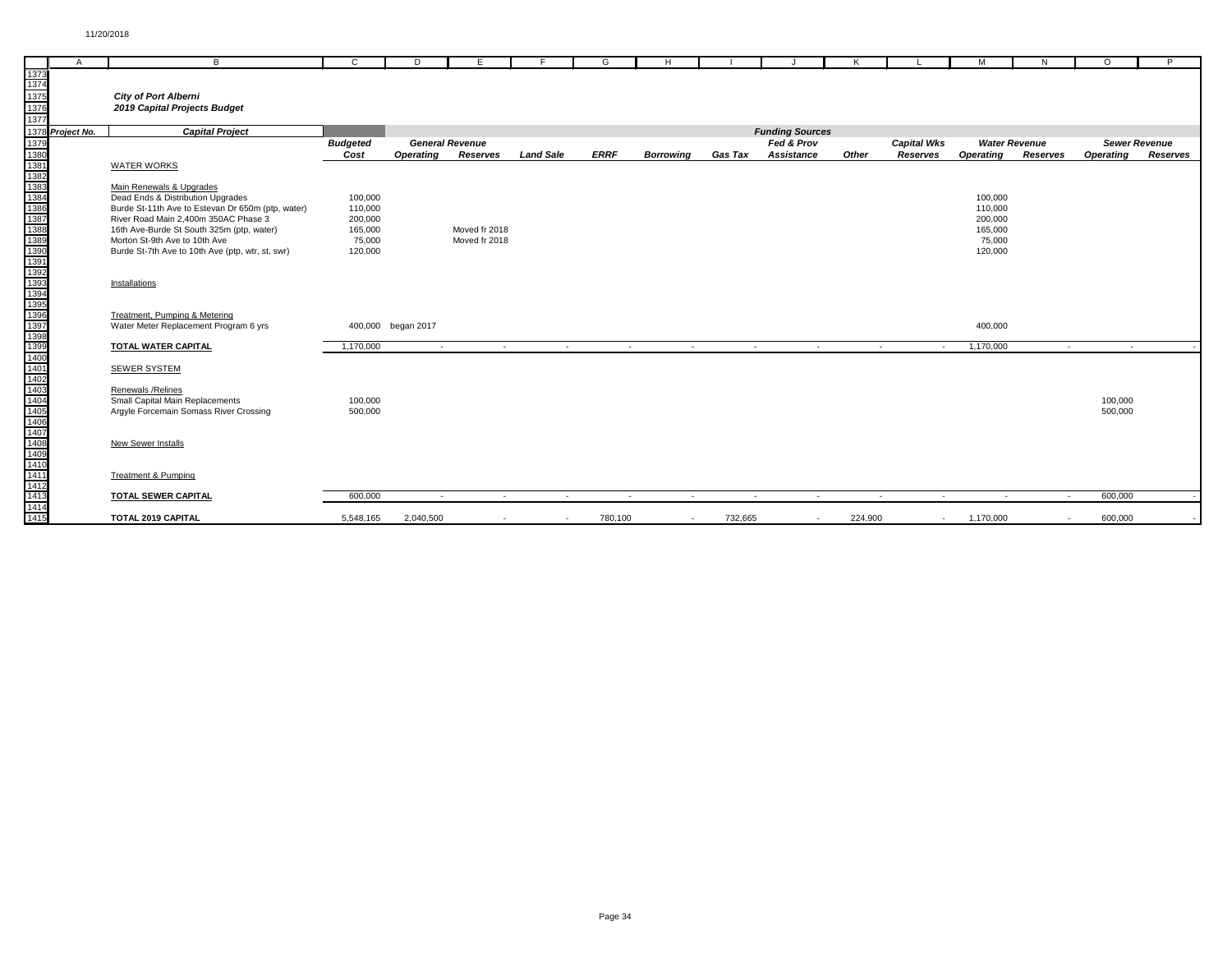|                                                                                                                                                                                                                                                                                                                                                                                                                                                                     | $\mathsf{A}$     | B                                                     | $\mathsf{C}$    | D                | E                               |                  | G                 | H                |                |                                                     |        |                     | M                | N                    | $\Omega$         | P                    |
|---------------------------------------------------------------------------------------------------------------------------------------------------------------------------------------------------------------------------------------------------------------------------------------------------------------------------------------------------------------------------------------------------------------------------------------------------------------------|------------------|-------------------------------------------------------|-----------------|------------------|---------------------------------|------------------|-------------------|------------------|----------------|-----------------------------------------------------|--------|---------------------|------------------|----------------------|------------------|----------------------|
| 1416                                                                                                                                                                                                                                                                                                                                                                                                                                                                |                  |                                                       |                 |                  |                                 |                  |                   |                  |                |                                                     |        |                     |                  |                      |                  |                      |
| 1417                                                                                                                                                                                                                                                                                                                                                                                                                                                                |                  |                                                       |                 |                  |                                 |                  |                   |                  |                |                                                     |        |                     |                  |                      |                  |                      |
| 1418                                                                                                                                                                                                                                                                                                                                                                                                                                                                |                  | <b>City of Port Alberni</b>                           |                 |                  |                                 |                  |                   |                  |                |                                                     |        |                     |                  |                      |                  |                      |
| 1419                                                                                                                                                                                                                                                                                                                                                                                                                                                                |                  | 2020 Capital Projects Budget                          |                 |                  |                                 |                  |                   |                  |                |                                                     |        |                     |                  |                      |                  |                      |
| 1420                                                                                                                                                                                                                                                                                                                                                                                                                                                                |                  |                                                       |                 |                  |                                 |                  |                   |                  |                |                                                     |        |                     |                  |                      |                  |                      |
|                                                                                                                                                                                                                                                                                                                                                                                                                                                                     | 1421 Project No. | <b>Capital Project</b>                                |                 |                  |                                 |                  |                   |                  |                | <b>Funding Sources</b>                              |        |                     |                  |                      |                  |                      |
| 1422                                                                                                                                                                                                                                                                                                                                                                                                                                                                |                  |                                                       | <b>Budgeted</b> |                  | <b>General Revenue</b>          |                  |                   |                  |                | Fed & Prov                                          |        | <b>Capital Wks</b>  |                  | <b>Water Revenue</b> |                  | <b>Sewer Revenue</b> |
|                                                                                                                                                                                                                                                                                                                                                                                                                                                                     |                  |                                                       | Cost            | <b>Operating</b> | Reserves                        | <b>Land Sale</b> | <b>ERRF</b>       | <b>Borrowina</b> | <b>Gas Tax</b> | <b>Assistance</b>                                   | Other  | Reserves            | <b>Operating</b> | <b>Reserves</b>      | <b>Operating</b> | Reserves             |
|                                                                                                                                                                                                                                                                                                                                                                                                                                                                     |                  | <b>ADMINISTRATION</b>                                 |                 |                  |                                 |                  |                   |                  |                |                                                     |        |                     |                  |                      |                  |                      |
|                                                                                                                                                                                                                                                                                                                                                                                                                                                                     |                  | Purchases/Equipment Replacement                       | 67,500          |                  |                                 |                  | 67,500            |                  |                |                                                     |        |                     |                  |                      |                  |                      |
|                                                                                                                                                                                                                                                                                                                                                                                                                                                                     |                  | Server Upgrade/Refresh 5 Year ERRF Cycle              | 170,000         |                  | Moved fr 2021                   |                  | 170,000           |                  |                |                                                     |        |                     |                  |                      |                  |                      |
|                                                                                                                                                                                                                                                                                                                                                                                                                                                                     |                  | Replace #721 2007 Dodge Caliber                       | 45,000          |                  |                                 |                  | 22,400            |                  |                |                                                     |        | 22,600 Carbon Trust |                  |                      |                  |                      |
|                                                                                                                                                                                                                                                                                                                                                                                                                                                                     |                  | Mapping and GIS Software (Asset Mgmt Planning)        | 18,401          |                  | not capital                     |                  |                   |                  | 18.401         |                                                     |        |                     |                  |                      |                  |                      |
|                                                                                                                                                                                                                                                                                                                                                                                                                                                                     |                  |                                                       | 300,901         |                  | $\sim$                          | $\overline{a}$   | 259,900           |                  | 18,401         | $\sim$                                              | 22,600 | $\sim$              | $\sim$           | $\sim$               |                  |                      |
|                                                                                                                                                                                                                                                                                                                                                                                                                                                                     |                  |                                                       |                 |                  |                                 |                  |                   |                  |                |                                                     |        |                     |                  |                      |                  |                      |
|                                                                                                                                                                                                                                                                                                                                                                                                                                                                     |                  | <b>FIRE DEPARTMENT</b>                                |                 |                  |                                 |                  |                   |                  |                |                                                     |        |                     |                  |                      |                  |                      |
|                                                                                                                                                                                                                                                                                                                                                                                                                                                                     |                  | Replace Turnout Gear Lockers                          | 20,000          | 20,000           |                                 |                  |                   |                  |                |                                                     |        |                     |                  |                      |                  |                      |
|                                                                                                                                                                                                                                                                                                                                                                                                                                                                     |                  | Fire Pump Test Pit                                    | 50,000          | 50,000           |                                 |                  |                   |                  |                |                                                     |        |                     |                  |                      |                  |                      |
|                                                                                                                                                                                                                                                                                                                                                                                                                                                                     |                  | Replace #10 2007 Dodge Dakota 4x4 pickup              | 45,000          |                  |                                 |                  |                   | 45,000 cost est? |                |                                                     |        |                     |                  |                      |                  |                      |
|                                                                                                                                                                                                                                                                                                                                                                                                                                                                     |                  | <b>Replace Ladder Truck 2</b>                         | 1.500.000       |                  | Replacement cost to be reviewed |                  | 1.500.000         |                  |                | ERRF to be adjusted pending replacement cost review |        |                     |                  |                      |                  |                      |
|                                                                                                                                                                                                                                                                                                                                                                                                                                                                     |                  |                                                       | 1,615,000       | 70,000           | $\sim$                          | $\sim$           | 1,545,000         | $\sim$           | $\sim$         | $\sim$                                              | $\sim$ | $\sim$              | $\sim$           | $\sim$               | $\sim$           |                      |
|                                                                                                                                                                                                                                                                                                                                                                                                                                                                     |                  |                                                       |                 |                  |                                 |                  |                   |                  |                |                                                     |        |                     |                  |                      |                  |                      |
|                                                                                                                                                                                                                                                                                                                                                                                                                                                                     |                  | <b>TRANSPORTATION SERVICES</b>                        |                 |                  |                                 |                  |                   |                  |                |                                                     |        |                     |                  |                      |                  |                      |
|                                                                                                                                                                                                                                                                                                                                                                                                                                                                     |                  | Replace 2007 John Deere Tractor 5625 #624             | 117,200         |                  |                                 |                  | 117,200           |                  |                |                                                     |        |                     |                  |                      |                  |                      |
|                                                                                                                                                                                                                                                                                                                                                                                                                                                                     |                  | Replace 2005 Volvo Tandem Gravel #264                 | 170,900         |                  |                                 |                  | 170,900           |                  |                |                                                     |        |                     |                  |                      |                  |                      |
|                                                                                                                                                                                                                                                                                                                                                                                                                                                                     |                  | Replace 2007 GMC 5500 W/Service Box #140              | 89,500          |                  |                                 |                  | 89,500            |                  |                |                                                     |        |                     |                  |                      |                  |                      |
|                                                                                                                                                                                                                                                                                                                                                                                                                                                                     |                  | Replace 2009 Dodge 5500 Service Truck #141            | 73,400          |                  |                                 |                  | 73,400            |                  |                |                                                     |        |                     |                  |                      |                  |                      |
|                                                                                                                                                                                                                                                                                                                                                                                                                                                                     |                  | Replace 2007 Ford Ranger Pickup #171                  | 33,600          |                  |                                 |                  | 33,600            |                  |                |                                                     |        |                     |                  |                      |                  |                      |
|                                                                                                                                                                                                                                                                                                                                                                                                                                                                     |                  | Replace 2007 GMC C5500 Utility Dump Trk #240          | 105,700         |                  |                                 |                  | 105,700           |                  |                |                                                     |        |                     |                  |                      |                  |                      |
|                                                                                                                                                                                                                                                                                                                                                                                                                                                                     |                  | Replace 2007 John Deere Backhoe #302                  | 151,800         |                  |                                 |                  | 151,800           |                  |                |                                                     |        |                     |                  |                      |                  |                      |
|                                                                                                                                                                                                                                                                                                                                                                                                                                                                     |                  | Replace 1990 Britco Office Trailer #369               | 24,700          |                  |                                 |                  | 24,700            |                  |                |                                                     |        |                     |                  |                      |                  |                      |
|                                                                                                                                                                                                                                                                                                                                                                                                                                                                     |                  |                                                       |                 |                  |                                 |                  |                   |                  |                |                                                     |        |                     |                  |                      |                  |                      |
|                                                                                                                                                                                                                                                                                                                                                                                                                                                                     |                  |                                                       | 766,800         | $\sim$           | $\sim$                          |                  | 766,800<br>$\sim$ | $\sim$           | $\sim$         | $\sim$                                              | $\sim$ | $\sim$              | $\sim$           | $\sim$               | $\sim$           |                      |
|                                                                                                                                                                                                                                                                                                                                                                                                                                                                     |                  |                                                       |                 |                  |                                 |                  |                   |                  |                |                                                     |        |                     |                  |                      |                  |                      |
|                                                                                                                                                                                                                                                                                                                                                                                                                                                                     |                  | PAVING & ROAD CONSTRUCTION                            |                 |                  |                                 |                  |                   |                  |                |                                                     |        |                     |                  |                      |                  |                      |
|                                                                                                                                                                                                                                                                                                                                                                                                                                                                     |                  | Argyle St-1st Ave to 3rd Ave Ph 1 200m (ptp, st, wtr) | 550,000         |                  | 550,000 Moved fr 2018           |                  |                   |                  |                |                                                     |        |                     |                  |                      |                  |                      |
|                                                                                                                                                                                                                                                                                                                                                                                                                                                                     |                  |                                                       |                 |                  |                                 |                  |                   |                  |                |                                                     |        |                     |                  |                      |                  |                      |
|                                                                                                                                                                                                                                                                                                                                                                                                                                                                     |                  |                                                       |                 |                  |                                 |                  |                   |                  |                |                                                     |        |                     |                  |                      |                  |                      |
| $\frac{1424}{1426} \underline{1428} \underline{29} \underline{1424} \underline{284} \underline{29} \underline{1425} \underline{1426} \underline{27428} \underline{2844} \underline{2944} \underline{2944} \underline{2344} \underline{2344} \underline{2344} \underline{2344} \underline{2344} \underline{2444} \underline{24444} \underline{24444} \underline{24444} \underline{24444} \underline{254444} \underline{244444} \underline{254444} \underline{244444$ |                  |                                                       | 550,000         | 550,000          | $\sim$                          |                  | $\sim$<br>$\sim$  | $\sim$           | $\sim$         | $\sim$                                              | $\sim$ | $\sim$              | $\sim$           | $\sim$               | $\sim$           |                      |
|                                                                                                                                                                                                                                                                                                                                                                                                                                                                     |                  |                                                       |                 |                  |                                 |                  |                   |                  |                |                                                     |        |                     |                  |                      |                  |                      |
| 1471                                                                                                                                                                                                                                                                                                                                                                                                                                                                |                  | <b>TRAFFIC UPGRADES</b>                               |                 |                  |                                 |                  |                   |                  |                |                                                     |        |                     |                  |                      |                  |                      |
|                                                                                                                                                                                                                                                                                                                                                                                                                                                                     |                  | None                                                  |                 |                  |                                 |                  |                   |                  |                |                                                     |        |                     |                  |                      |                  |                      |
| 1472<br>1473                                                                                                                                                                                                                                                                                                                                                                                                                                                        |                  |                                                       | $\sim$          | $\sim$           | $\sim$                          |                  | $\sim$<br>$\sim$  | $\sim$           | $\sim$         | $\sim$                                              | $\sim$ | $\sim$              | $\sim$           | $\sim$               | $\sim$           |                      |
|                                                                                                                                                                                                                                                                                                                                                                                                                                                                     |                  |                                                       |                 |                  |                                 |                  |                   |                  |                |                                                     |        |                     |                  |                      |                  |                      |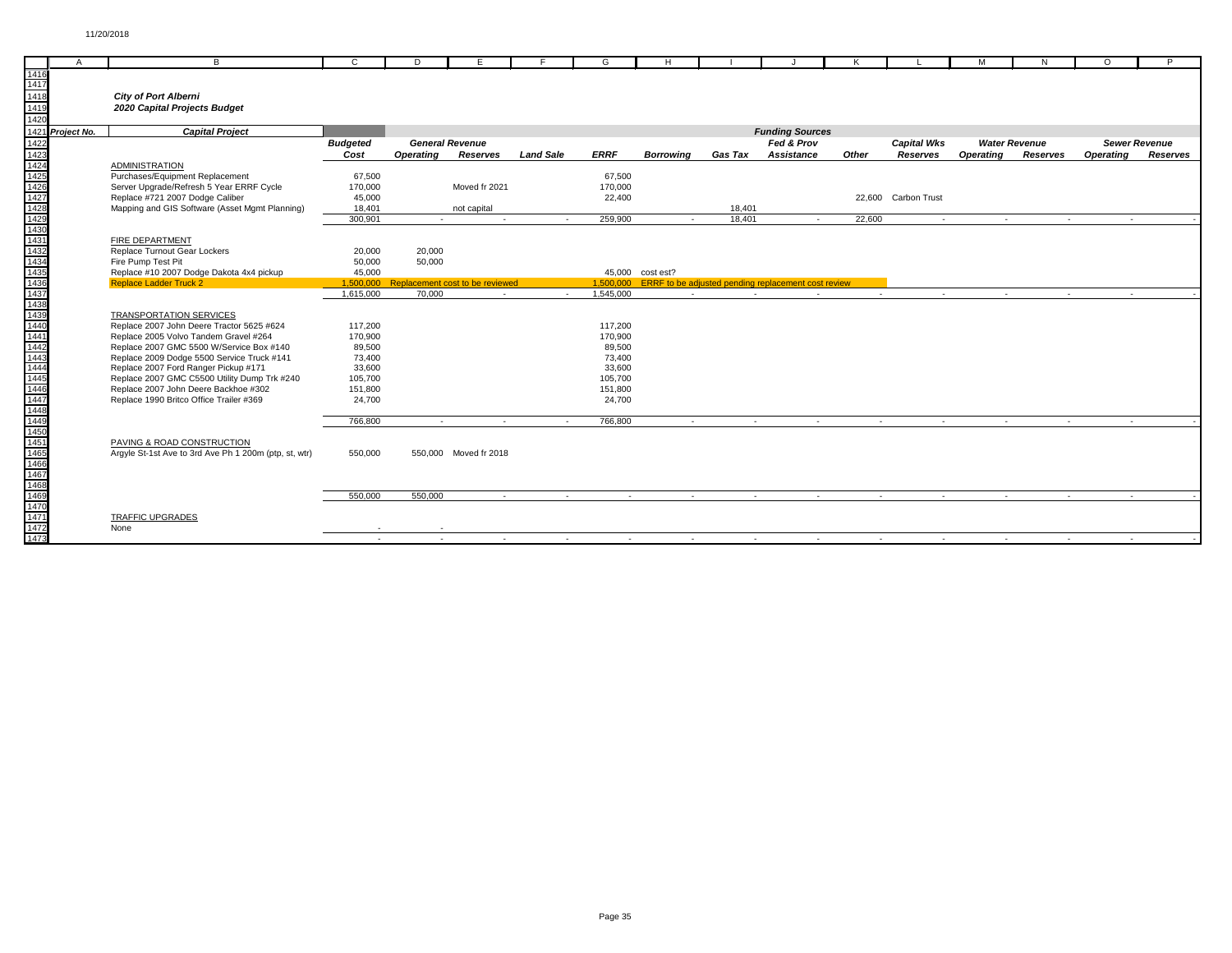|                                                                                                      | $\mathsf{A}$     | B                                                                                  | $\mathbf{C}$       | D                | E.                     | F                              | G           | H                        |                  |                          | K      |                    | м                | N                    | $\Omega$         | P                    |
|------------------------------------------------------------------------------------------------------|------------------|------------------------------------------------------------------------------------|--------------------|------------------|------------------------|--------------------------------|-------------|--------------------------|------------------|--------------------------|--------|--------------------|------------------|----------------------|------------------|----------------------|
| 1474                                                                                                 |                  |                                                                                    |                    |                  |                        |                                |             |                          |                  |                          |        |                    |                  |                      |                  |                      |
| 1475                                                                                                 |                  |                                                                                    |                    |                  |                        |                                |             |                          |                  |                          |        |                    |                  |                      |                  |                      |
| 1476                                                                                                 |                  | <b>City of Port Alberni</b>                                                        |                    |                  |                        |                                |             |                          |                  |                          |        |                    |                  |                      |                  |                      |
| 1477                                                                                                 |                  | 2020 Capital Projects Budget                                                       |                    |                  |                        |                                |             |                          |                  |                          |        |                    |                  |                      |                  |                      |
| 1478                                                                                                 |                  |                                                                                    |                    |                  |                        |                                |             |                          |                  |                          |        |                    |                  |                      |                  |                      |
|                                                                                                      | 1479 Project No. | <b>Capital Project</b>                                                             |                    |                  |                        |                                |             |                          |                  | <b>Funding Sources</b>   |        |                    |                  |                      |                  |                      |
| 1480                                                                                                 |                  |                                                                                    | <b>Budgeted</b>    |                  | <b>General Revenue</b> |                                |             |                          |                  | Fed & Prov               |        | <b>Capital Wks</b> |                  | <b>Water Revenue</b> |                  | <b>Sewer Revenue</b> |
| 1481                                                                                                 |                  |                                                                                    | Cost               | <b>Operating</b> | Reserves               | <b>Land Sale</b>               | <b>ERRF</b> | <b>Borrowing</b>         | <b>Gas Tax</b>   | Assistance               | Other  | Reserves           | <b>Operating</b> | Reserves             | <b>Operating</b> | Reserves             |
| 1482<br>1483                                                                                         |                  | <b>STORM</b>                                                                       |                    |                  |                        |                                |             |                          |                  |                          |        |                    |                  |                      |                  |                      |
|                                                                                                      |                  | Replacements & Upgrades<br>Johnston Rd-Elizabeth to Gertrude 120m 300mm            |                    |                  |                        |                                |             |                          |                  |                          |        |                    |                  |                      |                  |                      |
| 1484                                                                                                 |                  | reline                                                                             | 95,000             | 47,500           |                        | Moved fr 2017                  |             |                          | 47,500           |                          |        |                    |                  |                      |                  |                      |
|                                                                                                      |                  | Anderson Ave-Maitland St to Wallace St 200m (ptp,                                  |                    |                  |                        |                                |             |                          |                  |                          |        |                    |                  |                      |                  |                      |
| 1485                                                                                                 |                  | san, storm)                                                                        | 65,000             | 32,500           |                        | Moved fr 2017                  |             |                          | 32,500           |                          |        |                    |                  |                      |                  |                      |
|                                                                                                      |                  | 4th Ave-Bruce St to Melrose St 240m (ptp, storm)                                   | 150,000            | 75,000           |                        | Moved fr 2017                  |             |                          | 75,000           |                          |        |                    |                  |                      |                  |                      |
| 1155<br>1486<br>1487<br>1488                                                                         |                  | 6th Ave-Argyle St to Mar St 300m (ptp, storm)                                      | 200,000            | 200,000          |                        | Moved fr 2017                  |             |                          |                  |                          |        |                    |                  |                      |                  |                      |
|                                                                                                      |                  |                                                                                    |                    |                  |                        |                                |             |                          |                  |                          |        |                    |                  |                      |                  |                      |
|                                                                                                      |                  | New Main Installs                                                                  |                    |                  |                        |                                |             |                          |                  |                          |        |                    |                  |                      |                  |                      |
| 1490                                                                                                 |                  | Bute St-4th Ave 600m 600mm                                                         | 550,000            | 550,000          |                        |                                |             |                          |                  |                          |        |                    |                  |                      |                  |                      |
|                                                                                                      |                  | Maitland St-Wood Ave to Kendall St 225m 250mm                                      |                    |                  |                        |                                |             |                          |                  |                          |        |                    |                  |                      |                  |                      |
|                                                                                                      |                  | PVC (san, storm)                                                                   | 160,000            | 80,000           |                        | Moved fr 2017                  |             |                          | 80,000           |                          |        |                    |                  |                      |                  |                      |
|                                                                                                      |                  | Melrose St-5th Ave to 8th Ave 300m<br>6th Ave-Athol St to Dunbar St 270m (st, wtr) | 195,000<br>180,000 | 97,500<br>90,000 |                        | Moved fr 2017<br>Moved fr 2017 |             |                          | 97,500<br>90,000 |                          |        |                    |                  |                      |                  |                      |
|                                                                                                      |                  | Argyle St-1st Ave to 3rd Ave Phase 1 (ptp, st, wtr)                                | 150,000            |                  | 62,500 Moved fr 2018   |                                |             |                          | 87,500           |                          |        |                    |                  |                      |                  |                      |
|                                                                                                      |                  |                                                                                    | 1,745,000          | 1,235,000        |                        | $\overline{\phantom{a}}$       |             |                          | 510,000          | $\sim$                   |        |                    |                  |                      |                  |                      |
|                                                                                                      |                  |                                                                                    |                    |                  |                        |                                |             |                          |                  |                          |        |                    |                  |                      |                  |                      |
| 1491<br>1493<br>1493<br>1494<br>1496<br>1498<br>1498<br>1498<br>1500<br>1500<br>1500<br>1500<br>1500 |                  | WORKS-OTHER                                                                        |                    |                  |                        |                                |             |                          |                  |                          |        |                    |                  |                      |                  |                      |
|                                                                                                      |                  |                                                                                    |                    |                  |                        |                                |             |                          |                  |                          |        |                    |                  |                      |                  |                      |
|                                                                                                      |                  |                                                                                    | $\sim$             | $\sim$           | $\sim$                 | $\sim$                         | $\sim$ $-$  | $\sim$                   | $\sim$           | $\sim$                   |        | $\sim$<br>$\sim$   | $\sim$           | $\sim$               |                  | $\sim$               |
|                                                                                                      |                  |                                                                                    |                    |                  |                        |                                |             |                          |                  |                          |        |                    |                  |                      |                  |                      |
|                                                                                                      |                  |                                                                                    |                    |                  |                        |                                |             |                          |                  |                          |        |                    |                  |                      |                  |                      |
|                                                                                                      |                  | <b>PARKS</b>                                                                       |                    |                  |                        |                                |             |                          |                  |                          |        |                    |                  |                      |                  |                      |
|                                                                                                      |                  | Canal Waterfront Park-Floating Pier<br>Scott Kenny Trail-Stairway to Southgate St  | 100,000<br>40,000  | 100,000          |                        |                                |             |                          | 40,000           |                          |        |                    |                  |                      |                  |                      |
|                                                                                                      |                  | Replace 2004 Chev Cube Van #616                                                    | 48,700             |                  |                        |                                | 48,700      |                          |                  |                          |        |                    |                  |                      |                  |                      |
|                                                                                                      |                  | Replace 201 Kubota F3680 Mower #625                                                | 37,700             |                  |                        |                                | 37,700      |                          |                  |                          |        |                    |                  |                      |                  |                      |
| 1509                                                                                                 |                  |                                                                                    | 226,400            | 100.000          | $\sim$                 | $\sim$                         | 86,400      | $\sim$                   | 40.000           | $\sim$                   |        | $\sim$<br>$\sim$   | $\sim$           | $\sim$               | $\sim$           |                      |
|                                                                                                      |                  |                                                                                    |                    |                  |                        |                                |             |                          |                  |                          |        |                    |                  |                      |                  |                      |
| 1510<br>1511<br>1512                                                                                 |                  | <b>CULTURAL SERVICES</b>                                                           |                    |                  |                        |                                |             |                          |                  |                          |        |                    |                  |                      |                  |                      |
|                                                                                                      |                  | McLean Mill Capital Projects                                                       | 125,000            | 95,100           |                        |                                |             |                          |                  |                          | 29,900 |                    |                  |                      |                  |                      |
| 1513                                                                                                 |                  |                                                                                    | 125,000            | 95,100           | $\sim$                 | $\sim$                         | $\sim$      | $\sim$                   | $\sim$           | $\sim$                   | 29,900 | $\sim$             | $\sim$           | $\sim$               | $\sim$           |                      |
| 1514                                                                                                 |                  |                                                                                    |                    |                  |                        |                                |             |                          |                  |                          |        |                    |                  |                      |                  |                      |
| $\frac{1511}{1515}$ $\frac{1518}{1519}$ $\frac{1524}{1525}$                                          |                  | PARKS, RECREATION & HERITAGE                                                       |                    |                  |                        |                                |             |                          |                  |                          |        |                    |                  |                      |                  |                      |
|                                                                                                      |                  | Aquatic Centre Pool Repairs<br>Canal Beach Upgrades Phase 3                        | 100,000<br>75,000  | 100,000          |                        |                                |             |                          | 75,000           |                          |        |                    |                  |                      |                  |                      |
|                                                                                                      |                  | Gyro Youth Centre Upstairs Upgrades                                                | 100,000            |                  |                        | 80,000 PRH reserve             |             |                          |                  |                          | 20,000 |                    |                  |                      |                  |                      |
|                                                                                                      |                  | Multiplex Dehumidifier-Desiccant Wheel                                             | 40,000             | 40,000           |                        |                                |             |                          |                  |                          |        |                    |                  |                      |                  |                      |
| 1526                                                                                                 |                  |                                                                                    | 315,000            | 140,000          | 80,000                 | $\sim$                         | $\sim$      | $\overline{\phantom{a}}$ | 75,000           | $\overline{\phantom{a}}$ | 20,000 | $\sim$             | $\sim$           | $\sim$               | $\sim$           |                      |
| 1527                                                                                                 |                  |                                                                                    |                    |                  |                        |                                |             |                          |                  |                          |        |                    |                  |                      |                  |                      |
| 1528                                                                                                 |                  | TOTAL GENERAL CAPITAL                                                              | 5.644.101          | 2.190.100        | 80,000                 | $\sim$                         | 2.658.100   | $\overline{\phantom{a}}$ | 643.401          | $\overline{\phantom{a}}$ | 72.500 |                    |                  |                      |                  |                      |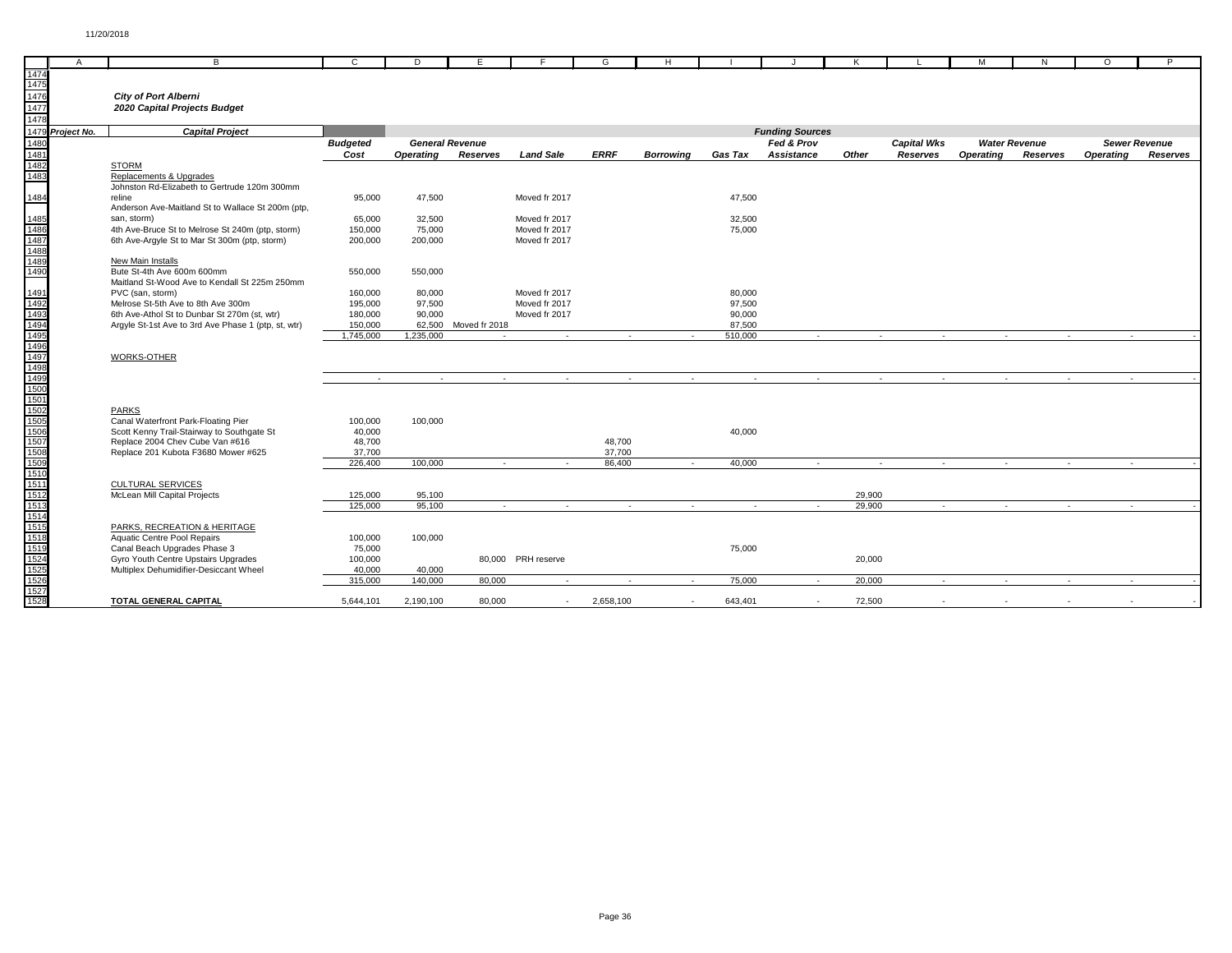|                                              | $\mathsf{A}$     | B                                                                                           | C               | D                  | E.                     | F.               | G           | H                        |                |                          | K      |                    | м                | N                    | $\Omega$           | P                    |
|----------------------------------------------|------------------|---------------------------------------------------------------------------------------------|-----------------|--------------------|------------------------|------------------|-------------|--------------------------|----------------|--------------------------|--------|--------------------|------------------|----------------------|--------------------|----------------------|
| 1529                                         |                  |                                                                                             |                 |                    |                        |                  |             |                          |                |                          |        |                    |                  |                      |                    |                      |
| 1530<br>1530<br>1531                         |                  |                                                                                             |                 |                    |                        |                  |             |                          |                |                          |        |                    |                  |                      |                    |                      |
|                                              |                  | <b>City of Port Alberni</b>                                                                 |                 |                    |                        |                  |             |                          |                |                          |        |                    |                  |                      |                    |                      |
|                                              |                  | 2020 Capital Projects Budget                                                                |                 |                    |                        |                  |             |                          |                |                          |        |                    |                  |                      |                    |                      |
| 1533                                         |                  |                                                                                             |                 |                    |                        |                  |             |                          |                |                          |        |                    |                  |                      |                    |                      |
|                                              | 1534 Project No. | <b>Capital Project</b>                                                                      |                 |                    |                        |                  |             |                          |                | <b>Funding Sources</b>   |        |                    |                  |                      |                    |                      |
| 1535<br>1536<br>1537<br>1538<br>1539<br>1540 |                  |                                                                                             | <b>Budgeted</b> |                    | <b>General Revenue</b> |                  |             |                          |                | Fed & Prov               |        | <b>Capital Wks</b> |                  | <b>Water Revenue</b> |                    | <b>Sewer Revenue</b> |
|                                              |                  |                                                                                             | Cost            | Operating          | Reserves               | <b>Land Sale</b> | <b>ERRF</b> | <b>Borrowing</b>         | <b>Gas Tax</b> | <b>Assistance</b>        | Other  | Reserves           | <b>Operating</b> | Reserves             | <b>Operating</b>   | Reserves             |
|                                              |                  | <b>WATER WORKS</b>                                                                          |                 |                    |                        |                  |             |                          |                |                          |        |                    |                  |                      |                    |                      |
|                                              |                  |                                                                                             |                 |                    |                        |                  |             |                          |                |                          |        |                    |                  |                      |                    |                      |
|                                              |                  | Main Renewals & Upgrades                                                                    |                 |                    |                        |                  |             |                          |                |                          |        |                    |                  |                      |                    |                      |
|                                              |                  | Dead Ends & Distribution Upgrades                                                           |                 |                    |                        |                  |             |                          |                |                          |        |                    |                  |                      |                    |                      |
|                                              |                  | River Road Main 2,400m 350AC Phase 4                                                        | 200,000         |                    |                        |                  |             |                          |                |                          |        |                    | 200,000          |                      |                    |                      |
|                                              |                  | 21st Ave-Cowichan Reservoir to Burde St New Twin                                            |                 |                    |                        |                  |             |                          |                |                          |        |                    |                  |                      |                    |                      |
| 1542<br>1543<br>1544                         |                  | Main Phase 4                                                                                | 400,000         |                    |                        |                  |             |                          |                |                          |        |                    | 400,000          |                      |                    |                      |
|                                              |                  | Maitland St-3rd Ave to 6th Ave 300m 150mm CI<br>6th Ave-Athol St to Dunbar St 275m 150mm CI | 120,000         |                    |                        |                  |             |                          |                |                          |        |                    | 120,000          |                      |                    |                      |
|                                              |                  | Argyle St-1st Ave to 3rd Ave Phase 1 200m                                                   | 140,000         |                    | Moved fr 2018          |                  |             |                          |                |                          |        |                    | 140,000          |                      |                    |                      |
|                                              |                  | (ptp.st.wtr)                                                                                | 80,000          |                    | Moved fr 2018          |                  |             |                          |                |                          |        |                    | 80,000           |                      |                    |                      |
|                                              |                  |                                                                                             |                 |                    |                        |                  |             |                          |                |                          |        |                    |                  |                      |                    |                      |
|                                              |                  | Installations                                                                               |                 |                    |                        |                  |             |                          |                |                          |        |                    |                  |                      |                    |                      |
|                                              |                  |                                                                                             |                 |                    |                        |                  |             |                          |                |                          |        |                    |                  |                      |                    |                      |
|                                              |                  |                                                                                             |                 |                    |                        |                  |             |                          |                |                          |        |                    |                  |                      |                    |                      |
|                                              |                  | Treatment, Pumping & Metering                                                               |                 |                    |                        |                  |             |                          |                |                          |        |                    |                  |                      |                    |                      |
|                                              |                  | Water Meter Replacement Program 6 yrs                                                       |                 | 400,000 began 2017 |                        |                  |             |                          |                |                          |        |                    | 400,000          |                      |                    |                      |
|                                              |                  |                                                                                             |                 |                    |                        |                  |             |                          |                |                          |        |                    |                  |                      |                    |                      |
|                                              |                  | TOTAL WATER CAPITAL                                                                         | 1,340,000       | $\sim$             | $\sim$                 | $\sim$           |             | $\sim$<br>$\sim$         |                | $\sim$<br>$\sim$         |        | $\sim$<br>$\sim$   | 1,340,000        | $\sim$               | $\sim$             |                      |
|                                              |                  |                                                                                             |                 |                    |                        |                  |             |                          |                |                          |        |                    |                  |                      |                    |                      |
|                                              |                  | <b>SEWER SYSTEM</b>                                                                         |                 |                    |                        |                  |             |                          |                |                          |        |                    |                  |                      |                    |                      |
|                                              |                  |                                                                                             |                 |                    |                        |                  |             |                          |                |                          |        |                    |                  |                      |                    |                      |
|                                              |                  | Renewals / Relines                                                                          |                 |                    |                        |                  |             |                          |                |                          |        |                    |                  |                      |                    |                      |
|                                              |                  | Small Capital Main Replacements                                                             |                 |                    |                        |                  |             |                          |                |                          |        |                    |                  |                      |                    |                      |
|                                              |                  | Harbour Road Trunk Sewer Replacement<br>Maitland St-3rd Ave to 6th Ave                      | 300,000         |                    |                        |                  |             |                          |                |                          |        |                    |                  |                      | 300,000<br>400.000 |                      |
|                                              |                  |                                                                                             | 400,000         |                    |                        |                  |             |                          |                |                          |        |                    |                  |                      |                    |                      |
|                                              |                  | New Sewer Installs                                                                          |                 |                    |                        |                  |             |                          |                |                          |        |                    |                  |                      |                    |                      |
|                                              |                  |                                                                                             |                 |                    |                        |                  |             |                          |                |                          |        |                    |                  |                      |                    |                      |
|                                              |                  |                                                                                             |                 |                    |                        |                  |             |                          |                |                          |        |                    |                  |                      |                    |                      |
|                                              |                  | Treatment & Pumping                                                                         |                 |                    |                        |                  |             |                          |                |                          |        |                    |                  |                      |                    |                      |
|                                              |                  |                                                                                             |                 |                    |                        |                  |             |                          |                |                          |        |                    |                  |                      |                    |                      |
|                                              |                  | TOTAL SEWER CAPITAL                                                                         | 700,000         | $\sim$             | $\sim$                 | $\sim$           |             | $\sim$<br>$\sim$         | $\sim$         | $\sim$                   |        | $\sim$<br>$\sim$   | $\sim$           | $\sim$               | 700,000            |                      |
|                                              |                  |                                                                                             |                 |                    |                        |                  |             |                          |                |                          |        |                    |                  |                      |                    |                      |
|                                              |                  | TOTAL 2020 CAPITAL                                                                          | 7,684,101       | 2,190,100          | 80,000                 | $\sim$           | 2,658,100   | $\overline{\phantom{a}}$ | 643,401        | $\overline{\phantom{a}}$ | 72,500 | $\sim$             | 1,340,000        | $\sim$               | 700,000            |                      |
|                                              |                  |                                                                                             |                 |                    |                        |                  |             |                          |                |                          |        |                    |                  |                      |                    |                      |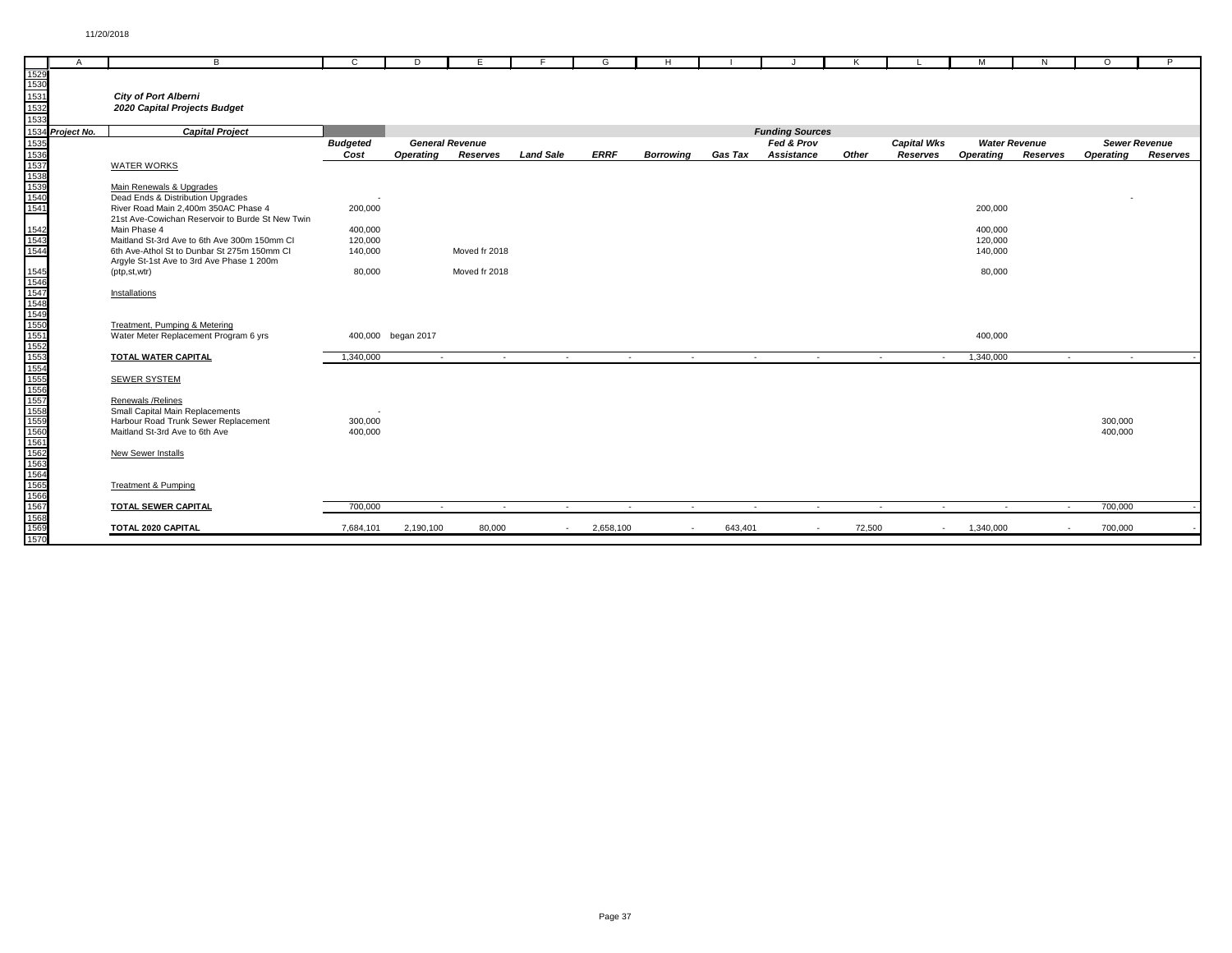|                                                                                                      | $\mathsf{A}$     | B                                                                                 | C.               | D                      | F.          |                  | G                    | H                        |                |                        | к     |                    | м                | N                    | $\Omega$         | P                    |
|------------------------------------------------------------------------------------------------------|------------------|-----------------------------------------------------------------------------------|------------------|------------------------|-------------|------------------|----------------------|--------------------------|----------------|------------------------|-------|--------------------|------------------|----------------------|------------------|----------------------|
| 1571<br>1572<br>1573<br>1574                                                                         |                  | <b>City of Port Alberni</b><br>2021 Capital Projects Budget                       |                  |                        |             |                  |                      |                          |                |                        |       |                    |                  |                      |                  |                      |
|                                                                                                      | 1575 Project No. | <b>Capital Project</b>                                                            |                  |                        |             |                  |                      |                          |                | <b>Funding Sources</b> |       |                    |                  |                      |                  |                      |
| 1576                                                                                                 |                  |                                                                                   | <b>Budgeted</b>  | <b>General Revenue</b> |             |                  |                      |                          |                | Fed & Prov             |       | <b>Capital Wks</b> |                  | <b>Water Revenue</b> |                  | <b>Sewer Revenue</b> |
| 1577                                                                                                 |                  |                                                                                   | Cost             | Operating              | Reserves    | <b>Land Sale</b> | <b>ERRF</b>          | <b>Borrowina</b>         | <b>Gas Tax</b> | <b>Assistance</b>      | Other | Reserves           | <b>Operating</b> | Reserves             | <b>Operating</b> | Reserves             |
| 1578                                                                                                 |                  | <b>ADMINISTRATION</b>                                                             |                  |                        |             |                  |                      |                          |                |                        |       |                    |                  |                      |                  |                      |
|                                                                                                      |                  | Purchases/Equipment Replacement                                                   | 69,500           |                        |             |                  | 69,500               |                          |                |                        |       |                    |                  |                      |                  |                      |
|                                                                                                      |                  | Mapping and GIS Software (Asset Mgmt Planning)                                    | 18,953           |                        | not capital |                  |                      |                          | 18,953         |                        |       |                    |                  |                      |                  |                      |
|                                                                                                      |                  |                                                                                   | 88.453           | $\sim$                 | $\sim$      | $\overline{a}$   | 69.500               | $\sim$                   | 18.953         | $\sim$                 |       | $\sim$<br>$\sim$   | $\sim$           | $\sim$               | $\sim$           |                      |
|                                                                                                      |                  |                                                                                   |                  |                        |             |                  |                      |                          |                |                        |       |                    |                  |                      |                  |                      |
|                                                                                                      |                  | <b>FIRE DEPARTMENT</b>                                                            |                  |                        |             |                  |                      |                          |                |                        |       |                    |                  |                      |                  |                      |
|                                                                                                      |                  | Replace 1991 Pumper Truck #1                                                      | 609,500          |                        |             |                  | 609,500              |                          |                |                        |       |                    |                  |                      |                  |                      |
|                                                                                                      |                  | Replace pagers<br>Replace portable radios                                         | 30,000<br>30,000 | 30,000<br>30,000       |             |                  |                      |                          |                |                        |       |                    |                  |                      |                  |                      |
|                                                                                                      |                  | Replace Holmatrol Hydraulic Tools                                                 | 55,000           | 55,000                 |             |                  |                      |                          |                |                        |       |                    |                  |                      |                  |                      |
|                                                                                                      |                  | Compressed Foam Unit R8                                                           | 60,000           | 60,000                 |             |                  |                      |                          |                |                        |       |                    |                  |                      |                  |                      |
|                                                                                                      |                  | Wildland Firefighting Slide In Box                                                | 35,000           | 35,000                 |             |                  |                      |                          |                |                        |       |                    |                  |                      |                  |                      |
|                                                                                                      |                  | Replace 2006 Ford F550 Rescue Truck #8                                            | 125,000          | 35,400                 |             |                  | 89,600               |                          |                |                        |       |                    |                  |                      |                  |                      |
| 1579<br>1581<br>1582<br>1583<br>1587<br>1587<br>1587<br>1592<br>1593<br>1593<br>1593<br>1593<br>1595 |                  |                                                                                   |                  |                        |             |                  |                      |                          |                |                        |       |                    |                  |                      |                  |                      |
|                                                                                                      |                  |                                                                                   |                  |                        |             |                  |                      |                          |                |                        |       |                    |                  |                      |                  |                      |
|                                                                                                      |                  |                                                                                   |                  |                        |             |                  |                      |                          |                |                        |       |                    |                  |                      |                  |                      |
|                                                                                                      |                  |                                                                                   | 944,500          | 245,400                | $\sim$      | $\sim$           | 699,100              | $\sim$                   | $\sim$         | $\sim$                 |       | $\sim$<br>$\sim$   | $\sim$           | $\sim$               | $\sim$           |                      |
|                                                                                                      |                  |                                                                                   |                  |                        |             |                  |                      |                          |                |                        |       |                    |                  |                      |                  |                      |
| 1599                                                                                                 |                  | <b>TRANSPORTATION SERVICES</b><br>Replace 2008 Dodge Ram 2500 PU (Carpenter) #151 | 33,500           |                        |             |                  | 33,500               |                          |                |                        |       |                    |                  |                      |                  |                      |
|                                                                                                      |                  | Replace 2008 Ford Ranger 4WD PU (STS C/hand)                                      |                  |                        |             |                  |                      |                          |                |                        |       |                    |                  |                      |                  |                      |
| 1600                                                                                                 |                  | #154                                                                              | 32,000           |                        |             |                  | 32,000               |                          |                |                        |       |                    |                  |                      |                  |                      |
| 1601<br>1601<br>1602<br>1603                                                                         |                  | Repalce 2004 Ford F450 w/Utility Dump Box #263                                    | 63,000           |                        |             |                  | 63,000               |                          |                |                        |       |                    |                  |                      |                  |                      |
|                                                                                                      |                  | Replace 1996 Triple Axle Tilt Trailer #388                                        | 45,700           |                        |             |                  | 45,700               |                          |                |                        |       |                    |                  |                      |                  |                      |
|                                                                                                      |                  | Replace 1996 Wells Cargo Trailer (Swr) #389                                       | 13,600           |                        |             |                  | 13,600               |                          |                |                        |       |                    |                  |                      |                  |                      |
|                                                                                                      |                  | Replace 2012 Int'l Flusher/Vac Truck #435                                         | 405,800          |                        |             |                  | 405,800              |                          |                |                        |       |                    |                  |                      |                  |                      |
| 1605                                                                                                 |                  | Replace 2007 Volvo Tandem Dump Truck #265                                         | 209,100          |                        |             |                  | 209,100              |                          |                |                        |       |                    |                  |                      |                  |                      |
|                                                                                                      |                  |                                                                                   | 802,700          | $\sim$                 | $\sim$      | $\sim$           | 802,700              | $\overline{\phantom{a}}$ | $\sim$         | $\sim$                 |       | $\sim$<br>$\sim$   | $\sim$           | $\sim$               | $\sim$           |                      |
|                                                                                                      |                  | PAVING & ROAD CONSTRUCTION                                                        |                  |                        |             |                  |                      |                          |                |                        |       |                    |                  |                      |                  |                      |
|                                                                                                      |                  |                                                                                   |                  |                        |             |                  |                      |                          |                |                        |       |                    |                  |                      |                  |                      |
|                                                                                                      |                  |                                                                                   |                  |                        |             |                  |                      |                          |                |                        |       |                    |                  |                      |                  |                      |
|                                                                                                      |                  |                                                                                   | $\sim$           | $\sim$                 | $\sim$      |                  | $\sim$<br>$\sim$     | $\sim$                   | $\sim$         | $\sim$                 |       | $\sim$<br>$\sim$   | $\sim$           | $\sim$               | $\sim$           |                      |
| 1606<br>1607<br>1608<br>1610<br>1611<br>1612<br>1613                                                 |                  |                                                                                   |                  |                        |             |                  |                      |                          |                |                        |       |                    |                  |                      |                  |                      |
|                                                                                                      |                  | <b>TRAFFIC UPGRADES</b>                                                           |                  |                        |             |                  |                      |                          |                |                        |       |                    |                  |                      |                  |                      |
| 1615                                                                                                 |                  | None                                                                              | <b>1999</b>      | ۰.                     |             |                  |                      |                          |                |                        |       |                    |                  |                      |                  |                      |
| 1616                                                                                                 |                  |                                                                                   | $\sim$           | $\sim$                 | $\sim$      |                  | $\sim$<br>$\sim$ $-$ | $\sim$                   | $\sim$         | $\sim$                 |       | $\sim$<br>$\sim$   | $\sim$           | $\sim$               |                  | <b>Contract</b>      |
| 1617                                                                                                 |                  |                                                                                   |                  |                        |             |                  |                      |                          |                |                        |       |                    |                  |                      |                  |                      |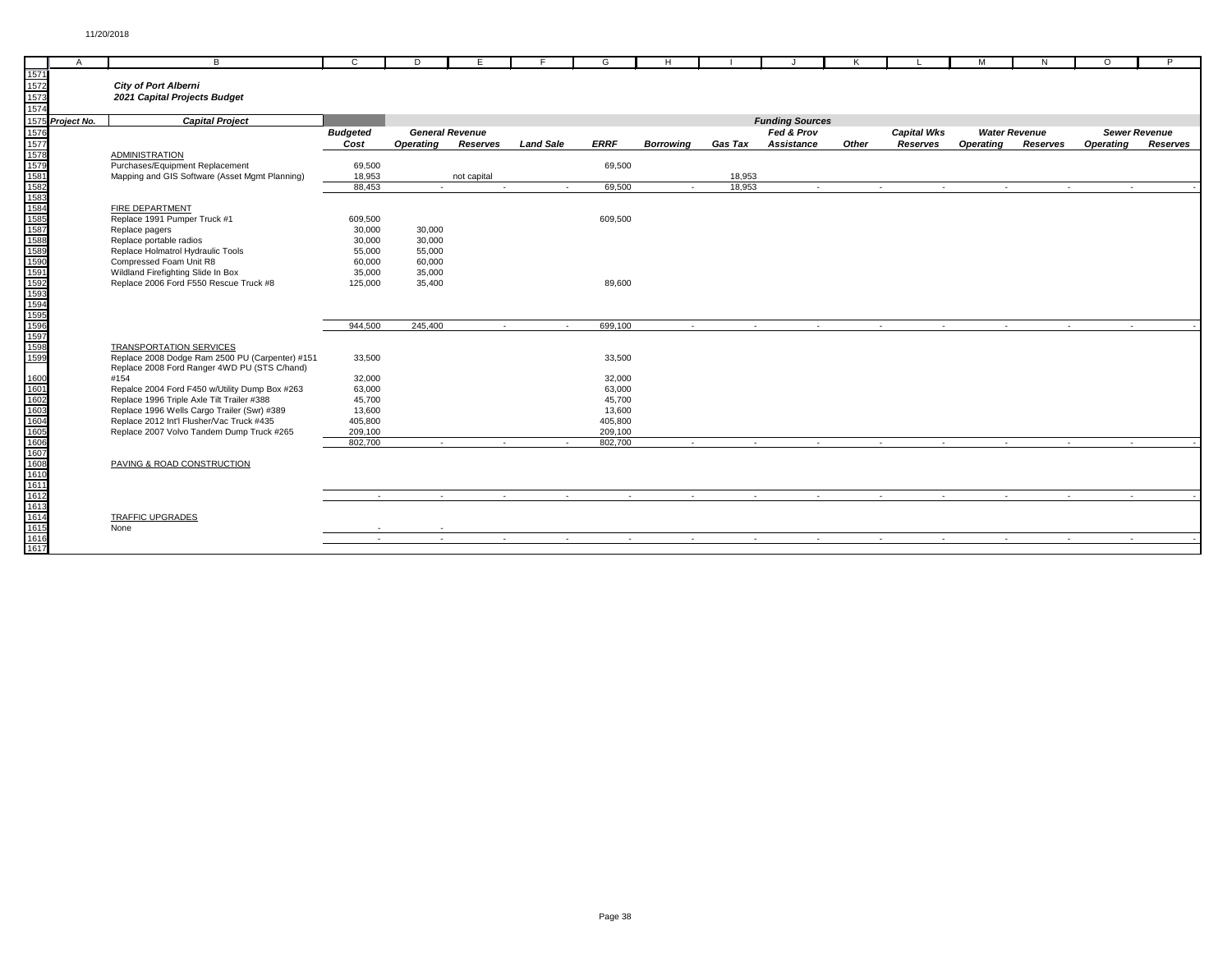|      | $\mathsf{A}$     | $\overline{B}$                           | $\mathbf{C}$    | D.               | F.                     |                  | G           | H                |                |                        |            |                    | M                | N                    | $\Omega$         | P.                   |
|------|------------------|------------------------------------------|-----------------|------------------|------------------------|------------------|-------------|------------------|----------------|------------------------|------------|--------------------|------------------|----------------------|------------------|----------------------|
| 1618 |                  |                                          |                 |                  |                        |                  |             |                  |                |                        |            |                    |                  |                      |                  |                      |
| 1619 |                  | <b>City of Port Alberni</b>              |                 |                  |                        |                  |             |                  |                |                        |            |                    |                  |                      |                  |                      |
| 1620 |                  | 2021 Capital Projects Budget             |                 |                  |                        |                  |             |                  |                |                        |            |                    |                  |                      |                  |                      |
| 1621 |                  |                                          |                 |                  |                        |                  |             |                  |                |                        |            |                    |                  |                      |                  |                      |
|      | 1622 Project No. | <b>Capital Project</b>                   |                 |                  |                        |                  |             |                  |                | <b>Funding Sources</b> |            |                    |                  |                      |                  |                      |
| 1623 |                  |                                          | <b>Budgeted</b> |                  | <b>General Revenue</b> |                  |             |                  |                | Fed & Prov             |            | <b>Capital Wks</b> |                  | <b>Water Revenue</b> |                  | <b>Sewer Revenue</b> |
|      |                  |                                          | Cost            | <b>Operating</b> | Reserves               | <b>Land Sale</b> | <b>ERRF</b> | <b>Borrowing</b> | Gas Tax        | <b>Assistance</b>      | Other      | Reserves           | <b>Operating</b> | Reserves             | <b>Operating</b> | Reserves             |
|      |                  | <b>STORM</b>                             |                 |                  |                        |                  |             |                  |                |                        |            |                    |                  |                      |                  |                      |
|      |                  | Replacements & Upgrades                  |                 |                  |                        |                  |             |                  |                |                        |            |                    |                  |                      |                  |                      |
|      |                  |                                          |                 |                  |                        |                  |             |                  |                |                        |            |                    |                  |                      |                  |                      |
|      |                  |                                          |                 |                  |                        |                  |             |                  |                |                        |            |                    |                  |                      |                  |                      |
|      |                  | New Main Installs                        |                 |                  |                        |                  |             |                  |                |                        |            |                    |                  |                      |                  |                      |
|      |                  |                                          |                 |                  |                        |                  |             |                  |                |                        |            |                    |                  |                      |                  |                      |
|      |                  |                                          | $\sim$          | $\sim$           | $\sim$                 | $\sim$           | $\sim$      | $\sim$           | $\sim$         | $\sim$                 | $\sim$     | $\sim$             | $\sim$           | $\sim$               | <b>Service</b>   |                      |
|      |                  |                                          |                 |                  |                        |                  |             |                  |                |                        |            |                    |                  |                      |                  |                      |
|      |                  | <b>WORKS-OTHER</b>                       |                 |                  |                        |                  |             |                  |                |                        |            |                    |                  |                      |                  |                      |
|      |                  | Victoria Quay Bridge Deck Rehabilitation | 200,000         | 200,000          |                        | Moved from 2017  |             |                  |                |                        |            |                    |                  |                      |                  |                      |
|      |                  |                                          |                 |                  |                        |                  |             |                  |                |                        |            |                    |                  |                      |                  |                      |
|      |                  |                                          |                 |                  |                        |                  |             |                  |                |                        |            |                    |                  |                      |                  |                      |
|      |                  |                                          |                 |                  |                        |                  |             |                  |                |                        |            |                    |                  |                      |                  |                      |
|      |                  | Garbage Carts                            | 570,700         |                  |                        |                  | 570,700     |                  |                |                        |            |                    |                  |                      |                  |                      |
|      |                  |                                          | 770,700         | 200,000          | $\sim$                 | $\sim$           | 570,700     | $\sim$           | <b>Section</b> | $\sim$                 | $\sim$ $-$ | $\sim$ 100 $\mu$   | $\sim 10^{-11}$  | $\sim$ $-$           | <b>Contract</b>  |                      |
|      |                  |                                          |                 |                  |                        |                  |             |                  |                |                        |            |                    |                  |                      |                  |                      |
|      |                  | <b>PARKS</b>                             |                 |                  |                        |                  |             |                  |                |                        |            |                    |                  |                      |                  |                      |
|      |                  |                                          |                 |                  |                        |                  |             |                  |                |                        |            |                    |                  |                      |                  |                      |
|      |                  |                                          | $\sim$          | $\sim$           | $\sim$                 | $\sim$           | $\sim$      | $\sim$           | $\sim$         | $\sim$                 | $\sim$     | $\sim$             | $\sim$           | $\sim$               | $\sim$           |                      |
|      |                  |                                          |                 |                  |                        |                  |             |                  |                |                        |            |                    |                  |                      |                  |                      |
|      |                  | <b>CULTURAL SERVICES</b>                 |                 |                  |                        |                  |             |                  |                |                        |            |                    |                  |                      |                  |                      |
|      |                  | McLean Mill Capital Projects             | 125,000         | 95,100           |                        |                  |             |                  |                |                        | 29,900     |                    |                  |                      |                  |                      |
|      |                  |                                          | 125,000         | 95.100           | $\sim$                 | $\sim$           | $\sim$      | $\sim$           | $\sim$         | $\sim$                 | 29,900     | $\sim$             | $\sim$           | $\sim$               | $\sim$           |                      |
|      |                  |                                          |                 |                  |                        |                  |             |                  |                |                        |            |                    |                  |                      |                  |                      |
|      |                  | PARKS, RECREATION & HERITAGE             |                 |                  |                        |                  |             |                  |                |                        |            |                    |                  |                      |                  |                      |
|      |                  | Aquatic Centre Pool Repairs              | 100,000         |                  |                        |                  |             |                  | 100,000        |                        |            |                    |                  |                      |                  |                      |
|      |                  | Replace 2006 Ford FE350 Pass Van #619    | 59,600          |                  | Moved fr 2019          |                  | 59,600      |                  |                |                        |            |                    |                  |                      |                  |                      |
|      |                  |                                          |                 |                  |                        |                  |             |                  |                |                        |            |                    |                  |                      |                  |                      |
|      |                  |                                          | 159,600         | $\sim$           | $\sim$                 | $\sim$           | 59,600      | $\sim$           | 100,000        | $\sim$                 | $\sim$     | $\sim$             | $\sim$           | $\sim$               | $\sim$           |                      |
|      |                  |                                          |                 |                  |                        |                  |             |                  |                |                        |            |                    |                  |                      |                  |                      |
|      |                  | <b>TOTAL GENERAL CAPITAL</b>             | 2,890,953       | 540,500          |                        | $\sim$           | 2,201,600   | $\sim$           | 118,953        | $\sim$                 | 29,900     |                    |                  |                      |                  |                      |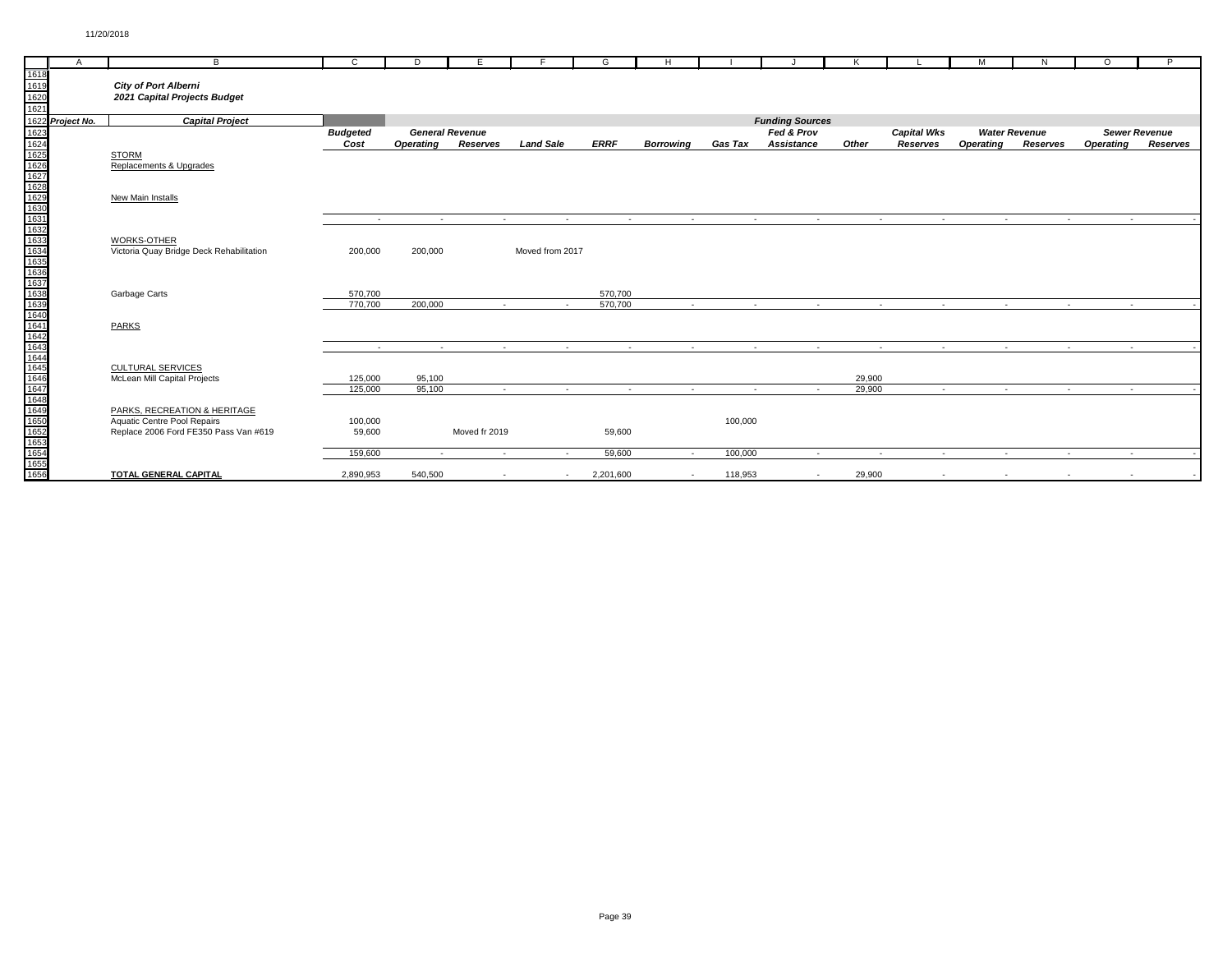|                                                                                                      | $\mathsf{A}$     | B                                                                                              | C               | D                  | E.                     | Е                | G              | H.                       |                |                        | K      |                          | м                | N                        | $\Omega$         | P                    |
|------------------------------------------------------------------------------------------------------|------------------|------------------------------------------------------------------------------------------------|-----------------|--------------------|------------------------|------------------|----------------|--------------------------|----------------|------------------------|--------|--------------------------|------------------|--------------------------|------------------|----------------------|
| 1657                                                                                                 |                  |                                                                                                |                 |                    |                        |                  |                |                          |                |                        |        |                          |                  |                          |                  |                      |
| 1658<br>1659                                                                                         |                  |                                                                                                |                 |                    |                        |                  |                |                          |                |                        |        |                          |                  |                          |                  |                      |
|                                                                                                      |                  | <b>City of Port Alberni</b>                                                                    |                 |                    |                        |                  |                |                          |                |                        |        |                          |                  |                          |                  |                      |
| 1660<br>1661                                                                                         |                  | 2021 Capital Projects Budget                                                                   |                 |                    |                        |                  |                |                          |                |                        |        |                          |                  |                          |                  |                      |
|                                                                                                      |                  |                                                                                                |                 |                    |                        |                  |                |                          |                |                        |        |                          |                  |                          |                  |                      |
|                                                                                                      | 1662 Project No. | <b>Capital Project</b>                                                                         |                 |                    |                        |                  |                |                          |                | <b>Funding Sources</b> |        |                          |                  |                          |                  |                      |
| 1663<br>1664<br>1665<br>1666<br>1667<br>1668                                                         |                  |                                                                                                | <b>Budgeted</b> |                    | <b>General Revenue</b> |                  |                |                          |                | Fed & Prov             |        | <b>Capital Wks</b>       |                  | <b>Water Revenue</b>     |                  | <b>Sewer Revenue</b> |
|                                                                                                      |                  |                                                                                                | Cost            | <b>Operating</b>   | Reserves               | <b>Land Sale</b> | <b>ERRF</b>    | <b>Borrowina</b>         | <b>Gas Tax</b> | <b>Assistance</b>      | Other  | Reserves                 | <b>Operating</b> | <b>Reserves</b>          | <b>Operating</b> | Reserves             |
|                                                                                                      |                  | <b>WATER WORKS</b>                                                                             |                 |                    |                        |                  |                |                          |                |                        |        |                          |                  |                          |                  |                      |
|                                                                                                      |                  |                                                                                                |                 |                    |                        |                  |                |                          |                |                        |        |                          |                  |                          |                  |                      |
|                                                                                                      |                  | Main Renewals & Upgrades                                                                       |                 |                    |                        |                  |                |                          |                |                        |        |                          |                  |                          |                  |                      |
|                                                                                                      |                  | Dead Ends & Distribution Upgrades<br>5th Ave-Morton St to Maitland St 200m 150mm (ptp,         |                 |                    |                        |                  |                |                          |                |                        |        |                          |                  |                          |                  |                      |
|                                                                                                      |                  | wtr)                                                                                           | 82,000          |                    | Moved fr 2018          |                  |                |                          |                |                        |        |                          | 82,000           |                          |                  |                      |
|                                                                                                      |                  | Dunbar St-10th Ave to 11th Ave loop 200mm                                                      | 100,000         |                    | Moved fr 2018          |                  |                |                          |                |                        |        |                          | 100,000          |                          |                  |                      |
|                                                                                                      |                  |                                                                                                |                 |                    |                        |                  |                |                          |                |                        |        |                          |                  |                          |                  |                      |
|                                                                                                      |                  |                                                                                                |                 |                    |                        |                  |                |                          |                |                        |        |                          |                  |                          |                  |                      |
|                                                                                                      |                  |                                                                                                |                 |                    |                        |                  |                |                          |                |                        |        |                          |                  |                          |                  |                      |
|                                                                                                      |                  | Installations                                                                                  |                 |                    |                        |                  |                |                          |                |                        |        |                          |                  |                          |                  |                      |
|                                                                                                      |                  |                                                                                                |                 |                    |                        |                  |                |                          |                |                        |        |                          |                  |                          |                  |                      |
|                                                                                                      |                  | Treatment, Pumping & Metering                                                                  |                 |                    |                        |                  |                |                          |                |                        |        |                          |                  |                          |                  |                      |
|                                                                                                      |                  | Water Meter Replacement Program 6 yrs                                                          |                 | 400,000 began 2017 |                        |                  |                |                          |                |                        |        |                          | 400,000          |                          |                  |                      |
|                                                                                                      |                  |                                                                                                |                 |                    |                        |                  |                |                          |                |                        |        |                          |                  |                          |                  |                      |
|                                                                                                      |                  | TOTAL WATER CAPITAL                                                                            | 582,000         | $\sim$             | $\sim$ $-$             | $\sim$           | $\sim 10^{-1}$ | $\sim$ $-$               | $\sim 10^{-1}$ | $\sim$                 |        | $\sim 10^{-1}$<br>$\sim$ | 582,000          | $\sim$                   | <b>Contract</b>  |                      |
|                                                                                                      |                  |                                                                                                |                 |                    |                        |                  |                |                          |                |                        |        |                          |                  |                          |                  |                      |
|                                                                                                      |                  | <b>SEWER SYSTEM</b>                                                                            |                 |                    |                        |                  |                |                          |                |                        |        |                          |                  |                          |                  |                      |
|                                                                                                      |                  |                                                                                                |                 |                    |                        |                  |                |                          |                |                        |        |                          |                  |                          |                  |                      |
|                                                                                                      |                  | Renewals / Relines                                                                             |                 |                    |                        |                  |                |                          |                |                        |        |                          |                  |                          |                  |                      |
|                                                                                                      |                  | Small Capital Main Replacements                                                                |                 |                    |                        |                  |                |                          |                |                        |        |                          |                  |                          |                  |                      |
| 1669<br>1671<br>1671<br>1673<br>1675<br>1675<br>1676<br>1677<br>1678<br>1680<br>1680<br>1680<br>1680 |                  | 10th Ave-Dry Creek to Argyle St 250m 250mm<br>Harbour Rd Trunk Sewer Replacement Coal Creek to | 200,000         |                    | Moved fr 2018          |                  |                |                          |                |                        |        |                          |                  |                          | 200,000          |                      |
|                                                                                                      |                  | Argyle                                                                                         | 350,000         |                    | Moved fr 2018          |                  |                |                          |                |                        |        |                          |                  |                          | 350,000          |                      |
|                                                                                                      |                  |                                                                                                |                 |                    |                        |                  |                |                          |                |                        |        |                          |                  |                          |                  |                      |
|                                                                                                      |                  | New Sewer Installs                                                                             |                 |                    |                        |                  |                |                          |                |                        |        |                          |                  |                          |                  |                      |
|                                                                                                      |                  |                                                                                                |                 |                    |                        |                  |                |                          |                |                        |        |                          |                  |                          |                  |                      |
|                                                                                                      |                  |                                                                                                |                 |                    |                        |                  |                |                          |                |                        |        |                          |                  |                          |                  |                      |
|                                                                                                      |                  | Treatment & Pumping                                                                            |                 |                    |                        |                  |                |                          |                |                        |        |                          |                  |                          |                  |                      |
|                                                                                                      |                  |                                                                                                |                 |                    |                        |                  |                |                          |                |                        |        |                          |                  |                          |                  |                      |
|                                                                                                      |                  | TOTAL SEWER CAPITAL                                                                            | 550,000         | $\sim$             | $\sim$                 | $\sim$           | $\sim$         | $\sim$                   | $\sim$         | $\sim$                 |        | $\sim$<br>$\sim$         | $\sim$           | $\sim$                   | 550,000          |                      |
| 1687<br>1688<br>1689<br>1699<br>1691<br>1692<br>1693<br>1694<br>1695<br>1696                         |                  | TOTAL 2021 CAPITAL                                                                             | 4,022,953       | 540,500            | $\sim$                 | $\sim$           | 2,201,600      | $\overline{\phantom{a}}$ | 118,953        | $\sim$                 | 29,900 | $\sim$                   | 582,000          | $\overline{\phantom{a}}$ | 550,000          |                      |
|                                                                                                      |                  |                                                                                                |                 |                    |                        |                  |                |                          |                |                        |        |                          |                  |                          |                  |                      |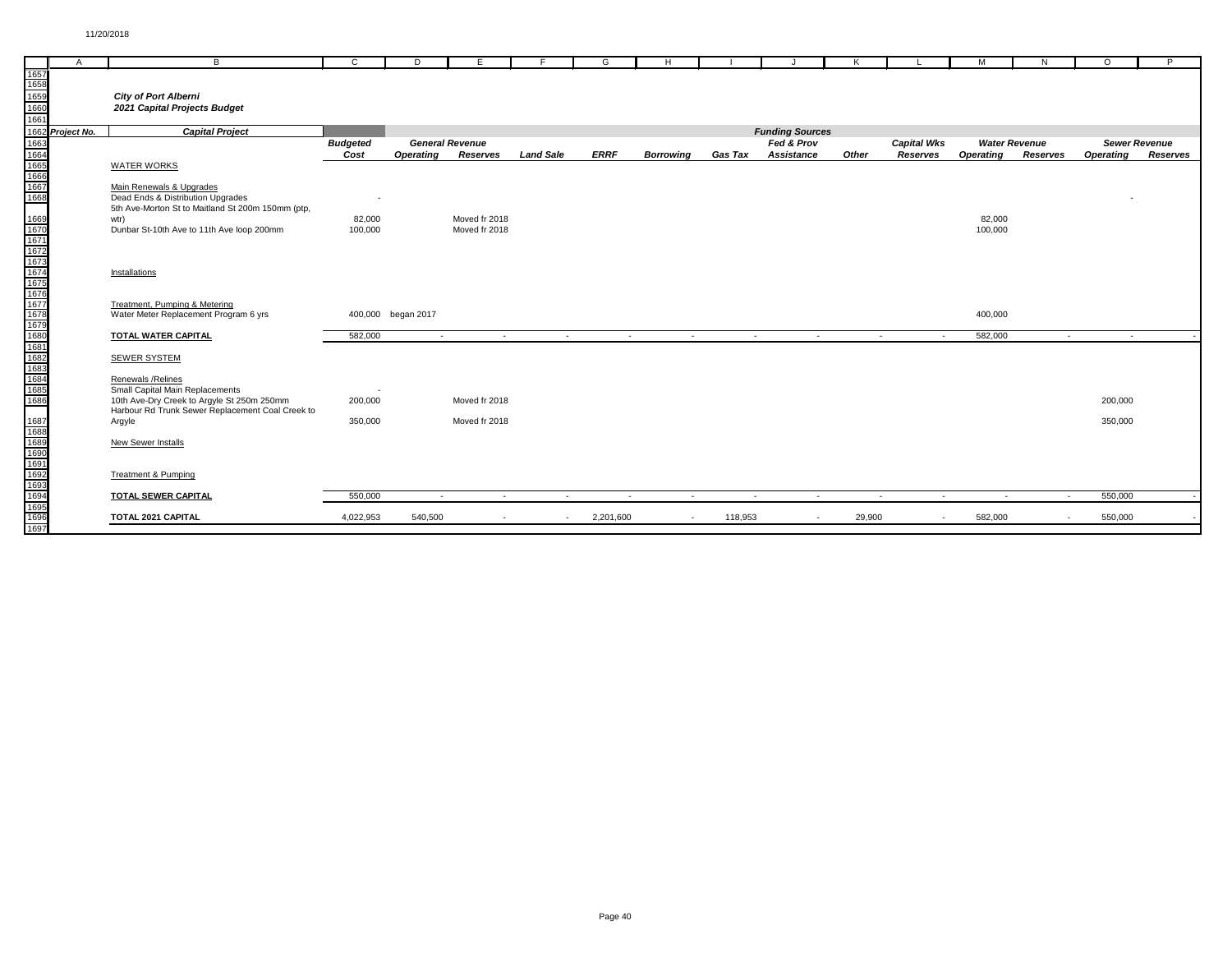|      | A                | B                                              | C               | D                | E                      |                                        | G              | H                |                          |                        |       |                                    | M                | N.                   | $\circ$          | P                    |
|------|------------------|------------------------------------------------|-----------------|------------------|------------------------|----------------------------------------|----------------|------------------|--------------------------|------------------------|-------|------------------------------------|------------------|----------------------|------------------|----------------------|
| 1698 |                  |                                                |                 |                  |                        |                                        |                |                  |                          |                        |       |                                    |                  |                      |                  |                      |
|      |                  |                                                |                 |                  |                        |                                        |                |                  |                          |                        |       |                                    |                  |                      |                  |                      |
| 1699 |                  | <b>City of Port Alberni</b>                    |                 |                  |                        |                                        |                |                  |                          |                        |       |                                    |                  |                      |                  |                      |
| 1700 |                  | 2022 Capital Projects Budget                   |                 |                  |                        |                                        |                |                  |                          |                        |       |                                    |                  |                      |                  |                      |
| 1701 |                  |                                                |                 |                  |                        |                                        |                |                  |                          |                        |       |                                    |                  |                      |                  |                      |
|      | 1702 Project No. | <b>Capital Project</b>                         |                 |                  |                        |                                        |                |                  |                          | <b>Funding Sources</b> |       |                                    |                  |                      |                  |                      |
| 1703 |                  |                                                | <b>Budgeted</b> |                  | <b>General Revenue</b> |                                        |                |                  |                          | Fed & Prov             |       | <b>Capital Wks</b>                 |                  | <b>Water Revenue</b> |                  | <b>Sewer Revenue</b> |
|      |                  |                                                | Cost            | <b>Operating</b> | Reserves               | <b>Land Sale</b>                       | <b>ERRF</b>    | <b>Borrowina</b> | Gas Tax                  | <b>Assistance</b>      | Other | Reserves                           | <b>Operating</b> | Reserves             | <b>Operating</b> | Reserves             |
|      |                  | <b>ADMINISTRATION</b>                          |                 |                  |                        |                                        |                |                  |                          |                        |       |                                    |                  |                      |                  |                      |
|      |                  | Purchases/Equipment Replacement                | 71,600          |                  |                        |                                        | 71,600         |                  |                          |                        |       |                                    |                  |                      |                  |                      |
|      |                  | <b>ERP Replacement</b>                         | 500,000         | 250,000          |                        |                                        | 250,000        |                  |                          |                        |       |                                    |                  |                      |                  |                      |
|      |                  | Mapping and GIS Software (Asset Mgmt Planning) | 19,522          |                  | not capital            |                                        |                |                  | 19,522                   |                        |       |                                    |                  |                      |                  |                      |
|      |                  |                                                | 591,122         | 250,000          | $\sim$                 | $\sim$                                 | 321,600        | $\sim$           | 19,522                   | $\sim$                 |       | $\sim$<br>$\sim$                   | $\sim$           | $\sim$               | <b>Section</b>   |                      |
|      |                  |                                                |                 |                  |                        |                                        |                |                  |                          |                        |       |                                    |                  |                      |                  |                      |
|      |                  | FIRE DEPARTMENT                                |                 |                  |                        |                                        |                |                  |                          |                        |       |                                    |                  |                      |                  |                      |
|      |                  | No capital projects                            |                 |                  |                        |                                        |                |                  |                          |                        |       |                                    |                  |                      |                  |                      |
|      |                  |                                                |                 |                  |                        |                                        |                |                  |                          |                        |       |                                    |                  |                      |                  |                      |
|      |                  |                                                |                 |                  |                        |                                        |                |                  |                          |                        |       |                                    |                  |                      |                  |                      |
|      |                  |                                                |                 |                  |                        |                                        |                |                  |                          |                        |       |                                    |                  |                      |                  |                      |
|      |                  |                                                | $\sim$          | $\sim$           | $\sim$                 | $\sim$                                 | $\sim$         | $\sim$           | $\sim$                   | $\sim$                 |       | $\sim$<br>$\sim$                   | $\sim$           | $\sim$               | <b>COL</b>       |                      |
|      |                  |                                                |                 |                  |                        |                                        |                |                  |                          |                        |       |                                    |                  |                      |                  |                      |
|      |                  | <b>TRANSPORTATION SERVICES</b>                 |                 |                  |                        |                                        |                |                  |                          |                        |       |                                    |                  |                      |                  |                      |
|      |                  | Replace 2002 Volvo Tandem Dump Truck #262      | 184,700         |                  |                        |                                        | 184,700        |                  |                          |                        |       |                                    |                  |                      |                  |                      |
|      |                  | Replace 2009 Case 580 Sm Backhoe #303          | 137,100         |                  |                        |                                        | 137,100        |                  |                          |                        |       |                                    |                  |                      |                  |                      |
|      |                  | Replace 1997 Big 40 Diesel Miller Welder #393  | 18,500          |                  |                        |                                        | 18,500         |                  |                          |                        |       |                                    |                  |                      |                  |                      |
|      |                  | Replace 2007 Ford F350 Pickup (Carpenter) #622 | 37,500          |                  |                        |                                        | 37,500         |                  |                          |                        |       |                                    |                  |                      |                  |                      |
|      |                  |                                                |                 |                  |                        |                                        |                |                  |                          |                        |       |                                    |                  |                      |                  |                      |
|      |                  |                                                |                 |                  |                        |                                        |                |                  |                          |                        |       |                                    |                  |                      |                  |                      |
|      |                  |                                                |                 |                  |                        |                                        |                |                  |                          |                        |       |                                    |                  |                      |                  |                      |
|      |                  |                                                | 377,800         | $\sim$ $-$       |                        | $\sim$ $-$<br><b>Contract Contract</b> | 377,800        | <b>Service</b>   | <b>Contract Contract</b> | $\sim$                 |       | <b>Contract Contract</b><br>$\sim$ | $\sim 10^{-10}$  | $\sim$ $-$           | <b>Service</b>   |                      |
|      |                  |                                                |                 |                  |                        |                                        |                |                  |                          |                        |       |                                    |                  |                      |                  |                      |
|      |                  | PAVING & ROAD CONSTRUCTION                     |                 |                  |                        |                                        |                |                  |                          |                        |       |                                    |                  |                      |                  |                      |
|      |                  |                                                |                 |                  |                        |                                        |                |                  |                          |                        |       |                                    |                  |                      |                  |                      |
|      |                  |                                                |                 |                  |                        |                                        |                |                  |                          |                        |       |                                    |                  |                      |                  |                      |
|      |                  |                                                | $\sim 100$      | $\sim$           | $\sim$                 | $\sim$                                 | $\sim 10^{-1}$ | $\sim$           | $\sim 10^{-11}$          | $\sim$                 |       | $\sim 10^{-11}$<br>$\sim$          | $\sim 10^{-11}$  | $\sim$               | <b>Service</b>   |                      |
|      |                  |                                                |                 |                  |                        |                                        |                |                  |                          |                        |       |                                    |                  |                      |                  |                      |
|      |                  | <b>TRAFFIC UPGRADES</b>                        |                 |                  |                        |                                        |                |                  |                          |                        |       |                                    |                  |                      |                  |                      |
|      |                  | None                                           |                 |                  |                        |                                        |                |                  |                          |                        |       |                                    |                  |                      |                  |                      |
|      |                  |                                                | $\sim$          | $\sim$           | <b>Section</b>         | $\sim$                                 | <b>Service</b> | $\sim$           | <b>Service</b>           | $\sim$                 |       | <b>Service</b><br>$\sim$           | <b>Service</b>   | $\sim$               |                  |                      |
|      |                  |                                                |                 |                  |                        |                                        |                |                  |                          |                        |       |                                    |                  |                      |                  |                      |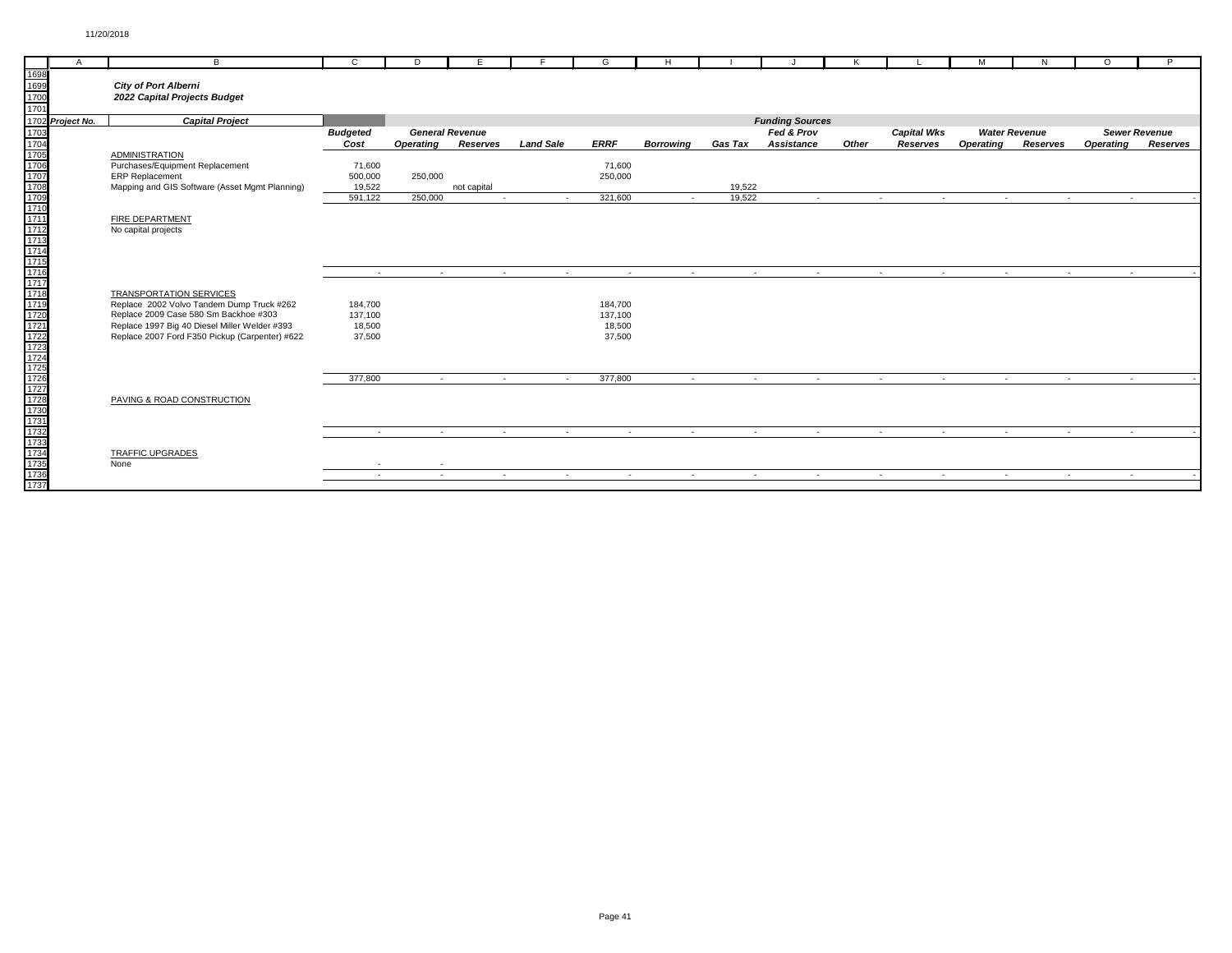|              | $\overline{A}$   | B                                          | $\mathsf{C}$    | D                | E                      | F                | G               | H                |                 |                        |        |                          | M                | N                    | $\circ$          | P                    |
|--------------|------------------|--------------------------------------------|-----------------|------------------|------------------------|------------------|-----------------|------------------|-----------------|------------------------|--------|--------------------------|------------------|----------------------|------------------|----------------------|
| 1738         |                  |                                            |                 |                  |                        |                  |                 |                  |                 |                        |        |                          |                  |                      |                  |                      |
| 1739<br>1739 |                  | <b>City of Port Alberni</b>                |                 |                  |                        |                  |                 |                  |                 |                        |        |                          |                  |                      |                  |                      |
|              |                  | 2022 Capital Projects Budget               |                 |                  |                        |                  |                 |                  |                 |                        |        |                          |                  |                      |                  |                      |
| 1741         |                  |                                            |                 |                  |                        |                  |                 |                  |                 |                        |        |                          |                  |                      |                  |                      |
|              | 1742 Project No. | <b>Capital Project</b>                     |                 |                  |                        |                  |                 |                  |                 | <b>Funding Sources</b> |        |                          |                  |                      |                  |                      |
|              |                  |                                            | <b>Budgeted</b> |                  | <b>General Revenue</b> |                  |                 |                  |                 | Fed & Prov             |        | <b>Capital Wks</b>       |                  | <b>Water Revenue</b> |                  | <b>Sewer Revenue</b> |
|              |                  |                                            | Cost            | <b>Operating</b> | Reserves               | <b>Land Sale</b> | <b>ERRF</b>     | <b>Borrowina</b> | <b>Gas Tax</b>  | <b>Assistance</b>      | Other  | Reserves                 | <b>Operating</b> | Reserves             | <b>Operating</b> | Reserves             |
|              |                  | <b>STORM</b>                               |                 |                  |                        |                  |                 |                  |                 |                        |        |                          |                  |                      |                  |                      |
|              |                  | Replacements & Upgrades                    |                 |                  |                        |                  |                 |                  |                 |                        |        |                          |                  |                      |                  |                      |
|              |                  |                                            |                 |                  |                        |                  |                 |                  |                 |                        |        |                          |                  |                      |                  |                      |
|              |                  | New Main Installs                          |                 |                  |                        |                  |                 |                  |                 |                        |        |                          |                  |                      |                  |                      |
|              |                  |                                            |                 |                  |                        |                  |                 |                  |                 |                        |        |                          |                  |                      |                  |                      |
|              |                  |                                            | $\sim$          | $\sim$           | $\sim$                 | $\sim$           | $\sim$          | $\sim$           | $\sim$          | $\sim$                 |        | $\sim$<br>$\sim$         | $\sim$           | $\sim$               | <b>Section</b>   |                      |
|              |                  |                                            |                 |                  |                        |                  |                 |                  |                 |                        |        |                          |                  |                      |                  |                      |
|              |                  | WORKS-OTHER                                |                 |                  |                        |                  |                 |                  |                 |                        |        |                          |                  |                      |                  |                      |
|              |                  |                                            |                 |                  |                        |                  |                 |                  |                 |                        |        |                          |                  |                      |                  |                      |
|              |                  |                                            |                 |                  |                        |                  |                 |                  |                 |                        |        |                          |                  |                      |                  |                      |
|              |                  |                                            |                 |                  |                        |                  |                 |                  |                 |                        |        |                          |                  |                      |                  |                      |
|              |                  |                                            |                 |                  |                        |                  |                 |                  |                 |                        |        |                          |                  |                      |                  |                      |
|              |                  |                                            |                 |                  |                        |                  |                 |                  |                 |                        |        |                          |                  |                      |                  |                      |
|              |                  |                                            | <b>Contract</b> | <b>Contract</b>  | <b>Contract</b>        | $\sim$           | $\sim 10^{-11}$ | $\sim$ $-$       | $\sim 10^{-11}$ | $\sim$ $-$             |        | <b>Service</b><br>$\sim$ | <b>Contract</b>  | <b>Service</b>       |                  | <b>Service</b>       |
|              |                  |                                            |                 |                  |                        |                  |                 |                  |                 |                        |        |                          |                  |                      |                  |                      |
|              |                  | <b>PARKS</b>                               |                 |                  |                        |                  |                 |                  |                 |                        |        |                          |                  |                      |                  |                      |
|              |                  |                                            |                 | $\sim$           |                        |                  |                 |                  |                 |                        |        |                          |                  |                      |                  |                      |
|              |                  |                                            | a.              | $\sim$           | $\sim$                 | $\sim$           |                 | $\sim$<br>$\sim$ | $\sim$          | $\sim$                 |        | $\sim$<br>$\sim$         | $\sim$           | $\sim$               | <b>COL</b>       |                      |
|              |                  |                                            |                 |                  |                        |                  |                 |                  |                 |                        |        |                          |                  |                      |                  |                      |
|              |                  | CULTURAL SERVICES                          |                 |                  |                        |                  |                 |                  |                 |                        |        |                          |                  |                      |                  |                      |
|              |                  | McLean Mill Capital Projects               | 125,000         | 95,100           |                        |                  |                 |                  |                 |                        | 29,900 |                          |                  |                      |                  |                      |
|              |                  |                                            | 125,000         | 95,100           | $\sim$                 | $\sim$           | <b>Section</b>  | $\sim$           | $\sim$          | $\sim$                 | 29,900 | $\sim$                   | $\sim$           | $\sim$               |                  | $\sim 10$            |
|              |                  |                                            |                 |                  |                        |                  |                 |                  |                 |                        |        |                          |                  |                      |                  |                      |
|              |                  | PARKS, RECREATION & HERITAGE               |                 |                  |                        |                  |                 |                  |                 |                        |        |                          |                  |                      |                  |                      |
|              |                  | Echo Kitchen Upgrade to Code/Insurance Req |                 |                  |                        |                  |                 |                  |                 |                        |        |                          |                  |                      |                  |                      |
|              |                  | Echo Cedar Room Floor                      |                 |                  |                        |                  |                 |                  |                 |                        |        |                          |                  |                      |                  |                      |
|              |                  |                                            |                 |                  |                        |                  |                 |                  |                 |                        |        |                          |                  |                      |                  |                      |
|              |                  |                                            |                 |                  |                        |                  |                 |                  |                 |                        |        |                          |                  |                      |                  |                      |
|              |                  |                                            | $\sim$          | $\sim$           | $\sim$ $-$             | $\sim$           | $\sim$          | $\sim$           | $\sim$          | $\sim$                 |        | $\sim$<br>$\sim$         | $\sim$           | $\sim$               | <b>Contract</b>  |                      |
|              |                  |                                            |                 |                  |                        |                  |                 |                  |                 |                        |        |                          |                  |                      |                  |                      |
|              |                  | TOTAL GENERAL CAPITAL                      | 1,093,922       | 345,100          | $\sim$                 | $\sim$           | 699,400         | $\sim$           | 19,522          | $\sim$                 | 29,900 | $\sim$                   | $\sim$           | $\sim$               | $\sim$           |                      |
|              |                  |                                            |                 |                  |                        |                  |                 |                  |                 |                        |        |                          |                  |                      |                  |                      |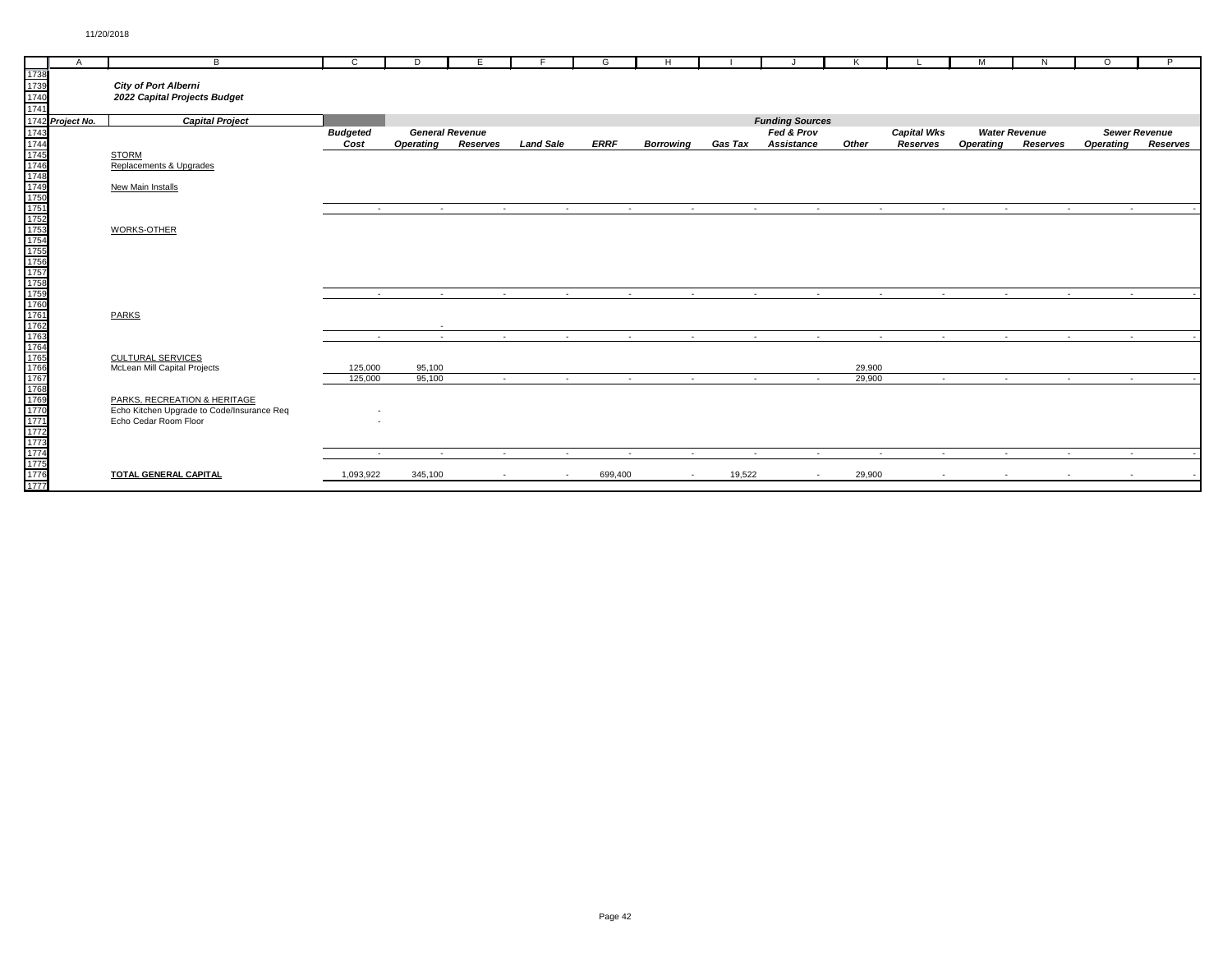|                                                                                                      | $\overline{A}$   | B                                             | $\mathsf{C}$    | D                | E                      | F                | G       | H                        |                |                          | K      |                    | м                | N                    | $\Omega$         | P                    |
|------------------------------------------------------------------------------------------------------|------------------|-----------------------------------------------|-----------------|------------------|------------------------|------------------|---------|--------------------------|----------------|--------------------------|--------|--------------------|------------------|----------------------|------------------|----------------------|
| 1778                                                                                                 |                  |                                               |                 |                  |                        |                  |         |                          |                |                          |        |                    |                  |                      |                  |                      |
| 1779<br>1780                                                                                         |                  | City of Port Alberni                          |                 |                  |                        |                  |         |                          |                |                          |        |                    |                  |                      |                  |                      |
|                                                                                                      |                  | 2022 Capital Projects Budget                  |                 |                  |                        |                  |         |                          |                |                          |        |                    |                  |                      |                  |                      |
| 1781                                                                                                 |                  |                                               |                 |                  |                        |                  |         |                          |                |                          |        |                    |                  |                      |                  |                      |
|                                                                                                      | 1782 Project No. | <b>Capital Project</b>                        |                 |                  |                        |                  |         |                          |                | <b>Funding Sources</b>   |        |                    |                  |                      |                  |                      |
|                                                                                                      |                  |                                               | <b>Budgeted</b> |                  | <b>General Revenue</b> |                  |         |                          |                | Fed & Prov               |        | <b>Capital Wks</b> |                  | <b>Water Revenue</b> |                  | <b>Sewer Revenue</b> |
| 1783<br>1784<br>1785<br>1786<br>1787<br>1788<br>1789                                                 |                  |                                               | Cost            | <b>Operating</b> | Reserves               | <b>Land Sale</b> | ERRF    | <b>Borrowing</b>         | <b>Gas Tax</b> | Assistance               | Other  | Reserves           | <b>Operating</b> | Reserves             | <b>Operating</b> | Reserves             |
|                                                                                                      |                  | <b>WATER WORKS</b>                            |                 |                  |                        |                  |         |                          |                |                          |        |                    |                  |                      |                  |                      |
|                                                                                                      |                  |                                               |                 |                  |                        |                  |         |                          |                |                          |        |                    |                  |                      |                  |                      |
|                                                                                                      |                  | Main Renewals & Upgrades                      |                 |                  |                        |                  |         |                          |                |                          |        |                    |                  |                      |                  |                      |
|                                                                                                      |                  | Dead Ends & Distribution Upgrades             |                 |                  |                        |                  |         |                          |                |                          |        |                    |                  |                      |                  |                      |
|                                                                                                      |                  | River Road Main 2,400m 350AC Phase 1          | 200,000         |                  | Moved fr 2018          |                  |         |                          |                |                          |        |                    | 200,000          |                      |                  |                      |
|                                                                                                      |                  | River Road Main 2.400m 350AC Phase 2          | 200,000         |                  | Moved fr 2018          |                  |         |                          |                |                          |        |                    | 200.000          |                      |                  |                      |
|                                                                                                      |                  | Argyle St-1st Ave to 3rd Ave Phase 1 200m     |                 |                  |                        |                  |         |                          |                |                          |        |                    |                  |                      |                  |                      |
|                                                                                                      |                  | (ptp,st,wtr)                                  | 80,000          |                  | Moved fr 2018          |                  |         |                          |                |                          |        |                    | 80,000           |                      |                  |                      |
|                                                                                                      |                  |                                               |                 |                  |                        |                  |         |                          |                |                          |        |                    |                  |                      |                  |                      |
|                                                                                                      |                  |                                               |                 |                  |                        |                  |         |                          |                |                          |        |                    |                  |                      |                  |                      |
|                                                                                                      |                  |                                               |                 |                  |                        |                  |         |                          |                |                          |        |                    |                  |                      |                  |                      |
|                                                                                                      |                  | Installations                                 |                 |                  |                        |                  |         |                          |                |                          |        |                    |                  |                      |                  |                      |
|                                                                                                      |                  |                                               |                 |                  |                        |                  |         |                          |                |                          |        |                    |                  |                      |                  |                      |
|                                                                                                      |                  |                                               |                 |                  |                        |                  |         |                          |                |                          |        |                    |                  |                      |                  |                      |
|                                                                                                      |                  | Treatment, Pumping & Metering                 |                 |                  |                        |                  |         |                          |                |                          |        |                    |                  |                      |                  |                      |
|                                                                                                      |                  |                                               |                 |                  |                        |                  |         |                          |                |                          |        |                    |                  |                      |                  |                      |
| 1791<br>1792<br>1794<br>1795<br>1796<br>1797<br>1798<br>1799<br>1800<br>1802<br>1802<br>1803<br>1804 |                  | TOTAL WATER CAPITAL                           | 480,000         | $\sim$           | $\sim$                 | $\sim$           | $\sim$  | $\sim$                   | $\sim$         | $\sim$                   |        | $\sim$<br>$\sim$   | 480,000          | $\sim$               | $\sim$           |                      |
|                                                                                                      |                  |                                               |                 |                  |                        |                  |         |                          |                |                          |        |                    |                  |                      |                  |                      |
|                                                                                                      |                  | <b>SEWER SYSTEM</b>                           |                 |                  |                        |                  |         |                          |                |                          |        |                    |                  |                      |                  |                      |
|                                                                                                      |                  |                                               |                 |                  |                        |                  |         |                          |                |                          |        |                    |                  |                      |                  |                      |
|                                                                                                      |                  | Renewals / Relines                            |                 |                  |                        |                  |         |                          |                |                          |        |                    |                  |                      |                  |                      |
|                                                                                                      |                  | Small Capital Main Replacements               |                 |                  |                        |                  |         |                          |                |                          |        |                    |                  |                      |                  |                      |
|                                                                                                      |                  | Maitland St-Wood Ave to Kendall St 225m 250mm |                 |                  |                        |                  |         |                          |                |                          |        |                    |                  |                      |                  |                      |
|                                                                                                      |                  | PVC (ptp st, sani)                            | 160,000         |                  | Moved fr 2018          |                  |         |                          |                |                          |        |                    |                  |                      | 160,000          |                      |
|                                                                                                      |                  |                                               |                 |                  |                        |                  |         |                          |                |                          |        |                    |                  |                      |                  |                      |
|                                                                                                      |                  |                                               |                 |                  |                        |                  |         |                          |                |                          |        |                    |                  |                      |                  |                      |
|                                                                                                      |                  | <b>New Sewer Installs</b>                     |                 |                  |                        |                  |         |                          |                |                          |        |                    |                  |                      |                  |                      |
|                                                                                                      |                  |                                               |                 |                  |                        |                  |         |                          |                |                          |        |                    |                  |                      |                  |                      |
|                                                                                                      |                  |                                               |                 |                  |                        |                  |         |                          |                |                          |        |                    |                  |                      |                  |                      |
|                                                                                                      |                  | Treatment & Pumping                           |                 |                  |                        |                  |         |                          |                |                          |        |                    |                  |                      |                  |                      |
|                                                                                                      |                  | <b>TOTAL SEWER CAPITAL</b>                    | 160,000         | $\sim$           | $\sim$                 | $\sim$           | $\sim$  | $\sim$                   | $\sim$         |                          |        | $\sim$             | $\sim$           | $\sim$               | 160,000          |                      |
| 1807<br>1808<br>1809<br>1810<br>1811<br>1813<br>1813<br>1814<br>1815                                 |                  |                                               |                 |                  |                        |                  |         |                          |                | $\sim$                   |        | $\sim$             |                  |                      |                  |                      |
| 1817                                                                                                 |                  | TOTAL 2022 CAPITAL                            | 1,733,922       | 345,100          |                        | $\sim$           | 699,400 | $\overline{\phantom{a}}$ | 19,522         | $\overline{\phantom{a}}$ | 29,900 | $\sim$             | 480,000          | $\sim$               | 160,000          |                      |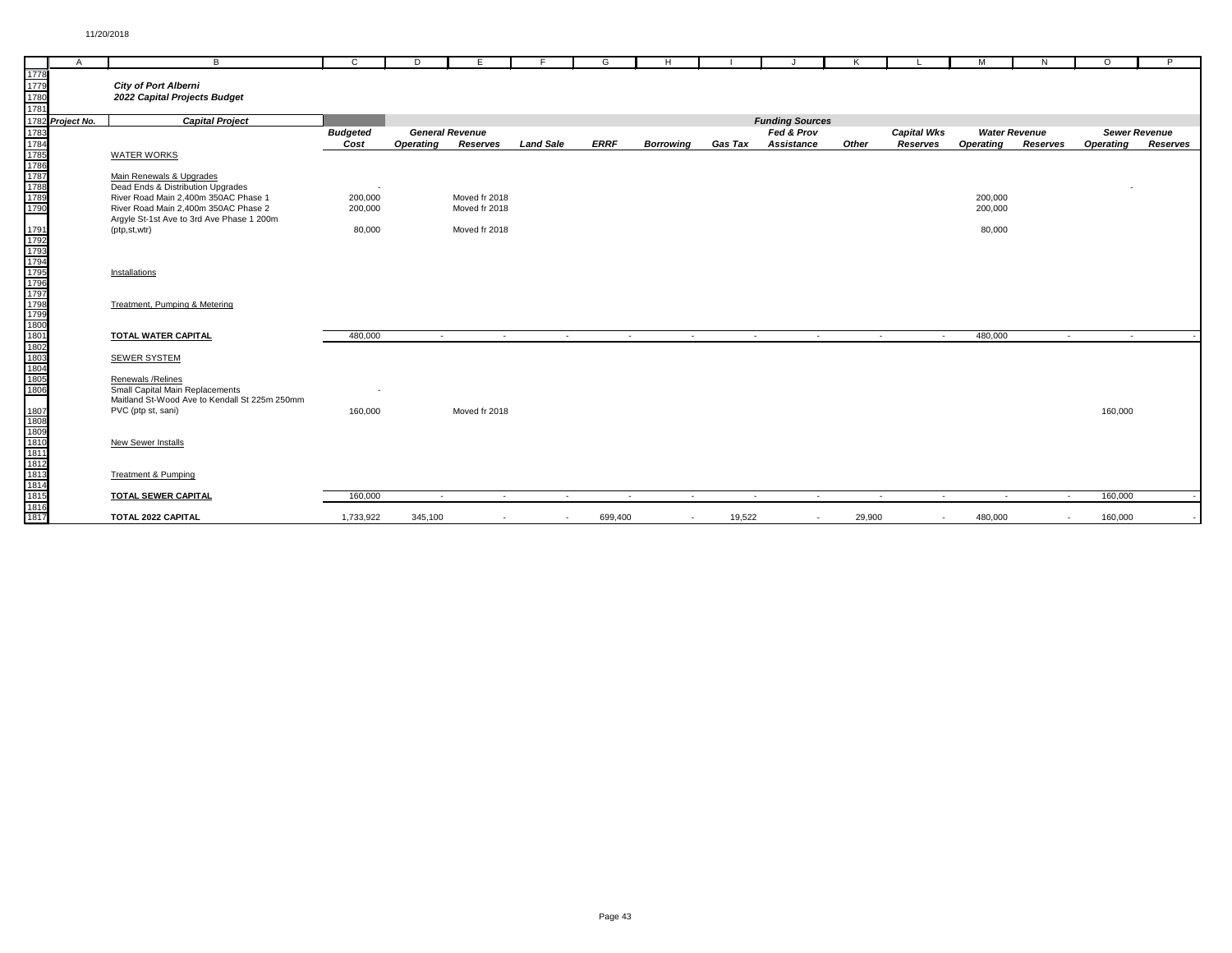|                    | 1                                 | $\mathbf{2}$    | 3                          | 4               | 5                                  | $6\phantom{1}6$ |                           | 8                   | 9                     | 10              |
|--------------------|-----------------------------------|-----------------|----------------------------|-----------------|------------------------------------|-----------------|---------------------------|---------------------|-----------------------|-----------------|
|                    | <b>NET ACTUAL</b><br><b>VALUE</b> |                 | <b>TAX</b><br><b>SHARE</b> |                 | <b>PERCENT TAX</b><br><b>SHARE</b> |                 | <b>EFFECTIVE TAX RATE</b> | <b>PER THOUSAND</b> | <b>CLASS MULTIPLE</b> |                 |
|                    | <b>PRIOR YEAR</b>                 | <b>CUR YEAR</b> | <b>PRIOR YEAR</b>          | <b>CUR YEAR</b> | <b>PRIOR YEAR</b>                  | <b>CUR YEAR</b> | <b>PRIOR YEAR</b>         | <b>CUR YEAR</b>     | <b>PRIOR YEAR</b>     | <b>CUR YEAR</b> |
|                    |                                   |                 |                            |                 |                                    |                 |                           |                     |                       |                 |
|                    | \$                                | \$              | \$                         | \$              | %                                  | %               | \$                        | \$                  |                       |                 |
| <b>RESIDENTIAL</b> | 1,424,776,700                     | 1,728,826,700   | 13,042,449                 | 13,430,192      | 59.73%                             | 59.73%          | 9.1540                    | 7.7684              | 1.0000                | 1.0000          |
| <b>UTILITIES</b>   | 1,396,900                         | 1,969,000       | 51,946                     | 53,487          | 0.24%                              | 0.24%           | 37.1866                   | 27.1646             | 4.0623                | 3.4968          |
| MAJOR IND.         | 89,752,600                        | 90,307,400      | 4,823,341                  | 4,966,604       | 22.09%                             | 22.09%          | 53.7404                   | 54.9966             | 5.8707                | 7.0795          |
| LIGHT IND.         | 2,190,300                         | 2,016,900       | 119,381                    | 122,926         | 0.55%                              | 0.55%           | 54.5044                   | 60.9480             | 5.9541                | 7.8456          |
| <b>BUSINESS</b>    | 244,190,248                       | 266,025,844     | 3,772,789                  | 3,884,830       | 17.28%                             | 17.28%          | 15.4502                   | 14.6032             | 1.6878                | 1.8798          |
| NON-PROFIT         | 2,609,500                         | 2,331,300       | 23,600                     | 24,598          | 0.11%                              | 0.11%           | 9.1540                    | 7.7684              | 1.0000                | 1.0000          |
| <b>FARM</b>        | 88,911                            | 90,784          | 889                        | 837             | 0.00%                              | 0.00%           | 9.1540                    | 7.7684              | 1.0000                | 1.0000          |
|                    |                                   |                 |                            |                 |                                    |                 |                           |                     |                       |                 |
| <b>TOTAL</b>       | 1,765,005,159                     | 2,091,567,928   | 21,834,395                 | 22,483,474      | 100.00%                            | 100.00%         |                           |                     |                       |                 |

#### **AVERAGE SINGLE FAMILY RESIDENCE**

| New residential construction \$13,129,700; new Single Family homes 38 |
|-----------------------------------------------------------------------|
| Major industry to remain same to end of 2017                          |
| Business & other classes amount increase 3%                           |

| New residential construction \$13,129,700; new Single Family homes 38 |           | PRIOR YEAR    |           | <b>CURRENT YEAR</b> |                   | <b>CHANGE</b> |
|-----------------------------------------------------------------------|-----------|---------------|-----------|---------------------|-------------------|---------------|
| Major industry to remain same to end of 2017                          | VALUE     | <b>AMOUNT</b> | VALUE     | <b>AMOUNT</b>       | <b>DIFFERENCE</b> | % CHANGE      |
| Business & other classes amount increase 3%                           | \$202,667 | \$1.855.22    | \$247.138 | \$1,919.86          | \$64.64           | 3.5%          |

Residential single family homes per BCA: 6,318 (2017 6,280)

- 1990 - 1990 - 1990 - 1991 - 1992<br>- 1992 - 1992 - 1992 - 1992 - 1992 - 1992 - 1992 - 1992 - 1992 - 1992 - 1992 - 1992 - 1992 - 1992 - 1992 - 19

Residential single family home assessment per BCA: 1,561,415,400 (2017 \$1,272,750,100)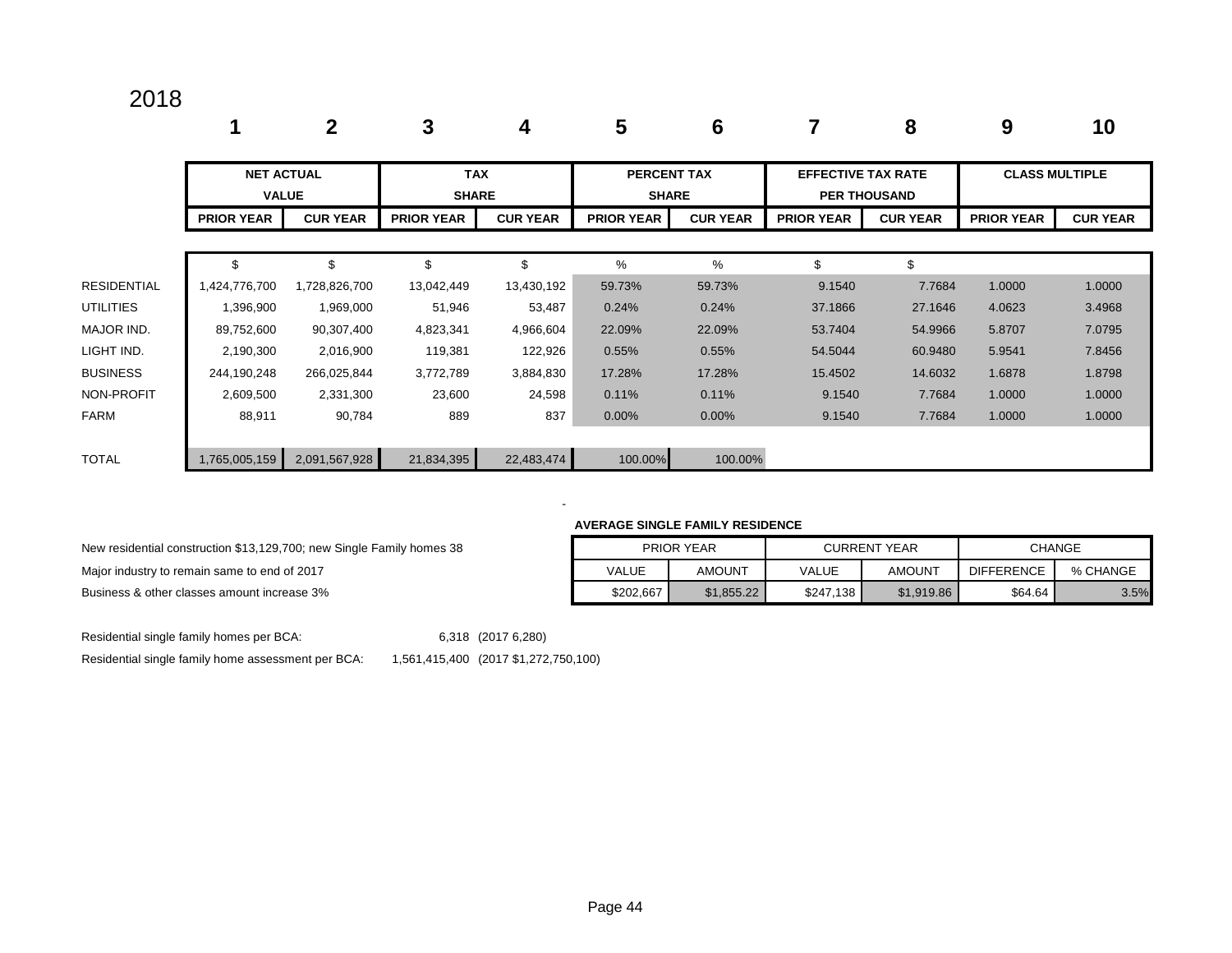|                                                                                                         | <b>BUDGET SUMMARY - 2018 Financial Plan</b>                                         |                    |                               |                             |           |                                           |
|---------------------------------------------------------------------------------------------------------|-------------------------------------------------------------------------------------|--------------------|-------------------------------|-----------------------------|-----------|-------------------------------------------|
| <b>Taxation</b>                                                                                         | <b>Budget Lines</b>                                                                 | <b>Residential</b> | <b>Industrial</b>             | <b>Business</b>             | Other     | <b>Total Property</b><br>Tax              |
| Property Tax - General & Debt                                                                           | 11111-11112                                                                         | \$13,430,192       | \$4,966,604                   | \$3,884,830                 | \$201,848 | \$22,483,474                              |
| Property Tax % change prev yr.<br>Other Tax - L I and Grants in Lieu                                    | 11210-12910                                                                         | 3.0%               | 3.0%                          | 3.0%                        | 3.1%      | 3.0%<br>\$829,200<br>\$23,312,674         |
| <b>Department/Cost Centre</b>                                                                           | <b>Budget Line Items</b>                                                            | Expenditure        | <b>Service Fee</b><br>Revenue | <b>Other Gov</b><br>Revenue | Rev/Exp   | <b>Amount from</b><br><b>Property Tax</b> |
| <b>General Administration</b><br>(Council, Manager, Clerk, Finance,<br>HR, IT, Legal)                   | 21110-21215, 21221-<br>21950, 21990<br>14120, 15320-16215                           | \$3,459,332        | \$874,700                     | \$985,540                   | 54%       | \$1,599,092                               |
| Police (RCMP)                                                                                           | 22121-22180<br>13121, 14221                                                         | \$6,949,474        | \$295,836                     |                             | 4%        | \$6,653,638                               |
| <b>Fire Department</b>                                                                                  | 22411-22510<br>14241                                                                | \$3,503,287        | \$182,932                     |                             | 5%        | \$3,320,355                               |
| <b>Animal Control &amp; Protection</b><br>(SPCA)                                                        | 22931<br>15160                                                                      | \$151,212          | \$10,000                      |                             | 7%        | \$141,212                                 |
| <b>Engineering Administration</b>                                                                       | 23110,,23121<br>14310,14516                                                         | \$637,003          | \$126,800                     |                             | 20%       | \$510,203                                 |
| <b>Engineering &amp; Public Works</b><br>(Streets, Drainage, Garbage,<br>Cemetery, Parks)               | 23129-23884, 23951-<br>25163, 27210-27499<br>14433, 14434, 18121                    | \$4,666,379        | \$693,800                     | \$70,000                    | 16%       | \$3,902,579                               |
| Waterworks System (operating,<br>capital, and debt repayment)                                           | 64110-68910<br>54431-55611                                                          | \$3,674,457        | \$3,674,457                   |                             | 100%      | $\overline{50}$                           |
| Sewerage System (operating,<br>capital, and debt repayment)                                             | 94421-99211<br>104210-109110                                                        | \$3,374,556        | \$3,374,556                   |                             | 100%      | $\overline{50}$                           |
| <b>Public Transit (B.C.</b><br>Transit/Diverisified)                                                    | 23510<br>14400                                                                      | \$1,095,927        | \$331,687                     |                             | 30%       | \$764,240                                 |
| <b>Planning, Bylaw and Building</b>                                                                     | 21216,21217,22921,<br>22926, 26129, 26132<br>14550,15110,15170,15181<br>15190,15210 | \$664,813          | \$230,640                     |                             | 35%       | \$434,173                                 |
| <b>Economic Development</b>                                                                             | 26234,26235<br>14560                                                                | \$500,421          |                               | \$42,230                    | 8%        | \$458,191                                 |
| <b>Community Development</b><br>(Sustainability, Chamber of<br><b>Commerce, Community Forest)</b>       | 26237-26450,26911-26917                                                             | \$154,388          |                               |                             | 0%        | \$154,388                                 |
| Parks & Recreation (Programs,<br>Facilities, AHQ)                                                       | 26701, 26770, 27110-<br>27198<br>14600-14690,14710-14770                            | \$4,263,022        | \$1,630,923                   |                             | 38%       | \$2,632,099                               |
| Heritage & Culture (Museum,<br>Steam Train, McLean Mill)                                                | 27510-27555<br>14810, 4830, 14910                                                   | \$717,087          | \$92,590                      |                             | 13%       | \$624,497                                 |
| <b>Library Services (VIRL)</b>                                                                          | 27600                                                                               | \$726,996          |                               |                             | 0%        | \$726,996                                 |
| <b>Collections and Transfers to</b><br>other Agencies (School, Hospital,<br>Region, Library, MFA, BCAA) | 28410-28831<br>19811-19831                                                          | \$7,172,100        | \$7,172,100                   |                             | 100%      | \$0                                       |
| <b>Transfers for Capital Purchases</b><br>& Projects<br>(Roads, Drainage, Buildings,<br>Equipment)      | 28220<br>19111                                                                      | \$823,500          |                               |                             | 0%        | \$823,500                                 |
| <b>Internal Transfers and Reserves</b><br>(Surplus, Contingency, Reserves)                              | 28211, 28222, 28236,<br>28910, 29911<br>19114                                       | \$749,000          | \$401,160                     |                             | 54%       | \$347,840                                 |
| <b>Debt Repayment</b><br>(RCMP Building and other interest)                                             | 28111-28193                                                                         | \$219,671          |                               |                             | 0%        | \$219,671                                 |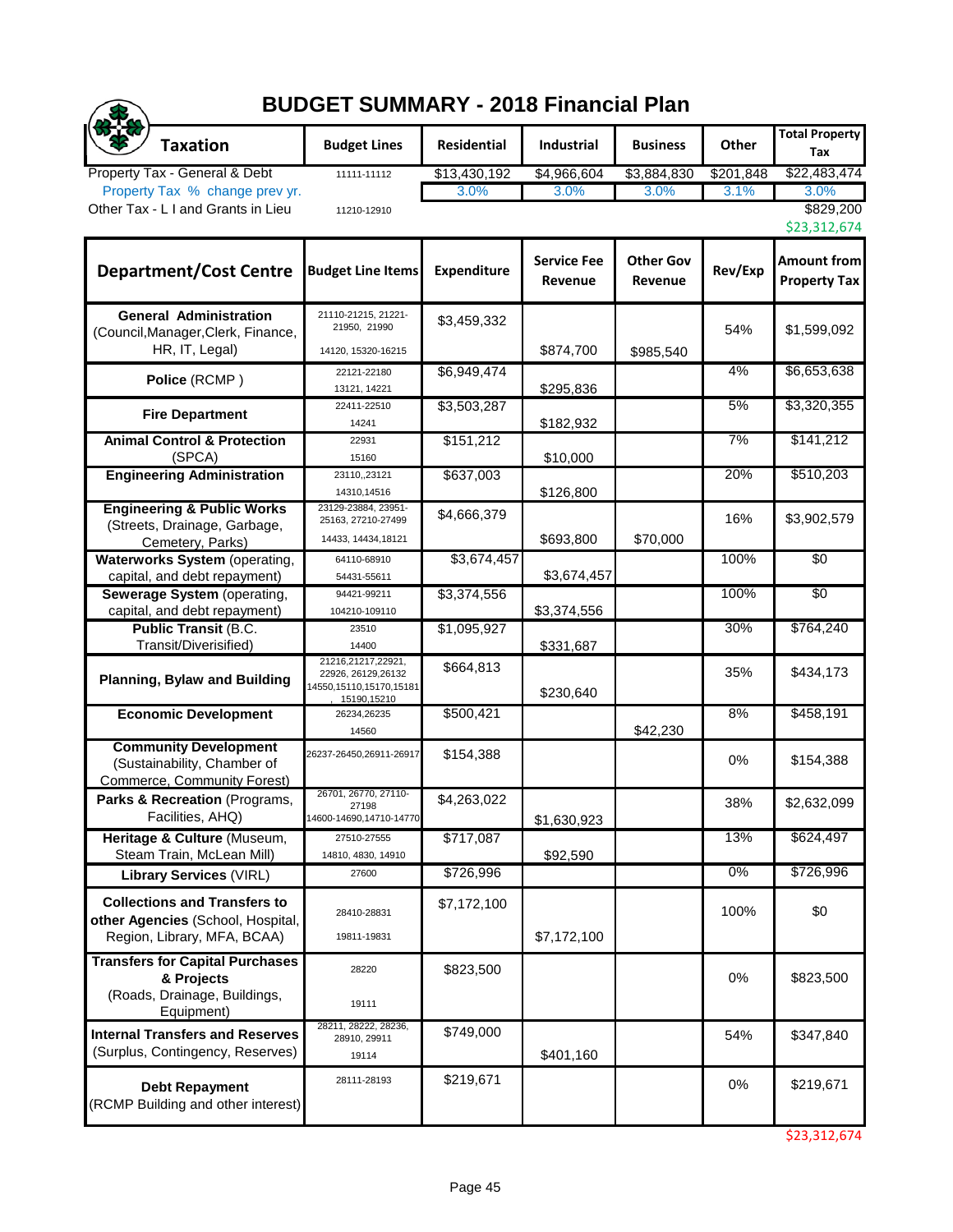| <b>Department/Cost Centre</b>     | <b>Budget Line Items</b> | <b>Expenditure</b> | <b>Utility Fees</b><br>Revenue | <b>Other Gov</b><br>Revenue | Rev/Exp | Surplus/<br>(Deficit) |
|-----------------------------------|--------------------------|--------------------|--------------------------------|-----------------------------|---------|-----------------------|
| <b>Waterworks System</b>          |                          |                    |                                |                             | 100%    | \$0                   |
| Revenues                          | 54421-55611              |                    | \$3,674,457                    |                             |         |                       |
| <b>Operating Expenditures</b>     | 64110-64194              | \$1,483,330        |                                |                             |         |                       |
| Debt Repayment                    | 68120-68130              | \$82,743           |                                |                             |         |                       |
| Transfers to Reserves             |                          | \$73,108           |                                |                             |         |                       |
| <b>Transfers to Capital</b>       | 68211-68910              | \$2,035,276        |                                |                             |         |                       |
| <b>Sewer System</b>               |                          |                    |                                |                             | 100%    | \$0                   |
| Revenues                          | 94421-99111              |                    | \$3,048,556                    | \$46,000                    |         |                       |
| Contribution from General Revenue | 99211                    |                    | \$0                            |                             |         |                       |
| <b>Operating Expenditures</b>     | 104210-104294            | \$1,212,850        |                                |                             |         |                       |
| Debt Repayment                    | 108120-108130            | \$440,857          |                                |                             |         |                       |
| Transfers to/from Reserve         | 99111.108211, 108910     | \$2,000            |                                | 280,000                     |         |                       |
| Transfers to Capital              | 108220                   | \$1,720,849        |                                |                             |         |                       |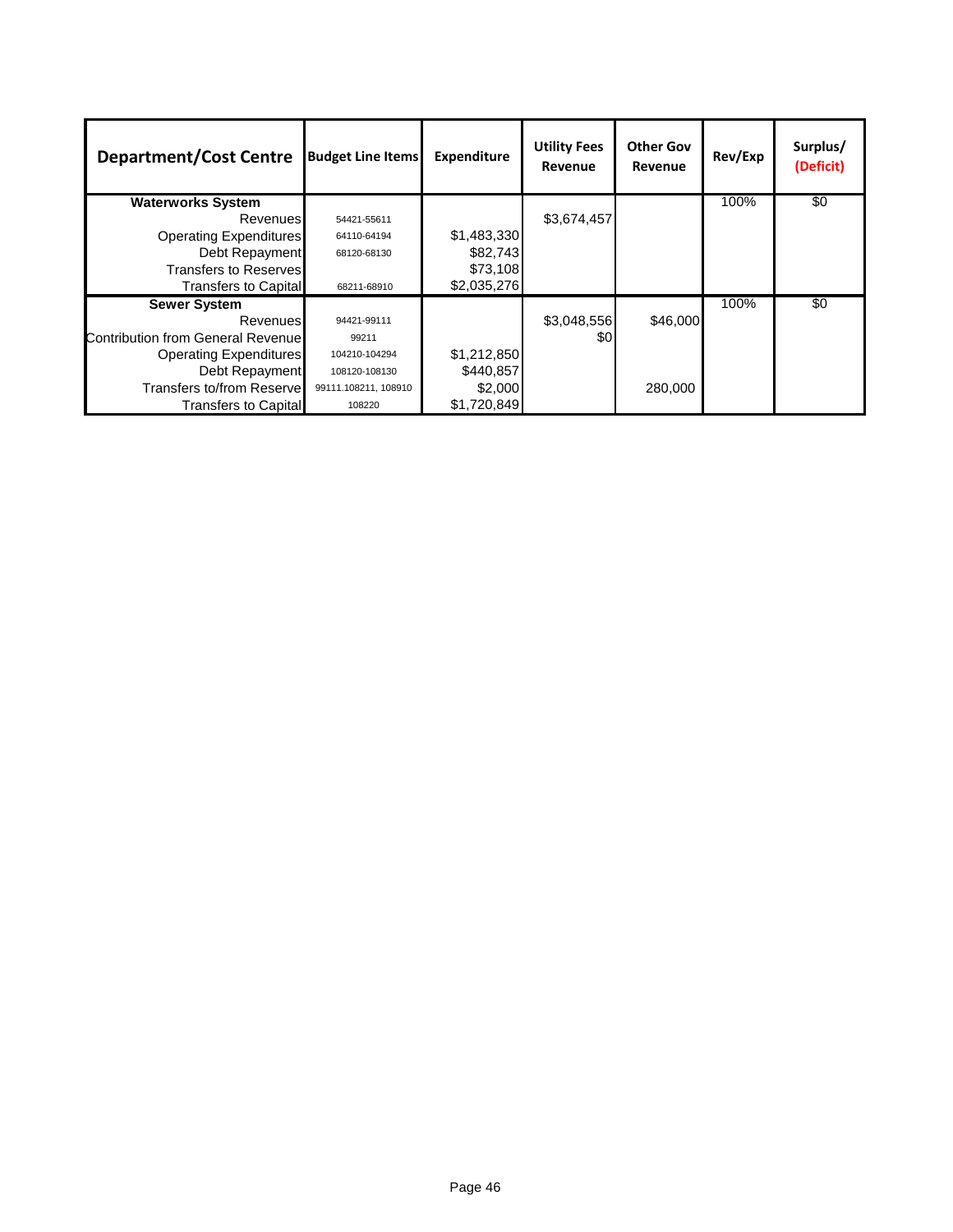## **BUDGET SUMMARY - 2019 Financial Plan**

 $\bigcirc$ 

| <b>Taxation</b>                                                            | <b>Budget Lines</b>                                                          | <b>Residential</b> | <b>Industrial</b>             | <b>Business</b>             | Other     | <b>Total Property</b><br>Tax              |
|----------------------------------------------------------------------------|------------------------------------------------------------------------------|--------------------|-------------------------------|-----------------------------|-----------|-------------------------------------------|
| Property Tax - General & Debt                                              | 11111-11112                                                                  | \$13,828,894       | \$5,114,200                   | \$4,000,278                 | \$207,847 | \$23,151,219                              |
| Property Tax % change prev yr.                                             |                                                                              | 3.0%               | 3.0%                          | 3.0%                        | 3.0%      | 3.0%                                      |
| Other Tax - L I and Grants in Lieu                                         | 11210-12910                                                                  |                    |                               |                             |           | \$829,200                                 |
|                                                                            |                                                                              |                    |                               |                             |           | \$23,980,419                              |
| <b>Department/Cost Centre</b>                                              | <b>Budget Line Items</b>                                                     | <b>Expenditure</b> | <b>Service Fee</b><br>Revenue | <b>Other Gov</b><br>Revenue | Rev/Exp   | <b>Amount from</b><br><b>Property Tax</b> |
| <b>General Administration</b><br>(Council, Manager, Clerk, Finance,        | 21110-21215, 21221-<br>21950, 25281,                                         | \$3,325,311        |                               |                             | 51%       | \$1,618,971                               |
| HR, IT, Legal)                                                             | 14120, 15320-16215                                                           |                    | \$720,800                     | \$985,540                   |           |                                           |
| Police (RCMP)                                                              | 22121-22180                                                                  | \$7,004,876        |                               |                             | 4%        | \$6,708,903                               |
|                                                                            | 13121, 14221<br>22411-22510                                                  | \$3,591,506        | \$295,973                     |                             | 5%        | \$3,405,120                               |
| <b>Fire Department</b>                                                     | 14241                                                                        |                    | \$186,386                     |                             |           |                                           |
| <b>Animal Control &amp; Protection</b>                                     | 22931                                                                        | \$151,220          |                               |                             | 7%        | \$141,220                                 |
| (SPCA)                                                                     | 15160                                                                        |                    | \$10,000                      |                             |           |                                           |
| <b>Engineering Administration</b>                                          | 23110,,23121                                                                 | \$624,113          |                               |                             | 20%       | \$497,313                                 |
|                                                                            | 14310,14516                                                                  |                    | \$126,800                     |                             |           |                                           |
| <b>Engineering &amp; Public Works</b>                                      | 23129-23884, 23951-<br>25163, 27210-27499                                    | \$4,618,097        |                               |                             | 17%       | \$3,830,471                               |
| (Streets, Drainage, Garbage,                                               | 14433, 14434, 18121                                                          |                    | \$717,626                     | \$70,000                    |           |                                           |
| Cemetery, Parks)<br><b>Waterworks System (operating,</b>                   | 64110-68910                                                                  | \$3,674,457        |                               |                             | 100%      | $\overline{50}$                           |
| capital, and debt repayment)                                               | 54431-55611                                                                  |                    | \$3,674,457                   |                             |           |                                           |
| Sewerage System (operating,                                                | 94421-99211                                                                  | \$3,374,556        |                               |                             | 100%      | $\overline{50}$                           |
| capital, and debt repayment)                                               | 104210-109110                                                                |                    | \$3,374,556                   |                             |           |                                           |
| <b>Public Transit (B.C.</b>                                                | 23510                                                                        | \$1,093,162        |                               |                             | 31%       | \$758,522                                 |
| Transit/Diverisified)                                                      | 14400                                                                        |                    | \$334,640                     |                             |           |                                           |
| <b>Planning, Bylaw and Building</b>                                        | 21216,22921, 22926,<br>26129,26132<br>14550,15110,15170,15181<br>15190,15210 | \$743,951          | \$232,140                     |                             | 31%       | \$511,811                                 |
| <b>Economic Development</b>                                                | 26234,26235<br>14560                                                         | \$478,689          |                               | \$20,000                    | 4%        | \$458,689                                 |
| <b>Community Development</b>                                               | 26237-26450,26911-                                                           |                    |                               |                             |           |                                           |
| (Sustainability, Chamber of<br><b>Commerce, Community Forest)</b>          | 26917                                                                        | \$126,245          |                               |                             | 0%        | \$126,245                                 |
| Parks & Recreation (Programs,                                              | 26701, 26770, 27110-<br>27198                                                | \$4,275,085        |                               |                             | 39%       | \$2,606,282                               |
| Facilities, AHQ)                                                           | 14770                                                                        |                    | \$1,668,803                   |                             |           |                                           |
| Heritage & Culture (Museum,                                                | 27510-27555                                                                  | \$699,556          |                               |                             | 18%       | \$574,619                                 |
| Steam Train, McLean Mill)                                                  | 14810, 4830, 14910                                                           |                    | \$124,937                     |                             | 0%        |                                           |
| <b>Library Services (VIRL)</b>                                             | 27600                                                                        | \$734,266          |                               |                             |           | \$734,266                                 |
| <b>Collections and Transfers to</b>                                        |                                                                              | \$7,172,100        |                               |                             | 100%      | \$0                                       |
| other Agencies (School, Hospital,                                          | 28410-28831                                                                  |                    |                               |                             |           |                                           |
| Region, Library, MFA, BCAA)                                                | 19811-19831                                                                  |                    | \$7,172,100                   |                             |           |                                           |
| <b>Transfers for Capital Purchases</b><br>& Projects                       | 28220                                                                        | \$1,440,476        |                               |                             | 0%        | \$1,440,476                               |
| (Roads, Drainage, Buildings,                                               | 19111                                                                        |                    |                               |                             |           |                                           |
| Equipment)                                                                 | 28211, 28222, 28236,                                                         |                    |                               |                             |           |                                           |
| <b>Internal Transfers and Reserves</b><br>(Surplus, Contingency, Reserves) | 28910, 29911<br>19114                                                        | \$749,000          | \$401,160                     |                             | 54%       | \$347,840                                 |
|                                                                            |                                                                              |                    |                               |                             |           |                                           |
| <b>Debt Repayment</b><br>(RCMP Building and other interest)                | 28111-28193                                                                  | \$219,671          |                               |                             | 0%        | \$219,671                                 |

\$23,980,419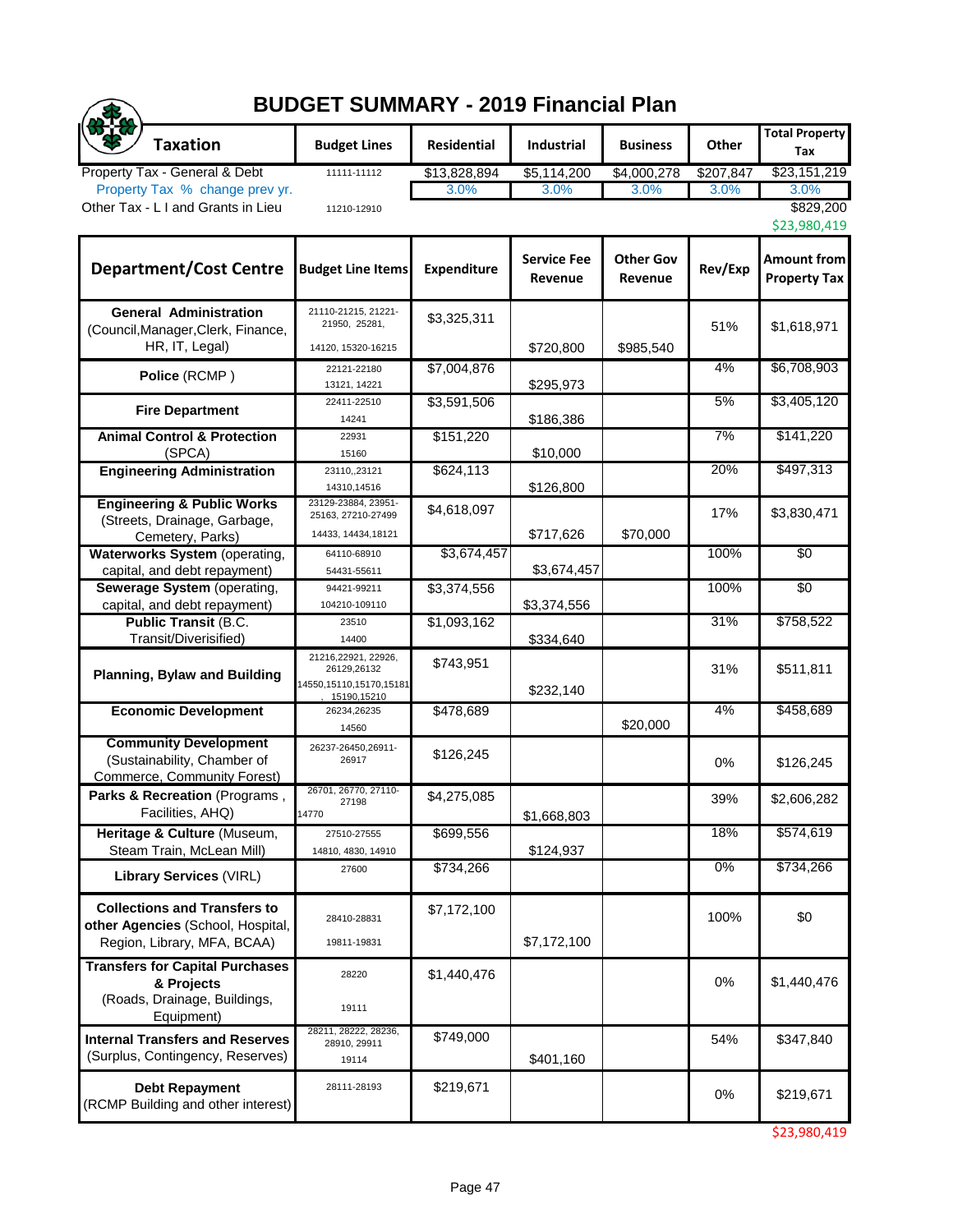| <b>Department/Cost Centre</b>     | <b>Budget Line Items</b> | <b>Expenditure</b> | <b>Utility Fees</b><br>Revenue | <b>Other Gov</b><br>Revenue | Rev/Exp | <b>Surplus</b><br>(Deficit) |
|-----------------------------------|--------------------------|--------------------|--------------------------------|-----------------------------|---------|-----------------------------|
| <b>Waterworks System</b>          |                          |                    |                                |                             | 100%    | \$0                         |
| <b>Revenues</b>                   | 54421-55611              |                    | \$3,856,115                    |                             |         |                             |
| <b>Operating Expenditures</b>     | 64110-64194              | \$1,466,372        |                                |                             |         |                             |
| Debt Repayment                    | 68120-68130              | \$82,743           |                                |                             |         |                             |
| <b>Transfers to Reserves</b>      |                          | \$1,137,000        |                                |                             |         |                             |
| <b>Transfers to Capital</b>       | 68211-68910              | \$1,170,000        |                                |                             |         |                             |
| <b>Sewer System</b>               |                          |                    |                                |                             | 100%    | \$0                         |
| Revenues                          | 94421-99114              |                    | \$3,105,123                    | \$46,000                    |         |                             |
| Contribution from General Revenue | 99211                    |                    | \$0                            |                             |         |                             |
| <b>Operating Expenditures</b>     | 104210-104294            | \$1,228,428        |                                |                             |         |                             |
| Debt Repayment                    | 108120-108130            | \$440,857          |                                |                             |         |                             |
| <b>Transfers to Reservel</b>      | 108211, 108910           | \$2,000            |                                |                             |         |                             |
| <b>Transfers to Capital</b>       | 108220                   | \$1,481,838        |                                |                             |         |                             |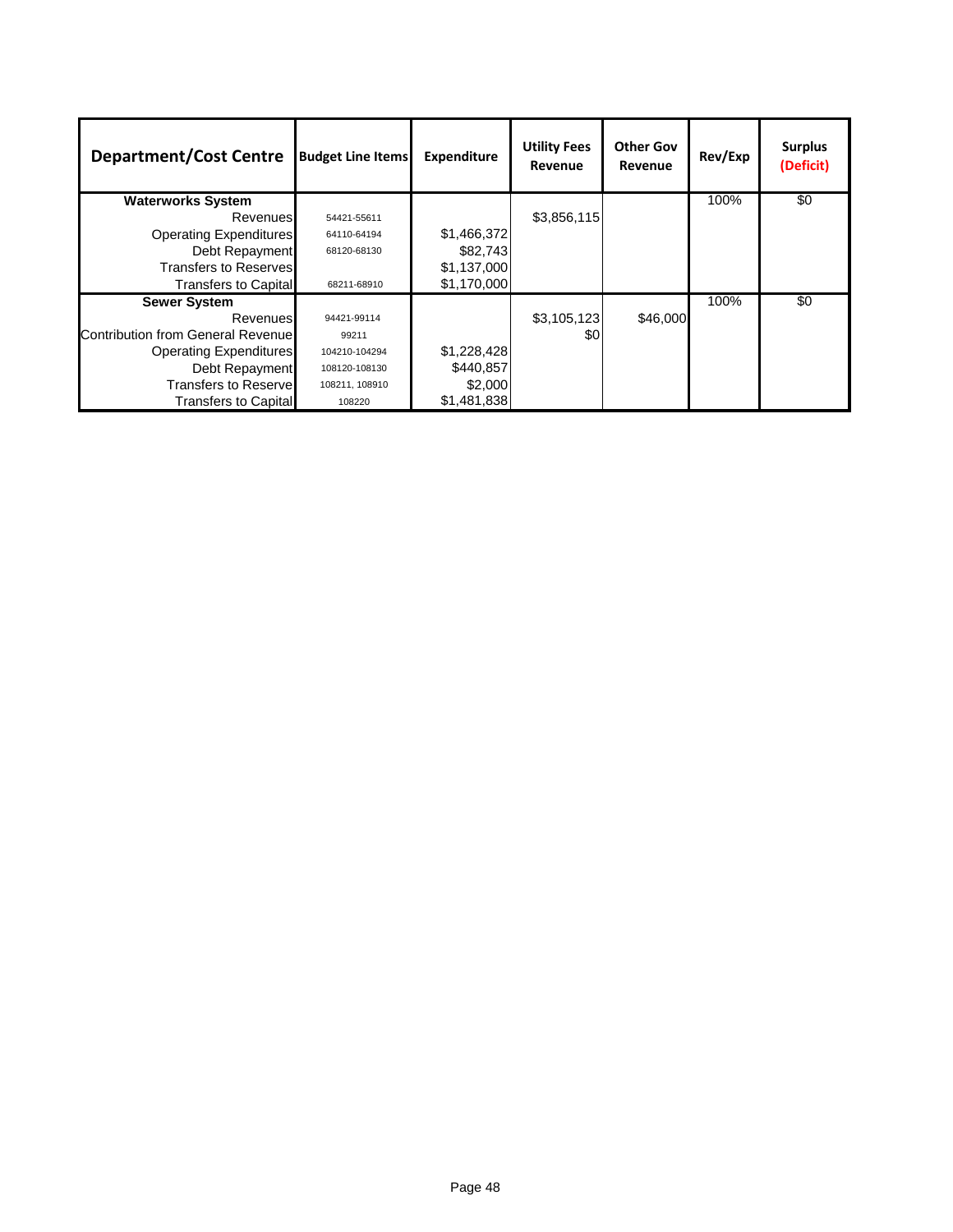## **BUDGET SUMMARY - 2020 Financial Plan**

|                                                                                                         | <b>BUDGET SUMMARY - 2020 Financial Plan</b>                                     |                          |                               |                             |           |                                    |  |  |  |
|---------------------------------------------------------------------------------------------------------|---------------------------------------------------------------------------------|--------------------------|-------------------------------|-----------------------------|-----------|------------------------------------|--|--|--|
| <b>Taxation</b>                                                                                         | <b>Budget Lines</b>                                                             | Residential              | Industrial                    | <b>Business</b>             | Other     | <b>Total Property</b><br>Tax       |  |  |  |
| Property Tax - General & Debt                                                                           | 11111-11112                                                                     | $\overline{$14,239,968}$ | \$5,266,223                   | \$4,119,189                 | \$214,025 | \$23,839,405                       |  |  |  |
| Property Tax % change prev yr.                                                                          |                                                                                 | 3.0%                     | 3.0%                          | 3.0%                        | 3.0%      | 3.0%                               |  |  |  |
| Other Tax - L I and Grants in Lieu                                                                      | 11210-12910                                                                     |                          |                               |                             |           | \$829,200<br>\$24,668,605          |  |  |  |
| <b>Department/Cost Centre</b>                                                                           | <b>Budget Line Items</b>                                                        | Expenditure              | <b>Service Fee</b><br>Revenue | <b>Other Gov</b><br>Revenue | Rev/Exp   | Amount from<br><b>Property Tax</b> |  |  |  |
| <b>General Administration</b><br>(Council, Manager, Clerk, Finance,<br>HR, IT, Legal)                   | 21110-21215, 21221-<br>21950, 25281,<br>14120, 15320-16215                      | \$3,368,484              | \$726,900                     | \$985,540                   | 51%       | \$1,656,044                        |  |  |  |
| Police (RCMP)                                                                                           | 22121-22180<br>13121, 14221                                                     | \$7,146,451              | \$296,112                     |                             | 4%        | \$6,850,339                        |  |  |  |
| <b>Fire Department</b>                                                                                  | 22411-22510<br>14241                                                            | \$3,656,786              | \$189,908                     |                             | 5%        | \$3,466,878                        |  |  |  |
| <b>Animal Control &amp; Protection</b><br>(SPCA)                                                        | 22931<br>15160                                                                  | \$151,228                | \$10,000                      |                             | 7%        | \$141,228                          |  |  |  |
| <b>Engineering Administration</b>                                                                       | 23110,,23121<br>14310,14516                                                     | \$609,476                | \$126,800                     |                             | 21%       | \$482,676                          |  |  |  |
| <b>Engineering &amp; Public Works</b><br>(Streets, Drainage, Garbage,<br>Cemetery, Parks)               | 23129-23884, 23951-<br>25163, 27210-27499<br>14433, 14434, 18121                | \$4.676.854              | \$742,013                     | \$70,000                    | 17%       | \$3,864,841                        |  |  |  |
| Waterworks System (operating,<br>capital, and debt repayment)                                           | 64110-68910<br>54431-55611                                                      | \$3,674,457              | \$3,674,457                   |                             | 100%      | $\overline{50}$                    |  |  |  |
| Sewerage System (operating,<br>capital, and debt repayment)                                             | 94421-99211<br>104210-109110                                                    | \$3,374,556              | \$3,374,556                   |                             | 100%      | $\overline{50}$                    |  |  |  |
| <b>Public Transit (B.C.</b><br>Transit/Diverisified)                                                    | 23510<br>14400                                                                  | \$1,088,794              | \$335,873                     |                             | 31%       | \$752,921                          |  |  |  |
| <b>Planning, Bylaw and Building</b>                                                                     | 21216,22921, 22926,<br>26129.26132<br>14550, 15110, 15170, 15181<br>15190,15210 | \$757,581                | \$234,140                     |                             | 31%       | \$523,441                          |  |  |  |
| <b>Economic Development</b>                                                                             | 26234,26235<br>14560                                                            | \$482,007                |                               | \$20,000                    | 4%        | \$462,007                          |  |  |  |
| <b>Community Development</b><br>(Sustainability, Chamber of<br>Commerce, Community Forest)              | 26237-26450,26911-26917                                                         | \$125,111                |                               |                             | 0%        | \$125,111                          |  |  |  |
| Parks & Recreation (Programs,<br>Facilities, AHQ)                                                       | 26701, 26770, 27110-<br>27198<br>14600-14690,14710-14770                        | \$4,337,220              | \$1,701,116                   |                             | 39%       | \$2,636,104                        |  |  |  |
| Heritage & Culture (Museum,<br>Steam Train, McLean Mill)                                                | 27510-27555<br>14810, 4830, 14910                                               | \$674,008                | \$128,677                     |                             | 19%       | \$545,331                          |  |  |  |
| <b>Library Services (VIRL)</b>                                                                          | 27600                                                                           | \$741,536                |                               |                             | $0\%$     | \$741,536                          |  |  |  |
| <b>Collections and Transfers to</b><br>other Agencies (School, Hospital,<br>Region, Library, MFA, BCAA) | 28410-28831<br>19811-19831                                                      | \$7,172,100              | \$7,172,100                   |                             | 100%      | \$0                                |  |  |  |
| <b>Transfers for Capital Purchases</b><br>& Projects<br>(Roads, Drainage, Buildings,<br>Equipment)      | 28220<br>19111                                                                  | \$1,852,637              |                               |                             | 0%        | \$1,852,637                        |  |  |  |
| <b>Internal Transfers and Reserves</b><br>(Surplus, Contingency, Reserves)                              | 28211, 28222, 28236,<br>28910, 29911<br>19114                                   | \$749,000                | \$401,160                     |                             | 54%       | \$347,840                          |  |  |  |
| <b>Debt Repayment</b><br>(RCMP Building and other interest)                                             | 28111-28193                                                                     | \$219,671                |                               |                             | 0%        | \$219,671                          |  |  |  |

\$24,668,605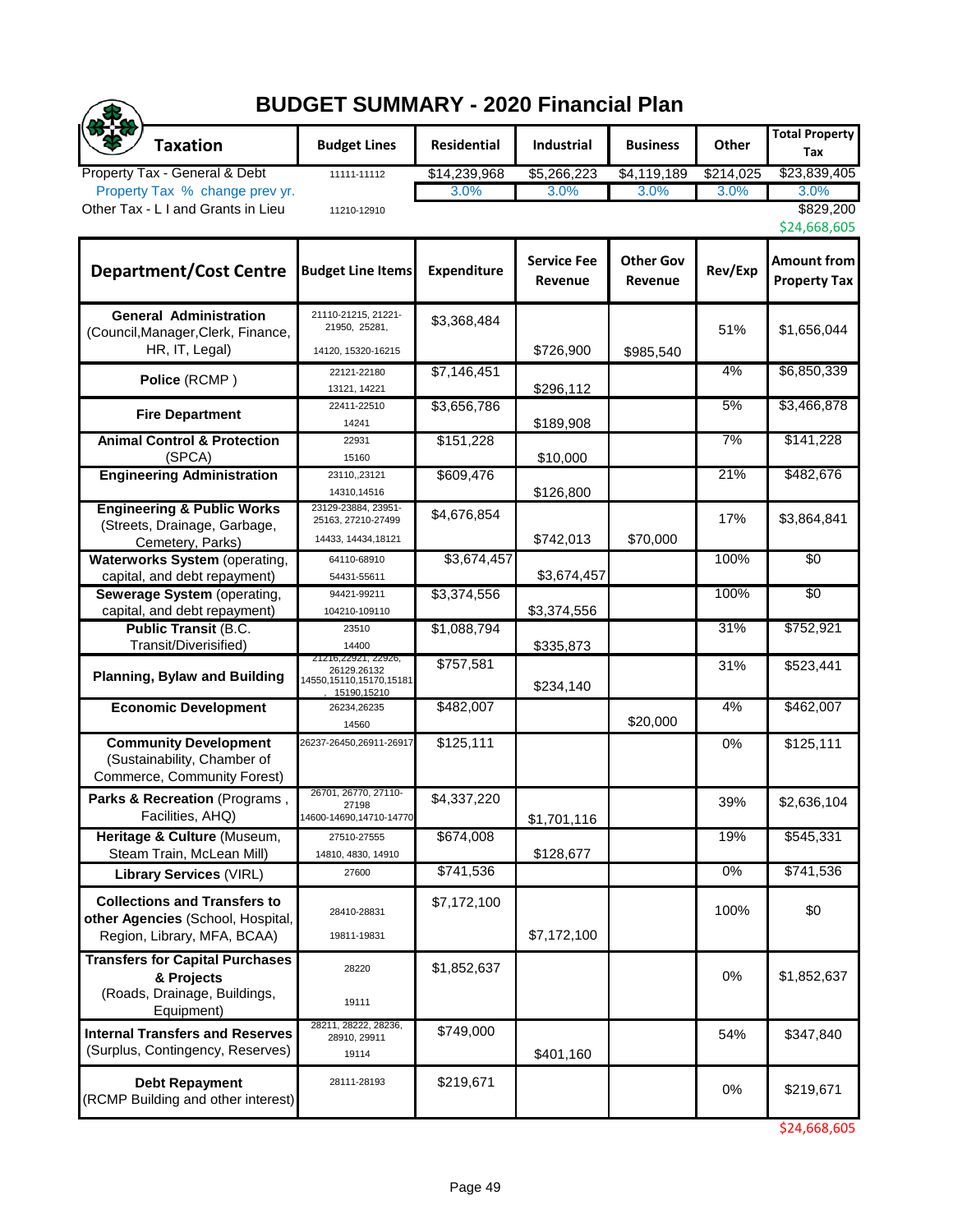| <b>Department/Cost Centre</b>     | <b>Budget Line Items</b> | <b>Expenditure</b> | <b>Utility Fees</b><br><b>Revenue</b> | <b>Other Gov</b><br>Revenue | Rev/Exp | <b>Surplus</b><br>(Deficit) |
|-----------------------------------|--------------------------|--------------------|---------------------------------------|-----------------------------|---------|-----------------------------|
| <b>Waterworks System</b>          |                          |                    |                                       |                             | 100%    | \$0                         |
| Revenues                          | 54421-55611              |                    | \$4,046,855                           |                             |         |                             |
| <b>Operating Expenditures</b>     | 64110-64194              | \$1,519,779        |                                       |                             |         |                             |
| Debt Repayment                    | 68120-68130              | \$82,743           |                                       |                             |         |                             |
| <b>Transfers to Reserves</b>      |                          | \$1,104,333        |                                       |                             |         |                             |
| Transfers to Capital              | 68211-68910              | \$1,340,000        |                                       |                             |         |                             |
| <b>Sewer System</b>               |                          |                    |                                       |                             | 100%    | \$0                         |
| Revenues                          | 94421-99114              |                    | \$3,162,818                           | \$46,000                    |         |                             |
| Contribution from General Revenue | 99211                    |                    | \$0                                   |                             |         |                             |
| <b>Operating Expenditures</b>     | 104210-104294            | \$1,244,373        |                                       |                             |         |                             |
| Debt Repayment                    | 108120-108130            | \$440,857          |                                       |                             |         |                             |
| <b>Transfers to Reservel</b>      | 108211, 108910           | \$2,000            |                                       |                             |         |                             |
| <b>Transfers to Capital</b>       | 108220                   | \$1,523,588        |                                       |                             |         |                             |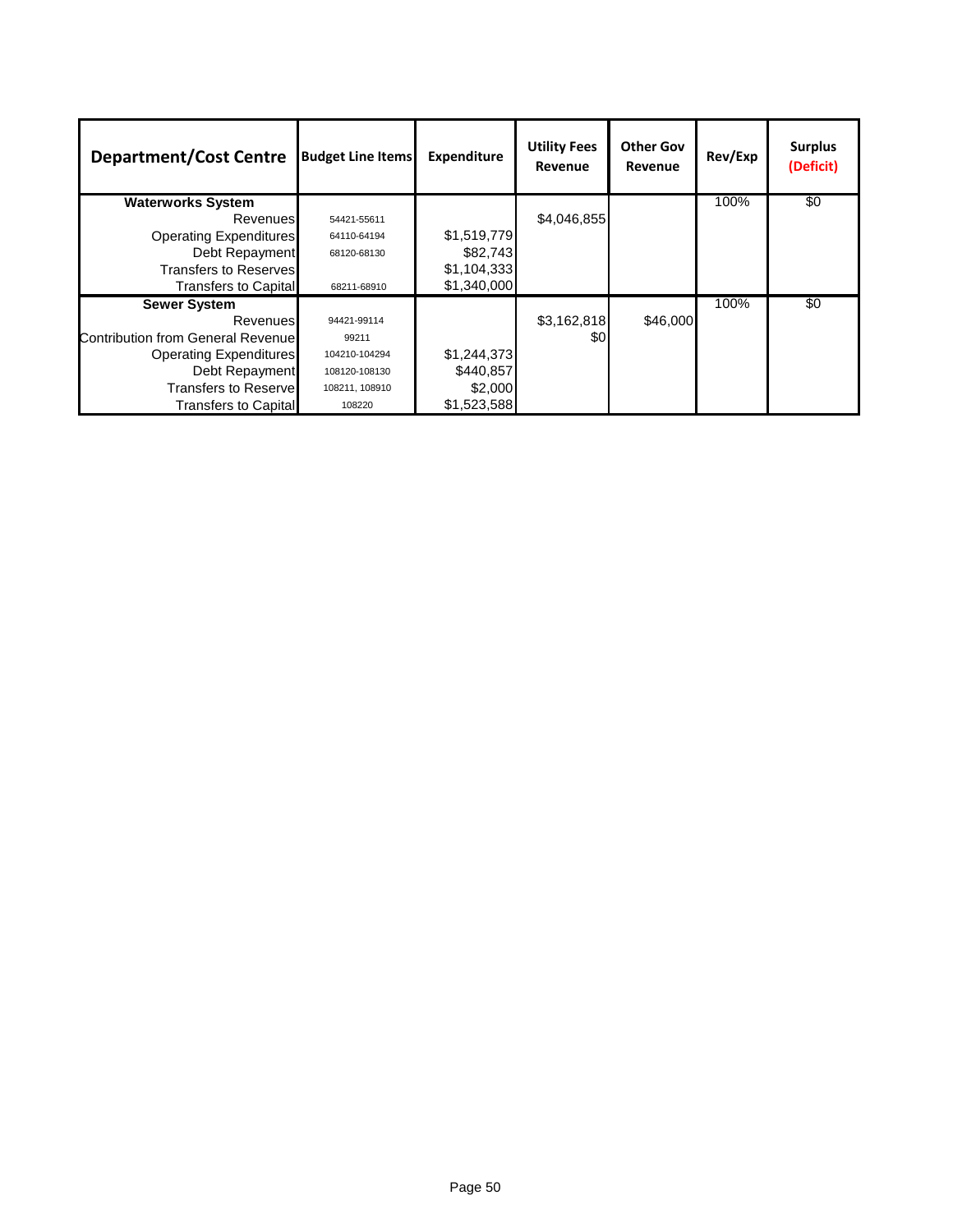## **BUDGET SUMMARY - 2021 Financial Plan**

 $\bigcirc$ 

| <b>Taxation</b>                                                                                         | <b>Budget Lines</b>                                                         | <b>Residential</b> | <b>Industrial</b>             | <b>Business</b>             | Other     | <b>Total Property</b>              |
|---------------------------------------------------------------------------------------------------------|-----------------------------------------------------------------------------|--------------------|-------------------------------|-----------------------------|-----------|------------------------------------|
| Property Tax - General & Debt                                                                           | 11111-11112                                                                 | \$14,663,375       | \$5,422,807                   | \$4,241,667                 | \$220,388 | Tax<br>\$24,548,237                |
| Property Tax % change prev yr.                                                                          |                                                                             | 3.0%               | 3.0%                          | 3.0%                        | 3.0%      | 3.0%                               |
| Other Tax - L I and Grants in Lieu                                                                      | 11210-12910                                                                 |                    |                               |                             |           | \$829,200                          |
|                                                                                                         |                                                                             |                    |                               |                             |           | \$25,377,437                       |
| <b>Department/Cost Centre</b>                                                                           | <b>Budget Line Items</b>                                                    | <b>Expenditure</b> | <b>Service Fee</b><br>Revenue | <b>Other Gov</b><br>Revenue | Rev/Exp   | Amount from<br><b>Property Tax</b> |
| <b>General Administration</b><br>(Council, Manager, Clerk, Finance,<br>HR, IT, Legal)                   | 21110-21215, 21221-<br>21950, 25281,<br>14120, 15320-16215                  | \$3,392,597        | \$881,400                     | \$985,540                   | 55%       | \$1,525,657                        |
| Police (RCMP)                                                                                           | 22121-22180<br>13121, 14221                                                 | \$7,315,713        | \$296,252                     |                             | 4%        | \$7,019,461                        |
| <b>Fire Department</b>                                                                                  | 22411-22510<br>14241                                                        | \$3,749,353        | \$193,500                     |                             | 5%        | \$3,555,853                        |
| <b>Animal Control &amp; Protection</b><br>(SPCA)                                                        | 22931<br>15160                                                              | \$151,237          | \$10,000                      |                             | 7%        | \$141,237                          |
| <b>Engineering Administration</b>                                                                       | 23110,,23121<br>14310,14516                                                 | \$619,626          | \$126,800                     |                             | 20%       | \$492,826                          |
| <b>Engineering &amp; Public Works</b><br>(Streets, Drainage, Garbage,<br>Cemetery, Parks)               | 23129-23884, 23951-<br>25163, 27210-27499<br>14433, 14434, 18121            | \$4,738,850        | \$766,976                     | \$70,000                    | 18%       | \$3,901,874                        |
| Waterworks System (operating,<br>capital, and debt repayment)                                           | 64110-68910<br>54431-55611                                                  | \$3,674,457        | \$3,674,457                   |                             | 100%      | \$0                                |
| Sewerage System (operating,                                                                             | 94421-99211                                                                 | \$3,374,556        |                               |                             | 100%      | \$0                                |
| capital, and debt repayment)                                                                            | 104210-109110                                                               |                    | \$3,374,556                   |                             |           |                                    |
| <b>Public Transit (B.C.</b><br>Transit/Diverisified)                                                    | 23510<br>14400                                                              | \$1,205,664        | \$337,154                     |                             | 28%       | \$868,510                          |
| <b>Planning, Bylaw and Building</b>                                                                     | 21216,22921, 22926,<br>26129.26132<br>4550,15110,15170,15181<br>15190,15210 | \$771,537          | \$235,140                     |                             | 30%       | \$536,397                          |
| <b>Economic Development</b>                                                                             | 26234,26235<br>14560                                                        | \$480,411          |                               | \$20,000                    | 4%        | \$460,411                          |
| <b>Community Development</b><br>(Sustainability, Chamber of<br>Commerce, Community Forest)              | 26237-26450,26911-<br>26917                                                 | \$121,985          |                               |                             | 0%        | \$121,985                          |
| Parks & Recreation (Programs,<br>Facilities, AHQ)                                                       | 26701, 26770, 27110-<br>27198<br>14770                                      | \$4,357,101        | \$1,733,671                   |                             | 40%       | \$2,623,430                        |
| Heritage & Culture (Museum,<br>Steam Train, McLean Mill)                                                | 27510-27555<br>14810, 4830, 14910                                           | \$643,662          | \$129,999                     |                             | 20%       | \$513,663                          |
| <b>Library Services (VIRL)</b>                                                                          | 27600                                                                       | \$748,806          |                               |                             | $0\%$     | \$748,806                          |
| <b>Collections and Transfers to</b><br>other Agencies (School, Hospital,<br>Region, Library, MFA, BCAA) | 28410-28831<br>19811-19831                                                  | \$7,038,100        | \$7,038,100                   |                             | 100%      | \$0                                |
| <b>Transfers for Capital Purchases</b><br>& Projects<br>(Roads, Drainage, Buildings,<br>Equipment)      | 28220<br>19111                                                              | \$2,329,816        |                               |                             | 0%        | \$2,329,816                        |
| <b>Internal Transfers and Reserves</b><br>(Surplus, Contingency, Reserves)                              | 28211, 28222, 28236,<br>28910, 29911<br>19114                               | \$719,000          | \$401,160                     |                             | 56%       | \$317,840                          |
| <b>Debt Repayment</b><br>(RCMP Building and other interest)                                             | 28111-28193                                                                 | \$219,671          |                               |                             | 0%        | \$219,671                          |

\$25,377,437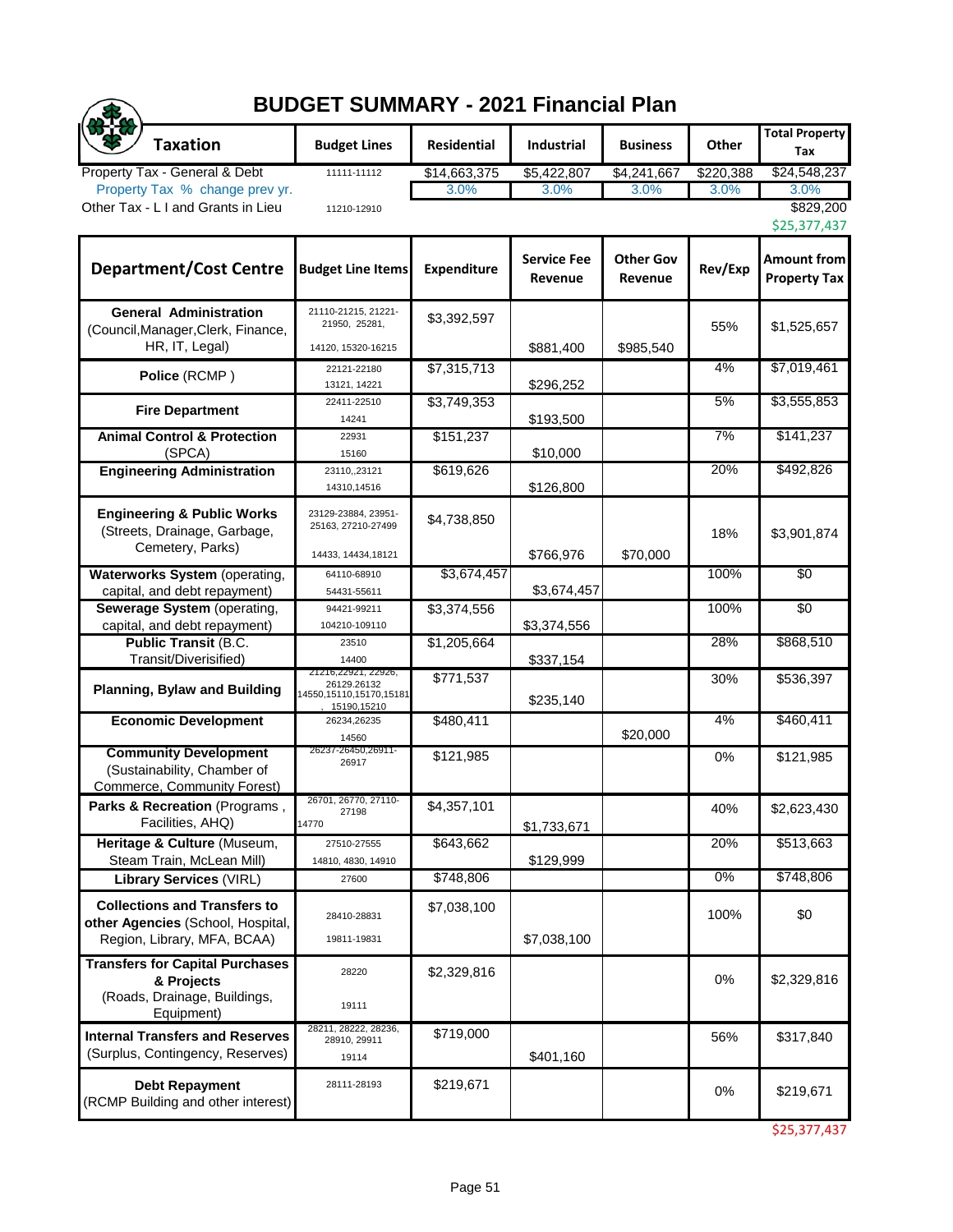| <b>Department/Cost Centre</b>     | <b>Budget Line Items</b> | <b>Expenditure</b> | <b>Utility Fees</b><br>Revenue | <b>Other Gov</b><br>Revenue | Rev/Exp | <b>Surplus</b><br>(Deficit) |
|-----------------------------------|--------------------------|--------------------|--------------------------------|-----------------------------|---------|-----------------------------|
| <b>Waterworks System</b>          |                          |                    |                                |                             | 100%    | \$0                         |
| <b>Revenues</b>                   | 54421-55611              |                    | \$4,247,133                    |                             |         |                             |
| <b>Operating Expenditures</b>     | 64110-64194              | \$1,503,559        |                                |                             |         |                             |
| Debt Repayment                    | 68120-68130              | \$82,743           |                                |                             |         |                             |
| Transfers to Reserves             |                          | \$2,078,831        |                                |                             |         |                             |
| <b>Transfers to Capital</b>       | 68211-68910              | \$582,000          |                                |                             |         |                             |
| <b>Sewer System</b>               |                          |                    |                                |                             | 100%    | \$0                         |
| Revenues                          | 94421-99114              |                    | \$3,221,669                    | \$46,000                    |         |                             |
| Contribution from General Revenue | 99211                    |                    | \$0                            |                             |         |                             |
| <b>Operating Expenditures</b>     | 104210-104294            | \$1,260,694        |                                |                             |         |                             |
| Debt Repayment                    | 108120-108130            | \$440,857          |                                |                             |         |                             |
| <b>Transfers to Reservel</b>      | 108211, 108910           | \$2,000            |                                |                             |         |                             |
| <b>Transfers to Capital</b>       | 108220                   | \$1,566,118        |                                |                             |         |                             |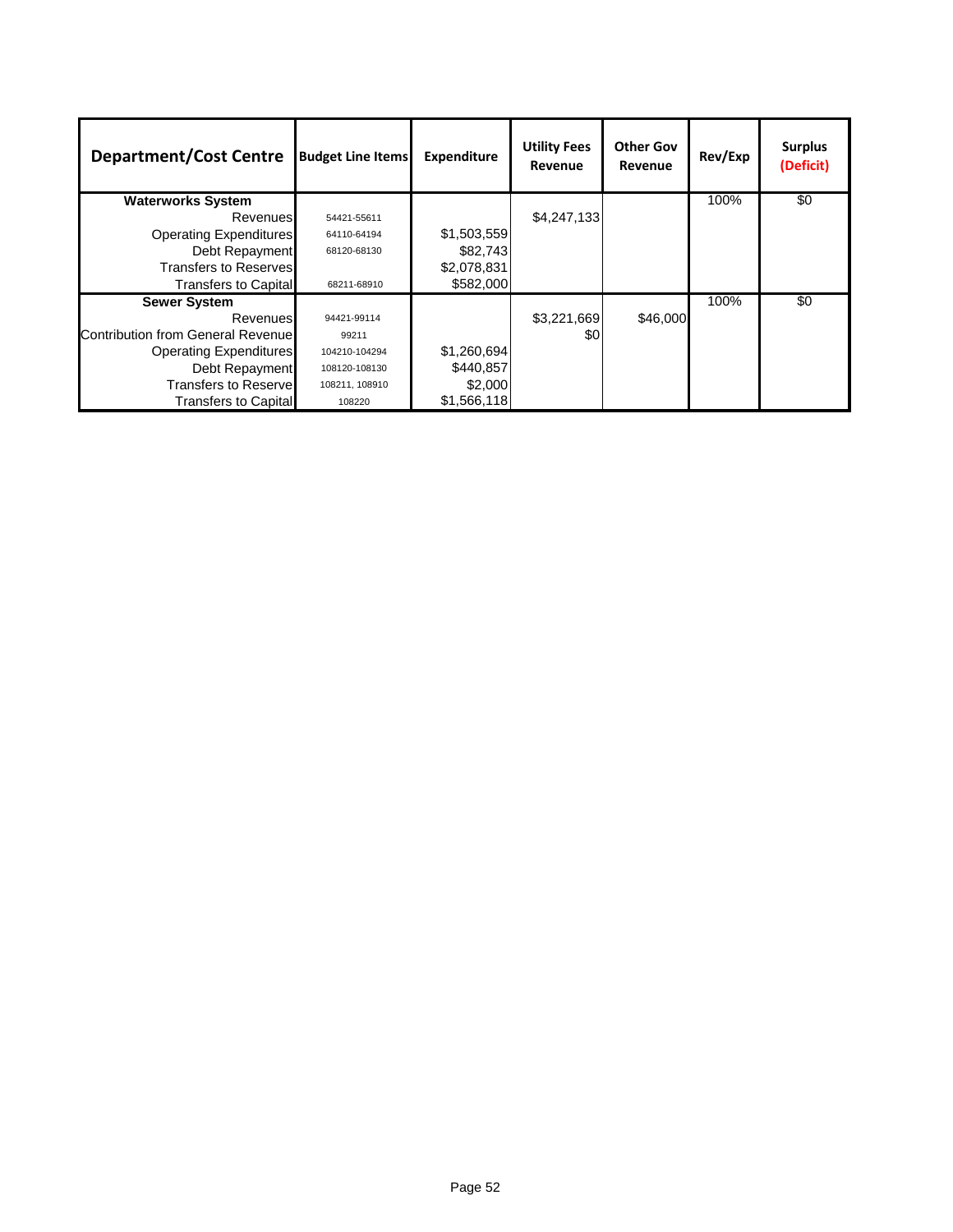## **BUDGET SUMMARY - 2022 Financial Plan**

| <b>BUDGET SUMMARY - 2022 Financial Plan</b>                                                             |                                                                                 |                    |                               |                             |           |                                    |  |  |
|---------------------------------------------------------------------------------------------------------|---------------------------------------------------------------------------------|--------------------|-------------------------------|-----------------------------|-----------|------------------------------------|--|--|
| <b>Taxation</b>                                                                                         | <b>Budget Lines</b>                                                             | <b>Residential</b> | Industrial                    | <b>Business</b>             | Other     | <b>Total Property</b><br>Tax       |  |  |
| Property Tax - General & Debt                                                                           | 11111-11112                                                                     | \$15,099,483       | \$5,584,088                   | $\overline{$4,367,820}$     | \$226,943 | \$25,278,334                       |  |  |
| Property Tax % change prev yr.<br>Other Tax - L I and Grants in Lieu                                    | 11210-12910                                                                     | 3.0%               | 3.0%                          | 3.0%                        | 3.0%      | 3.0%<br>\$829,200<br>\$26,107,534  |  |  |
| <b>Department/Cost Centre</b>                                                                           | <b>Budget Line Items</b>                                                        | <b>Expenditure</b> | <b>Service Fee</b><br>Revenue | <b>Other Gov</b><br>Revenue | Rev/Exp   | Amount from<br><b>Property Tax</b> |  |  |
| <b>General Administration</b><br>(Council, Manager, Clerk, Finance,<br>HR, IT, Legal)                   | 21110-21215, 21221-<br>21950, 25281,<br>14120, 15320-16215                      | \$3,481,261        | \$887,600                     | \$985,540                   | 54%       | \$1,608,121                        |  |  |
| Police (RCMP)                                                                                           | 22121-22180<br>13121, 14221                                                     | \$7,486,034        | \$296,393                     |                             | 4%        | \$7,189,641                        |  |  |
| <b>Fire Department</b>                                                                                  | 22411-22510<br>14241                                                            | \$3,871,419        | \$197,054                     |                             | 5%        | \$3,674,365                        |  |  |
| <b>Animal Control &amp; Protection</b><br>(SPCA)                                                        | 22931<br>15160                                                                  | \$151,245          | \$10,000                      |                             | 7%        | \$141,245                          |  |  |
| <b>Engineering Administration</b>                                                                       | 23110,,23121<br>14310,14516                                                     | \$624,083          | \$126,800                     |                             | 20%       | \$497,283                          |  |  |
| <b>Engineering &amp; Public Works</b><br>(Streets, Drainage, Garbage,<br>Cemetery, Parks)               | 23129-23884, 23951-<br>25163, 27210-27499<br>14433, 14434, 18121                | \$4,802,096        | \$783,701                     | \$70,000                    | 18%       | \$3.948.395                        |  |  |
| <b>Waterworks System (operating,</b><br>capital, and debt repayment)                                    | 64110-68910<br>54431-55611                                                      | \$3,856,115        | \$3,856,115                   |                             | 100%      | $\overline{50}$                    |  |  |
| Sewerage System (operating,<br>capital, and debt repayment)                                             | 94421-99211<br>104210-109110                                                    | \$3,151,123        | \$3,151,123                   |                             | 100%      | $\overline{50}$                    |  |  |
| <b>Public Transit (B.C.</b><br>Transit/Diverisified)                                                    | 23510<br>14400                                                                  | \$1,205,664        | \$337,154                     |                             | 28%       | \$868,510                          |  |  |
| <b>Planning, Bylaw and Building</b>                                                                     | 21216,22921, 22926,<br>26129,26132<br>14550, 15110, 15170, 15181<br>15190,15210 | \$782,997          | \$238,140                     |                             | 30%       | \$544,857                          |  |  |
| <b>Economic Development</b>                                                                             | 26234,26235<br>14560                                                            | \$487,444          |                               | \$20,000                    | 4%        | \$467,444                          |  |  |
| <b>Community Development</b><br>(Sustainability, Chamber of<br>Commerce, Community Forest)              | 26237-26450,26911-26917                                                         | \$122,867          |                               |                             | 0%        | \$122,867                          |  |  |
| Parks & Recreation (Programs,<br>Facilities, AHQ)                                                       | 26701, 26770, 27110-<br>27198<br>14600-14690,14710-14770                        | \$4,405,313        | \$1,754,907                   |                             | 40%       | \$2,650,406                        |  |  |
| Heritage & Culture (Museum,<br>Steam Train, McLean Mill)                                                | 27510-27555<br>14810, 4830, 14910                                               | \$651,068          | \$133,678                     |                             | 21%       | \$517,390                          |  |  |
| <b>Library Services (VIRL)</b>                                                                          | 27600                                                                           | \$756,076          |                               |                             | $0\%$     | \$756,076                          |  |  |
| <b>Collections and Transfers to</b><br>other Agencies (School, Hospital,<br>Region, Library, MFA, BCAA) | 28410-28831<br>19811-19831                                                      | \$7,038,100        | \$7,038,100                   |                             | 100%      | \$0                                |  |  |
| <b>Transfers for Capital Purchases</b><br>& Projects<br>(Roads, Drainage, Buildings,<br>Equipment)      | 28220<br>19111                                                                  | \$2,583,423        |                               |                             | 0%        | \$2,583,423                        |  |  |
| <b>Internal Transfers and Reserves</b><br>(Surplus, Contingency, Reserves)                              | 28211, 28222, 28236,<br>28910, 29911<br>19114                                   | \$719,000          | \$401,160                     |                             | 56%       | \$317,840                          |  |  |
| <b>Debt Repayment</b><br>(RCMP Building and other interest)                                             | 28111-28193                                                                     | \$219,671          |                               |                             | 0%        | \$219,671                          |  |  |

\$26,107,534